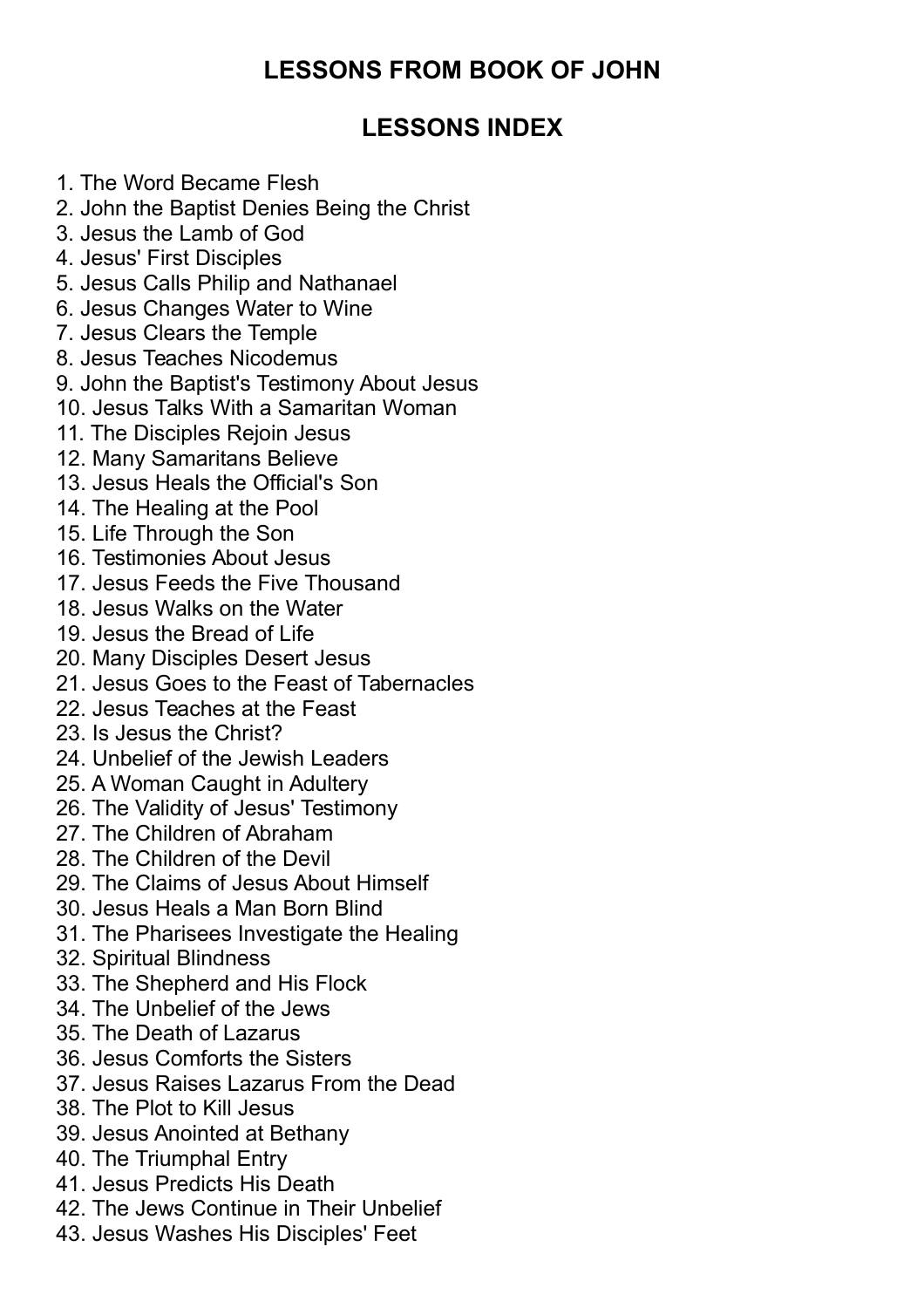- 44. Jesus Predicts His Betrayal
- 45. Jesus Predicts Peter's Denial
- 46. Jesus Comforts His Disciples
- 47. Jesus the Way to the Father
- 48. Jesus Promises the Holy Spirit
- 49. The Vine and the Branches
- 50. The World Hates the Disciples
- 51. The Work of the Holy Spirit
- 52. The Disciples' Grief Will Turn to Joy
- 53. Jesus Prays for Himself
- 54. Jesus Prays for His Disciples
- 55. Jesus Prays for All Believers
- 56. Jesus Arrested
- 57. Jesus Taken to Annas
- 58. Peter's First Denial
- 59. The High Priest Questions Jesus
- 60. Peter's Second and Third Denials
- 61. Jesus Before Pilate
- 62. Jesus Sentenced to be Crucified
- 63. The Crucifixion
- 64. The Death of Jesus
- 65. The Burial of Jesus
- 66. The Empty Tomb
- 67. Jesus Appears to Mary Magdalene
- 68. Jesus Appears to His Disciples
- 69. Jesus Appears to Thomas
- 70. Jesus and the Miraculous Catch of Fish
- 71. Jesus Reinstates Peter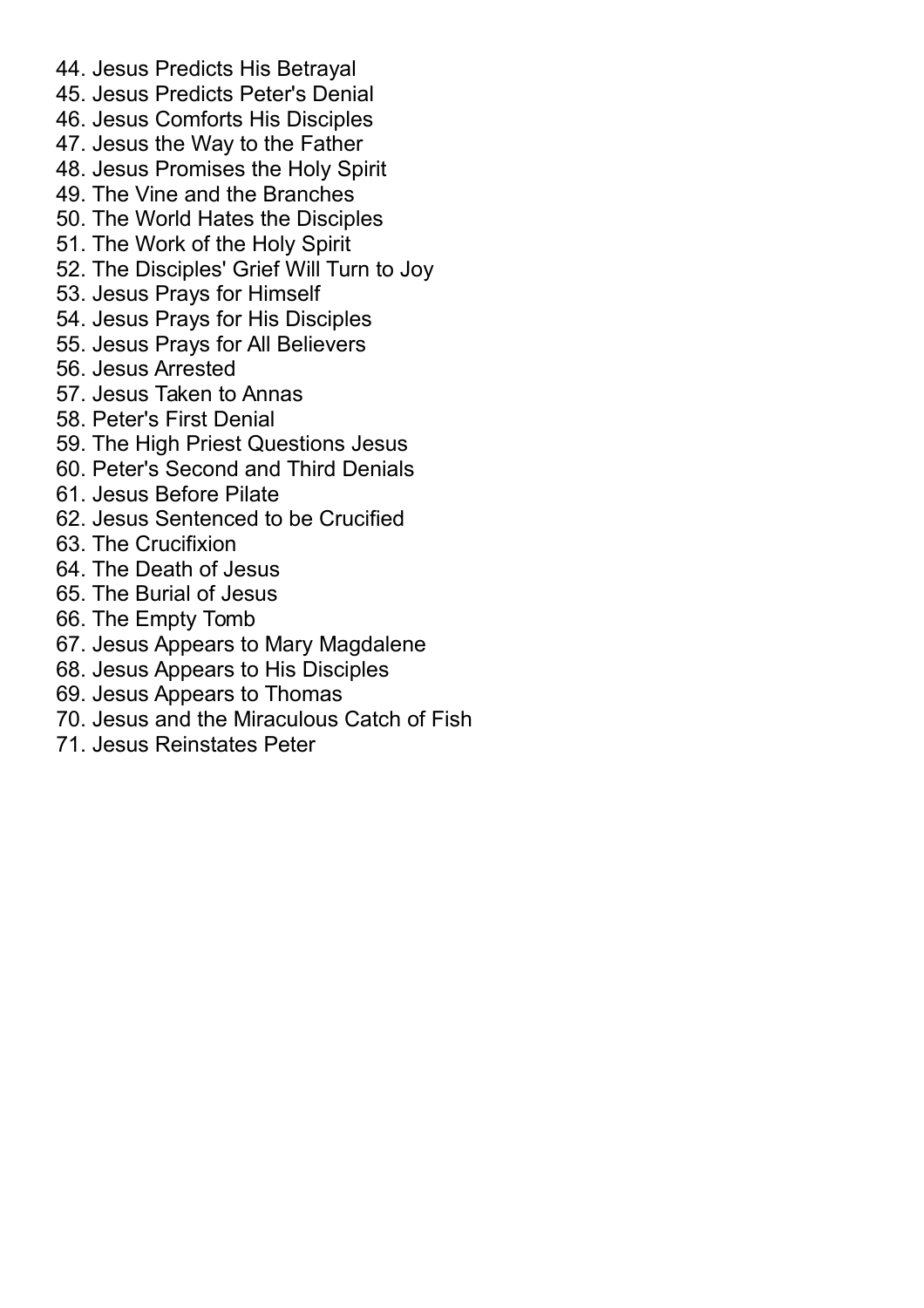# **1. The Word Became Flesh**

# **[\(John 1:1-18\)](http://www.crossbooks.com/verse.asp?ref=Jn+1%3A1-18)**

# **Opening Question**

- 1. What are some of the slang expressions you used growing up?
- 2. \*In what ways are words different from visual images?

# **Let's Study It**

- 3. Who is the Word?  $(1:1)$
- 4. \*What is the relationship between the Word and God? [\(1:1-2\)](http://www.crossbooks.com/verse.asp?ref=Jn+1%3A1-2)
- 5. What was the Word's role in creation? [\(1:3\)](http://www.crossbooks.com/verse.asp?ref=Jn+1%3A3)
- 6. How is the "life" the light of men?  $(1:4)$
- 7. What was John's role in relation to the light?  $(1.6)$
- 8. How did the light give light to every person?  $(1:9)$
- 9. Why didn't the world recognize the light?  $(1:10)$
- 10. \*What is the benefit of receiving or believing in the Word?  $(1:12)$
- 11. \*How and why did the Word make His dwelling among us?  $(1:14)$
- 12. Whose glory did the Word reveal?  $(1:14)$
- 13. What did God give us through Moses? [\(1:17\)](http://www.crossbooks.com/verse.asp?ref=Jn+1%3A17)
- 14. What did God give us through Jesus? [\(1:18\)](http://www.crossbooks.com/verse.asp?ref=Jn+1%3A18)
- 15. Why is it significant that no one has seen God but "God the One and Only"? [\(1:18\)](http://www.crossbooks.com/verse.asp?ref=Jn+1%3A18)

# **Let's Build Our Conviction**

- 16. Why did the Word become flesh and live among us?
- 17. \*How does a person receive the Word?
- 18. What happens when we receive or believe in the Word?
- 19. In what way can you receive or welcome Christ into your life?
- 20. \*What insights can you gain from seeing Jesus as God's Word?
- 21. How should being a child of God affect our lives?
- 22. In what way is John an example for us to follow?
- 23. How did Jesus reveal God's glory to us?

# **Let's Apply In Our Life**

- 24. What do you need to do to be certain of your relationship with God?
- 25. \*What will you do this week to better enjoy your status as a child of God?
- 26. How should the reality that God became a man affect your life today?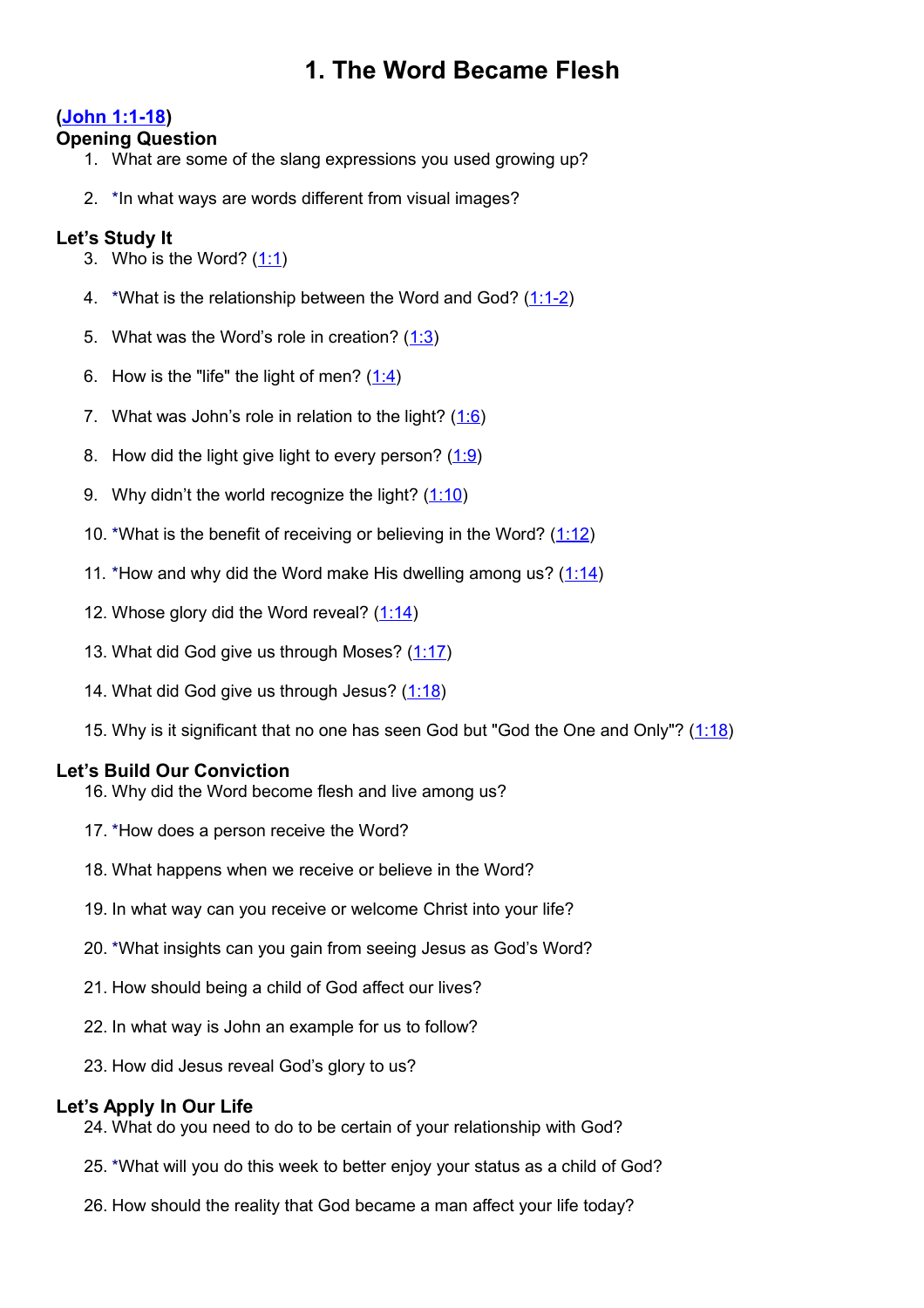# **2. John the Baptist Denies Being the Christ**

# **[\(John 1:19-28\)](http://www.crossbooks.com/verse.asp?ref=Jn+1%3A19-28)**

# **Opening Question**

- 1. Why do people enjoy boasting about themselves and their accomplishments?
- 2. Why is it hard to be humble?
- 3. \*What are the characteristics of a humble person?

# **Let's Study It**

- 4. What did the Jews want to know? (**[1:19](http://www.crossbooks.com/verse.asp?ref=Jn+1%3A19)**)
- 5. Who did the Jews think John was? (**[1:20-21](http://www.crossbooks.com/verse.asp?ref=Jn+1%3A20-21)**)
- 6. \*What did John say about who he was? (**[1:20-22](http://www.crossbooks.com/verse.asp?ref=Jn+1%3A20-22)**)
- 7. In what way was John a "voice of one calling in the desert"? (**[1:23](http://www.crossbooks.com/verse.asp?ref=Jn+1%3A23)**)
- 8. What does the phrase "make straight the way for the Lord" mean? (**[1:23](http://www.crossbooks.com/verse.asp?ref=Jn+1%3A23)**)
- 9. \*How did John "make straight the way for the Lord"? (**[1:23](http://www.crossbooks.com/verse.asp?ref=Jn+1%3A23)**)
- 10. Why did the Pharisees care that John was baptizing people? (**[1:24](http://www.crossbooks.com/verse.asp?ref=Jn+1%3A24)**)
- 11. What did John say he was not worthy to do? (**[1:27](http://www.crossbooks.com/verse.asp?ref=Jn+1%3A27)**)
- 12. \*Who did John say was coming after him? (**[12:27](http://www.crossbooks.com/verse.asp?ref=Jn+12%3A27)**)
- 13. Where did these events take place? (**[1:28](http://www.crossbooks.com/verse.asp?ref=Jn+1%3A28)**)

# **Let's Build Our Conviction**

- 14. \*In what ways can you honor Christ with your accomplishments?
- 15. How can we point others to Christ?
- 16. In what situations is it difficult for you to be humble?
- 17. \*If you had been John how would you have felt about your role?
- 18. In what ways is your life like John's?
- 19. What special or unique means has God given you to share His Word?

# **Let's Apply In Our Life**

- 20. In what way can you be a voice for Jesus?
- 21. \*What are some areas in which you struggle to be humble at this time in your life?
- 22. In what specific ways can you point others to Christ this week?

# **3. Jesus the Lamb of God**

**[\(John 1:29-34\)](http://www.crossbooks.com/verse.asp?ref=Jn+1%3A29-34) Opening Question**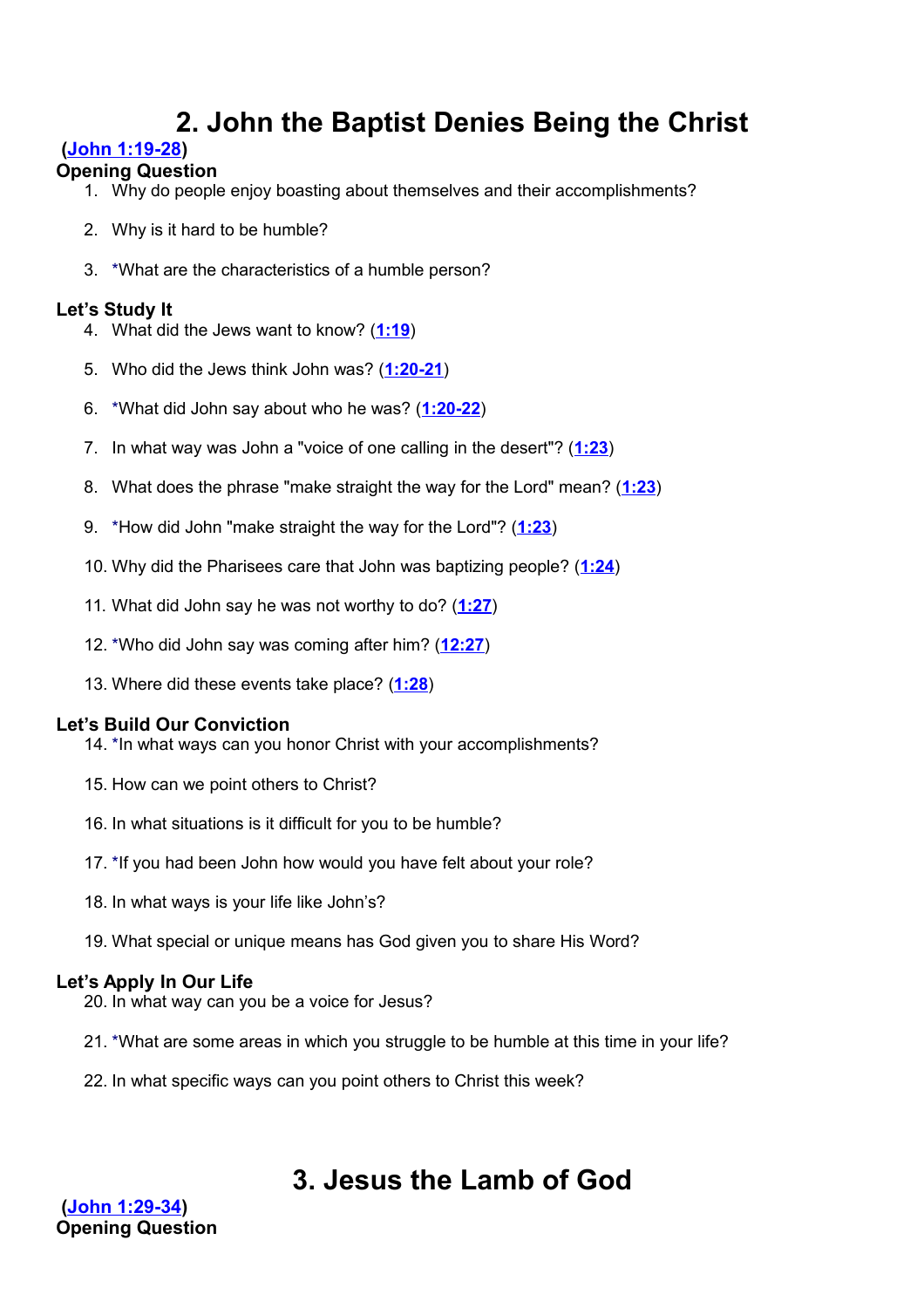- 1. What function do initiation rites serve in a club or society?
- 2. \*What can you infer about someone from his or her title (such as Doctor, Professor, or Prince)?

#### **Let's Study It**

- 3. \*Why did John call Jesus the Lamb of God? (**[1:29](http://www.crossbooks.com/verse.asp?ref=Jn+1%3A29)**)
- 4. What are the sins of the world? (**[1:29](http://www.crossbooks.com/verse.asp?ref=Jn+1%3A29)**)
- 5. What does Jesus do with the sins of the world? (**[1:29](http://www.crossbooks.com/verse.asp?ref=Jn+1%3A29)**)
- 6. \*What did John mean that Jesus surpassed him because He was before him? (**[1:30](http://www.crossbooks.com/verse.asp?ref=Jn+1%3A30)**)
- 7. How was Jesus before John? (**[1:30](http://www.crossbooks.com/verse.asp?ref=Jn+1%3A30)**)
- 8. Why did John say he didn't know who Jesus was? (**[1:31](http://www.crossbooks.com/verse.asp?ref=Jn+1%3A31)**)
- 9. What reason did John give for baptizing Jesus? (**[1:31](http://www.crossbooks.com/verse.asp?ref=Jn+1%3A31)**)
- 10. Why did John come to baptize people? (**[1:31](http://www.crossbooks.com/verse.asp?ref=Jn+1%3A31)**)
- 11. What creature represented the Spirit of God? (**[1:32](http://www.crossbooks.com/verse.asp?ref=Jn+1%3A32)**)
- 12. Why did the Spirit come down upon Jesus? (**[1:33](http://www.crossbooks.com/verse.asp?ref=Jn+1%3A33)**)
- 13. With what did John baptize? (**[1:31](http://www.crossbooks.com/verse.asp?ref=Jn+1%3A31)**, **[33](http://www.crossbooks.com/verse.asp?ref=Jn+1%3A33)**)
- 14. With what will Jesus baptize? (**[1:33](http://www.crossbooks.com/verse.asp?ref=Jn+1%3A33)**)
- 15. \*What title did John ascribe to the person he baptized? (**[1:34](http://www.crossbooks.com/verse.asp?ref=Jn+1%3A34)**)

#### **Let's Build Our Conviction**

- 16. What sin of yours has Jesus taken away?
- 17. \*How do we receive the forgiveness that Christ bought for us?
- 18. In what way do you share Jesus' identity as a child of God?
- 19. What role does the Holy Spirit play in your life?
- 20. \*How does Jesus baptize us?

#### **Let's Apply In Our Life**

- 21. \*How can you honor Jesus' Sonship with your life this week?
- 22. What steps can you take to appreciate better who Jesus is?
- 23. In what way can you reveal Christ to others this week?

# **4. Jesus' First Disciples**

# **[\(John 1:35-42\)](http://www.crossbooks.com/verse.asp?ref=Jn+1%3A35-42)**

#### **Opening Question**

- 1. What gets you excited or enthusiastic?
- 2. \*How would you feel if a good friend abandoned your friendship in favor of someone else?
- 3. What nicknames have you had over the years?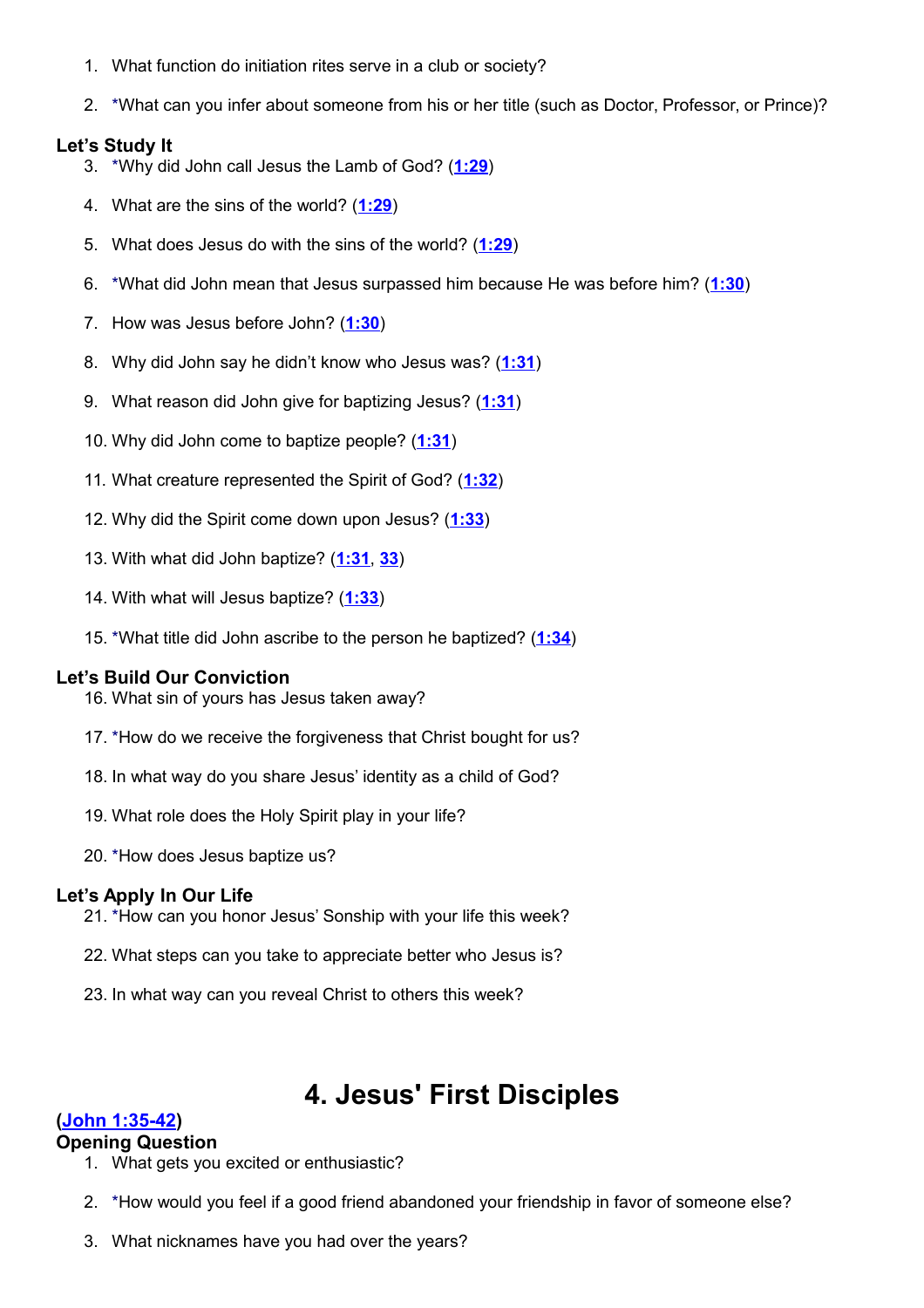# **Let's Study It**

- 4. Who besides Jesus had disciples? (**[1:35](http://www.crossbooks.com/verse.asp?ref=Jn+1%3A35)**)
- 5. What did John say when he saw Jesus? (**[1:36](http://www.crossbooks.com/verse.asp?ref=Jn+1%3A36)**)
- 6. How did John identify Jesus for his disciples? (**[1:37](http://www.crossbooks.com/verse.asp?ref=Jn+1%3A37)**)
- 7. \*What did John's disciples do when John identified Jesus? (**[1:37](http://www.crossbooks.com/verse.asp?ref=Jn+1%3A37)**)
- 8. What did Jesus ask John's disciples? (**[1:38](http://www.crossbooks.com/verse.asp?ref=Jn+1%3A38)**)
- 9. What did John's disciples call Jesus? (**[1:38](http://www.crossbooks.com/verse.asp?ref=Jn+1%3A38)**)
- 10. What did John's disciples ask Jesus? (**[1:38](http://www.crossbooks.com/verse.asp?ref=Jn+1%3A38)**)
- 11. \*What was the first thing Andrew did after he had followed Jesus? (**[1:40](http://www.crossbooks.com/verse.asp?ref=Jn+1%3A40)**)
- 12. Who was Andrew's brother? (**[1:40](http://www.crossbooks.com/verse.asp?ref=Jn+1%3A40)**)
- 13. \*What did Andrew tell his brother about Jesus? (**[1:41](http://www.crossbooks.com/verse.asp?ref=Jn+1%3A41)**)
- 14. What nickname did Jesus give to Simon? (**[1:42](http://www.crossbooks.com/verse.asp?ref=Jn+1%3A42)**)
- 15. What words did the author interpret for us? (**[1:37](http://www.crossbooks.com/verse.asp?ref=Jn+1%3A37)**, **[41, 42](http://www.crossbooks.com/verse.asp?ref=Jn+1%3A41-42)**)

# **Let's Build Our Conviction**

- 16. \*What does it mean to follow Jesus?
- 17. What hinders us from following Jesus?
- 18. \*What must we leave to follow Jesus?
- 19. To what friends and relatives could you introduce Jesus?
- 20. How can we spend time with Jesus to get to know Him better?

# **Let's Apply In Our Life**

- 21. Whom do you want to introduce to Jesus this week?
- 22. How could you introduce Christ to a friend or relative?
- 23. \*What change in your daily routine would enable you to follow Jesus better?

# **5. Jesus Calls Philip and Nathanael**

# **[\(John 1:43-51\)](http://www.crossbooks.com/verse.asp?ref=Jn+1%3A43-51)**

# **Opening Question**

- 1. How do people feel when they find something that's been missing for a for long time?
- 2. What famous people would you like to meet? Why?
- 3. \*About what things are people today skeptical?

- 4. How did Jesus and Philip meet? (**[1:43](http://www.crossbooks.com/verse.asp?ref=Jn+1%3A43)**)
- 5. What did Jesus say to Philip? (**[1:43](http://www.crossbooks.com/verse.asp?ref=Jn+1%3A43)**)
- 6. \*How did Philip respond to Jesus' invitation? (**[1:44-46](http://www.crossbooks.com/verse.asp?ref=Jn+1%3A44-46)**)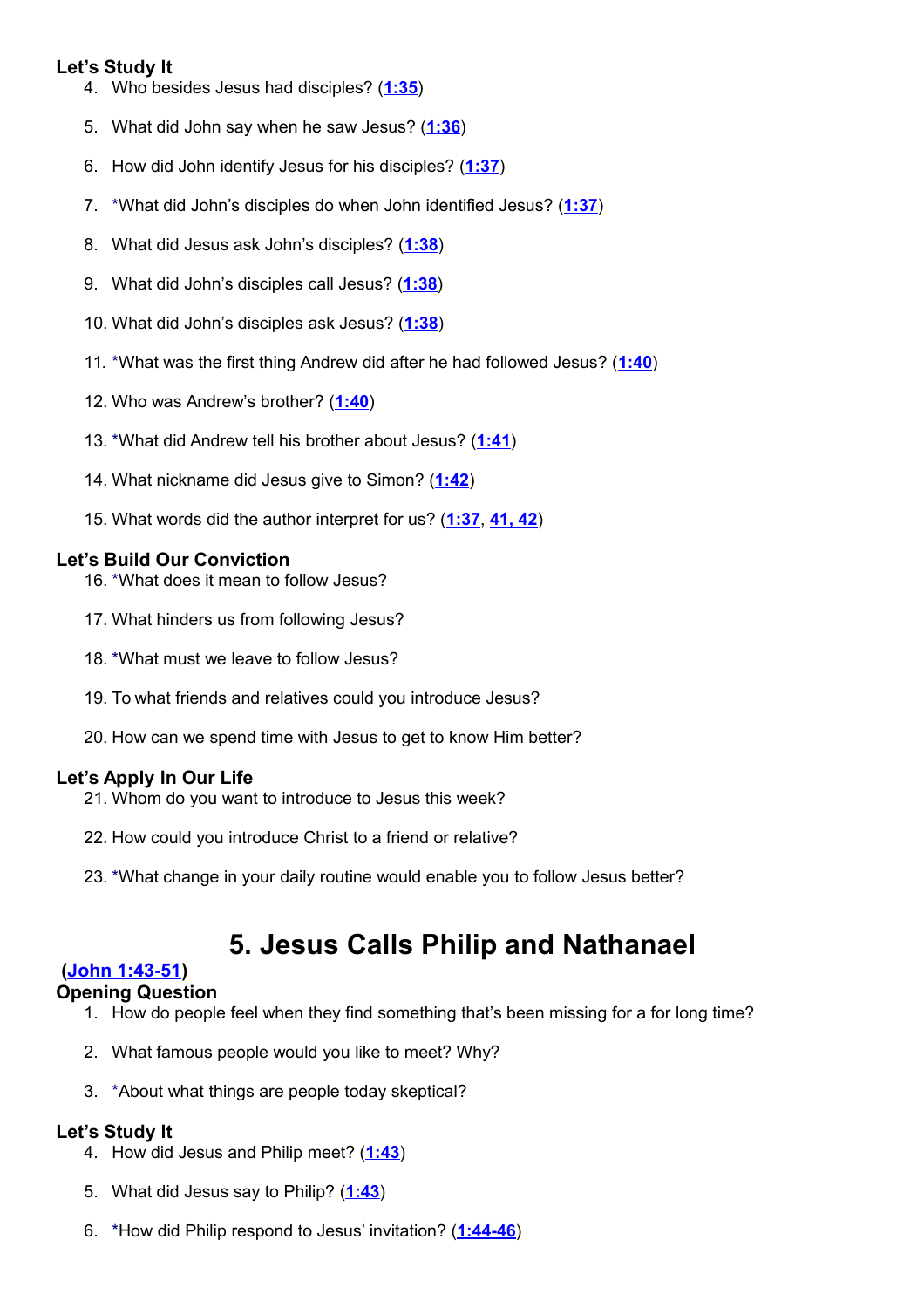- 7. What did Philip do after he followed Jesus? (**[1:45](http://www.crossbooks.com/verse.asp?ref=Jn+1%3A45)**)
- 8. What did Philip tell Nathanael about Jesus? (**[1:45](http://www.crossbooks.com/verse.asp?ref=Jn+1%3A45)**)
- 9. \*Why was Nathanael skeptical that Philip had found the Messiah? (**[1:46](http://www.crossbooks.com/verse.asp?ref=Jn+1%3A46)**)
- 10. How did Nathanael respond to the fact that Jesus was from Nazareth? (**[1:46](http://www.crossbooks.com/verse.asp?ref=Jn+1%3A46)**)
- 11. What did Jesus say when he saw Nathanael? (**[1:47](http://www.crossbooks.com/verse.asp?ref=Jn+1%3A47)**)
- 12. \*What convinced Nathanael that Jesus was the Son of God? (**[1:47-50](http://www.crossbooks.com/verse.asp?ref=Jn+1%3A47-50)**)
- 13. What was Nathanael's response to Jesus' greeting? (**[1:48](http://www.crossbooks.com/verse.asp?ref=Jn+1%3A48)**)
- 14. Why was Nathanael surprised? (**[1:48](http://www.crossbooks.com/verse.asp?ref=Jn+1%3A48)**)
- 15. Why did Nathanael call Jesus the Son of God and the King of Israel? (**[1:48-49](http://www.crossbooks.com/verse.asp?ref=Jn+1%3A48-49)**)
- 16. What were the greater things to which Jesus referred? (**[1:50](http://www.crossbooks.com/verse.asp?ref=Jn+1%3A50)**)
- 17. What did Jesus tell Nathanael he would see? (**[1:51](http://www.crossbooks.com/verse.asp?ref=Jn+1%3A51)**)
- 18. Who is the Son of Man? (**[1:51](http://www.crossbooks.com/verse.asp?ref=Jn+1%3A51)**)

- 19. What about Christ stirs skepticism today?
- 20. \*What stereotypes about Christ prevent people from trusting Him today?
- 21. What convinced you that Jesus was the Son of God?
- 22. \*What makes Jesus qualified to rule our lives?
- 23. How is Jesus the King of your life?
- 24. What do you have in common with Jesus?
- 25. How can Jesus' identity as the Son of God inspire your confidence in Him?

# **Let's Apply In Our Life**

- 26. How will you show your trust in the God who knows all about you this week?
- 27. \*How would you share your faith with a skeptical person this week?
- 28. In what way will you recognize Jesus as the ruler of your life today?

# **6. Jesus Changes Water to Wine**

# **[\(John 2:1-11\)](http://www.crossbooks.com/verse.asp?ref=Jn+2%3A1-11)**

# **Opening Question**

- 1. Why are people interested in miraculous or supernatural events?
- 2. \*What makes an event miraculous or supernatural?
- 3. What supernatural or miraculous events have you witnessed?

# **Let's Study It**

4. Where did the wedding take place? (**[2:1](http://www.crossbooks.com/verse.asp?ref=Jn+2%3A1)**)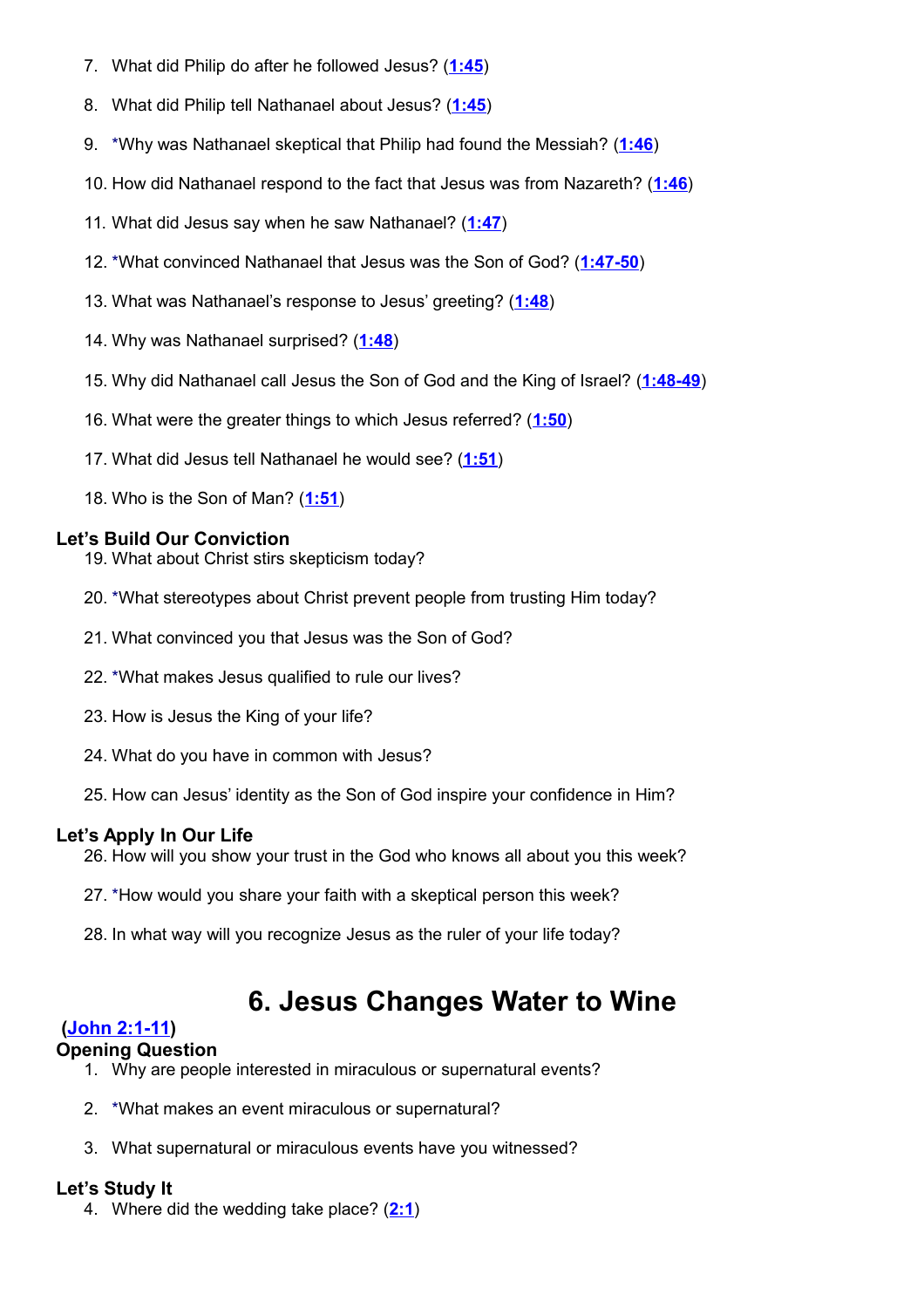- 5. Who was at the wedding? (**[2:1-2](http://www.crossbooks.com/verse.asp?ref=Jn+2%3A1-2)**)
- 6. What did Jesus' mother say to Him? (**[2:3](http://www.crossbooks.com/verse.asp?ref=Jn+2%3A3)**)
- 7. \*What was Jesus' response to His mother? (**[2:4](http://www.crossbooks.com/verse.asp?ref=Jn+2%3A4)**)
- 8. How did Jesus' mother respond to His reply? (**[2:5](http://www.crossbooks.com/verse.asp?ref=Jn+2%3A5)**)
- 9. What were the water jars used for? (**[2:6](http://www.crossbooks.com/verse.asp?ref=Jn+2%3A6)**)
- 10. What did Jesus tell the servants to do? (**[2:7](http://www.crossbooks.com/verse.asp?ref=Jn+2%3A7)**)
- 11. To whom did the servants take the water? (**[2:8](http://www.crossbooks.com/verse.asp?ref=Jn+2%3A8)**)
- 12. What happened to the water? (**[2:9](http://www.crossbooks.com/verse.asp?ref=Jn+2%3A9)**)
- 13. \*What was the banquet master's response? (**[2:10](http://www.crossbooks.com/verse.asp?ref=Jn+2%3A10)**)
- 14. \*Why did Jesus perform this miracle? (**[2:11](http://www.crossbooks.com/verse.asp?ref=Jn+2%3A11)**)
- 15. How did Jesus' disciples respond to this miracle? (**[2:11](http://www.crossbooks.com/verse.asp?ref=Jn+2%3A11)**)

16. How have you had faith in Jesus' power this week?

- 17. \*What is something you would like Jesus to change in your life?
- 18. \*What recent miracle has Jesus done in your life?
- 19. How does Jesus reveal His glory to us today?
- 20. In what ways has Jesus transformed you into a new person?
- 21. How has Jesus given you a new life?
- 22. What things has Jesus done that have caused you to have faith in Him?

# **Let's Apply In Our Life**

- 23. \*What is one specific habit or characteristic you will ask God to change in your life this week?
- 24. How will you enjoy today the new life Jesus has given you?

# **7. Jesus Clears the Temple**

# **[\(John 2:12-25\)](http://www.crossbooks.com/verse.asp?ref=Jn+2%3A12-25)**

# **Opening Question**

- 1. How do you feel after a much-needed bath or shower?
- 2. \*Why do we put off necessary cleaning (such as the bedroom, car, or garage)?

- 3. With whom did Jesus go to Capernaum? (**[2:12](http://www.crossbooks.com/verse.asp?ref=Jn+2%3A12)**)
- 4. What time was it when Jesus went to Jerusalem? (**[2:13](http://www.crossbooks.com/verse.asp?ref=Jn+2%3A13)**)
- 5. \*What did Jesus find in the temple courts? (**[2:14](http://www.crossbooks.com/verse.asp?ref=Jn+2%3A14)**)
- 6. What did Jesus do in the temple courts? (**[2:15](http://www.crossbooks.com/verse.asp?ref=Jn+2%3A15)**)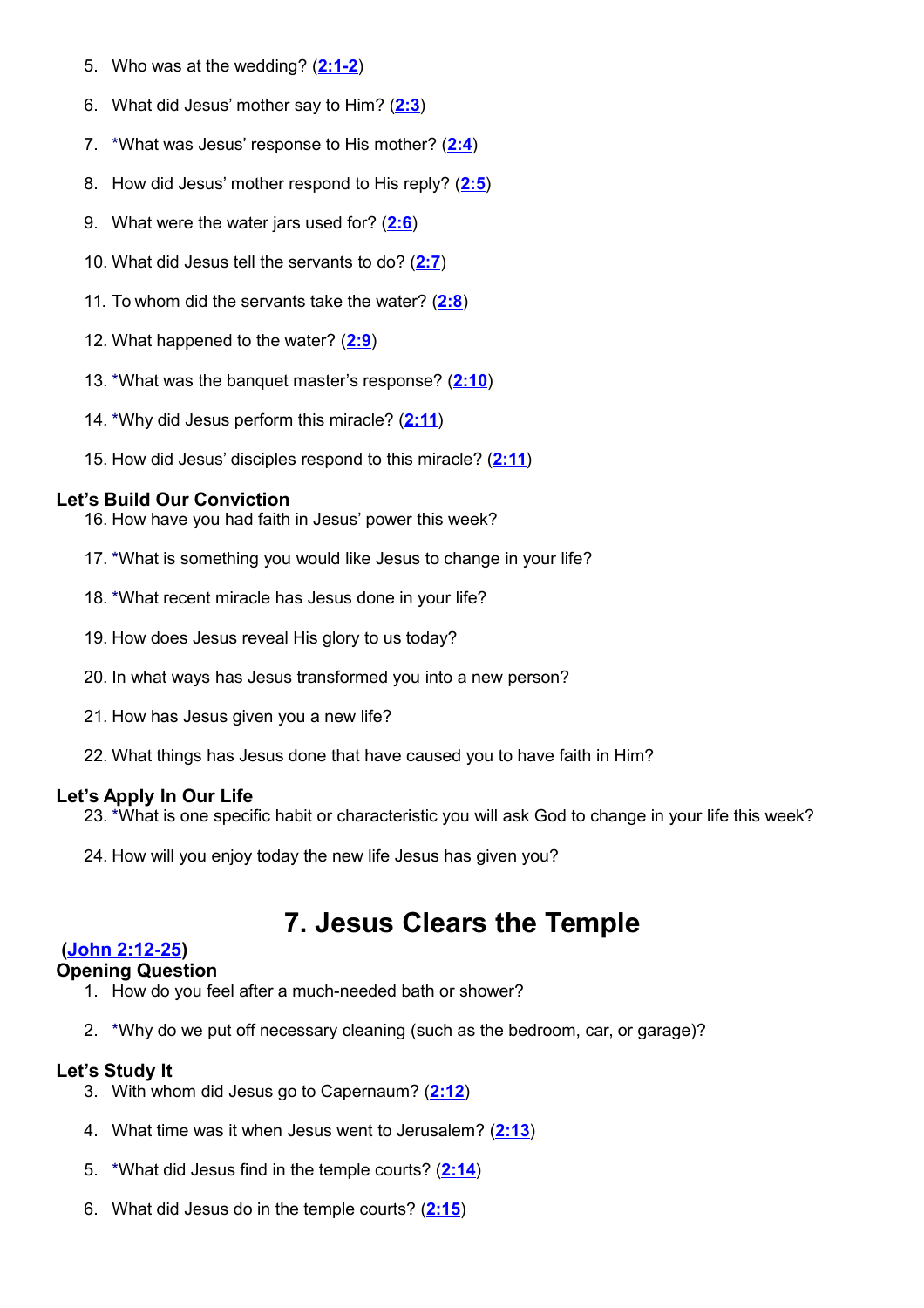- 7. \*How did Jesus respond to those who were selling doves? (**[2:16](http://www.crossbooks.com/verse.asp?ref=Jn+2%3A16)**)
- 8. \*What did Jesus' disciples remember? (**[2:17](http://www.crossbooks.com/verse.asp?ref=Jn+2%3A17)**)
- 9. What did the Jews demand from Jesus? (**[2:18](http://www.crossbooks.com/verse.asp?ref=Jn+2%3A18)**)
- 10. How did Jesus respond to the demand from the Jews? (**[2:19](http://www.crossbooks.com/verse.asp?ref=Jn+2%3A19)**)
- 11. What temple did the Jews think Jesus was talking about? (**[2:20](http://www.crossbooks.com/verse.asp?ref=Jn+2%3A20)**)
- 12. What temple was Jesus talking about? (**[2:21](http://www.crossbooks.com/verse.asp?ref=Jn+2%3A21)**)
- 13. When did the disciples remember what Jesus had said? (**[2:22](http://www.crossbooks.com/verse.asp?ref=Jn+2%3A22)**)
- 14. How did the people respond to Jesus' miracles? (**[2:23](http://www.crossbooks.com/verse.asp?ref=Jn+2%3A23)**)
- 15. What was Jesus' response to those who believed in Him? (**[2:24-25](http://www.crossbooks.com/verse.asp?ref=Jn+2%3A24-25)**)

- 16. \*How has Jesus cleansed our lives?
- 17. What does Jesus still need to clear out of our lives?
- 18. What do we demand from Jesus?
- 19. \*How do we attempt to use the church to our own advantage?
- 20. In what ways do people accuse the church or believers of being corrupt or hypocritical?
- 21. What sign has Jesus given us to believe in?
- 22. Why is it sometimes hard to recognize how God is working in our lives?

# **Let's Apply In Our Life**

- 23. \*What will you ask Jesus to clear out of your life this week?
- 24. What demanding attitude do you need to change today?

# **8. Jesus Teaches Nicodemus**

# **[\(John 3:1-21\)](http://www.crossbooks.com/verse.asp?ref=Jn+3%3A1-21)**

# **Opening Question**

- 1. \*When have you felt like you wanted to start life all over again?
- 2. Why do people like to get new things (such as clothes, cars, or gadgets)?
- 3. What is the best gift you have ever received?

- 4. To what group did Nicodemus belong? (**[3:1](http://www.crossbooks.com/verse.asp?ref=Jn+3%3A1)**)
- 5. At what time did Nicodemus visit Jesus? (**[3:2](http://www.crossbooks.com/verse.asp?ref=Jn+3%3A2)**)
- 6. Why did Nicodemus believe Jesus was from God? (**[3:2](http://www.crossbooks.com/verse.asp?ref=Jn+3%3A2)**)
- 7. What is the qualification for seeing the kingdom of God? (**[3:3](http://www.crossbooks.com/verse.asp?ref=Jn+3%3A3)**)
- 8. What did Nicodemus think Jesus meant when He said that a person must be born again? (**[3:4](http://www.crossbooks.com/verse.asp?ref=Jn+3%3A4)**)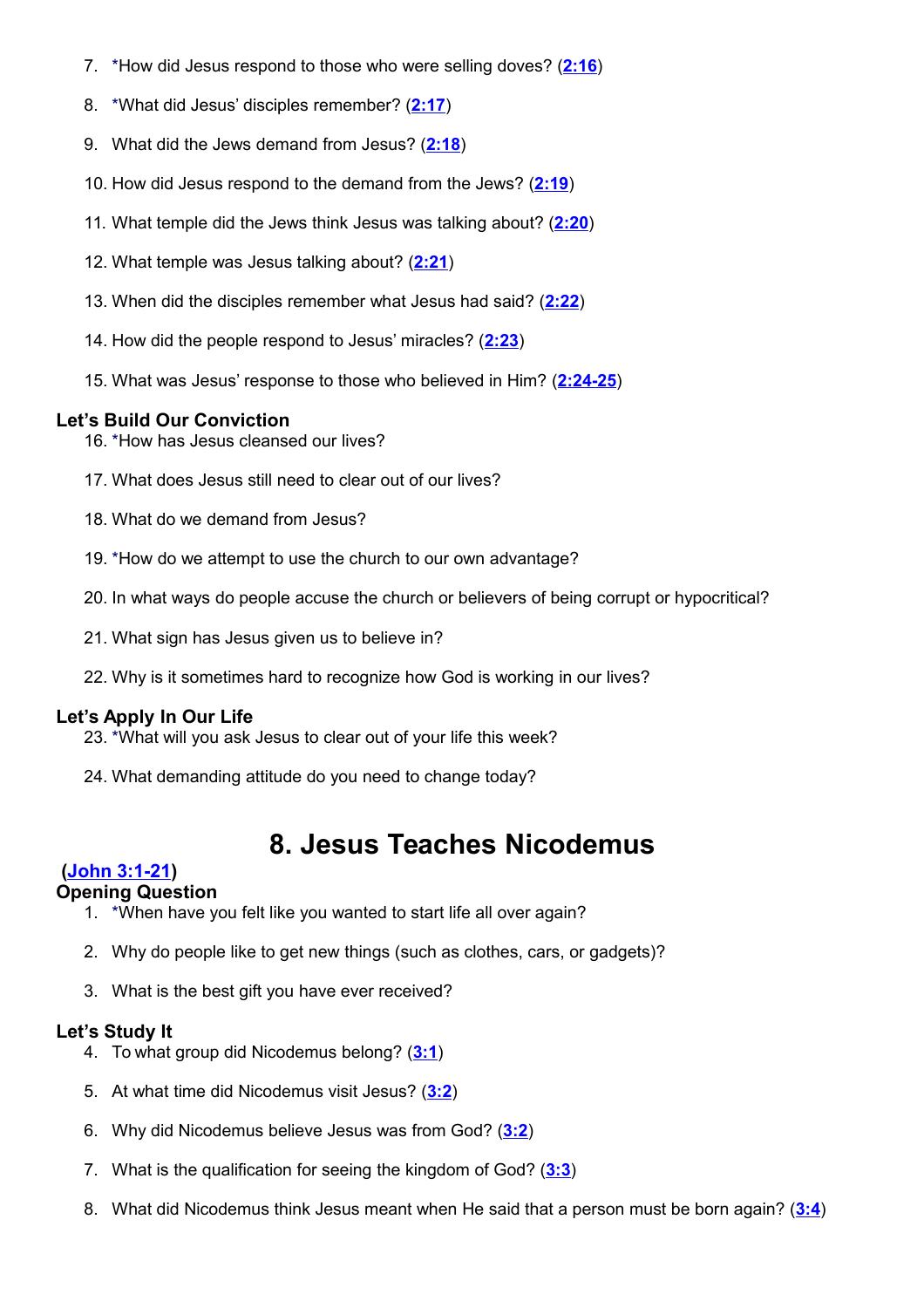- 9. \*What is required to enter the kingdom of God? (**[3:5-6](http://www.crossbooks.com/verse.asp?ref=Jn+3%3A5-6)**)
- 10. How did Jesus compare the wind to the Spirit? (**[3:8](http://www.crossbooks.com/verse.asp?ref=Jn+3%3A8)**)
- 11. Why should Nicodemus have understood what Jesus said? (**[3:10](http://www.crossbooks.com/verse.asp?ref=Jn+3%3A10)**)
- 12. About what category of things did Jesus say He was talking? (**[3:12](http://www.crossbooks.com/verse.asp?ref=Jn+3%3A12)**)
- 13. Who did Jesus say had gone to heaven? (**[3:13](http://www.crossbooks.com/verse.asp?ref=Jn+3%3A13)**)
- 14. How did Jesus compare Moses' snake with the Son of Man? (**[3:14](http://www.crossbooks.com/verse.asp?ref=Jn+3%3A14)**)
- 15. \*What is the result of believing in the Son of Man? (**[3:15](http://www.crossbooks.com/verse.asp?ref=Jn+3%3A15)**, **[18](http://www.crossbooks.com/verse.asp?ref=Jn+3%3A18)**)
- 16. How did God demonstrate His love for the world? (**[3:16](http://www.crossbooks.com/verse.asp?ref=Jn+3%3A16)**)
- 17. \*Why did God send His Son into the world? (**[3:17](http://www.crossbooks.com/verse.asp?ref=Jn+3%3A17)**)
- 18. How does the person who lives by truth respond to the light? (**[3:19-21](http://www.crossbooks.com/verse.asp?ref=Jn+3%3A19-21)**)

- 19. When would you say you were born again?
- 20. \*How would you describe what it means to be born again to someone?
- 21. What were some of the circumstances that led you to Jesus?
- 22. What were some of the things that caused you to believe that Jesus is the Son of God?
- 23. Why are spiritual truths often hard to understand?
- 24. What are a few spiritual truths that you struggle to understand?
- 25. \*How does God's gift of His Son affect our lives?
- 26. How can a person live by the light?

# **Let's Apply In Our Life**

- 27. How will you change your daily routine to better appreciate and enjoy God's gift of His Son?
- 28. \*For what specific spiritual truths will you seek answers this week?

# **9. John the Baptist's Testimony About Jesus**

# **[\(John 3:22-36\)](http://www.crossbooks.com/verse.asp?ref=Jn+3%3A22-36)**

# **Opening Question**

- 1. How would you feel if a friend received more recognition than you for something you both did?
- 2. \*What makes someone's testimony about an event seem either credible or incredible?

- 3. What did Jesus do with His disciples in the Judean countryside? (**[3:22](http://www.crossbooks.com/verse.asp?ref=Jn+3%3A22)**)
- 4. What was John doing at Aenon? (**[3:23](http://www.crossbooks.com/verse.asp?ref=Jn+3%3A23)**)
- 5. What eventually happened to John? (**[3:24](http://www.crossbooks.com/verse.asp?ref=Jn+3%3A24)**)
- 6. What took place between John's disciples and some Jews? (**[3:25](http://www.crossbooks.com/verse.asp?ref=Jn+3%3A25)**)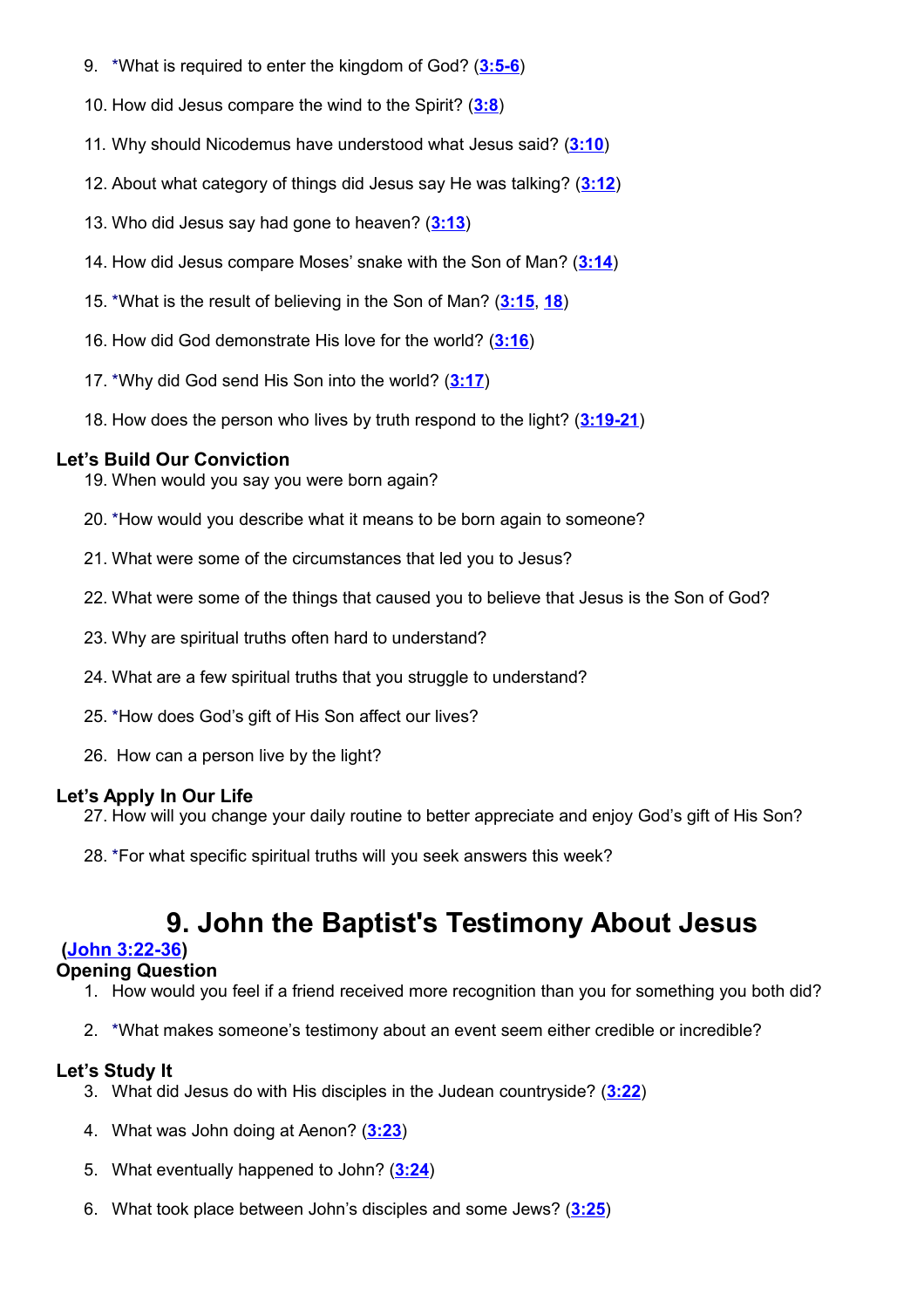- 7. What news did John receive? (**[3:26](http://www.crossbooks.com/verse.asp?ref=Jn+3%3A26)**)
- 8. What did John say a person can receive? (**[3:27](http://www.crossbooks.com/verse.asp?ref=Jn+3%3A27)**)
- 9. \*Who did John say he was, as well as who he wasn't? (**[3:28](http://www.crossbooks.com/verse.asp?ref=Jn+3%3A28)**)
- 10. How did John describe his feelings about Jesus becoming more important than him? (**[3:29](http://www.crossbooks.com/verse.asp?ref=Jn+3%3A29)**)
- 11. What did John say about his future status? (**[3:30](http://www.crossbooks.com/verse.asp?ref=Jn+3%3A30)**)
- 12. \*What did John say about Jesus' future status? (**[3:30](http://www.crossbooks.com/verse.asp?ref=Jn+3%3A30)**)
- 13. Who is above all? (**[3:31](http://www.crossbooks.com/verse.asp?ref=Jn+3%3A31)**)
- 14. What did Jesus come to say? (**[3:32](http://www.crossbooks.com/verse.asp?ref=Jn+3%3A32)**)
- 15. \*What did the people do who accepted Jesus' testimony? (**[3:33](http://www.crossbooks.com/verse.asp?ref=Jn+3%3A33)**)
- 16. What did the person whom God sent do? (**[3:34](http://www.crossbooks.com/verse.asp?ref=Jn+3%3A34)**)
- 17. What has the Father done for the Son? (**[3:35](http://www.crossbooks.com/verse.asp?ref=Jn+3%3A35)**)
- 18. What is the result of either believing or rejecting the Son? (**[3:36](http://www.crossbooks.com/verse.asp?ref=Jn+3%3A36)**)

- 19. In what way do people only receive what is given to them from God?
- 20. \*Why is it sometimes hard to give God credit?
- 21. How are we like John?
- 22. What are some areas in which you struggle with being humble?
- 23. \*How can we certify that God is truthful in our lives?
- 24. How would you describe your relationship with Jesus?
- 25. How does a person reject the Son?
- 26. What are the consequences of rejecting the Son?

#### **Let's Apply In Our Life**

- 27. \*How can you give Jesus the place of prominence He deserves in your life today?
- 28. What can you do this week to show that God is truthful in your life?
- 29. In what area of your life will you ask God to help you to be more humble?

# **10. Jesus Talks With a Samaritan Woman**

#### **[\(John 4:1-26\)](http://www.crossbooks.com/verse.asp?ref=Jn+4%3A1-26)**

#### **Opening Question**

- 1. \*How do people satisfy their hungers and thirsts in life?
- 2. Why are the messages in TV commercials so appealing and persuasive?
- 3. In what ways are people you know prejudiced?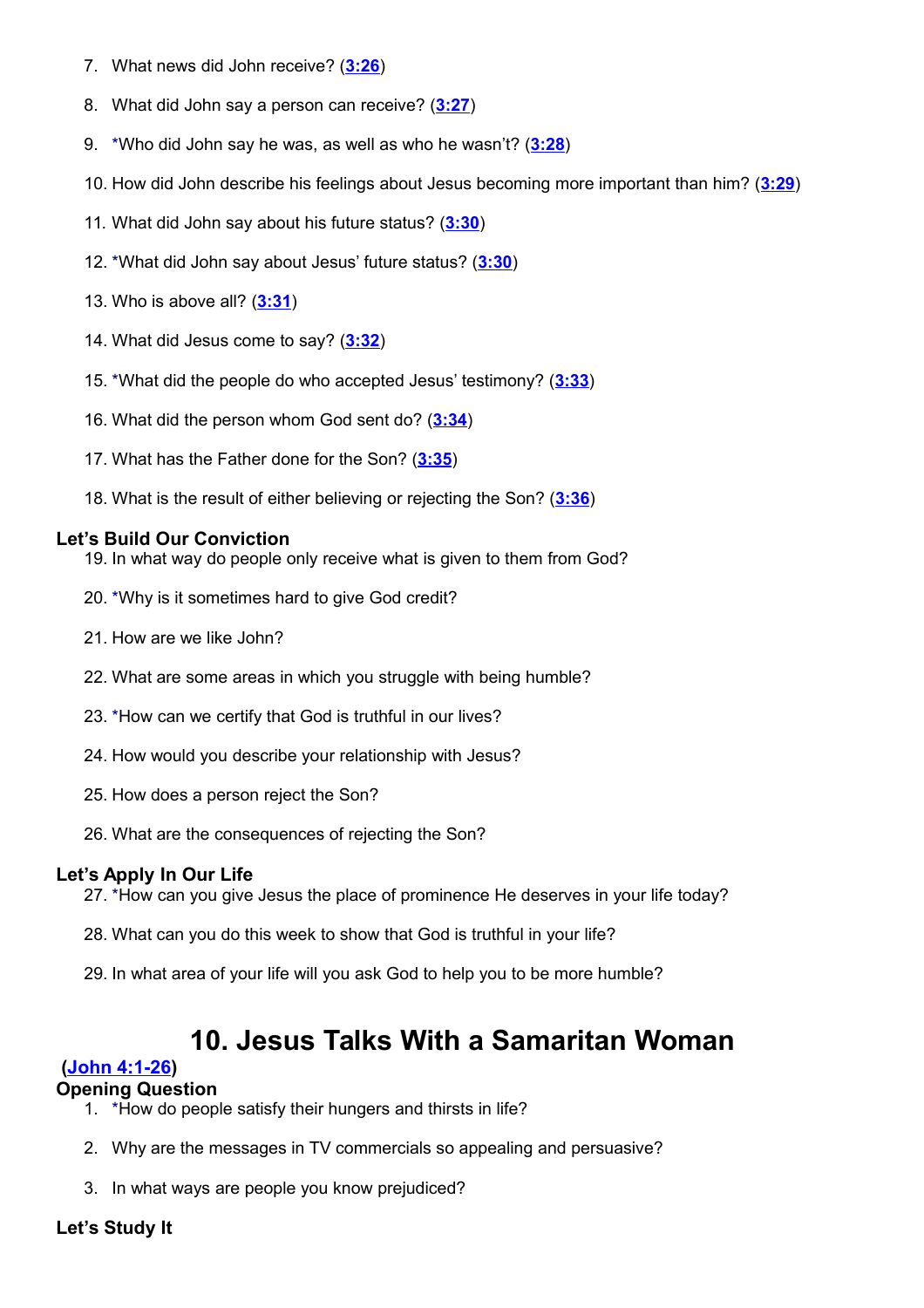- 4. What had the Pharisees heard about Jesus? (**[4:1](http://www.crossbooks.com/verse.asp?ref=Jn+4%3A1)**)
- 5. What did Jesus do when he heard what the Pharisees were saying about Him? (**[4:3](http://www.crossbooks.com/verse.asp?ref=Jn+4%3A3)**)
- 6. Through what place did Jesus have to travel? (**[4:4-5](http://www.crossbooks.com/verse.asp?ref=Jn+4%3A4-5)**)
- 7. \*Why did Jesus sit down by Jacob's well? (**[4:6](http://www.crossbooks.com/verse.asp?ref=Jn+4%3A6)**)
- 8. What did Jesus say to the Samaritan woman? (**[4:7](http://www.crossbooks.com/verse.asp?ref=Jn+4%3A7)**)
- 9. Where were Jesus' disciples? (**[4:8](http://www.crossbooks.com/verse.asp?ref=Jn+4%3A8)**)
- 10. Why was the Samaritan woman surprised that Jesus spoke to her? (**[4:9](http://www.crossbooks.com/verse.asp?ref=Jn+4%3A9)**)
- 11. How did Jesus answer the Samaritan woman's question? (**[4:10](http://www.crossbooks.com/verse.asp?ref=Jn+4%3A10)**)
- 12. What did the Samaritan woman think Jesus was talking about? (**[4:11-12](http://www.crossbooks.com/verse.asp?ref=Jn+4%3A11-12)**,**[15](http://www.crossbooks.com/verse.asp?ref=Jn+4%3A15)**)
- 13. \*What did Jesus say would be the result of drinking the water He offered? (**[4:13-14](http://www.crossbooks.com/verse.asp?ref=Jn+4%3A13-14)**)
- 14. Whom did Jesus tell the Samaritan woman to go and get? (**[4:15](http://www.crossbooks.com/verse.asp?ref=Jn+4%3A15)**)
- 15. How did Jesus respond to the Samaritan woman's answer to His request? (**[4:17-18](http://www.crossbooks.com/verse.asp?ref=Jn+4%3A17-18)**)
- 16. How did the Samaritan woman respond to Jesus' statements about her situation? (**[4:19-20](http://www.crossbooks.com/verse.asp?ref=Jn+4%3A19-20)**)
- 17. \*How did Jesus say people would worship God? (**[4:21-23](http://www.crossbooks.com/verse.asp?ref=Jn+4%3A21-23)**)
- 18. What kind of worshipers does God seek? (**[4:23](http://www.crossbooks.com/verse.asp?ref=Jn+4%3A23)**)
- 19. What did Jesus say about God? (**[4:24](http://www.crossbooks.com/verse.asp?ref=Jn+4%3A24)**)
- 20. Who did Jesus say He was? (**[4:25-26](http://www.crossbooks.com/verse.asp?ref=Jn+4%3A25-26)**)

- 21. What groups of people do you feel uncomfortable being around? Why?
- 22. How might a person feel put off by another's background, nationality, or race?
- 23. How can prejudice affect a Christian's witness?
- 24. \*How have you responded to Jesus' invitation to receive His living water?
- 25. How is Jesus' gift of salvation different from what the world offers?
- 26. \*How is the world's need for salvation and eternal life like thirst?
- 27. In what other ways besides thirst might you describe eternal life?
- 28. How can we worship God in spirit and in truth?

# **Let's Apply In Our Life**

- 29. \*How can you encourage others to quench their spiritual thirst this week?
- 30. What are some prejudices you will ask God to help you overcome?

# **11. The Disciples Rejoin Jesus**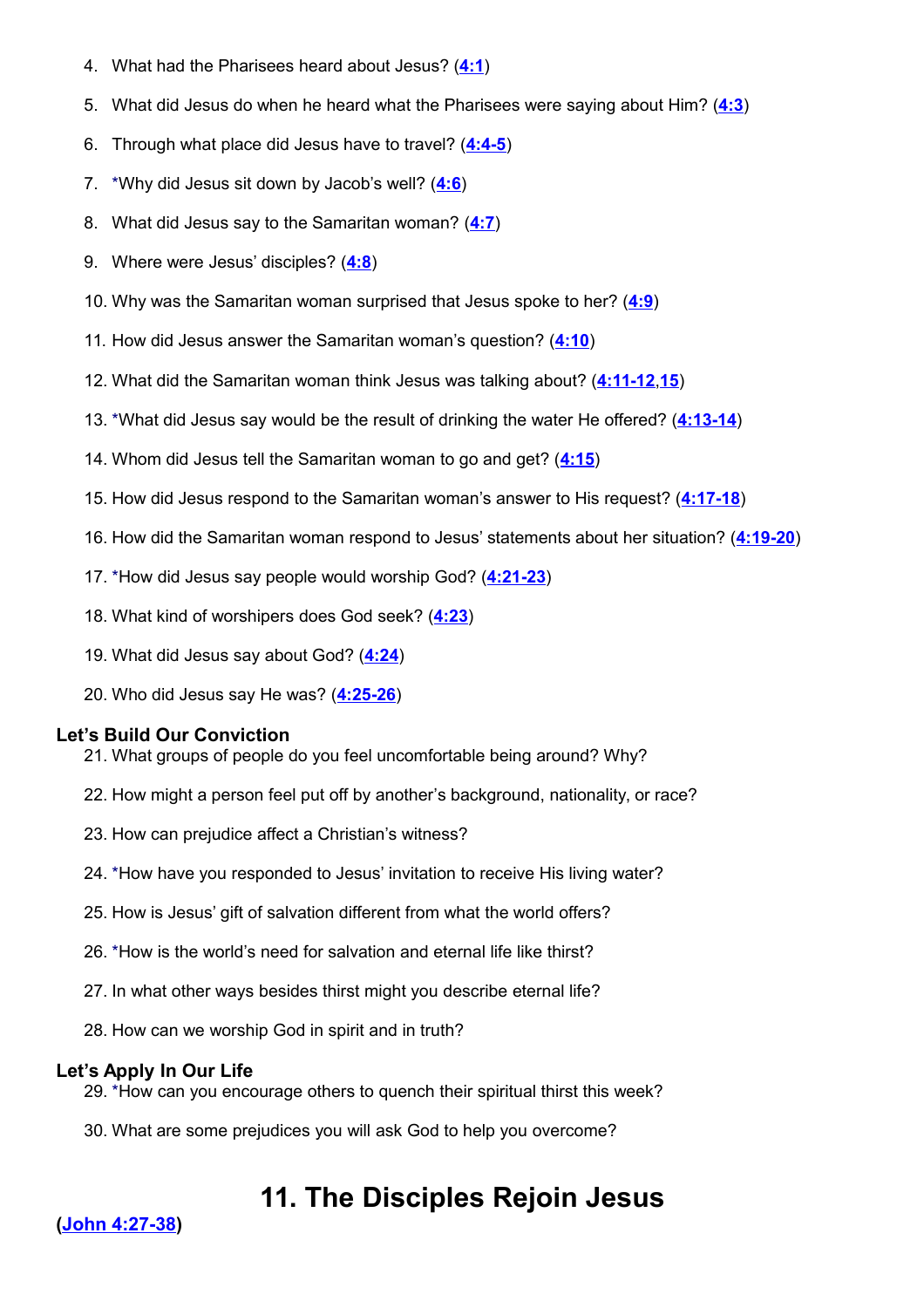# **Opening Question**

- 1. \*What must a farmer do in order to enjoy an abundant harvest?
- 2. When have you ever been so consumed with a task that you forgot to eat?

# **Let's Study It**

- 3. How did the disciples respond when they saw Jesus talking to the Samaritan woman? (**[4:27](http://www.crossbooks.com/verse.asp?ref=Jn+4%3A27)**)
- 4. What did the Samaritan woman do after she had spoken to Jesus? (**[4:28](http://www.crossbooks.com/verse.asp?ref=Jn+4%3A28)**)
- 5. What did the Samaritan woman tell the townspeople? (**[4:29](http://www.crossbooks.com/verse.asp?ref=Jn+4%3A29)**)
- 6. How did the townspeople respond to what the Samaritan woman said? (**[4:30](http://www.crossbooks.com/verse.asp?ref=Jn+4%3A30)**)
- 7. What did the disciples urge Jesus to do? (**[4:31](http://www.crossbooks.com/verse.asp?ref=Jn+4%3A31)**)
- 8. \*What did Jesus tell the disciples? (**[4:32](http://www.crossbooks.com/verse.asp?ref=Jn+4%3A32)**)
- 9. How did the disciples respond to what Jesus told them about food? (**[4:33](http://www.crossbooks.com/verse.asp?ref=Jn+4%3A33)**)
- 10. \*What did Jesus say was His food? (**[4:34](http://www.crossbooks.com/verse.asp?ref=Jn+4%3A34)**)
- 11. What did Jesus say about the fields? (**[4:35](http://www.crossbooks.com/verse.asp?ref=Jn+4%3A35)**)
- 12. \*What kind of crop did Jesus say "the reaper" was harvesting? (**[4:36](http://www.crossbooks.com/verse.asp?ref=Jn+4%3A36)**)
- 13. What did Jesus send the disciples to do? (**[4:38](http://www.crossbooks.com/verse.asp?ref=Jn+4%3A38)**)

# **Let's Build Our Conviction**

- 14. What barriers keep us from talking to other people about Christ?
- 15. How does spending time talking to Jesus affect your life?
- 16. \*What tasks in life tend to consume your attention?
- 17. What are some of the sayings of Jesus that surprise you?
- 18. In what way has God surprised you by what He's done in your life?
- 19. What unique work has God given you to do?
- 20. \*How would you describe today the fields Jesus described to His disciples?
- 21. What role can you play in the reaping and harvesting of lives for Christ?

# **Let's Apply In Our Life**

- 22. What obstacle will you ask God to remove so you can help bring someone to Christ?
- 23. \*In what way can you be involved in reaping and harvesting for God's kingdom today?

# **12. Many Samaritans Believe**

# **[\(John 4:39-42\)](http://www.crossbooks.com/verse.asp?ref=Jn+4%3A39-42)**

# **Opening Question**

- 1. What people have had the biggest influence on your life?
- 2. \*What are some things that we have believed based on someone else's testimony?
- 3. What are some things that we can trust in because of our own personal experience?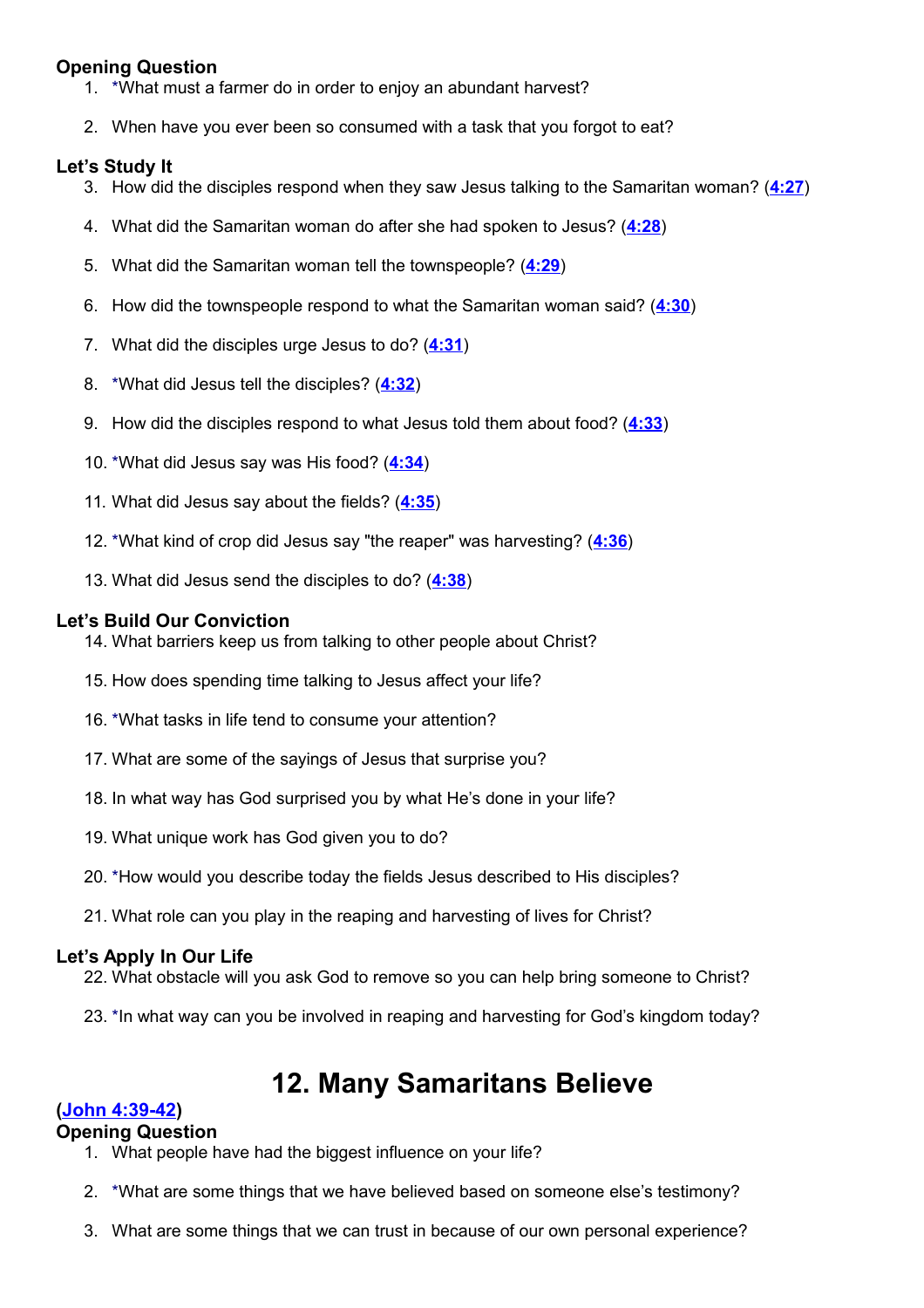# **Let's Study It**

- 4. \*What impact did the Samaritan woman's testimony have on the townspeople? (**[4:39](http://www.crossbooks.com/verse.asp?ref=Jn+4%3A39)**)
- 5. What did the woman tell the Samaritan people Jesus told her? (**[4:39](http://www.crossbooks.com/verse.asp?ref=Jn+4%3A39)**)
- 6. What did the Samaritans urge Jesus to do? (**[4:40](http://www.crossbooks.com/verse.asp?ref=Jn+4%3A40)**)
- 7. What did Jesus do in response to the Samaritan's request? (**[4:40](http://www.crossbooks.com/verse.asp?ref=Jn+4%3A40)**)
- 8. \*What did Jesus rely on to convince more people to believe in Him? (**[4:41](http://www.crossbooks.com/verse.asp?ref=Jn+4%3A41)**)
- 9. What impact did Jesus' words have on the Samaritan people? (**[4:41](http://www.crossbooks.com/verse.asp?ref=Jn+4%3A41)**)
- 10. Why did the Samaritan people originally believe in Jesus? (**[4:42](http://www.crossbooks.com/verse.asp?ref=Jn+4%3A42)**)
- 11. What new basis did the Samaritans have for their belief in Jesus? (**[4:42](http://www.crossbooks.com/verse.asp?ref=Jn+4%3A42)**)
- 12. What difference did hearing Jesus for themselves make to the Samaritans? (**[4:42](http://www.crossbooks.com/verse.asp?ref=Jn+4%3A42)**)
- 13. \*What did the Samaritan people believe about Jesus? (**[4:42](http://www.crossbooks.com/verse.asp?ref=Jn+4%3A42)**)

# **Let's Build Our Conviction**

- 14. What impact does your testimony have on other people?
- 15. \*What impact have other people's testimonies had on your life?
- 16. Who do most people think Jesus is and what is the basis for their belief?
- 17. Who do you think Jesus is? Why?
- 18. \*What led you to believe in Jesus?
- 19. What people were influential in leading you to believe in Jesus?
- 20. How has believing in Jesus changed your life?

# **Let's Apply In Our Life**

- 21. Whom can you tell about Jesus? When?
- 22. \*In what ways could you be a better testimony for Jesus today?
- 23. What can you do to help clear up other people's misconceptions about who Jesus is?

# **13. Jesus Heals the Official's Son**

# **[\(John 4:43-54\)](http://www.crossbooks.com/verse.asp?ref=Jn+4%3A43-54)**

# **Opening Question**

- 1. \*What are some things that people believe in that they either haven't seen or can't see?
- 2. What celebrity would you gladly welcome as a guest in your home? Why?

- 3. Where did Jesus go after He left Samaria? (**[4:43](http://www.crossbooks.com/verse.asp?ref=Jn+4%3A43)**)
- 4. What did Jesus say about prophets? (**[4:44](http://www.crossbooks.com/verse.asp?ref=Jn+4%3A44)**)
- 5. Why did the Galileans welcome Jesus? (**[4:45](http://www.crossbooks.com/verse.asp?ref=Jn+4%3A45)**)
- 6. What had Jesus done in Cana? (**[4:46](http://www.crossbooks.com/verse.asp?ref=Jn+4%3A46)**)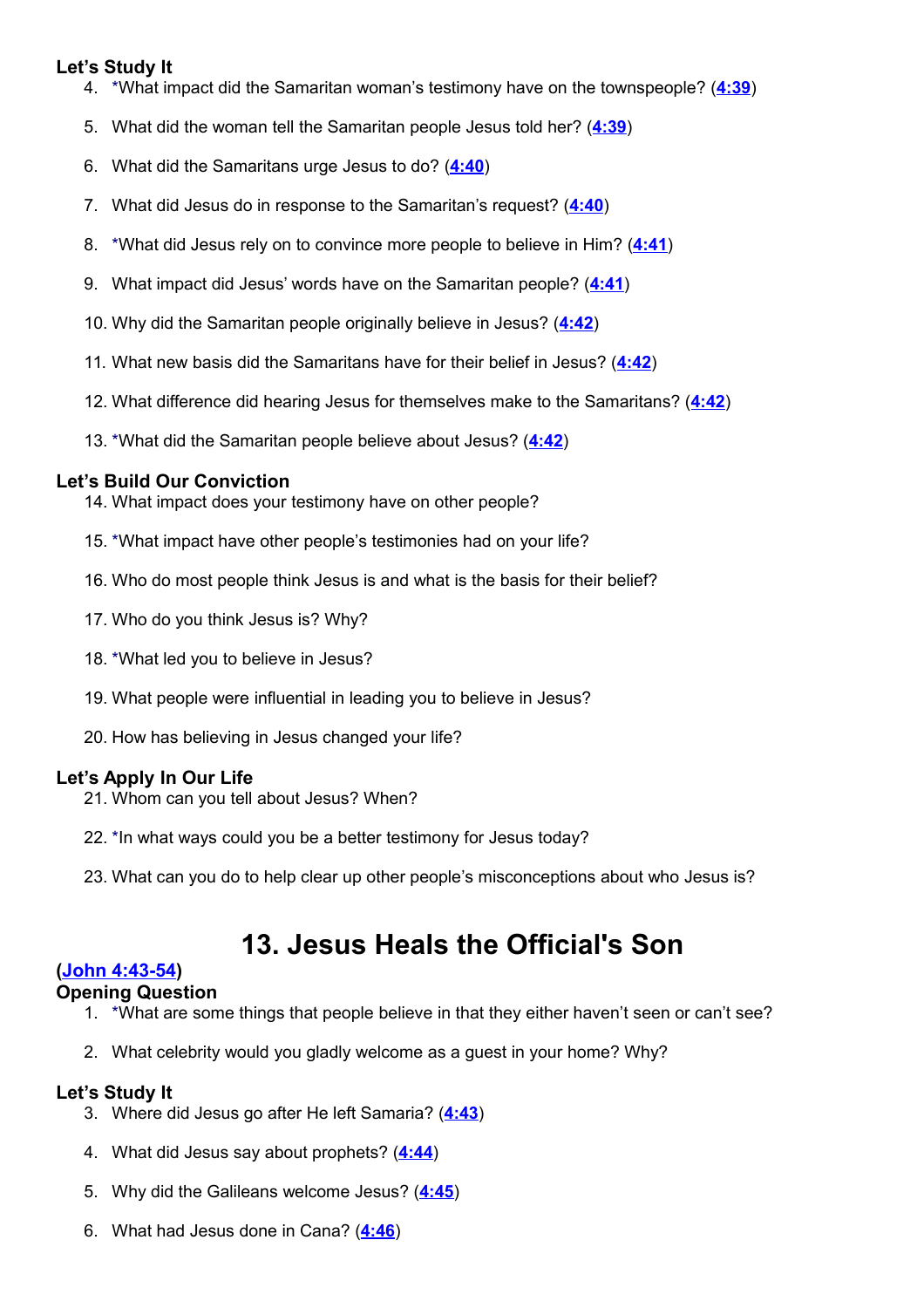- 7. What did the royal official ask Jesus to do? (**[4:47](http://www.crossbooks.com/verse.asp?ref=Jn+4%3A47)**)
- 8. \*What did Jesus say about miraculous signs? (**[4:48](http://www.crossbooks.com/verse.asp?ref=Jn+4%3A48)**)
- 9. How did the royal official respond to Jesus' comment about miraculous signs? (**[4:49](http://www.crossbooks.com/verse.asp?ref=Jn+4%3A49)**)
- 10. \*What did Jesus say in response to the royal official's renewed request? (**[4:50](http://www.crossbooks.com/verse.asp?ref=Jn+4%3A50)**)
- 11. What was the royal official's response to what Jesus said? (**[4:50](http://www.crossbooks.com/verse.asp?ref=Jn+4%3A50)**)
- 12. When did the royal official's son get better? (**[4:51-53](http://www.crossbooks.com/verse.asp?ref=Jn+4%3A51-53)**)
- 13. \*What impact did Jesus' healing have on the royal official's household? (**[4:53](http://www.crossbooks.com/verse.asp?ref=Jn+4%3A53)**)
- 14. How many miracles had Jesus performed? (**[4:54](http://www.crossbooks.com/verse.asp?ref=Jn+4%3A54)**)

- 15. For what reasons are people interested in Jesus today?
- 16. In what ways are we typically more interested in what Jesus can do for us than what we can do for

Jesus?

- 17. What miracles have you asked Jesus to do in your life?
- 18. \*When do we usually find ourselves asking God to help us?
- 19. Why is it sometimes hard to take Jesus at His word?
- 20. What are some things God has told us in His Word that are hard for you to believe?
- 21. How have you exercised believing—sight unseen—faith in Jesus?
- 22. What miraculous signs are people looking for today?
- 23. In what ways are we demanding of God in our relationship with Him?
- 24. \*What impact would a miraculous event have in your life?
- 25. What are some miracles God has worked in your life?

# **Let's Apply In Our Life**

- 26. \*What is something specific you can thank God for doing in your life?
- 27. How do you need to trust in God this week to handle a situation you can't control or work out on

your own?

# **14. The Healing at the Pool**

# **[\(John 5:1-15\)](http://www.crossbooks.com/verse.asp?ref=Jn+5%3A1-15)**

# **Opening Question**

- 1. \*Why might someone prefer rules and regulations to freedom?
- 2. In what way are relationships more important than rules and regulations?

# **Let's Study It**

3. For what event did Jesus go to Jerusalem? (**[5:1](http://www.crossbooks.com/verse.asp?ref=Jn+5%3A1)**)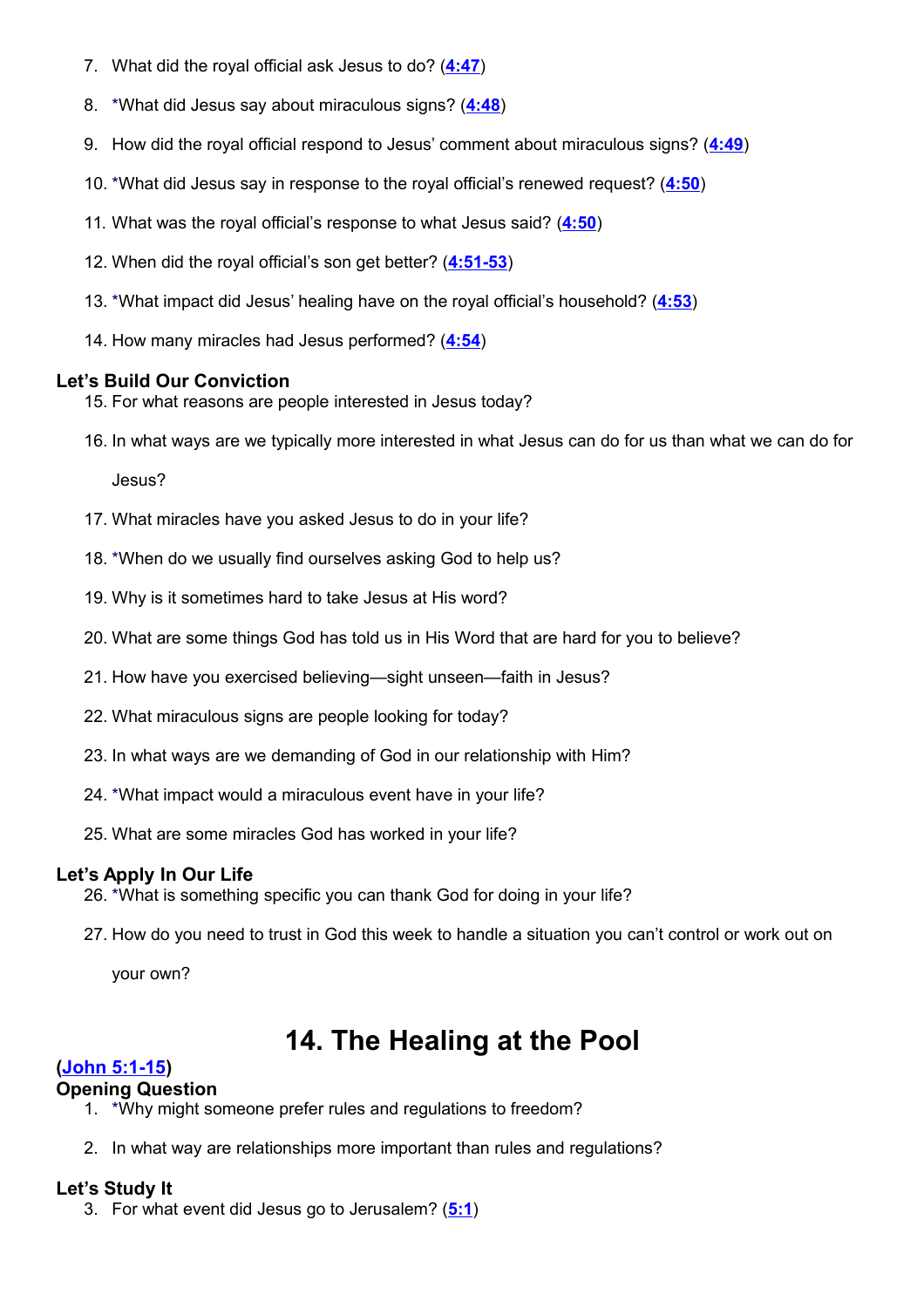- 4. Who came to the pool near the Sheep Gate in Jerusalem? (**[5:2-3](http://www.crossbooks.com/verse.asp?ref=Jn+5%3A2-3)**)
- 5. How long had the one invalid man been at the pool? (**[5:5](http://www.crossbooks.com/verse.asp?ref=Jn+5%3A5)**)
- 6. \*What did Jesus ask the invalid man? (**[5:6](http://www.crossbooks.com/verse.asp?ref=Jn+5%3A6)**)
- 7. How did the invalid man respond to Jesus' question? (**[5:7](http://www.crossbooks.com/verse.asp?ref=Jn+5%3A7)**)
- 8. What did Jesus command the invalid man to do? (**[5:8](http://www.crossbooks.com/verse.asp?ref=Jn+5%3A8)**)
- 9. What happened to the invalid man after Jesus spoke to him? (**[5:9](http://www.crossbooks.com/verse.asp?ref=Jn+5%3A9)**)
- 10. On what day of the week did this miracle take place? (**[5:9](http://www.crossbooks.com/verse.asp?ref=Jn+5%3A9)**)
- 11. \*What did the Jews say to the healed man? Why? (**[5:10](http://www.crossbooks.com/verse.asp?ref=Jn+5%3A10)**)
- 12. How did the healed man respond to the Jews' question? (**[5:11](http://www.crossbooks.com/verse.asp?ref=Jn+5%3A11)**)
- 13. What did the Jews ask the healed man? (**[5:12](http://www.crossbooks.com/verse.asp?ref=Jn+5%3A12)**)
- 14. Why didn't the man know who healed him? (**[5:13](http://www.crossbooks.com/verse.asp?ref=Jn+5%3A13)**)
- 15. \*What did Jesus tell the man he had healed on their second encounter? (**[5:14](http://www.crossbooks.com/verse.asp?ref=Jn+5%3A14)**)
- 16. What did the healed man do after he spoke with Jesus a second time? (**[5:15](http://www.crossbooks.com/verse.asp?ref=Jn+5%3A15)**)

- 17. In what way do you think life is unfair?
- 18. When have you felt as if life has dealt you a bad hand?
- 19. When have you felt that God was waiting too long to do something you'd trusted Him to do?
- 20. When do we tend to get impatient with God's timing in our lives?
- 21. On what in life, other than God, do we sometimes depend?
- 22. Why do we attempt to take matters into our own hands, rather than trust God to work them out?
- 23. \*When has someone tried to squelch your freedom in Christ with religious rules or regulations?
- 24. \*Why do some people care more about keeping certain "religious" rules than they do about
	- developing a meaningful relationship with Jesus?
- 25. What rules tend to interfere with your enjoyment of your relationship with Christ?
- 26. In what way has Jesus made you well?

# **Let's Apply In Our Life**

- 27. What is something you need to trust God with today?
- 28. Who is someone you can encourage to enjoy his or her relationship with Christ this week?
- 29. \*What "religious" rule that hinders your relationship with Christ will you make secondary to that

relationship this week?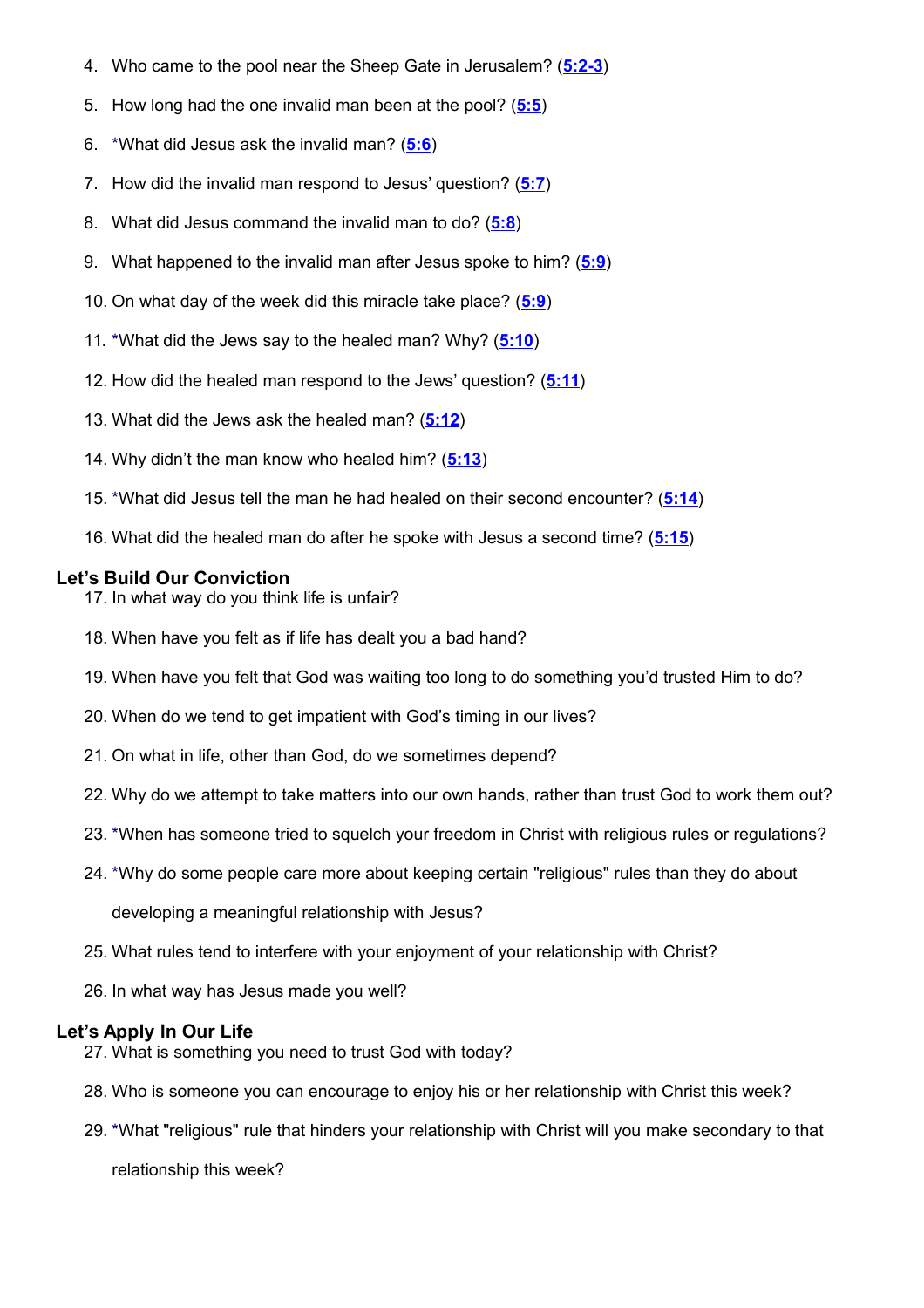# **15. Life Through the Son**

# **[\(John 5:16-30\)](http://www.crossbooks.com/verse.asp?ref=Jn+5%3A16-30)**

#### **Opening Question**

- 1. What different groups of people have suffered persecution throughout history?
- 2. \*What are some of the positive aspects of your relationship with your parents?

# **Let's Study It**

- 3. Why did the Jews persecute Jesus? (**[5:16](http://www.crossbooks.com/verse.asp?ref=Jn+5%3A16)**)
- 4. Whose work did Jesus do? (**[5:17](http://www.crossbooks.com/verse.asp?ref=Jn+5%3A17)**)
- 5. Why did certain Jews want to kill Jesus? (**[5:18](http://www.crossbooks.com/verse.asp?ref=Jn+5%3A18)**)
- 6. \*What did Jesus say that the Son could do? (**[5:19](http://www.crossbooks.com/verse.asp?ref=Jn+5%3A19)**)
- 7. What did Jesus tell the Jews that He would show them? (**[5:20](http://www.crossbooks.com/verse.asp?ref=Jn+5%3A20)**)
- 8. What did Jesus say He was able to do? (**[5:21](http://www.crossbooks.com/verse.asp?ref=Jn+5%3A21)**)
- 9. To whom did God entrust all judgment? (**[5:22](http://www.crossbooks.com/verse.asp?ref=Jn+5%3A22)**)
- 10. \*Why did God entrust judgment to Christ? (**[5:23](http://www.crossbooks.com/verse.asp?ref=Jn+5%3A23)**)
- 11. How did Jesus say a person can gain eternal life? (**[5:24](http://www.crossbooks.com/verse.asp?ref=Jn+5%3A24)**)
- 12. What time did Jesus say had already come? (**[5:25](http://www.crossbooks.com/verse.asp?ref=Jn+5%3A25)**)
- 13. \*What did Jesus say the Father has in Himself that He has granted to the Son? (**[5:26](http://www.crossbooks.com/verse.asp?ref=Jn+5%3A26)**)
- 14. What time did Jesus say was coming? (**[5:28-29](http://www.crossbooks.com/verse.asp?ref=Jn+5%3A28-29)**)
- 15. Whom did Jesus say He desires to please? (**[5:30](http://www.crossbooks.com/verse.asp?ref=Jn+5%3A30)**)

# **Let's Build Our Conviction**

- 16. In what way does the world persecute Christians today?
- 17. How have you been persecuted as a believer?
- 18. When have you experienced pressure not to practice or share your faith in Christ?
- 19. Why does the world persecute Christians?
- 20. \*How can we honor the Son and the Father with our lives?
- 21. How can we know for sure that we have eternal life?
- 22. \*Why should we feel secure in our relationship with God?
- 23. How should we prepare ourselves for Jesus' judgment?
- 24. In what way are we like Jesus with respect to our relationship with God the Father?
- 25. In what way is Jesus an example for us to follow?

# **Let's Apply In Our Life**

26. \*What steps can you take this week to enjoy more fully your relationship with your Heavenly Father?

27. What can you do today to bring honor to God?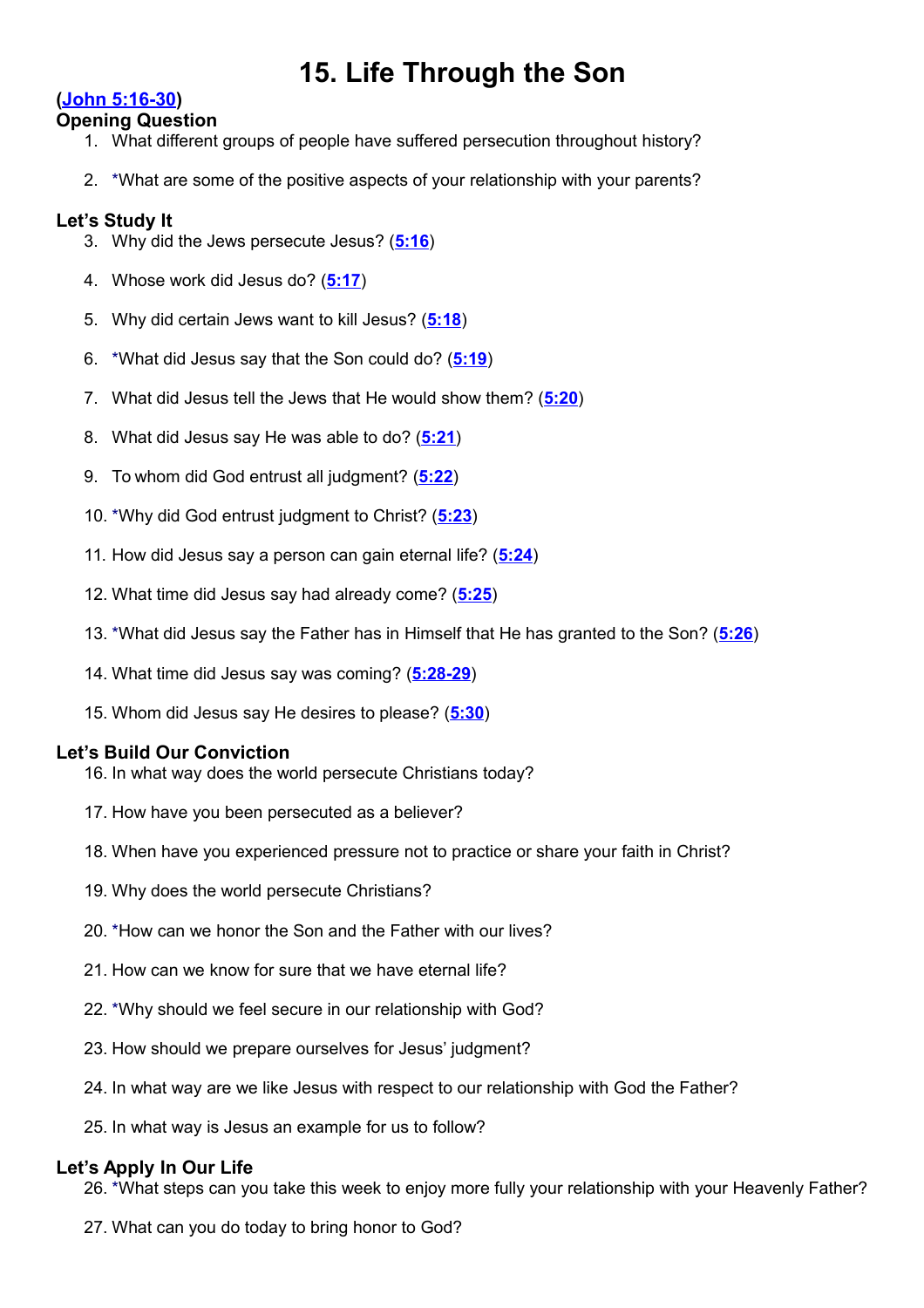# **16. Testimonies About Jesus**

# **[\(John 5:31-47\)](http://www.crossbooks.com/verse.asp?ref=Jn+5%3A31-47)**

#### **Opening Question**

- 1. What motivates people to want to be famous, rich, successful, or powerful?
- 2. \*What makes someone's testimony valid or invalid?
- 3. How can the details sometimes prevent us from seeing the big picture?

# **Let's Study It**

- 4. \*Whose testimony did Jesus say was valid? (**[5:31-32](http://www.crossbooks.com/verse.asp?ref=Jn+5%3A31-32)**)
- 5. What did Jesus say John did? (**[5:33](http://www.crossbooks.com/verse.asp?ref=Jn+5%3A33)**)
- 6. Why did Jesus mention John's testimony? (**[5:34](http://www.crossbooks.com/verse.asp?ref=Jn+5%3A34)**)
- 7. What did Jesus say John was? (**[5:35](http://www.crossbooks.com/verse.asp?ref=Jn+5%3A35)**)
- 8. \*What did Jesus say testified to the fact that the Father had sent Him? (**[5:36](http://www.crossbooks.com/verse.asp?ref=Jn+5%3A36)**)
- 9. Who else did Jesus say testified about Him? (**[5:37](http://www.crossbooks.com/verse.asp?ref=Jn+5%3A37)**)
- 10. \*Why did the Jews study the Scriptures? (**[5:39](http://www.crossbooks.com/verse.asp?ref=Jn+5%3A39)**)
- 11. What was the result of all the Jews' study of the Scriptures? (**[5:40](http://www.crossbooks.com/verse.asp?ref=Jn+5%3A40)**)
- 12. What did Jesus' audience not have in their hearts? (**[5:42](http://www.crossbooks.com/verse.asp?ref=Jn+5%3A42)**)
- 13. Whose praise did the Jews neglect to seek? (**[5:43-44](http://www.crossbooks.com/verse.asp?ref=Jn+5%3A43-44)**)
- 14. Who was the Jews' accuser? (**[5:45](http://www.crossbooks.com/verse.asp?ref=Jn+5%3A45)**)
- 15. About whom did Moses write? (**[5:46](http://www.crossbooks.com/verse.asp?ref=Jn+5%3A46)**)
- 16. What effect should Moses' writings have had on the Jews? (**[5:46-47](http://www.crossbooks.com/verse.asp?ref=Jn+5%3A46-47)**)

# **Let's Build Our Conviction**

- 17. \*How is your life like a lamp pointing others to Jesus?
- 18. Why do you believe in Jesus?
- 19. On what authority can we rest our belief in Jesus?
- 20. \*How could someone study the Scriptures and still not believe in Jesus?
- 21. From whom do you seek praise and recognition?
- 22. In what do you find your significance and security in life?
- 23. In what way might the church sometimes prevent people from seeing and believing in Jesus?
- 24. What should we do to gain the praise of God?

# **Let's Apply In Our Life**

25. \*Starting today, how can you seek greater recognition for God's ways?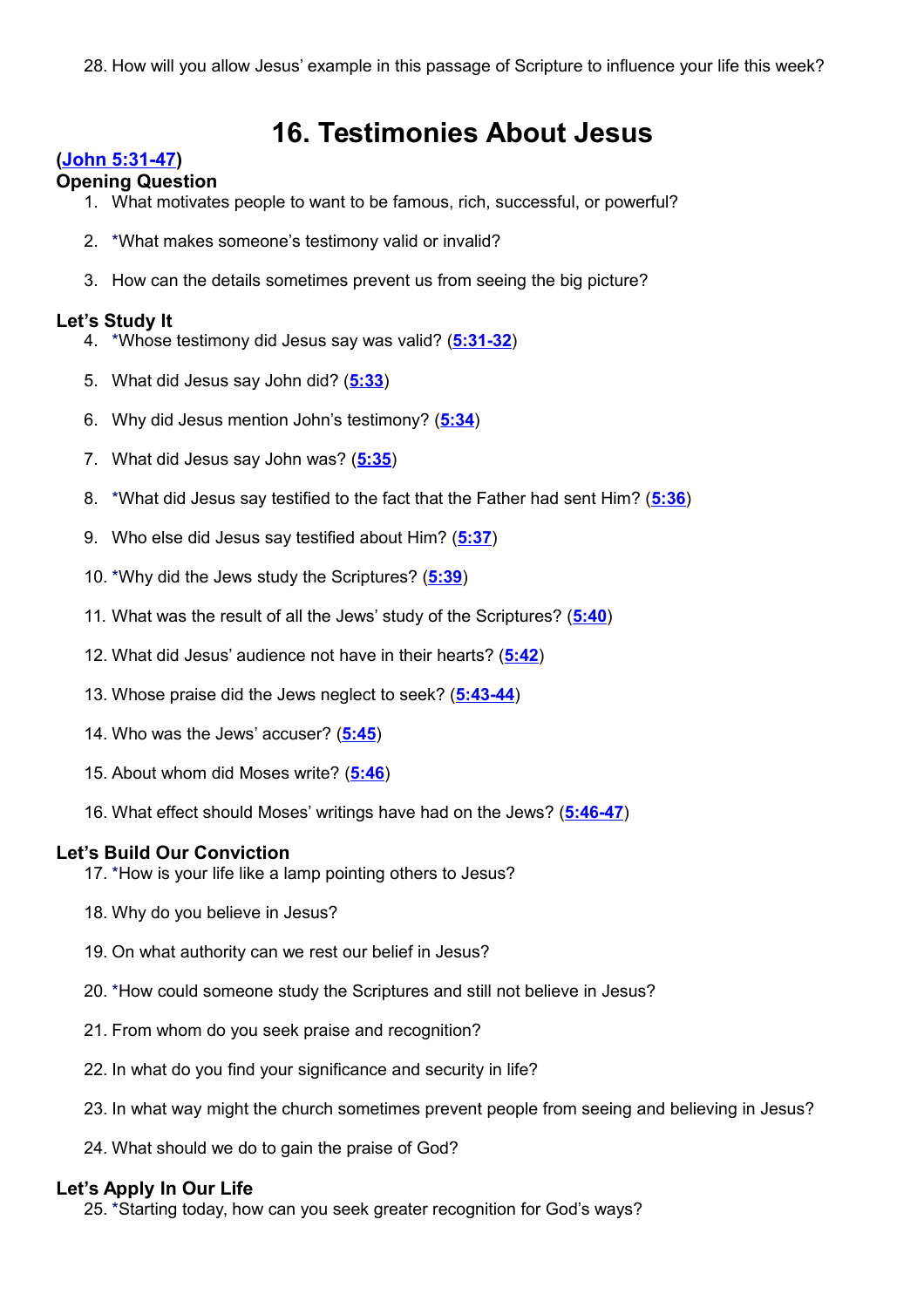- 26. How can you make your study of Scripture more Christ-centered this week?
- 27. What step can you take to become a brighter lamp pointing to Jesus?

# **17. Jesus Feeds the Five Thousand**

# **[\(John 6:1-15\)](http://www.crossbooks.com/verse.asp?ref=Jn+6%3A1-15)**

#### **Opening Question**

- 1. \*What is the most difficult situation in which you have ever found yourself?
- 2. In what exciting events have you recently participated? What made them exciting?

#### **Let's Study It**

- 3. Where did Jesus go? (**[6:1](http://www.crossbooks.com/verse.asp?ref=Jn+6%3A1)**)
- 4. Why did the crowd of people follow Jesus? (**[6:2](http://www.crossbooks.com/verse.asp?ref=Jn+6%3A2)**)
- 5. Where did Jesus and His disciples go? (**[6:3](http://www.crossbooks.com/verse.asp?ref=Jn+6%3A3)**)
- 6. What Jewish feast was near? (**[6:4](http://www.crossbooks.com/verse.asp?ref=Jn+6%3A4)**)
- 7. \*What question did Jesus ask Philip? (**[6:5](http://www.crossbooks.com/verse.asp?ref=Jn+6%3A5)**)
- 8. Why did Jesus ask Philip a question? (**[6:6](http://www.crossbooks.com/verse.asp?ref=Jn+6%3A6)**)
- 9. How did Philip respond to Jesus' question? (**[6:7](http://www.crossbooks.com/verse.asp?ref=Jn+6%3A7)**)
- 10. Who was Andrew? (**[6:8](http://www.crossbooks.com/verse.asp?ref=Jn+6%3A8)**)
- 11. What role did Andrew play in feeding the five thousand? (**[6:8-9](http://www.crossbooks.com/verse.asp?ref=Jn+6%3A8-9)**)
- 12. What solution did Andrew propose to Jesus' question? (**[6:8-9](http://www.crossbooks.com/verse.asp?ref=Jn+6%3A8-9)**)
- 13. \*What miracle did Jesus perform? (**[6:10-11](http://www.crossbooks.com/verse.asp?ref=Jn+6%3A10-11)**)
- 14. How much bread was left over? (**[6:12-13](http://www.crossbooks.com/verse.asp?ref=Jn+6%3A12-13)**)
- 15. \*How did the crowd of people respond to Jesus' miracle? (**[6:14](http://www.crossbooks.com/verse.asp?ref=Jn+6%3A14)**)
- 16. What did the crowd of people intend to do? (**[6:15](http://www.crossbooks.com/verse.asp?ref=Jn+6%3A15)**)
- 17. What was Jesus' reaction to the crowd's intention? (**[6:15](http://www.crossbooks.com/verse.asp?ref=Jn+6%3A15)**)

- 18. For what reasons do people follow Jesus today?
- 19. What makes you want to follow Jesus?
- 20. What is your typical reaction to situations that seem to present no readily available solution?
- 21. \*With what situations in life do you have a difficult time trusting God?
- 22. What does God provide for us on a daily basis?
- 23. In what ways do people attempt to use Jesus or His name inappropriately?
- 24. What misconceptions have you had about Jesus or His role in your life?
- 25. \*How and when has God miraculously provided for your needs?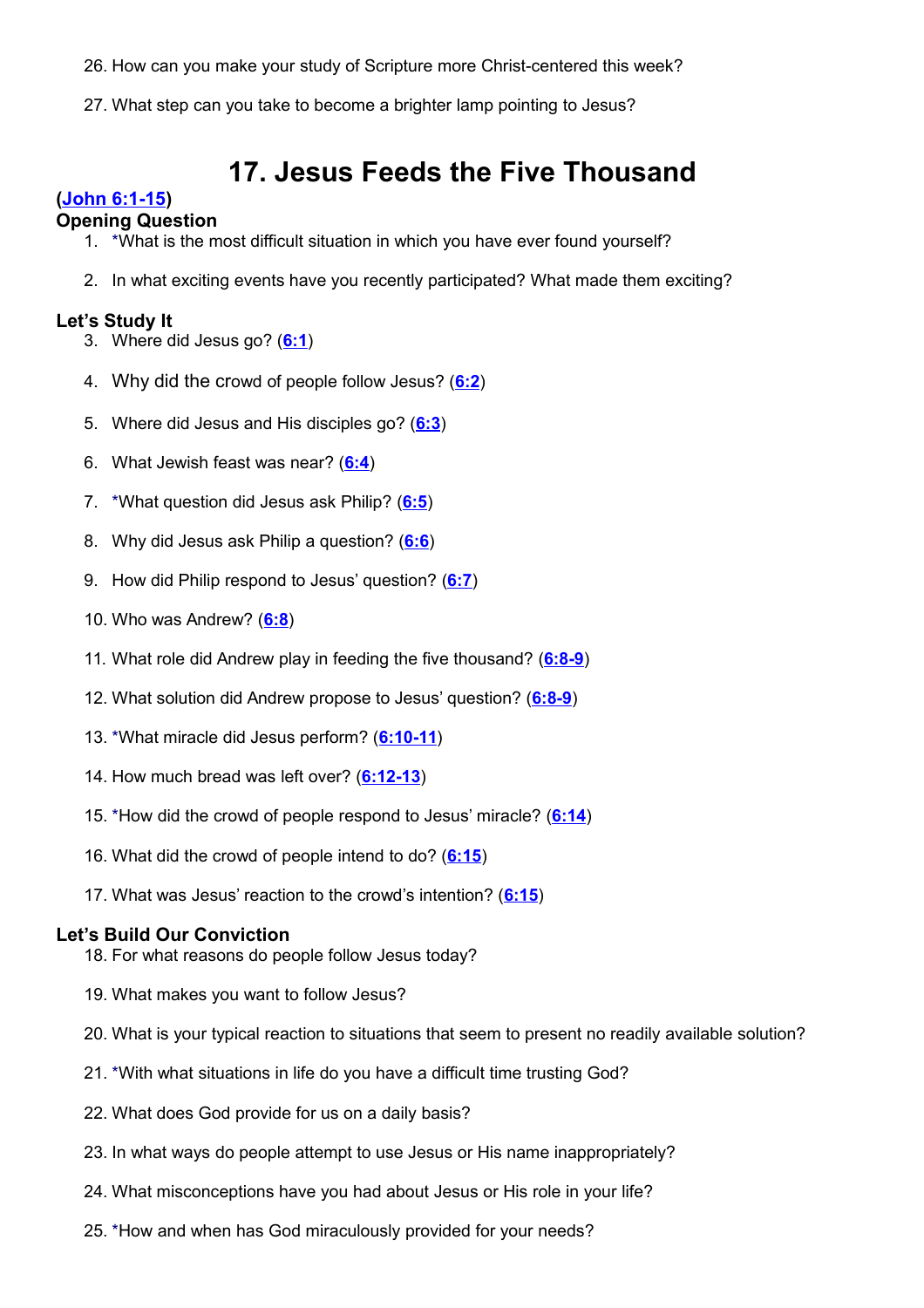26. How can we trust God with our needs?

# **Let's Apply In Our Life**

- 27. What things do you need to thank God for providing?
- 28. \*What tough situation do you need to trust God to work out in your life this week?

# **18. Jesus Walks on the Water**

# **[\(John 6:16-24\)](http://www.crossbooks.com/verse.asp?ref=Jn+6%3A16-24)**

### **Opening Question**

- 1. \*What is the most frightening situation you have ever experienced?
- 2. What is something you feared as a child?
- 3. What is something you have diligently pursued in life?

# **Let's Study It**

- 4. Where did Jesus' disciples go? (**[6:16](http://www.crossbooks.com/verse.asp?ref=Jn+6%3A16)**)
- 5. Who hadn't joined the disciples yet? (**[6:17](http://www.crossbooks.com/verse.asp?ref=Jn+6%3A17)**)
- 6. What happened to the water? (**[6:18](http://www.crossbooks.com/verse.asp?ref=Jn+6%3A18)**)
- 7. \*What miraculous feat did Jesus perform? (**[6:19](http://www.crossbooks.com/verse.asp?ref=Jn+6%3A19)**)
- 8. \*How did the disciples react to what they saw? (**[6:19](http://www.crossbooks.com/verse.asp?ref=Jn+6%3A19)**)
- 9. What did Jesus do to calm His disciples' fear? (**[6:20](http://www.crossbooks.com/verse.asp?ref=Jn+6%3A20)**)
- 10. \*What miraculous event took place once Jesus entered the boat? (**[6:21](http://www.crossbooks.com/verse.asp?ref=Jn+6%3A21)**)
- 11. Where was the crowd? (**[6:22](http://www.crossbooks.com/verse.asp?ref=Jn+6%3A22)**)
- 12. What did the crowd realize? (**[6:22](http://www.crossbooks.com/verse.asp?ref=Jn+6%3A22)**)
- 13. What did the crowd do when they realized that neither Jesus nor His disciples were there? (**[6:24](http://www.crossbooks.com/verse.asp?ref=Jn+6%3A24)**)

# **Let's Build Our Conviction**

- 14. When and why have you ever been afraid for your life or personal safety?
- 15. \*When do you feel alone and in need of God's presence?
- 16. When do you tend to leave Jesus behind and out of the picture in your life?
- 17. \*What fears has Jesus calmed in your life?
- 18. Under what circumstances are you often unwilling to allow Jesus to enter your problems or troubling

situations?

19. What circumstances or events have caused you to search for Jesus?

# **Let's Apply In Our Life**

- 20. \*How will you depend on God the next time a threatening situation confronts you?
- 21. What specific fears do you need to ask God to calm in your life?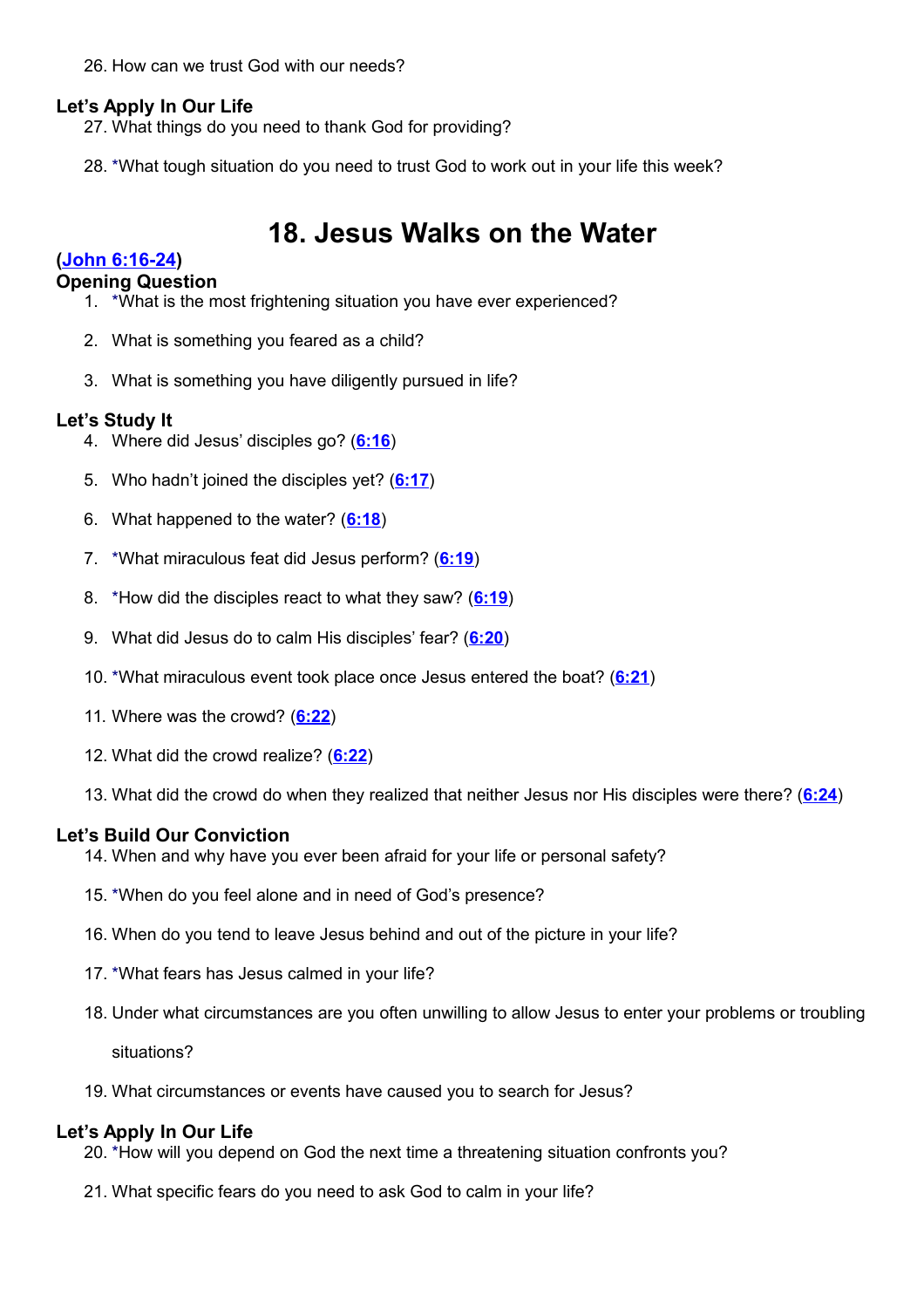# **19. Jesus the Bread of Life**

# **[\(John 6:25-59\)](http://www.crossbooks.com/verse.asp?ref=Jn+6%3A25-59)**

#### **Opening Question**

- 1. What kind of bread do you like most?
- 2. \*How do people attempt to satisfy their need to feel secure and significant in life?
- 3. What needs do you spend the majority of your time trying to satisfy?

# **Let's Study It**

- 4. \*Why did the crowd seek Jesus? (**[6:26](http://www.crossbooks.com/verse.asp?ref=Jn+6%3A26)**)
- 5. What did Jesus say the Son of Man would give to these people? (**[6:27](http://www.crossbooks.com/verse.asp?ref=Jn+6%3A27)**)
- 6. What did Jesus say was the work of God? (**[6:28-29](http://www.crossbooks.com/verse.asp?ref=Jn+6%3A28-29)**)
- 7. What did the crowd ask Jesus to do? (**[6:30-31](http://www.crossbooks.com/verse.asp?ref=Jn+6%3A30-31)**)
- 8. Who did Jesus say was the true bread of life? (**[6:32-33](http://www.crossbooks.com/verse.asp?ref=Jn+6%3A32-33)**)
- 9. \*What did Jesus say would be the result of coming to Him? (**[6:35](http://www.crossbooks.com/verse.asp?ref=Jn+6%3A35)**)
- 10. What did Jesus say He would never do to those who came to Him? (**[6:37](http://www.crossbooks.com/verse.asp?ref=Jn+6%3A37)**)
- 11. Why did Jesus come down from heaven? (**[6:38](http://www.crossbooks.com/verse.asp?ref=Jn+6%3A38)**)
- 12. What did Jesus say is the Father's will? (**[6:39-40](http://www.crossbooks.com/verse.asp?ref=Jn+6%3A39-40)**)
- 13. Why did the Jews begin to grumble? (**[6:41-42](http://www.crossbooks.com/verse.asp?ref=Jn+6%3A41-42)**)
- 14. Who did Jesus say could come to Him? (**[6:43-44](http://www.crossbooks.com/verse.asp?ref=Jn+6%3A43-44)**)
- 15. What did Jesus say would be the result of believing? (**[6:47](http://www.crossbooks.com/verse.asp?ref=Jn+6%3A47)**)
- 16. \*What contrast does Jesus make between manna and the bread of life? (**[6:48-51](http://www.crossbooks.com/verse.asp?ref=Jn+6%3A48-51)**, **[58](http://www.crossbooks.com/verse.asp?ref=Jn+6%3A58)**)
- 17. What did Jesus say about His flesh and His blood? (**[6:53-57](http://www.crossbooks.com/verse.asp?ref=Jn+6%3A53-57)**)

# **Let's Build Our Conviction**

- 18. \*What things do we seek from Jesus?
- 19. In what ways do you have a demanding attitude toward God?
- 20. When and why did you come to Jesus?
- 21. \*In what way has Jesus satisfied your hunger and thirst for acceptance and meaning in life?
- 22. In what ways do you still feel empty?
- 23. What situations cause you to feel insecure?
- 24. When do you feel secure in your relationship with God? Why?
- 25. How has the Christian life turned out to be different from what you expected?
- 26. In what way is Jesus an example for us to follow?

# **Let's Apply In Our Life**

27. \*What can you do today to rely on God, rather than on things or people, to satisfy your needs?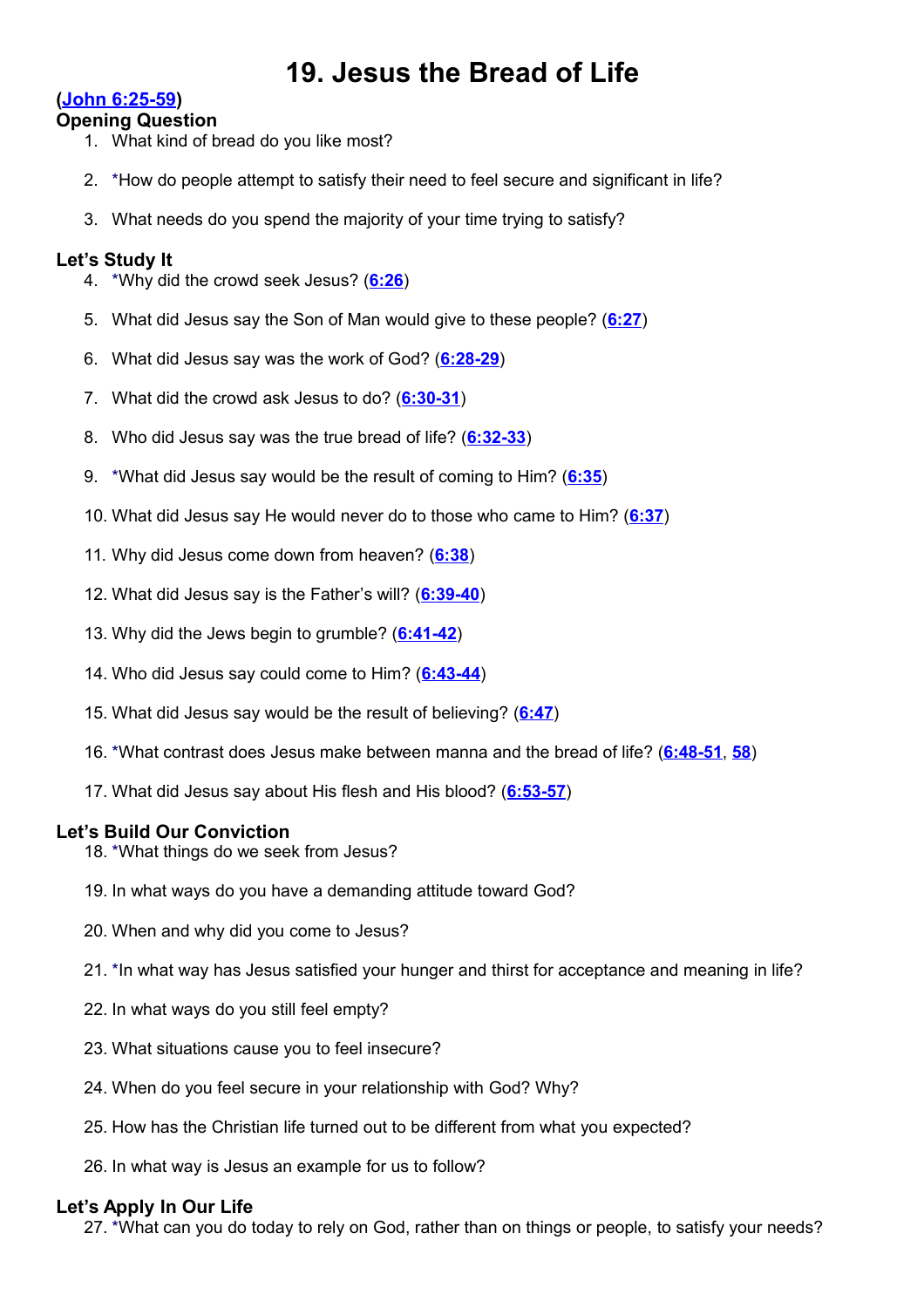# **20. Many Disciples Desert Jesus**

# **[\(John 6:60-71\)](http://www.crossbooks.com/verse.asp?ref=Jn+6%3A60-71)**

#### **Opening Question**

- 1. \*What is something that you enthusiastically started but were later tempted to quit?
- 2. For what causes have people willingly suffered and even died?

### **Let's Study It**

- 3. \*How did many of Jesus' disciples respond to His teaching? (**[6:60](http://www.crossbooks.com/verse.asp?ref=Jn+6%3A60)**)
- 4. What did Jesus ask the grumbling disciples? (**[6:31](http://www.crossbooks.com/verse.asp?ref=Jn+6%3A31)**)
- 5. What kind of words did Jesus speak to His audience? (**[6:63](http://www.crossbooks.com/verse.asp?ref=Jn+6%3A63)**)
- 6. \*What did Jesus know? (**[6:64](http://www.crossbooks.com/verse.asp?ref=Jn+6%3A64)**)
- 7. Who did Jesus say could come to Him? (**[6:65](http://www.crossbooks.com/verse.asp?ref=Jn+6%3A65)**)
- 8. What did many of Jesus' disciples do after Jesus spoke these words? (**[6:66](http://www.crossbooks.com/verse.asp?ref=Jn+6%3A66)**)
- 9. What question did Jesus ask His twelve disciples? (**[6:67](http://www.crossbooks.com/verse.asp?ref=Jn+6%3A67)**)
- 10. \*What was Peter's reply to Jesus' question? (**[6:68-69](http://www.crossbooks.com/verse.asp?ref=Jn+6%3A68-69)**)
- 11. What did Jesus say about His disciples? (**[6:70](http://www.crossbooks.com/verse.asp?ref=Jn+6%3A70)**)
- 12. Whom did Jesus call a devil? (**[6:71](http://www.crossbooks.com/verse.asp?ref=Jn+6%3A71)**)

# **Let's Build Our Conviction**

- 13. \*What teachings of Jesus have you found difficult to understand or accept?
- 14. What makes some of Jesus' teachings difficult to understand and follow?
- 15. What might cause someone to stop following Jesus?
- 16. When have you ever felt like turning away from following Jesus?
- 17. \*What has kept you from turning away from Christ?
- 18. What makes you believe that Jesus is the Son of God?

# **Let's Apply In Our Life**

- 19. \*What difficult teaching of Jesus will you ask God to help you understand and apply to your life?
- 20. What struggling Christian could use your encouragement this week as he or she continues to follow

Jesus?

# **21. Jesus Goes to the Feast of Tabernacles**

# **[\(John 7:1-13\)](http://www.crossbooks.com/verse.asp?ref=Jn+7%3A1-13)**

#### **Opening Question**

- 1. Who are some of today's most controversial personalities?
- 2. \*What dynamic figure from history do you admire? Why?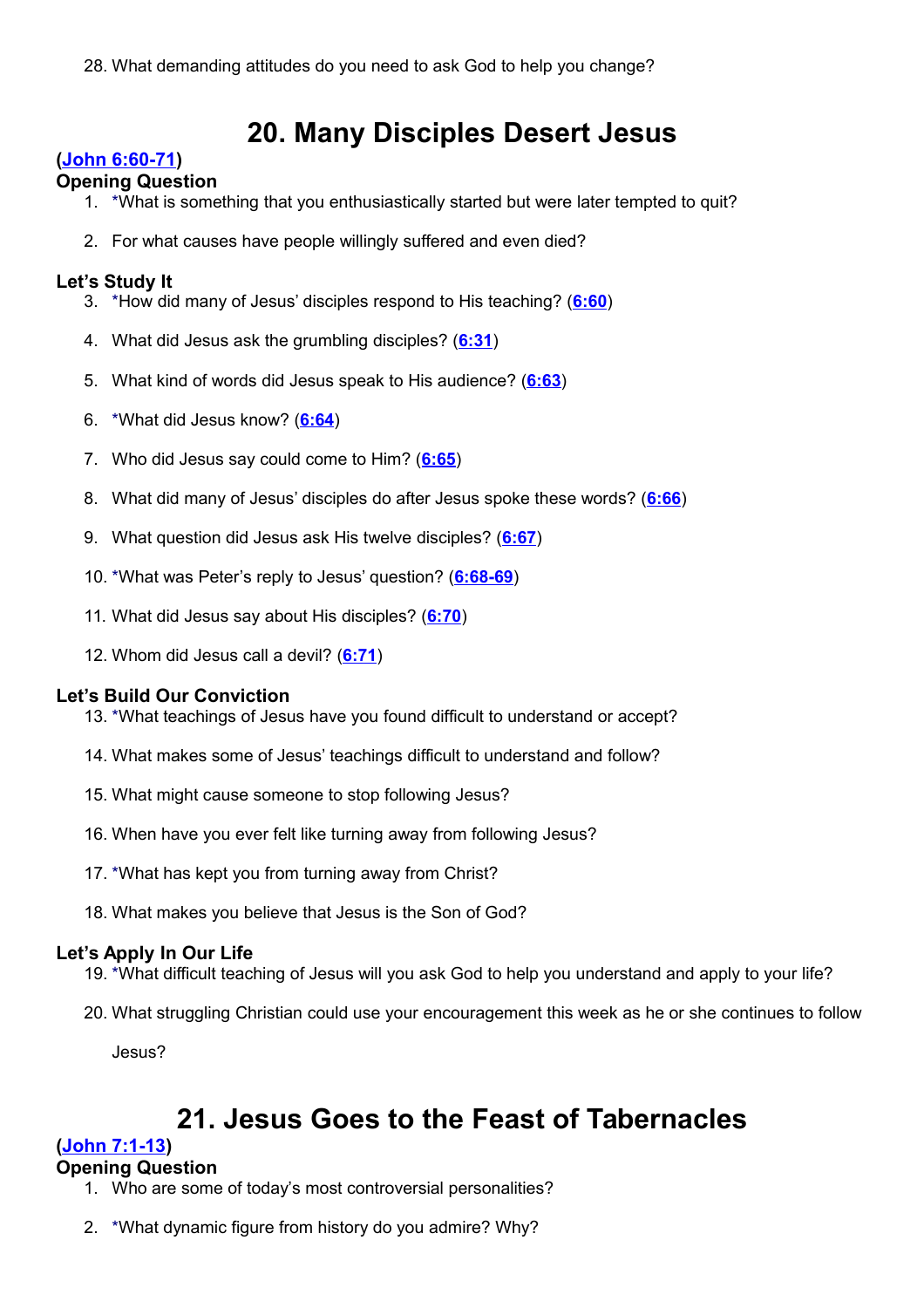# **Let's Study It**

- 3. Why did Jesus stay away from Judea? (**[7:1](http://www.crossbooks.com/verse.asp?ref=Jn+7%3A1)**)
- 4. What feast was near? (**[7:2](http://www.crossbooks.com/verse.asp?ref=Jn+7%3A2)**)
- 5. \*What did Jesus' brothers tell Him to do? (**[7:3-4](http://www.crossbooks.com/verse.asp?ref=Jn+7%3A3-4)**)
- 6. Why did Jesus' brothers tell Him to do this? (**[7:5](http://www.crossbooks.com/verse.asp?ref=Jn+7%3A5)**)
- 7. How did Jesus respond to His brothers' words? (**[7:6-8](http://www.crossbooks.com/verse.asp?ref=Jn+7%3A6-8)**)
- 8. \*Why did Jesus say the world hated Him? (**[7:7](http://www.crossbooks.com/verse.asp?ref=Jn+7%3A7)**)
- 9. What did Jesus do when His brothers had left? (**[7:9](http://www.crossbooks.com/verse.asp?ref=Jn+7%3A9)**)
- 10. What were the Jews doing at the feast? (**[7:11](http://www.crossbooks.com/verse.asp?ref=Jn+7%3A11)**)
- 11. \*What were people at the feast saying about Jesus? (**[7:12](http://www.crossbooks.com/verse.asp?ref=Jn+7%3A12)**)
- 12. Why didn't the people speak publicly about Jesus? (**[7:13](http://www.crossbooks.com/verse.asp?ref=Jn+7%3A13)**)

# **Let's Build Our Conviction**

- 13. What sort of things are people today saying about Jesus?
- 14. How would you feel if either a family member or friend doubted you or your abilities?
- 15. \*How have you been punished or put down for speaking the truth?
- 16. How would you feel if you knew that someone hated you?
- 17. What would you do if you knew that someone hated you?
- 18. \*In what different ways do people react to unwelcome truth?
- 19. When have you been afraid to openly share your beliefs about Jesus?
- 20. In what way is the world today evil?

# **Let's Apply In Our Life**

- 21. How will you encourage either a family member or friend today?
- 22. \*In what area of your life do you need to ask God to help you boldly speak the truth?

# **22. Jesus Teaches at the Feast**

# **[\(John 7:14-24\)](http://www.crossbooks.com/verse.asp?ref=Jn+7%3A14-24)**

# **Opening Question**

1. When have you gotten so caught up with rules and regulations that you missed entirely the joy of

living?

2. \*When have you judged someone or something on appearance alone only to find out later that you

were wrong?

- 3. What did Jesus do halfway through the Feast? (**[7:14](http://www.crossbooks.com/verse.asp?ref=Jn+7%3A14)**)
- 4. How did the Jews respond to Jesus' teaching? (**[7:15](http://www.crossbooks.com/verse.asp?ref=Jn+7%3A15)**)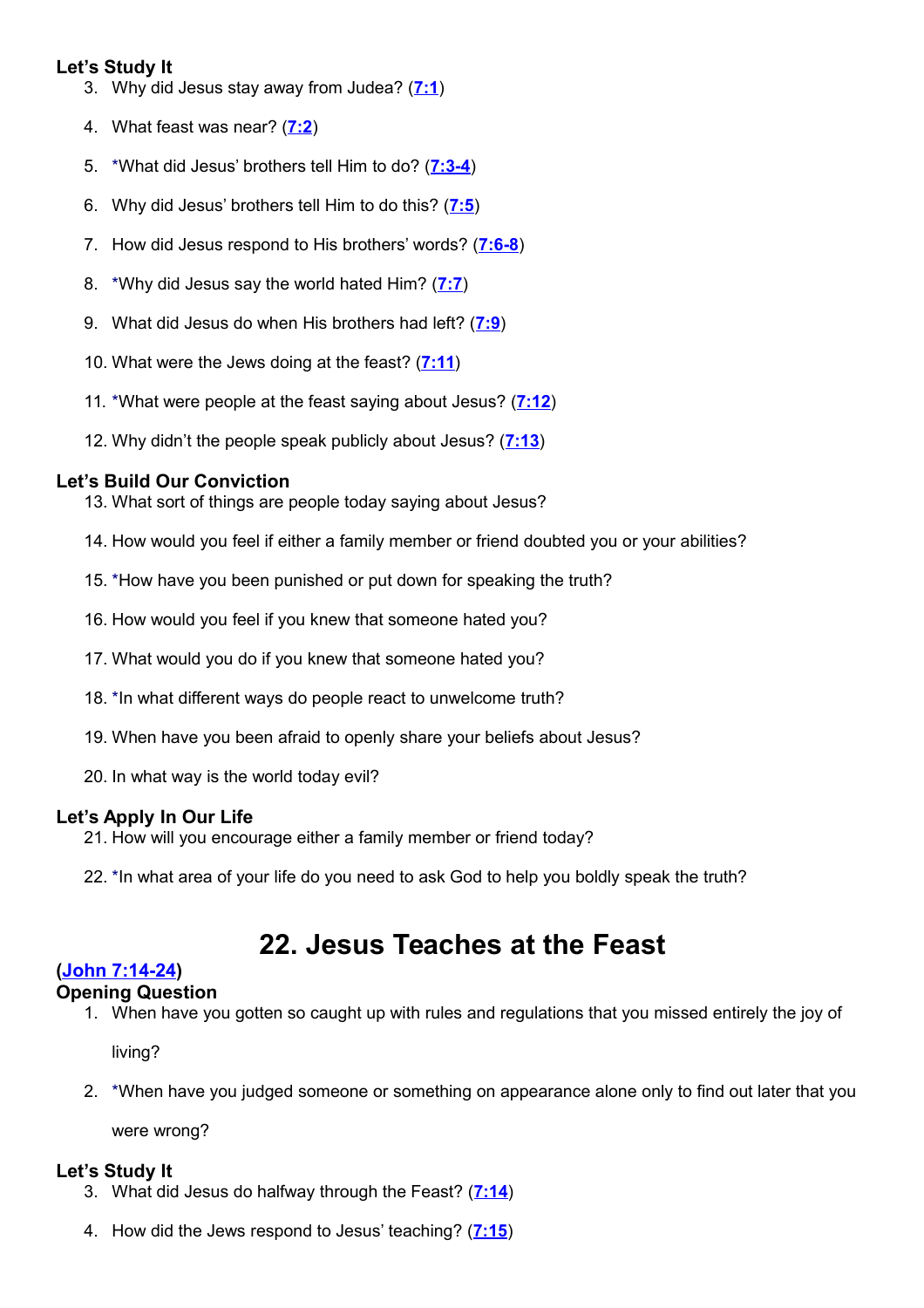- 5. From where did Jesus' teaching come? (**[7:16](http://www.crossbooks.com/verse.asp?ref=Jn+7%3A16)**)
- 6. \*How did Jesus say someone could discover whether or not His teaching came from God? (**[7:17](http://www.crossbooks.com/verse.asp?ref=Jn+7%3A17)**)
- 7. What quality did Jesus say a person of truth possesses? (**[7:18](http://www.crossbooks.com/verse.asp?ref=Jn+7%3A18)**)
- 8. What questions did Jesus ask the Jews? (**[7:19](http://www.crossbooks.com/verse.asp?ref=Jn+7%3A19)**)
- 9. \*What did the crowd accuse Jesus of being? (**[7:20](http://www.crossbooks.com/verse.asp?ref=Jn+7%3A20)**)
- 10. Why did Jesus say the Jews were astonished? (**[7:21](http://www.crossbooks.com/verse.asp?ref=Jn+7%3A21)**)
- 11. Why did Jesus comment on circumcision? (**[7:22-23](http://www.crossbooks.com/verse.asp?ref=Jn+7%3A22-23)**)
- 12. What evidence did Jesus use to show that the Jews also believed in doing good on the Sabbath?

#### (**[7:22-23](http://www.crossbooks.com/verse.asp?ref=Jn+7%3A22-23)**)

- 13. How did Jesus compare His healing with circumcision? (**[7:23](http://www.crossbooks.com/verse.asp?ref=Jn+7%3A23)**)
- 14. \*What did Jesus instruct His audience to do? (**[7:24](http://www.crossbooks.com/verse.asp?ref=Jn+7%3A24)**)

#### **Let's Build Our Conviction**

- 15. \*How do people today respond to the teaching of Jesus?
- 16. What gives you the confidence to believe that what Jesus taught is true?
- 17. How can we become men and women of truth?
- 18. \*What rules do we force on others while overlooking our own violations?
- 19. What are the important issues in today's society about which the Church should be concerned?
- 20. Why do we tend to judge things and people based solely on appearances?

# **Let's Apply In Our Life**

- 21. What hypocritical standard do you need to change in your life this week?
- 22. \*How can you put aside a prejudice in order to get to know a person you have misjudged?

# **23. Is Jesus the Christ?**

# **[\(John 7:25-44\)](http://www.crossbooks.com/verse.asp?ref=Jn+7%3A25-44)**

# **Opening Question**

- 1. In what do people today put their faith?
- 2. \*What ideas tend to cause division among the people you know?

- 3. \*What questions did the people begin asking about Jesus? (**[7:25-26](http://www.crossbooks.com/verse.asp?ref=Jn+7%3A25-26)**)
- 4. Why was it significant that people knew where Jesus was from? (**[7:27](http://www.crossbooks.com/verse.asp?ref=Jn+7%3A27)**)
- 5. What did Jesus cry out in the temple court? (**[7:28-29](http://www.crossbooks.com/verse.asp?ref=Jn+7%3A28-29)**)
- 6. What did the people try to do? (**[7:30](http://www.crossbooks.com/verse.asp?ref=Jn+7%3A30)**)
- 7. Why were the people unsuccessful in trying to seize Jesus? (**[7:30](http://www.crossbooks.com/verse.asp?ref=Jn+7%3A30)**)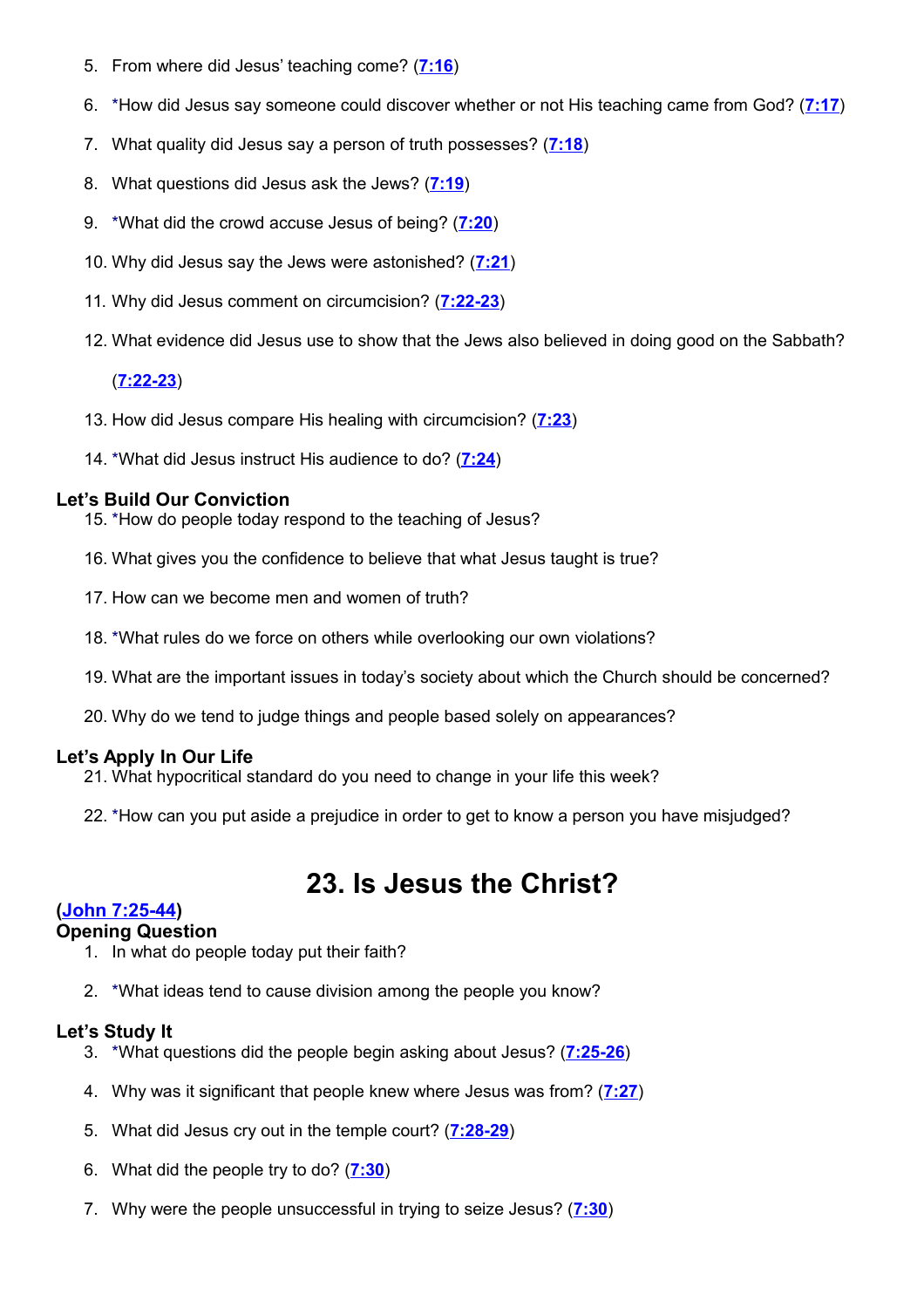- 8. \*What reason did some of the people give for putting their faith in Jesus? (**[7:31](http://www.crossbooks.com/verse.asp?ref=Jn+7%3A31)**)
- 9. What did the Pharisees do when they heard the crowd talking about Jesus? (**[7:32](http://www.crossbooks.com/verse.asp?ref=Jn+7%3A32)**)
- 10. How long did Jesus say He would be with His audience? (**[7:33](http://www.crossbooks.com/verse.asp?ref=Jn+7%3A33)**)
- 11. What did Jesus say the people would be unable to do? (**[7:34](http://www.crossbooks.com/verse.asp?ref=Jn+7%3A34)**)
- 12. How did the Jews respond to what Jesus said? (**[7:35-36](http://www.crossbooks.com/verse.asp?ref=Jn+7%3A35-36)**)
- 13. What invitation did Jesus offer on the last day of the Feast? (**[7:37](http://www.crossbooks.com/verse.asp?ref=Jn+7%3A37)**)
- 14. What result did Jesus promise for those who believed in Him? (**[7:38](http://www.crossbooks.com/verse.asp?ref=Jn+7%3A38)**)
- 15. Why hadn't the Spirit been given yet? (**[7:39](http://www.crossbooks.com/verse.asp?ref=Jn+7%3A39)**)
- 16. \*What conclusions did the people come to about Jesus? (**[7:40-41](http://www.crossbooks.com/verse.asp?ref=Jn+7%3A40-41)**)
- 17. Why did the people get confused over Jesus' identity? (**[7:41-42](http://www.crossbooks.com/verse.asp?ref=Jn+7%3A41-42)**)
- 18. What effect did Jesus have on these people? (**[7:43](http://www.crossbooks.com/verse.asp?ref=Jn+7%3A43)**)
- 19. What did some of the people want to do? (**[7:44](http://www.crossbooks.com/verse.asp?ref=Jn+7%3A44)**)

- 20. What has the world as a whole concluded about Jesus?
- 21. What can you tell about a person from his or her hometown?
- 22. How has your background shaped you into the person you are today?
- 23. When do you feel most refreshed in your relationship with Christ?
- 24. \*How has Jesus caused division among groups of people with whom you are associated?
- 25. How has Jesus satisfied your thirsts and longings in life?
- 26. \*In what way do we attempt to satisfy our thirsts and longings in life outside of Christ?

# **Let's Apply In Our Life**

- 27. \*What specific thirst or longing do you need to trust Christ to satisfy this week?
- 28. How can you refresh your relationship with God today?

# **24. Unbelief of the Jewish Leaders**

# **[\(John 7:45-52\)](http://www.crossbooks.com/verse.asp?ref=Jn+7%3A45-52)**

#### **Opening Question**

- 1. Why do people join groups, clubs, and associations?
- 2. \*To what groups do you belong? Which is your favorite?

# **Let's Study It**

3. What explanation did the temple guards give for not bringing Jesus to the chief priests and

#### Pharisees? (**[7:45-46](http://www.crossbooks.com/verse.asp?ref=Jn+7%3A45-46)**)

4. \*How can we infer that the temple guard recognized Jesus' authority? (**[7:46](http://www.crossbooks.com/verse.asp?ref=Jn+7%3A46)**)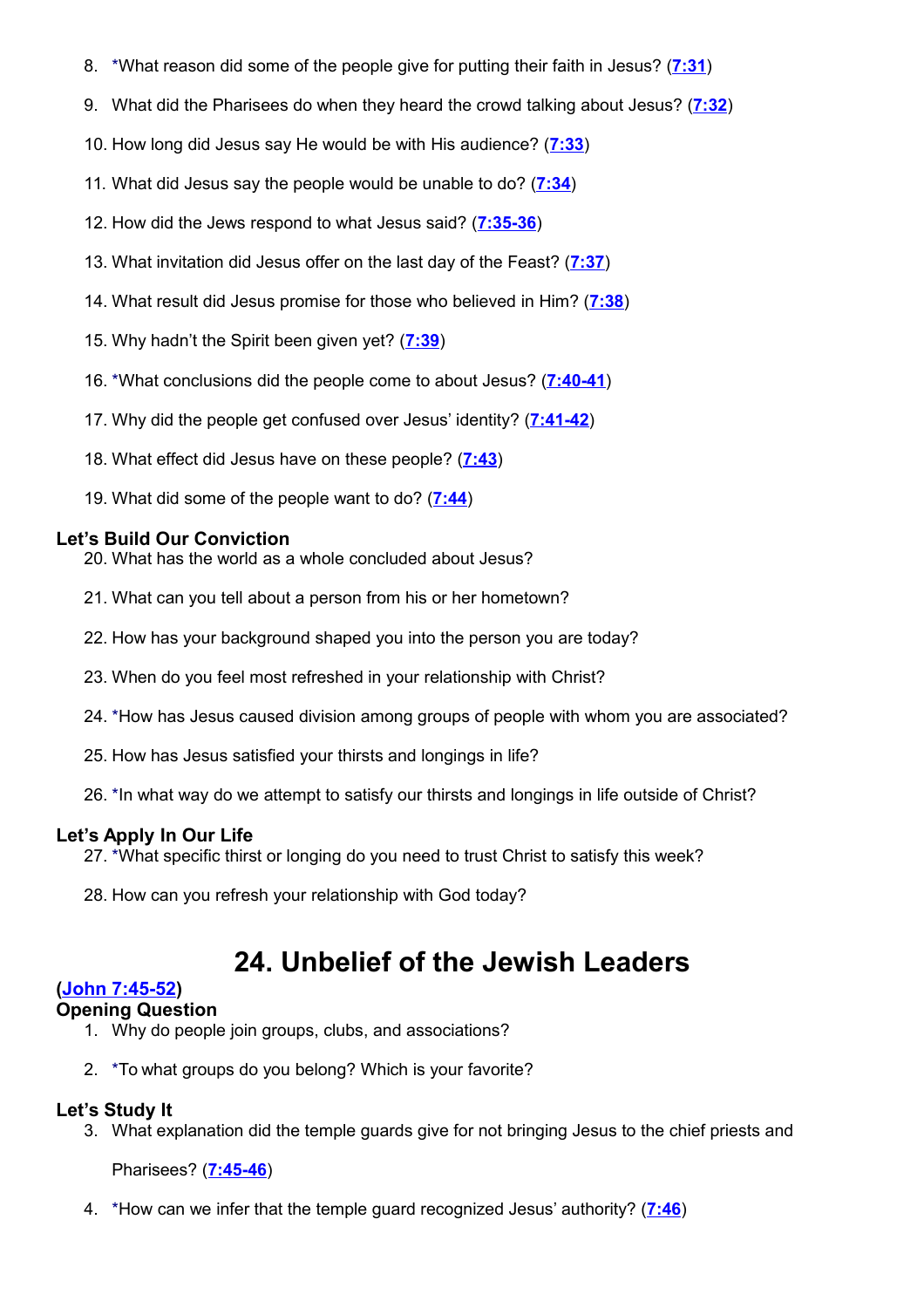- 5. Of what did the Pharisees accuse the temple guards? (**[7:47](http://www.crossbooks.com/verse.asp?ref=Jn+7%3A47)**)
- 6. What groups of people had not believed in Jesus? (**[7:48](http://www.crossbooks.com/verse.asp?ref=Jn+7%3A48)**)
- 7. Why did the Pharisees claim there was a curse on the mob of people who believed in Jesus? (**[7:49](http://www.crossbooks.com/verse.asp?ref=Jn+7%3A49)**)
- 8. \*To what group did Nicodemus belong? (**[7:50](http://www.crossbooks.com/verse.asp?ref=Jn+7%3A50)**)
- 9. What question did Nicodemus ask? (**[7:51](http://www.crossbooks.com/verse.asp?ref=Jn+7%3A51)**)
- 10. What question was Nicodemus asked? (**[7:52](http://www.crossbooks.com/verse.asp?ref=Jn+7%3A52)**)
- 11. \*What claim did the Pharisees make about Galilee? (**[7:52](http://www.crossbooks.com/verse.asp?ref=Jn+7%3A52)**)

- 12. \*To what groups in your church do you belong?
- 13. How might your membership in certain groups influence your opinions or beliefs?
- 14. What religious groups have power and authority in today's society?
- 15. \*How might today's religious leaders react to Jesus if He came back today?
- 16. Why do we tend to judge others before we actually get to know them?
- 17. How do we sometimes abuse spiritual authority?

# **Let's Apply In Our Life**

- 18. \*What groups that further the cause of Christ can you support? How?
- 19. How can you glorify God in the places of authority you hold?

# **25. A Woman Caught in Adultery**

# **[\(John 7:53-8:11\)](http://www.crossbooks.com/verse.asp?ref=Jn+7%3A53-8%3A11)**

# **Opening Question**

- 1. \*What sins do most people think they are incapable of committing?
- 2. What activities or behavior do you consider to be immoral?
- 3. What do you think is the biggest challenge to marriages today?

- 4. Where did Jesus go? (**[8:1](http://www.crossbooks.com/verse.asp?ref=Jn+8%3A1)**)
- 5. What did Jesus sit down to do in the temple courts? (**[8:2](http://www.crossbooks.com/verse.asp?ref=Jn+8%3A2)**)
- 6. Whom did the Pharisees bring before Jesus? (**[8:3-4](http://www.crossbooks.com/verse.asp?ref=Jn+8%3A3-4)**)
- 7. \*What did the Law of Moses say should happen to the woman caught in adultery? (**[8:5](http://www.crossbooks.com/verse.asp?ref=Jn+8%3A5)**)
- 8. Why did the Pharisees bring the woman before Jesus? (**[8:6](http://www.crossbooks.com/verse.asp?ref=Jn+8%3A6)**)
- 9. How did Jesus answer the Pharisees' question? (**[8:6-8](http://www.crossbooks.com/verse.asp?ref=Jn+8%3A6-8)**)
- 10. \*Why did Jesus issue a challenge to the Pharisees? (**[8:7](http://www.crossbooks.com/verse.asp?ref=Jn+8%3A7)**)
- 11. How did the Pharisees respond to Jesus' challenge? (**[8:9](http://www.crossbooks.com/verse.asp?ref=Jn+8%3A9)**)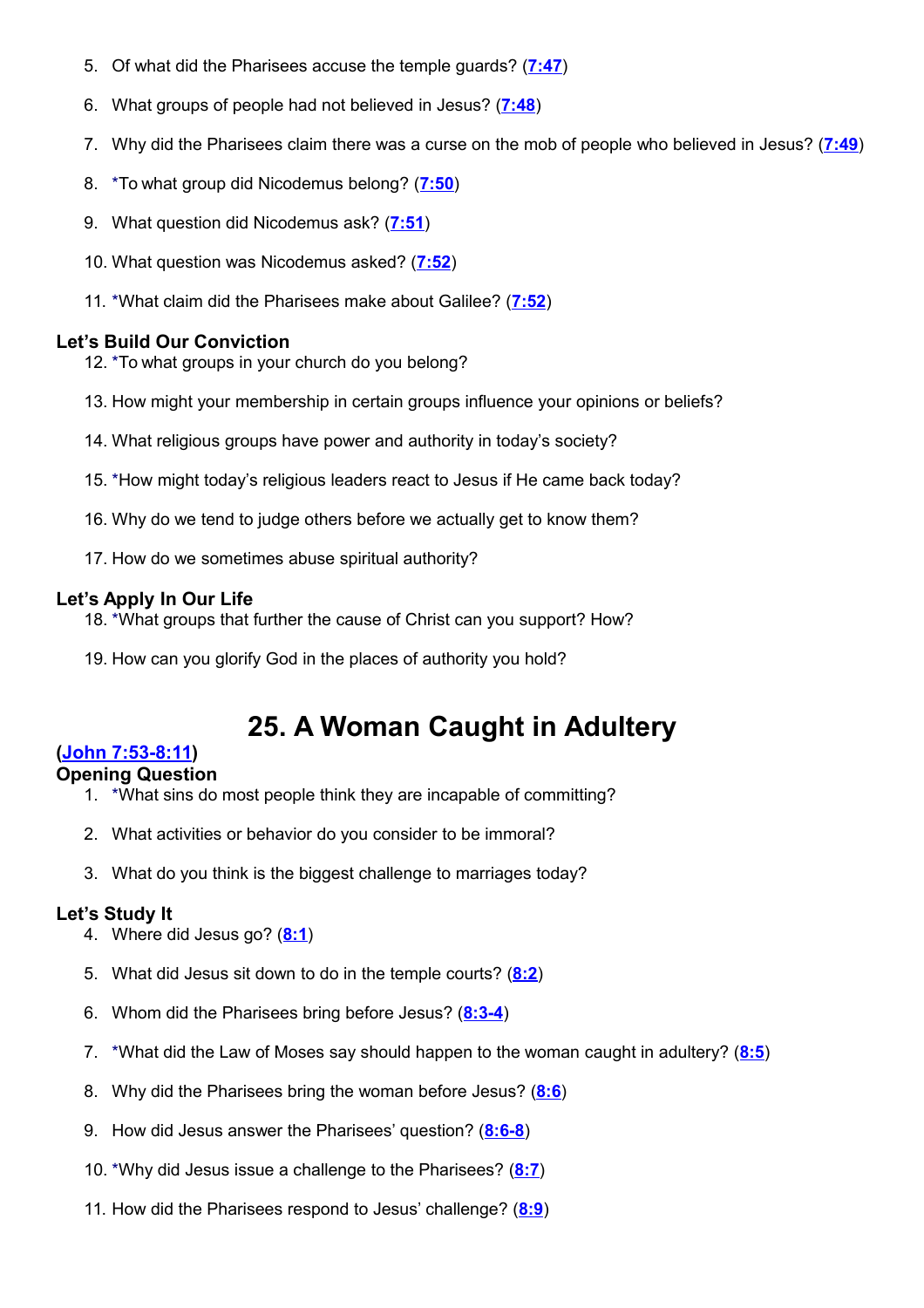- 12. What did Jesus ask the woman? (**[8:10](http://www.crossbooks.com/verse.asp?ref=Jn+8%3A10)**)
- 13. \*What did Jesus tell the woman to do? (**[8:11](http://www.crossbooks.com/verse.asp?ref=Jn+8%3A11)**)

- 14. \*Which sins do we tend to categorize as "big" sins (those that are worse than all others)?
- 15. Why do we rush to point out other people's sin?
- 16. Which sins do you think God classifies as "big" sins?
- 17. How do we treat people who have fallen into one of the so-called "big" sins?
- 18. \*How should we treat people who have sinned?
- 19. About what do you tend to be self-righteous?
- 20. What should we do when we've sinned?

# **Let's Apply In Our Life**

- 21. How can you challenge a friend or family member caught in sin to sin no more?
- 22. Away from what bad habit or tendency do you need to take the first step today?
- 23. \*What self-righteous attitude will you ask God to change in your prayers this week?

# **26. The Validity of Jesus' Testimony**

# **[\(John 8:12-30\)](http://www.crossbooks.com/verse.asp?ref=Jn+8%3A12-30)**

# **Opening Question**

- 1. What kind of credentials are valued most by the people you work with?
- 2. \*When was a time you were able to verify someone else's testimony?

- 3. Who did Jesus say that He was? (**[8:12](http://www.crossbooks.com/verse.asp?ref=Jn+8%3A12)**)
- 4. What did Jesus say would be the result of following Him? (**[8:12](http://www.crossbooks.com/verse.asp?ref=Jn+8%3A12)**)
- 5. How did the Pharisees challenge Jesus? (**[8:13](http://www.crossbooks.com/verse.asp?ref=Jn+8%3A13)**)
- 6. \*Why did Jesus say His own testimony was valid? (**[8:14](http://www.crossbooks.com/verse.asp?ref=Jn+8%3A14)**)
- 7. Why did Jesus say His decisions were right? (**[8:15-16](http://www.crossbooks.com/verse.asp?ref=Jn+8%3A15-16)**)
- 8. \*What two witnesses did Jesus claim testified on His behalf? (**[8:17-18](http://www.crossbooks.com/verse.asp?ref=Jn+8%3A17-18)**)
- 9. Why did Jesus say that the Pharisees didn't know His Father? (**[8:19](http://www.crossbooks.com/verse.asp?ref=Jn+8%3A19)**)
- 10. Why didn't anyone seize Jesus? (**[8:20](http://www.crossbooks.com/verse.asp?ref=Jn+8%3A20)**)
- 11. How did the Jews respond to Jesus' words? (**[8:21-22](http://www.crossbooks.com/verse.asp?ref=Jn+8%3A21-22)**)
- 12. What did Jesus say would be the consequence of not believing in Him? (**[8:23-24](http://www.crossbooks.com/verse.asp?ref=Jn+8%3A23-24)**)
- 13. What question did the Jews ask Jesus? (**[8:25](http://www.crossbooks.com/verse.asp?ref=Jn+8%3A25)**)
- 14. How did Jesus answer the Jews' question? (**[8:25-26](http://www.crossbooks.com/verse.asp?ref=Jn+8%3A25-26)**)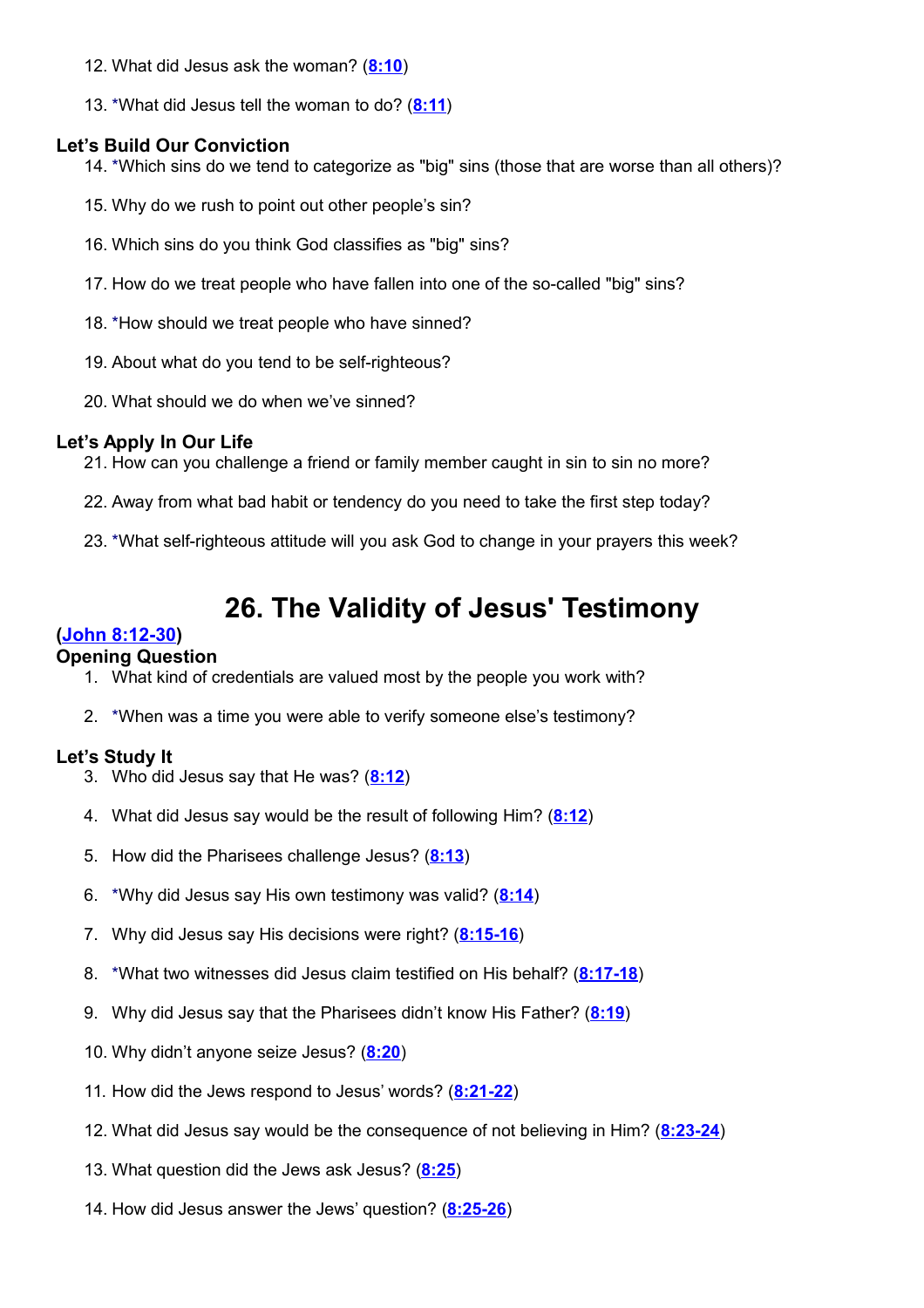- 15. \*At what point did Jesus say that the people would know who He was? (**[8:27-28](http://www.crossbooks.com/verse.asp?ref=Jn+8%3A27-28)**)
- 16. Whom did Jesus say He pleased? (**[8:29](http://www.crossbooks.com/verse.asp?ref=Jn+8%3A29)**)
- 17. How did the people respond to Jesus' words? (**[8:30](http://www.crossbooks.com/verse.asp?ref=Jn+8%3A30)**)

- 18. How do you know God the Father?
- 19. In what way is Jesus a "light"?
- 20. How is Jesus the light in your world?
- 21. How were you in darkness before you believed in Jesus?
- 22. \*Why is Jesus' testimony credible to you?
- 23. Why are people today confused about Jesus' identity?
- 24. How is Jesus' relationship with God an example for our relationship with God?
- 25. In what way has God been reliable in your life?
- 26. \*What would people say about the validity of your testimony?

#### **Let's Apply In Our Life**

27. How can you seek to please God with what you do today?

28. \*In what way can you testify on behalf of Jesus this week?

# **27. The Children of Abraham**

# **[\(John 8:31-41\)](http://www.crossbooks.com/verse.asp?ref=Jn+8%3A31-41)**

#### **Opening Question**

- 1. \*To what sort of things do people today become enslaved?
- 2. What does it mean to you to be free? What doesn't it mean?

- 3. What did Jesus say to the Jews who had believed in Him? (**[8:31](http://www.crossbooks.com/verse.asp?ref=Jn+8%3A31)**)
- 4. \*What did Jesus say the truth would do for those who knew it? (**[8:32](http://www.crossbooks.com/verse.asp?ref=Jn+8%3A32)**)
- 5. How did the Jews respond to Jesus' statement about freedom? (**[8:33](http://www.crossbooks.com/verse.asp?ref=Jn+8%3A33)**)
- 6. \*Who did Jesus say is a slave to sin? (**[8:34](http://www.crossbooks.com/verse.asp?ref=Jn+8%3A34)**)
- 7. How does Jesus distinguish a slave from a son? (**[8:35](http://www.crossbooks.com/verse.asp?ref=Jn+8%3A35)**)
- 8. \*What is the result of being freed by the Son? (**[8:36](http://www.crossbooks.com/verse.asp?ref=Jn+8%3A36)**)
- 9. What did Jesus say the Jews were ready to do? (**[8:37](http://www.crossbooks.com/verse.asp?ref=Jn+8%3A37)**)
- 10. Who did the Jews say was their father? (**[8:39](http://www.crossbooks.com/verse.asp?ref=Jn+8%3A39)**)
- 11. In what way were the Jews mistaken about Abraham? (**[8:39](http://www.crossbooks.com/verse.asp?ref=Jn+8%3A39)**)
- 12. What did Abraham not do? (**[8:40](http://www.crossbooks.com/verse.asp?ref=Jn+8%3A40)**)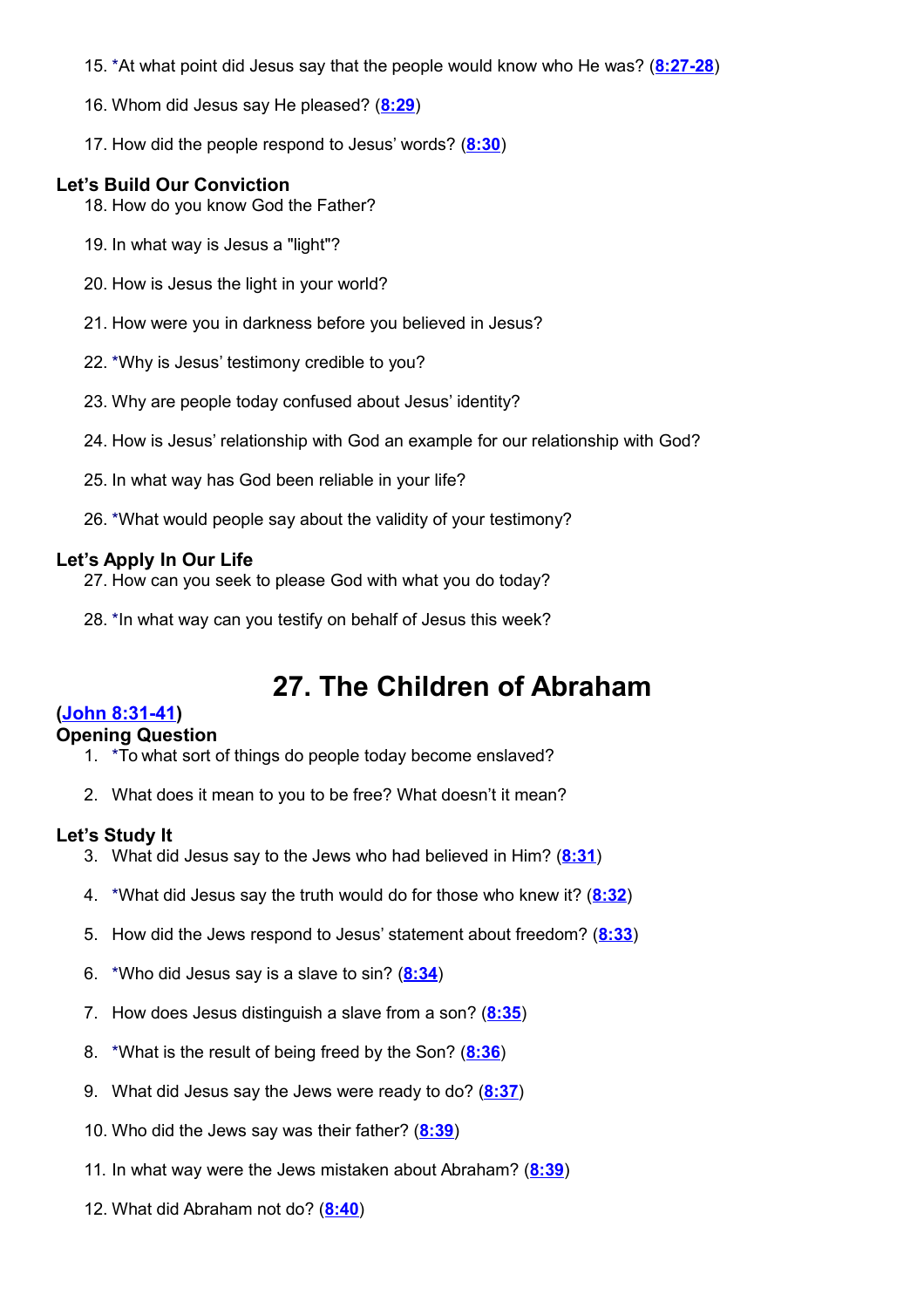13. What claim did Jesus' accusers make? (**[8:41](http://www.crossbooks.com/verse.asp?ref=Jn+8%3A41)**)

# **Let's Build Our Conviction**

- 14. How are you like your mother or father?
- 15. To what sin are you a slave?
- 16. \*From what sin have you been set free?
- 17. \*How does truth set someone free?
- 18. How has the Son set you free?
- 19. In what way are we like God our Father?
- 20. When do we act like illegitimate children?

# **Let's Apply In Our Life**

- 21. \*How can you better enjoy your freedom in the Son?
- 22. From what enslaving sin will you ask God to set you free?
- 23. What action will you take in order to act more like a child of God?

# **28. The Children of the Devil**

# **[\(John 8:42-47\)](http://www.crossbooks.com/verse.asp?ref=Jn+8%3A42-47)**

#### **Opening Question**

- 1. What languages other than English have you learned or would you like to learn?
- 2. \*What makes mastering a second language so difficult?

# **Let's Study It**

- 3. What did Jesus say the Jews would do if God were their Father? (**[8:42](http://www.crossbooks.com/verse.asp?ref=Jn+8%3A42)**)
- 4. Who sent Jesus? (**[8:42](http://www.crossbooks.com/verse.asp?ref=Jn+8%3A42)**)
- 5. \*Why did Jesus say that His language was unclear to His audience? (**[8:43](http://www.crossbooks.com/verse.asp?ref=Jn+8%3A43)**)
- 6. What shocking fact did Jesus reveal about His audience? (**[8:44](http://www.crossbooks.com/verse.asp?ref=Jn+8%3A44)**)
- 7. What did Jesus say was not in the devil? (**[8:44](http://www.crossbooks.com/verse.asp?ref=Jn+8%3A44)**)
- 8. \*What is the devil's native language? (**[8:44](http://www.crossbooks.com/verse.asp?ref=Jn+8%3A44)**)
- 9. Of what did Jesus say the devil was the father? (**[8:44](http://www.crossbooks.com/verse.asp?ref=Jn+8%3A44)**)
- 10. Why did Jesus' audience not believe Him? (**[8:45](http://www.crossbooks.com/verse.asp?ref=Jn+8%3A45)**)
- 11. What did Jesus ask His audience to prove? (**[8:46](http://www.crossbooks.com/verse.asp?ref=Jn+8%3A46)**)
- 12. \*What did Jesus say that the person who belonged to God heard? (**[8:47](http://www.crossbooks.com/verse.asp?ref=Jn+8%3A47)**)
- 13. What reason did Jesus give for these people's lack of hearing? (**[8:47](http://www.crossbooks.com/verse.asp?ref=Jn+8%3A47)**)

- 14. In what way are you like your parents?
- 15. What points to the fact that you belong to God?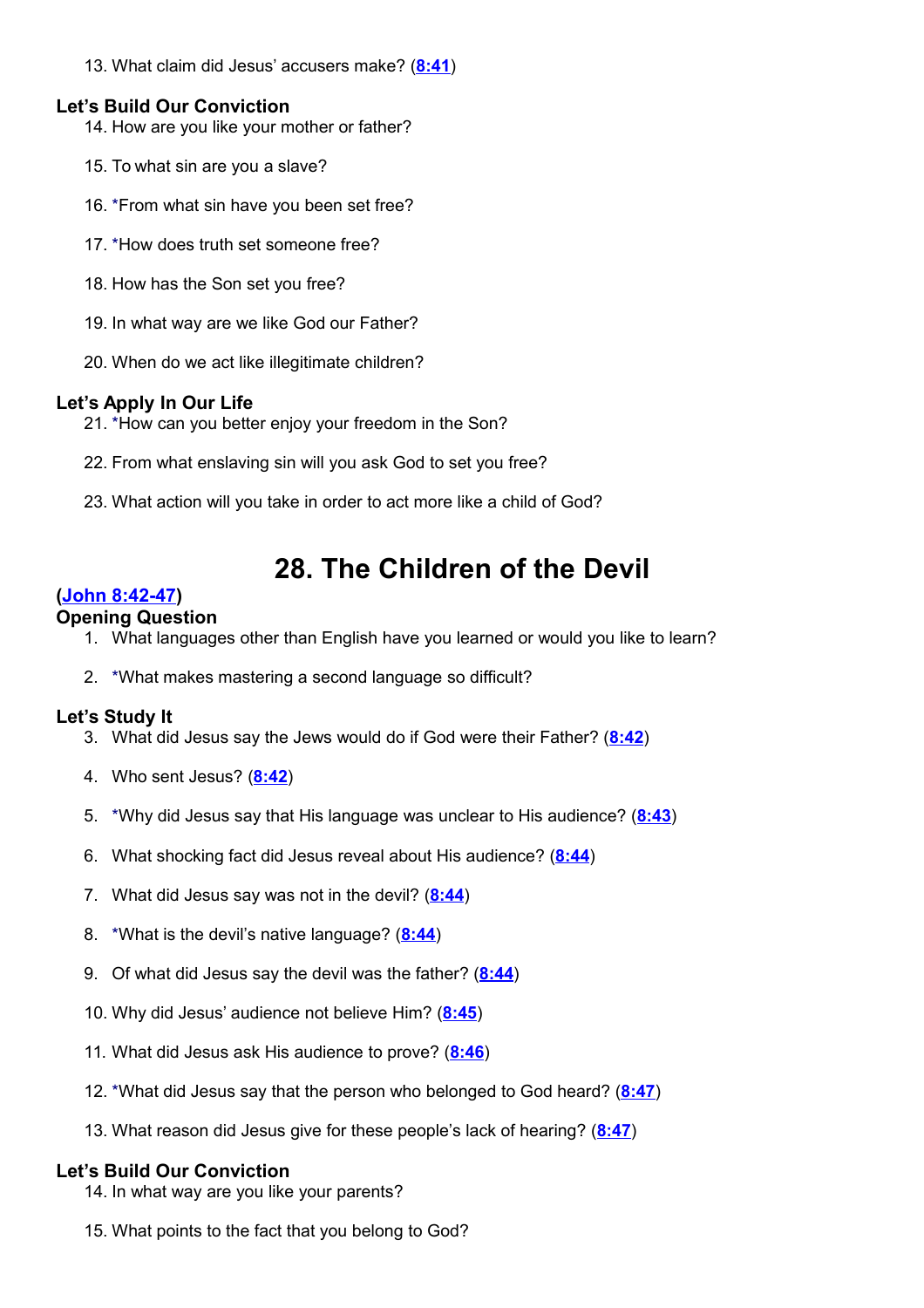- 16. How does a person show love for Jesus?
- 17. \*What truths do you have a difficult time accepting?
- 18. How is our love for God reflected in our love for Christ?
- 19. \*What does your speech reveal about you?
- 20. What is your native language: truth, lies, or another language?
- 21. How can we learn a new language?

22. What truth that is difficult for you to face will you ask God to help you confront today?

23. What change in your speech can you make this week to reflect your status as a child of God?

# **29. The Claims of Jesus About Himself**

# **[\(John 8:48-59\)](http://www.crossbooks.com/verse.asp?ref=Jn+8%3A48-59)**

# **Opening Question**

- 1. Over what area of your life do you feel you have the least amount of control?
- 2. \*How would you respond if you were falsely accused of doing something you hadn't done?

#### **Let's Study It**

- 3. \*Of what did the Jews accuse Jesus? (**[8:48](http://www.crossbooks.com/verse.asp?ref=Jn+8%3A48)**)
- 4. How did Jesus respond to the accusation against Him? (**[8:49](http://www.crossbooks.com/verse.asp?ref=Jn+8%3A49)**)
- 5. What did Jesus say He wasn't seeking? (**[8:50](http://www.crossbooks.com/verse.asp?ref=Jn+8%3A50)**)
- 6. What did Jesus say would be the result of keeping His word? (**[8:51](http://www.crossbooks.com/verse.asp?ref=Jn+8%3A51)**)
- 7. How did the Jews respond to Jesus' claim? (**[8:52](http://www.crossbooks.com/verse.asp?ref=Jn+8%3A52)**)
- 8. What question did the Jews ask Jesus? (**[8:53](http://www.crossbooks.com/verse.asp?ref=Jn+8%3A53)**)
- 9. Who glorifies Jesus? (**[8:54](http://www.crossbooks.com/verse.asp?ref=Jn+8%3A54)**)
- 10. \*Whom did Jesus claim to know? (**[8:55](http://www.crossbooks.com/verse.asp?ref=Jn+8%3A55)**)
- 11. What made Abraham rejoice? (**[8:56](http://www.crossbooks.com/verse.asp?ref=Jn+8%3A56)**)
- 12. \*Why were the Jews so astonished by what Jesus said? (**[8:57](http://www.crossbooks.com/verse.asp?ref=Jn+8%3A57)**)
- 13. Before whom did Jesus claim He had existed? (**[8:58](http://www.crossbooks.com/verse.asp?ref=Jn+8%3A58)**)
- 14. What did the Jews attempt to do to Jesus? Why? (**[8:58-59](http://www.crossbooks.com/verse.asp?ref=Jn+8%3A58-59)**)

- 15. How do you usually respond to things you don't understand or can't explain?
- 16. How do you respond to situations that you can't control?
- 17. \*How do you respond when your authority is being challenged?
- 18. To what authorities in life do you appeal for truth?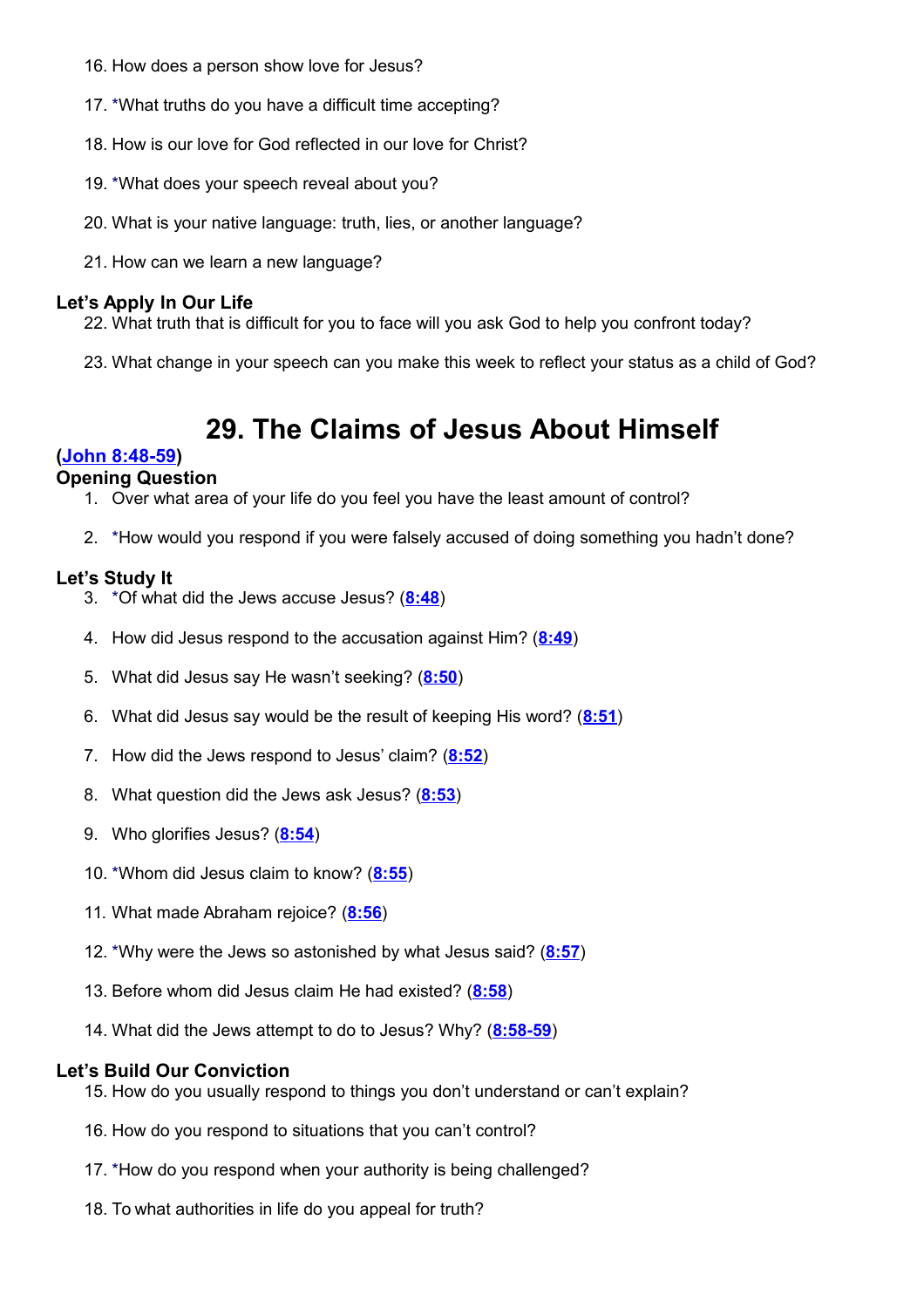- 19. Whose glory do you seek?
- 20. \*How can you honor God with your life?
- 21. How does a person keep Jesus' word?
- 22. How well do you keep Jesus' word?
- 23. How do you know that you know God?

- 24. What is one way that you can honor God with your life today?
- 25. \*How can you seek God's glory rather than your own in your work this week?
- 26. What do you need to do in order to keep Jesus' word?

# **30. Jesus Heals a Man Born Blind**

# **[\(John 9:1-12\)](http://www.crossbooks.com/verse.asp?ref=Jn+9%3A1-12)**

#### **Opening Question**

- 1. What goes through your mind when you see a disabled person?
- 2. \*In what way would being blind change your life?

#### **Let's Study It**

- 3. How long had the man Jesus saw been blind? (**[9:1](http://www.crossbooks.com/verse.asp?ref=Jn+9%3A1)**)
- 4. \*What question did Jesus' disciples ask Him about the blind man's condition? (**[9:2](http://www.crossbooks.com/verse.asp?ref=Jn+9%3A2)**)
- 5. \*Why had this man been born blind? (**[9:3](http://www.crossbooks.com/verse.asp?ref=Jn+9%3A3)**)
- 6. What did Jesus say that they should be doing as long as it is day? (**[9:4](http://www.crossbooks.com/verse.asp?ref=Jn+9%3A4)**)
- 7. What did Jesus claim to be? (**[9:5](http://www.crossbooks.com/verse.asp?ref=Jn+9%3A5)**)
- 8. What did Jesus put on the blind man's eyes? (**[9:6](http://www.crossbooks.com/verse.asp?ref=Jn+9%3A6)**)
- 9. What happened to the blind man? (**[9:7](http://www.crossbooks.com/verse.asp?ref=Jn+9%3A7)**)
- 10. How did the blind man's neighbors respond to his new condition? (**[9:9](http://www.crossbooks.com/verse.asp?ref=Jn+9%3A9)**)
- 11. What question did the blind man's neighbors ask him? (**[9:10](http://www.crossbooks.com/verse.asp?ref=Jn+9%3A10)**)
- 12. \*How did the blind man answer his neighbors' question? (**[9:11](http://www.crossbooks.com/verse.asp?ref=Jn+9%3A11)**)
- 13. What did the man's neighbors want to know? (**[9:12](http://www.crossbooks.com/verse.asp?ref=Jn+9%3A12)**)

- 14. How do our sins affect us physically or emotionally?
- 15. How do our sins affect others?
- 16. With what condition were you born so that God might be glorified?
- 17. Through what disability or weakness can you glorify God?
- 18. What work has God given you to do while you still have time?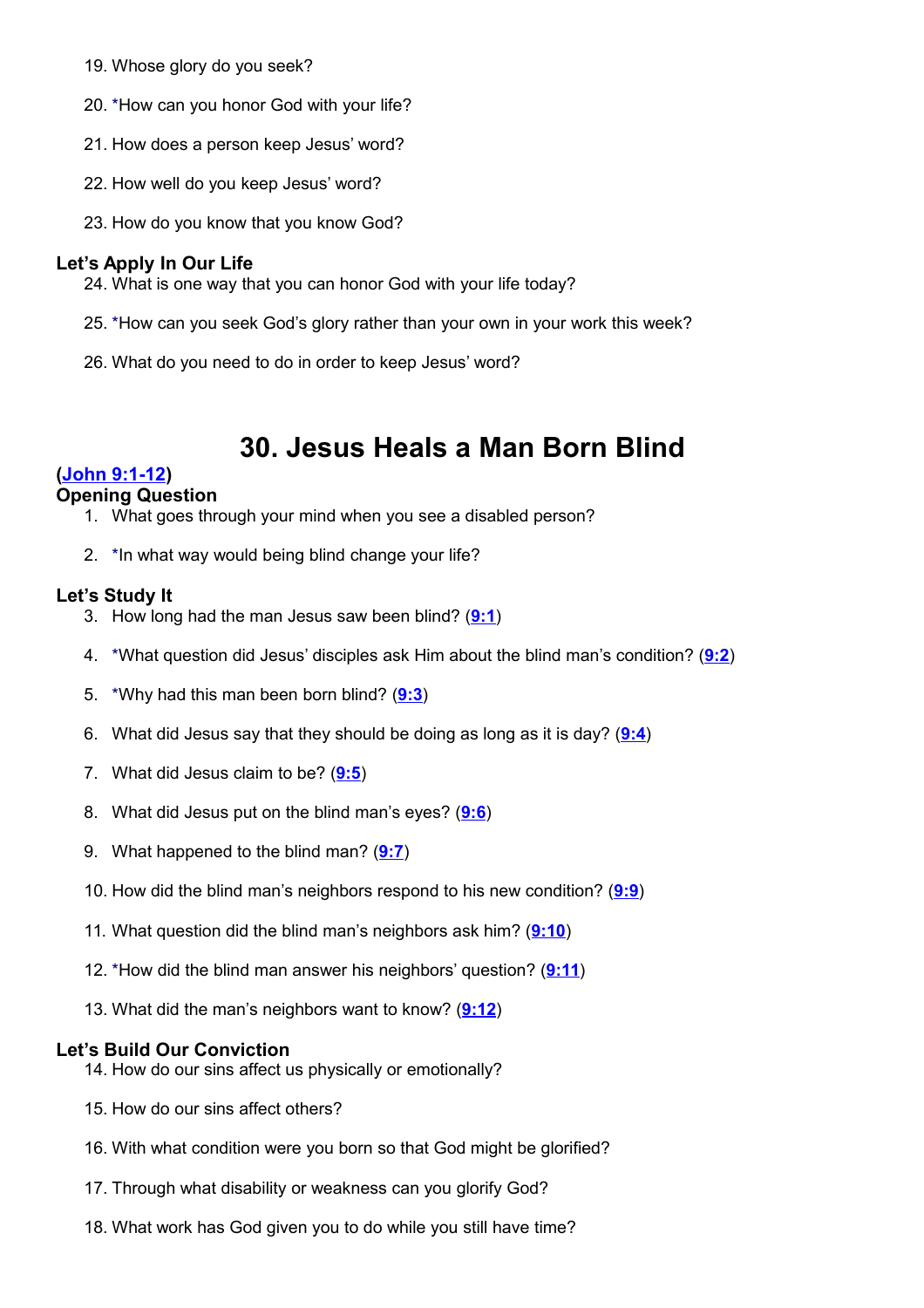- 19. \*In what way has God healed you?
- 20. \*In what ways are we spiritually blind?
- 21. From what "blindness" has God healed you?
- 22. How did your family and friends respond when you put your faith in Christ?

- 23. \*Through what shortcoming in your life will you ask God to glorify Himself today?
- 24. For what healing in your life will you praise God today?

# **31. The Pharisees Investigate the Healing**

# **[\(John 9:13-34\)](http://www.crossbooks.com/verse.asp?ref=Jn+9%3A13-34)**

# **Opening Question**

- 1. \*Who do you know who has challenged "the establishment" or "the system"?
- 2. About what do you tend to get complacent?

# **Let's Study It**

- 3. To whom was the blind man taken? (**[9:13](http://www.crossbooks.com/verse.asp?ref=Jn+9%3A13)**)
- 4. On what day did Jesus heal the blind man? (**[9:14](http://www.crossbooks.com/verse.asp?ref=Jn+9%3A14)**)
- 5. What did the Pharisees ask the blind man? (**[9:15](http://www.crossbooks.com/verse.asp?ref=Jn+9%3A15)**)
- 6. Over what were the Pharisees divided? (**[9:16](http://www.crossbooks.com/verse.asp?ref=Jn+9%3A16)**)
- 7. Who did the blind man think Jesus was? (**[9:17](http://www.crossbooks.com/verse.asp?ref=Jn+9%3A17)**)
- 8. Why did the Pharisees send for the blind man's parents? (**[9:18](http://www.crossbooks.com/verse.asp?ref=Jn+9%3A18)**)
- 9. \*How did the blind man's parents answer the Pharisees' questions? (**[9:19-21](http://www.crossbooks.com/verse.asp?ref=Jn+9%3A19-21)**)
- 10. What did the blind man's parents fear? (**[9:22-23](http://www.crossbooks.com/verse.asp?ref=Jn+9%3A22-23)**)
- 11. What did the Pharisees ask the blind man to do? (**[9:24](http://www.crossbooks.com/verse.asp?ref=Jn+9%3A24)**)
- 12. \*How did the blind man respond to the Pharisees? (**[9:25](http://www.crossbooks.com/verse.asp?ref=Jn+9%3A25)**)
- 13. What question did the blind man ask the Pharisees? (**[9:27](http://www.crossbooks.com/verse.asp?ref=Jn+9%3A27)**)
- 14. Whose disciples did the Pharisees claim to be? (**[9:28](http://www.crossbooks.com/verse.asp?ref=Jn+9%3A28)**)
- 15. What did the blind man say was remarkable? (**[9:29-30](http://www.crossbooks.com/verse.asp?ref=Jn+9%3A29-30)**)
- 16. What did the blind man say nobody had ever done? (**[9:31-32](http://www.crossbooks.com/verse.asp?ref=Jn+9%3A31-32)**)
- 17. \*What convinced the blind man that Jesus was from God? (**[9:33](http://www.crossbooks.com/verse.asp?ref=Jn+9%3A33)**)
- 18. What did the Pharisees do to the man who was born blind? (**[9:34](http://www.crossbooks.com/verse.asp?ref=Jn+9%3A34)**)

- 19. What divides Christian leaders today?
- 20. How would you react to a miraculous healing?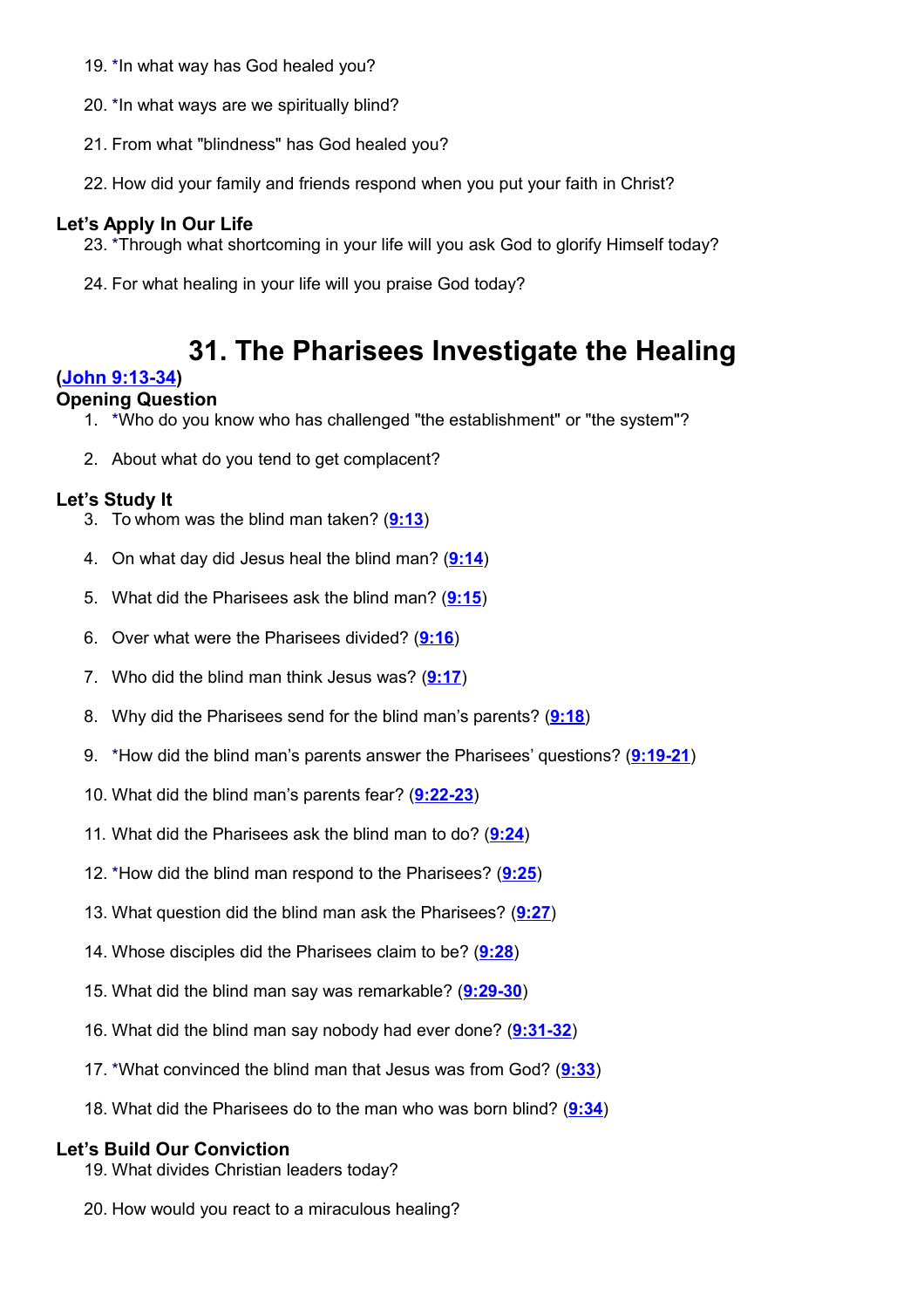- 21. Why do you believe Jesus is from God?
- 22. When have your parents disappointed you?
- 23. How do you respond when your authority is challenged?
- 24. \*What authority have you ever challenged?
- 25. How do people respond when the status quo is disturbed?
- 26. \*In what way has Jesus upset the status quo in your life?
- 27. When have you allowed fear to control your behavior?
- 28. In what way are Christians today complacent?
- 29. In what way has Jesus opened your once-blind eyes?

30. What area of your life about which you have become complacent do you need to allow Jesus to

revitalize? How?

- 31. What program in your church about which people have become complacent can you help revitalize?
- 32. \*How would you challenge someone this week who disputed the authority of God?

# **32. Spiritual Blindness**

# **[\(John 9:35-41\)](http://www.crossbooks.com/verse.asp?ref=Jn+9%3A35-41)**

# **Opening Question**

1. What is one cause or person for which you would risk being disowned by your family and all your

friends?

2. \*What person outside your family has had the biggest impact on your life?

# **Let's Study It**

- 3. What had Jesus heard? (**[9:35](http://www.crossbooks.com/verse.asp?ref=Jn+9%3A35)**)
- 4. \*What did Jesus ask the man who had been blind? (**[9:35](http://www.crossbooks.com/verse.asp?ref=Jn+9%3A35)**)
- 5. Why did the blind man ask Jesus to identify the Son of Man? (**[9:36](http://www.crossbooks.com/verse.asp?ref=Jn+9%3A36)**)
- 6. \*Who did Jesus claim to be? (**[9:37](http://www.crossbooks.com/verse.asp?ref=Jn+9%3A37)**)
- 7. \*What did the blind man do when Jesus told him who He was? (**[9:38](http://www.crossbooks.com/verse.asp?ref=Jn+9%3A38)**)
- 8. According to Jesus, why had He come into the world? (**[9:39](http://www.crossbooks.com/verse.asp?ref=Jn+9%3A39)**)
- 9. What people expressed shock at what Jesus said? (**[9:40](http://www.crossbooks.com/verse.asp?ref=Jn+9%3A40)**)
- 10. What did the Pharisees ask Jesus? (**[9:40](http://www.crossbooks.com/verse.asp?ref=Jn+9%3A40)**)
- 11. What did Jesus mean by saying "but now that you claim you can see, your guilt remains"? (**[9:41](http://www.crossbooks.com/verse.asp?ref=Jn+9%3A41)**)
- 12. Why did Jesus say that the Pharisees' guilt would remain? (**[9:41](http://www.crossbooks.com/verse.asp?ref=Jn+9%3A41)**)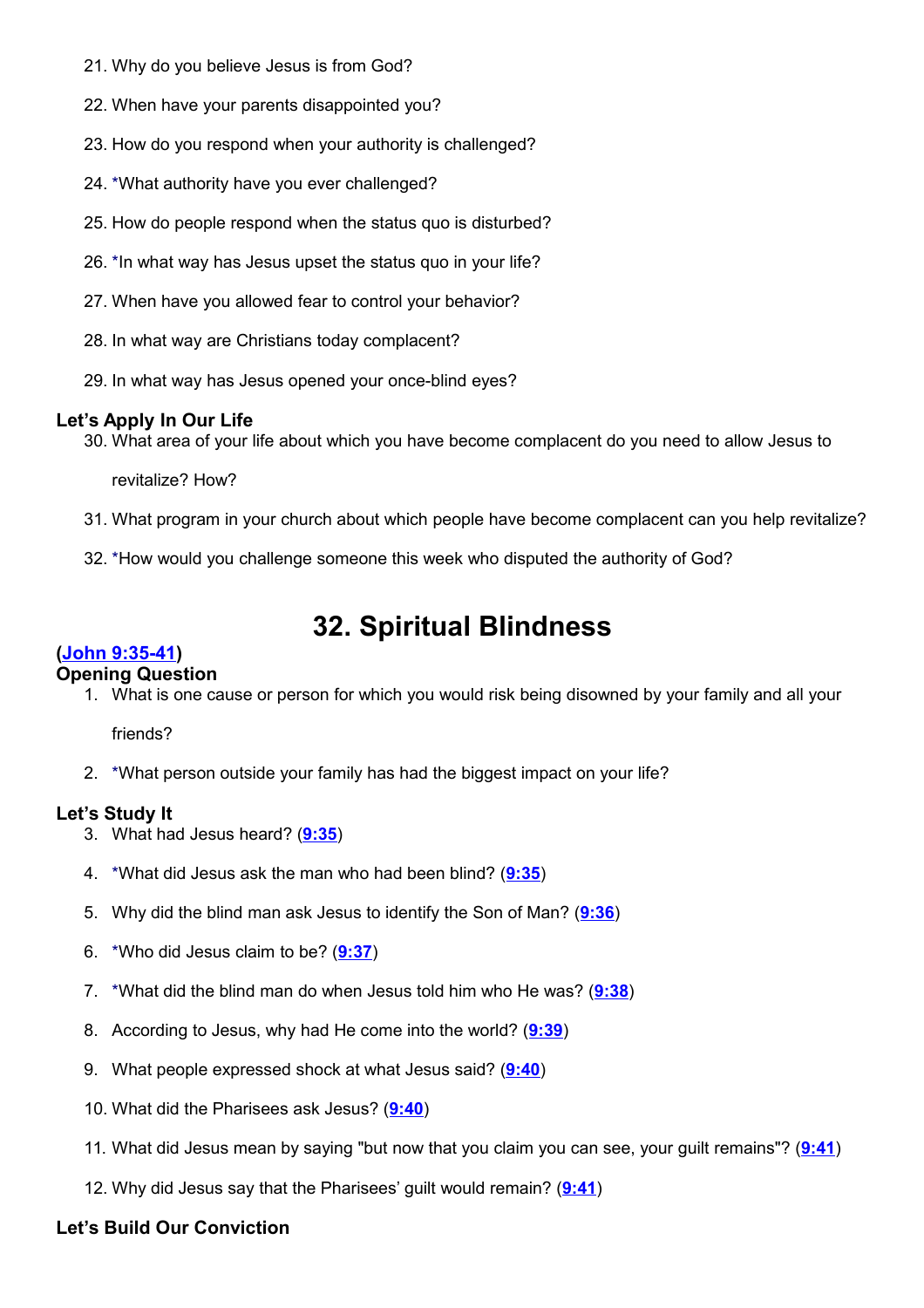- 13. When have you felt unaccepted by other believers?
- 14. \*In what circumstances do you usually worship Jesus?
- 15. \*In what way are people today spiritually blind?
- 16. How has Jesus healed you of your spiritual blindness?
- 17. How has Jesus' healing of your spiritual blindness changed your life?

- 18. For what do you need to worship Jesus and God today?
- 19. \*For what person who is spiritually blind will you pray that God would open his or her eyes?

# **33. The Shepherd and His Flock**

# **[\(John 10:1-21\)](http://www.crossbooks.com/verse.asp?ref=Jn+10%3A1-21)**

# **Opening Question**

- 1. \*What person or group did you and your friends "follow" when you were a teenager?
- 2. What qualities do the best friends possess?

# **Let's Study It**

- 3. Who did Jesus say was a thief and a robber? (**[10:1](http://www.crossbooks.com/verse.asp?ref=Jn+10%3A1)**)
- 4. What kind of relationship do sheep have with their shepherd? (**[10:2-4](http://www.crossbooks.com/verse.asp?ref=Jn+10%3A2-4)**)
- 5. \*Why won't sheep follow a stranger? (**[10:5](http://www.crossbooks.com/verse.asp?ref=Jn+10%3A5)**)
- 6. What effect did Jesus' words have on His audience? (**[10:6](http://www.crossbooks.com/verse.asp?ref=Jn+10%3A6)**)
- 7. What did Jesus say He was? (**[10:7](http://www.crossbooks.com/verse.asp?ref=Jn+10%3A7)**)
- 8. To whom did Jesus say the sheep did not listen? (**[10:8](http://www.crossbooks.com/verse.asp?ref=Jn+10%3A8)**)
- 9. What did Jesus say would be the result of entering through Him? (**[10:9](http://www.crossbooks.com/verse.asp?ref=Jn+10%3A9)**)
- 10. \*How did Jesus contrast His coming with the coming of a thief? (**[10:10](http://www.crossbooks.com/verse.asp?ref=Jn+10%3A10)**)
- 11. Who did Jesus claim to be? (**[10:11](http://www.crossbooks.com/verse.asp?ref=Jn+10%3A11)**)
- 12. Why did Jesus say the hired hand would abandon his sheep? (**[10:12-13](http://www.crossbooks.com/verse.asp?ref=Jn+10%3A12-13)**)
- 13. What type of relationship did Jesus say He had with His sheep? (**[10:14](http://www.crossbooks.com/verse.asp?ref=Jn+10%3A14)**)
- 14. \*What did Jesus say He did for His sheep? (**[10:15](http://www.crossbooks.com/verse.asp?ref=Jn+10%3A15)**)
- 15. What did Jesus say He had? (**[10:16](http://www.crossbooks.com/verse.asp?ref=Jn+10%3A16)**)
- 16. Why did Jesus say the Father loved Him? (**[10:17-18](http://www.crossbooks.com/verse.asp?ref=Jn+10%3A17-18)**)
- 17. What effect did Jesus' words have on the Jews who heard Him speak? (**[10:19-21](http://www.crossbooks.com/verse.asp?ref=Jn+10%3A19-21)**)

- 18. In what way is Jesus like a gate?
- 19. How has Jesus been a gate in your life?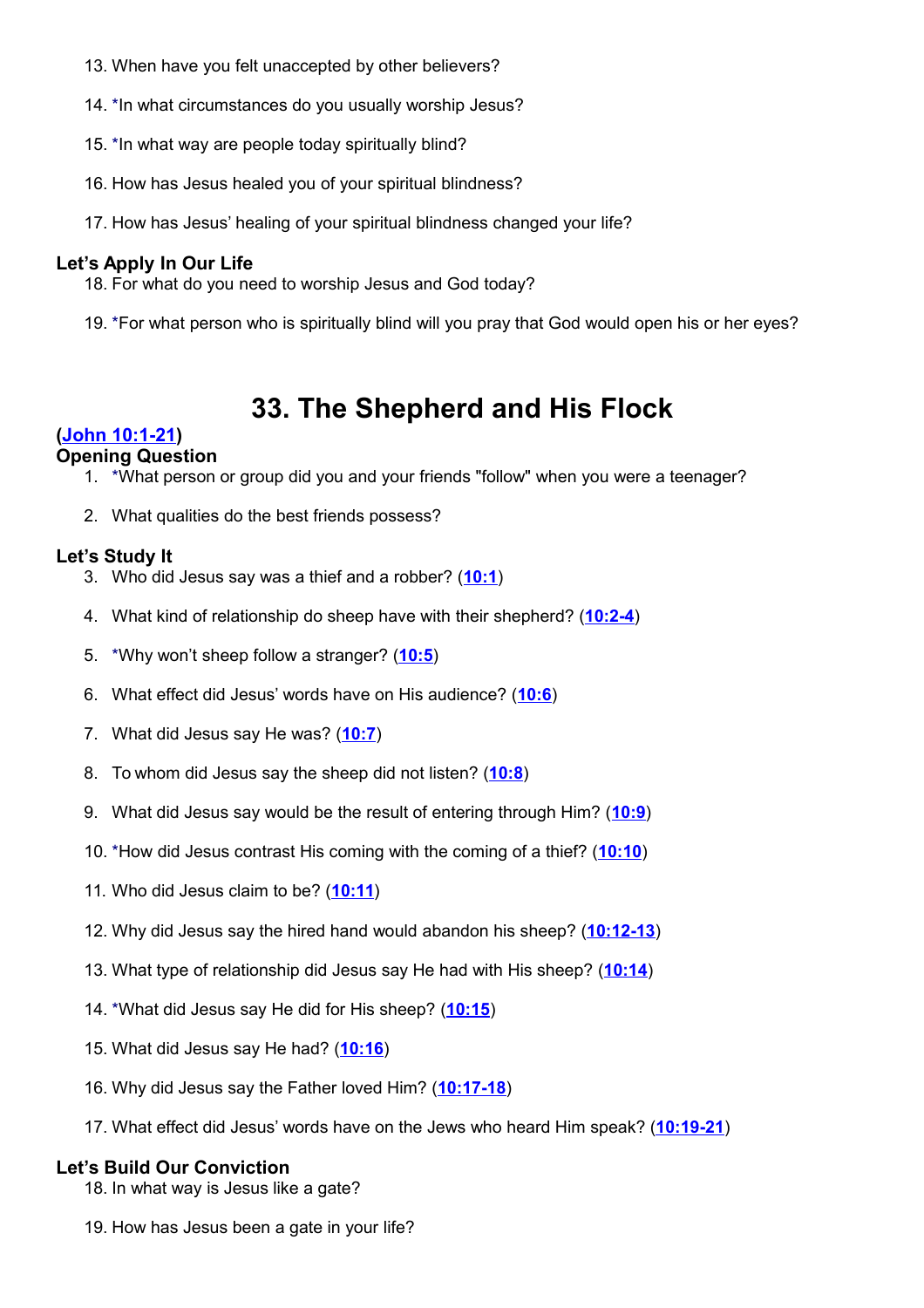- 20. \*In what way is Jesus like a shepherd?
- 21. How are we like sheep?
- 22. In what way is Jesus your shepherd?
- 23. How would you describe your relationship with Jesus?
- 24. \*How can we better hear the voice of Jesus?
- 25. What tempts people to follow a stranger? Why?
- 26. How has Jesus made your life full?

- 27. How can you develop a more intimate relationship with Jesus this week?
- 28. \*How can you be more attentive to the voice of Jesus?

# **34. The Unbelief of the Jews**

# **[\(John 10:22-42\)](http://www.crossbooks.com/verse.asp?ref=Jn+10%3A22-42)**

- **Opening Question**
	- 1. What truths are hard for you to accept? Why?
	- 2. \*How did your family typically handle conflict when you were growing up?

#### **Let's Study It**

- 3. \*What question did the Jews ask Jesus? (**[10:22-24](http://www.crossbooks.com/verse.asp?ref=Jn+10%3A22-24)**)
- 4. How did Jesus answer the Jews' question? (**[10:25-26](http://www.crossbooks.com/verse.asp?ref=Jn+10%3A25-26)**)
- 5. What did Jesus say His sheep did? (**[10:27](http://www.crossbooks.com/verse.asp?ref=Jn+10%3A27)**)
- 6. What did Jesus say He gave to His sheep? (**[10:28](http://www.crossbooks.com/verse.asp?ref=Jn+10%3A28)**)
- 7. What did Jesus say that no one could do to His sheep? (**[10:28-29](http://www.crossbooks.com/verse.asp?ref=Jn+10%3A28-29)**)
- 8. With whom did Jesus claim to be one? (**[10:30](http://www.crossbooks.com/verse.asp?ref=Jn+10%3A30)**)
- 9. \*How did the Jews respond to Jesus' claim? (**[10:31](http://www.crossbooks.com/verse.asp?ref=Jn+10%3A31)**)
- 10. Why did the Jews want to kill Jesus? (**[10:33](http://www.crossbooks.com/verse.asp?ref=Jn+10%3A33)**) How?
- 11. How did Jesus respond to the Jews' accusation of blasphemy? (**[10:34-36](http://www.crossbooks.com/verse.asp?ref=Jn+10%3A34-36)**)
- 12. Under what circumstance did Jesus say that the Jews should believe in Him? (**[10:37](http://www.crossbooks.com/verse.asp?ref=Jn+10%3A37)**)
- 13. \*Why did Jesus say that the Jews should believe in His miracles? (**[10:38](http://www.crossbooks.com/verse.asp?ref=Jn+10%3A38)**)
- 14. What did the Jews try to do to Jesus? (**[10:39](http://www.crossbooks.com/verse.asp?ref=Jn+10%3A39)**)
- 15. Where did Jesus go after He escaped from the Jews? (**[10:40](http://www.crossbooks.com/verse.asp?ref=Jn+10%3A40)**)
- 16. Why did the people across the Jordan believe in Jesus? (**[10:41-42](http://www.crossbooks.com/verse.asp?ref=Jn+10%3A41-42)**)

#### **Let's Build Our Conviction**

17. Why do people today fail to realize that Jesus is God?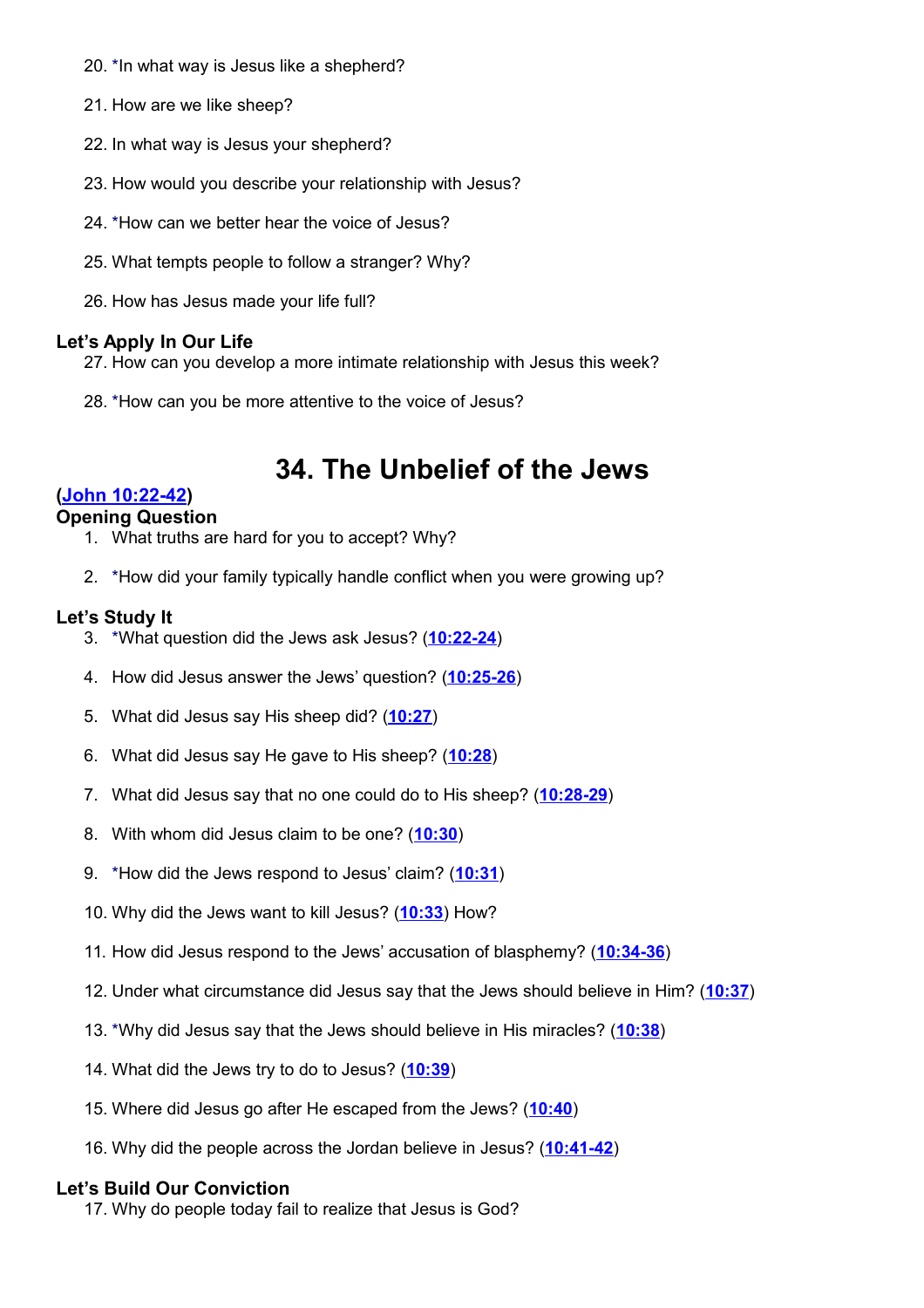- 18. In what way are you Jesus' sheep?
- 19. What makes you feel secure in your relationship with your friends?
- 20. \*What makes you feel secure in your relationship with God?
- 21. How secure is your relationship with God?
- 22. \*Why does Jesus' claim to be God cause people to oppose Him?
- 23. Who today would find Jesus' claim to be God offensive?
- 24. In what way is Jesus' relationship with God significant for your relationship with God?
- 25. Why should people believe in Jesus?

- 26. How will you demonstrate your thankfulness to God today for your secure relationship with Him?
- 27. \*What steps will you take to follow your Shepherd closely this week?

# **35. The Death of Lazarus**

# **[\(John 11:1-16\)](http://www.crossbooks.com/verse.asp?ref=Jn+11%3A1-16)**

# **Opening Question**

- 1. What polite phrases do we use to describe death?
- 2. \*When has someone you've known died unexpectedly?

### **Let's Study It**

- 3. What was wrong with Lazarus? (**[11:1](http://www.crossbooks.com/verse.asp?ref=Jn+11%3A1)**)
- 4. To whom was Lazarus related? (**[11:2](http://www.crossbooks.com/verse.asp?ref=Jn+11%3A2)**)
- 5. How did Jesus get word about Lazarus? (**[11:3](http://www.crossbooks.com/verse.asp?ref=Jn+11%3A3)**)
- 6. \*Why did Jesus say Lazarus was sick? (**[11:4](http://www.crossbooks.com/verse.asp?ref=Jn+11%3A4)**)
- 7. What did Jesus do when He heard about Lazarus? (**[11:6](http://www.crossbooks.com/verse.asp?ref=Jn+11%3A6)**)
- 8. Why did Jesus' disciples respond negatively to Jesus' plan to return to Judea? (**[11:7-8](http://www.crossbooks.com/verse.asp?ref=Jn+11%3A7-8)**)
- 9. How did Jesus answer His disciples' hesitancy about returning to Judea? (**[11:9-10](http://www.crossbooks.com/verse.asp?ref=Jn+11%3A9-10)**)
- 10. What did Jesus say had happened to Lazarus? (**[11:11](http://www.crossbooks.com/verse.asp?ref=Jn+11%3A11)**)
- 11. \*How did the disciples misunderstand Jesus? (**[11:12](http://www.crossbooks.com/verse.asp?ref=Jn+11%3A12)**)
- 12. What did Jesus mean when he used the word "sleeping"? (**[11:13-14](http://www.crossbooks.com/verse.asp?ref=Jn+11%3A13-14)**)
- 13. \*Why did Jesus say that He was glad He wasn't with Lazarus? (**[11:15](http://www.crossbooks.com/verse.asp?ref=Jn+11%3A15)**)
- 14. What melancholic suggestion did Thomas make? (**[11:16](http://www.crossbooks.com/verse.asp?ref=Jn+11%3A16)**)

- 15. How would you respond if you heard that a good friend was very sick?
- 16. \*When have you thought you had a better plan for your life than the one God was working out?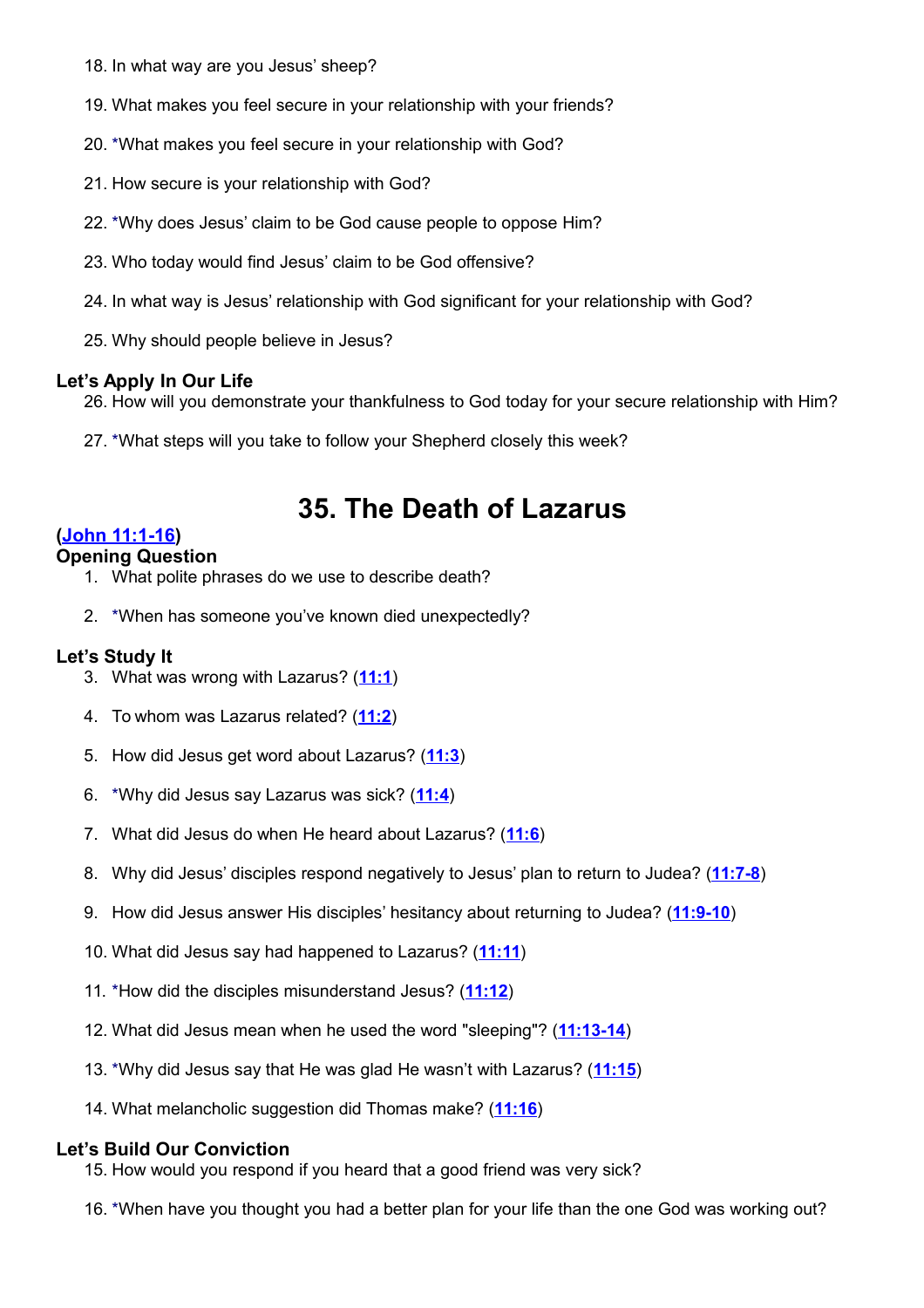- 17. In what way has God used sickness in your life or the life of another to bring someone to Himself?
- 18. Why would God choose to use sickness to bring someone to Himself?
- 19. What shortcoming or disability in your life has God chosen to use to draw others to Himself?
- 20. \*How would you respond differently from the way Jesus did if you heard that a good friend had died?
- 21. When have you felt that you had to perform a task regardless of the obstacles in your path?
- 22. What gave you the confidence to pursue a hard task that others strongly opposed?
- 23. When have you felt misunderstood by your friends or family?

- 24. To what unfulfilled task that God has given you will you recommit yourself today?
- 25. \*What shortcomings or weaknesses in your life will you give to God in prayer, that He may use them

to bring glory to Himself?

# **36. Jesus Comforts the Sisters**

# **[\(John 11:17-37\)](http://www.crossbooks.com/verse.asp?ref=Jn+11%3A17-37)**

#### **Opening Question**

- 1. \*What is one of your greatest disappointments in life?
- 2. In what different ways do people respond when a loved one dies?

- 3. What did Jesus find when He arrived at Bethany? (**[11:17](http://www.crossbooks.com/verse.asp?ref=Jn+11%3A17)**)
- 4. What did Mary and Martha do when they heard that Jesus was coming? (**[11:20](http://www.crossbooks.com/verse.asp?ref=Jn+11%3A20)**)
- 5. \*What did Martha say to Jesus about His having come after Lazarus had died? (**[11:21-22](http://www.crossbooks.com/verse.asp?ref=Jn+11%3A21-22)**)
- 6. What did Jesus tell Martha Lazarus would do? (**[11:23](http://www.crossbooks.com/verse.asp?ref=Jn+11%3A23)**)
- 7. How did Martha misunderstand Jesus? (**[11:24](http://www.crossbooks.com/verse.asp?ref=Jn+11%3A24)**)
- 8. What did Martha and the others learn about Jesus' identity? (**[11:25](http://www.crossbooks.com/verse.asp?ref=Jn+11%3A25)**)
- 9. \*What did Jesus say would happen to those who believed in Him? (**[11:26](http://www.crossbooks.com/verse.asp?ref=Jn+11%3A26)**)
- 10. What belief did Martha express to Jesus? (**[11:27](http://www.crossbooks.com/verse.asp?ref=Jn+11%3A27)**)
- 11. What did Martha tell Mary? (**[11:28](http://www.crossbooks.com/verse.asp?ref=Jn+11%3A28)**)
- 12. What did Mary do after Martha told her Jesus was asking for her? (**[11:29](http://www.crossbooks.com/verse.asp?ref=Jn+11%3A29)**)
- 13. Where did the Jews think Mary was going? (**[11:30-31](http://www.crossbooks.com/verse.asp?ref=Jn+11%3A30-31)**)
- 14. How did Mary respond when she saw Jesus? (**[11:32](http://www.crossbooks.com/verse.asp?ref=Jn+11%3A32)**)
- 15. What did Mary say to Jesus when He finally arrived? (**[11:32](http://www.crossbooks.com/verse.asp?ref=Jn+11%3A32)**)
- 16. \*How did Jesus respond to the weeping by Mary and the others? (**[11:33-35](http://www.crossbooks.com/verse.asp?ref=Jn+11%3A33-35)**)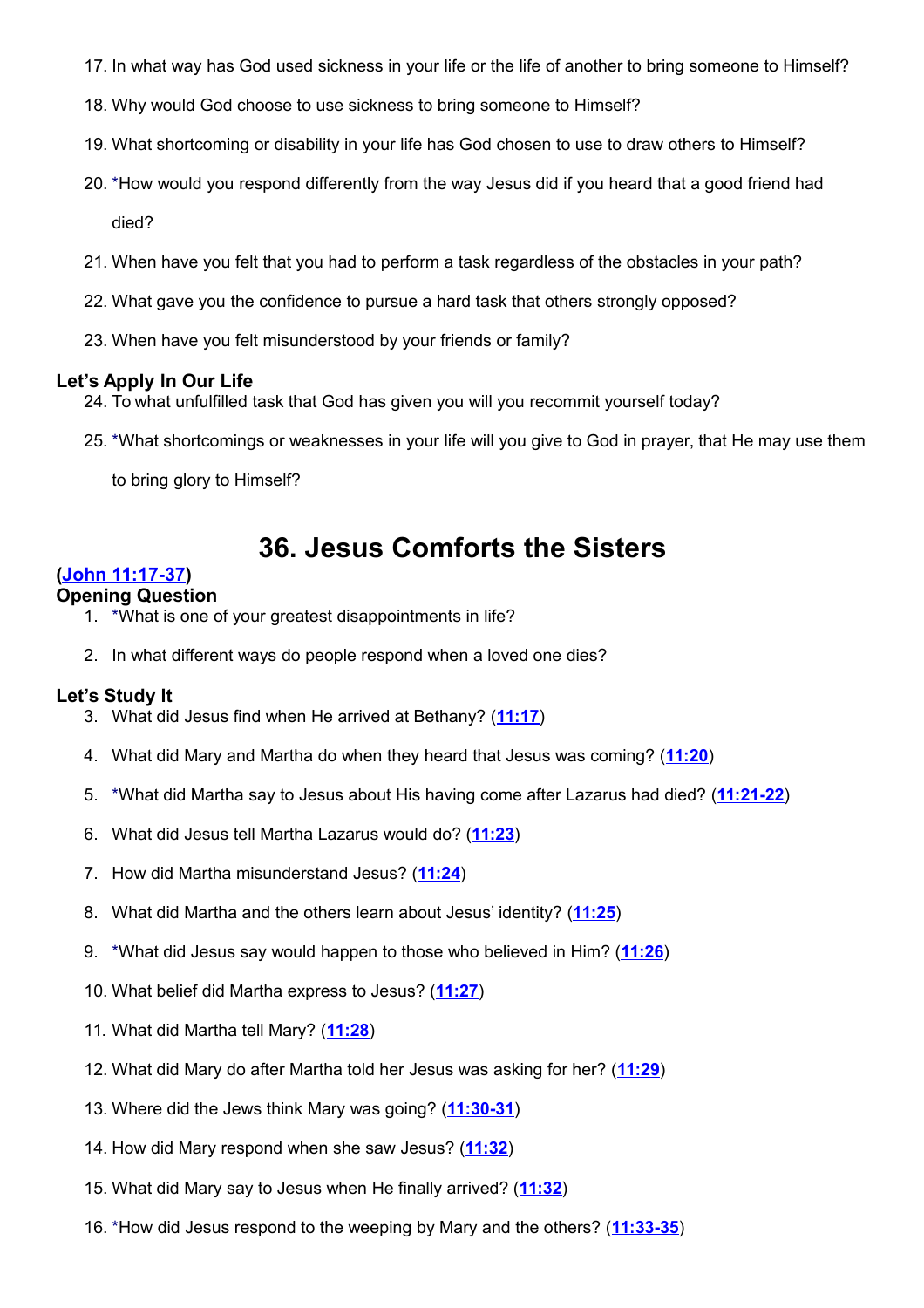17. What question did some people have about what Jesus could have done? (**[11:37](http://www.crossbooks.com/verse.asp?ref=Jn+11%3A37)**)

### **Let's Build Our Conviction**

18. When has God's response to your situation in life seemed untimely?

- 19. In what way do we sometimes second-guess God?
- 20. \*When do we tend to second-guess God?
- 21. How and when has God disappointed you?
- 22. Why are we sometimes disappointed by God?
- 23. \*How should we respond to disappointment?
- 24. When has God given you comfort in the middle of a sad time of life?
- 25. In what way is Jesus' response to Lazarus's death a model for us to follow?

#### **Let's Apply In Our Life**

26. \*What attitude of disappointment do you need to confess to God and change to trust in His

sovereign control?

27. How can you be a comfort to a struggling or hurting believer this week?

# **37. Jesus Raises Lazarus From the Dead**

#### **[\(John 11:38-44\)](http://www.crossbooks.com/verse.asp?ref=Jn+11%3A38-44)**

#### **Opening Question**

- 1. What do the people you know fear most in life?
- 2. \*What sort of miracle would be the most spectacular to witness?

#### **Let's Study It**

- 3. How did Jesus feel when He went to Lazarus's tomb? (**[11:38](http://www.crossbooks.com/verse.asp?ref=Jn+11%3A38)**)
- 4. In what type of tomb was Lazarus buried? (**[11:38](http://www.crossbooks.com/verse.asp?ref=Jn+11%3A38)**)
- 5. \*What did Jesus tell the others to do? (**[11:39](http://www.crossbooks.com/verse.asp?ref=Jn+11%3A39)**)
- 6. How did Martha respond to Jesus' request? (**[11:39](http://www.crossbooks.com/verse.asp?ref=Jn+11%3A39)**)
- 7. \*How did Jesus show Martha the importance of her belief? (**[11:40](http://www.crossbooks.com/verse.asp?ref=Jn+11%3A40)**)
- 8. What did Jesus do before He called to Lazarus? (**[11:41-42](http://www.crossbooks.com/verse.asp?ref=Jn+11%3A41-42)**)
- 9. What did Jesus say to the Father? Why? (**[11:41-42](http://www.crossbooks.com/verse.asp?ref=Jn+11%3A41-42)**)
- 10. \*How did Jesus raise Lazarus from the dead? (**[11:43-44](http://www.crossbooks.com/verse.asp?ref=Jn+11%3A43-44)**)
- 11. What did Lazarus do when Jesus called to him? (**[11:44](http://www.crossbooks.com/verse.asp?ref=Jn+11%3A44)**)
- 12. What did Jesus tell the people to do? (**[11:44](http://www.crossbooks.com/verse.asp?ref=Jn+11%3A44)**)

- 13. When have you been deeply moved?
- 14. Under what circumstances have you doubted the power of God?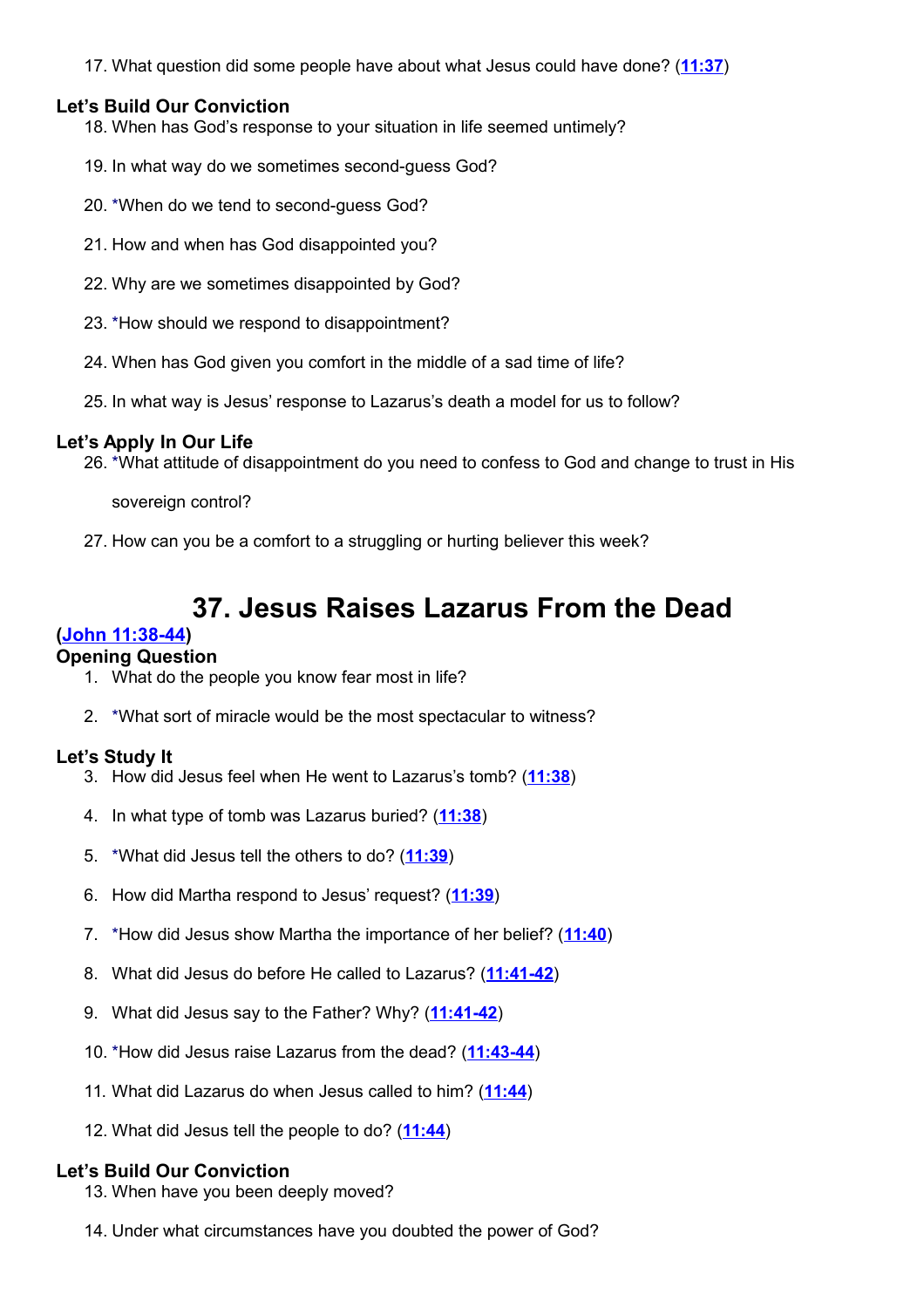- 15. \*When have you had faith in God's ability to work out an impossible situation?
- 16. \*What is one miracle God has done in your life?
- 17. How does God show His glory to us?
- 18. In what way has God shown His glory to you?
- 19. In what way has God "raised you from the dead"?
- 20. If you had been there when Jesus raised Lazarus from the dead, how do you think you might have

responded?

# **Let's Apply In Our Life**

- 21. \*What specific situation do you need to trust God to work out in your life?
- 22. For what "miracle" do you want to thank God today?
- 23. What can you do today so that others might believe in Jesus?

# **38. The Plot to Kill Jesus**

# **[\(John 11:45-57\)](http://www.crossbooks.com/verse.asp?ref=Jn+11%3A45-57)**

# **Opening Question**

- 1. Without naming names, who is the most dishonest and self-serving person you've ever known?
- 2. \*What examples of selfishness do you see in a typical day?
- 3. How do you deal with problem people in your life?

# **Let's Study It**

- 4. How did many of the Jews who had come to visit Mary respond to Jesus' miracle? (**[11:45](http://www.crossbooks.com/verse.asp?ref=Jn+11%3A45)**)
- 5. Who was told about Jesus' miracle? (**[11:46](http://www.crossbooks.com/verse.asp?ref=Jn+11%3A46)**)
- 6. \*What did the Sanhedrin fear? (**[11:47-48](http://www.crossbooks.com/verse.asp?ref=Jn+11%3A47-48)**)
- 7. What did Caiaphas say about Jesus? (**[11:49-50](http://www.crossbooks.com/verse.asp?ref=Jn+11%3A49-50)**)
- 8. \*How did Caiaphas prophesy? (**[11:51-52](http://www.crossbooks.com/verse.asp?ref=Jn+11%3A51-52)**)
- 9. What did the Jewish leaders of the Sanhedrin plot to do? (**[11:53](http://www.crossbooks.com/verse.asp?ref=Jn+11%3A53)**)
- 10. How did Jesus respond to the Sanhedrin's plot? (**[11:54](http://www.crossbooks.com/verse.asp?ref=Jn+11%3A54)**)
- 11. Why did many people go to Jerusalem? (**[11:55](http://www.crossbooks.com/verse.asp?ref=Jn+11%3A55)**)
- 12. For whom did the people in Jerusalem look? (**[11:56](http://www.crossbooks.com/verse.asp?ref=Jn+11%3A56)**)
- 13. \*What orders had the chief priests and Pharisees given to the people? (**[11:57](http://www.crossbooks.com/verse.asp?ref=Jn+11%3A57)**)

# **Let's Build Our Conviction**

- 14. \*What motive other than ministry might people have for engaging in Christian service?
- 15. What personal ambitions might subvert the goal of serving God and others in Christian

organizations?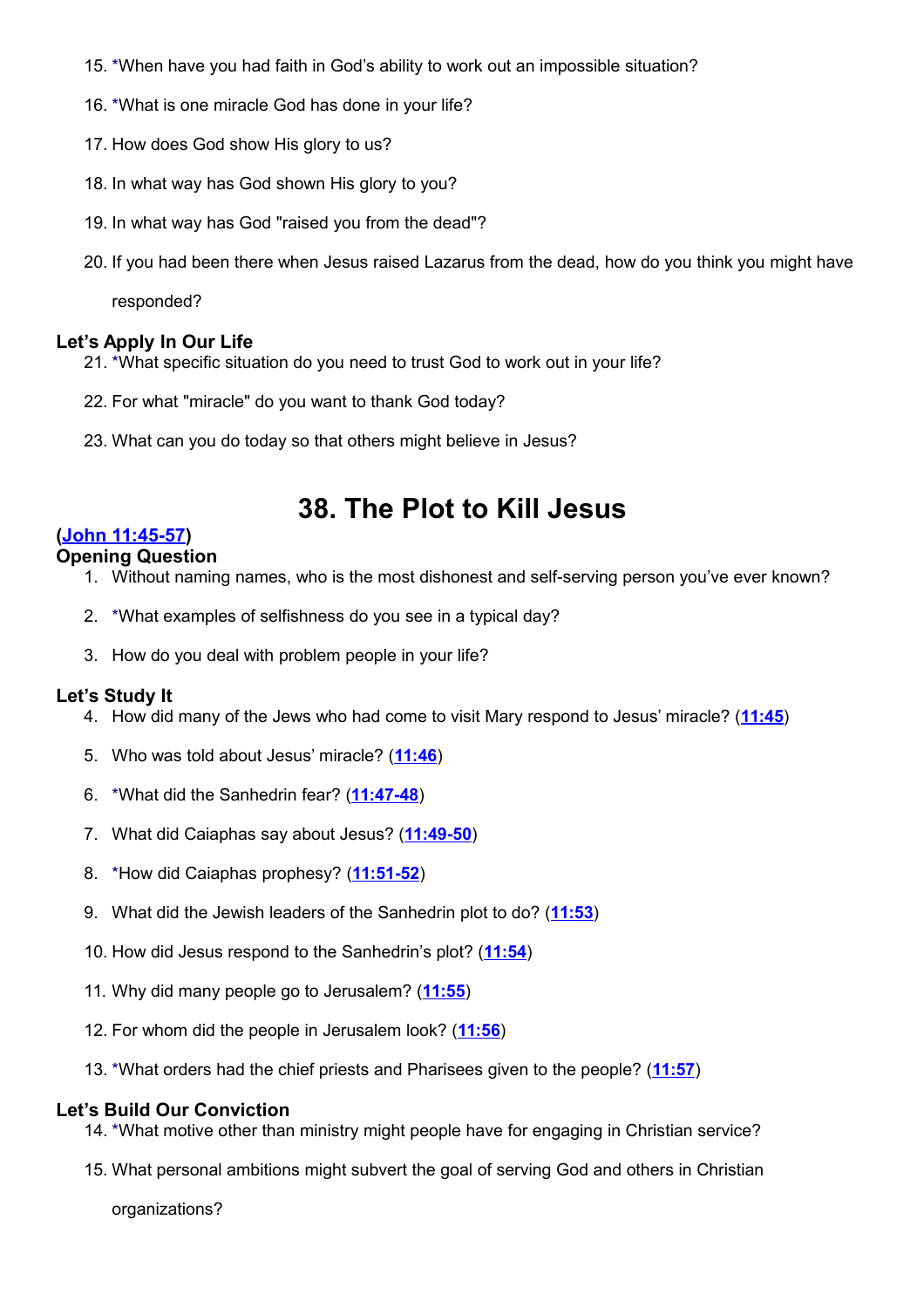- 16. When have you intentionally or unintentionally used the church to pursue your own agenda?
- 17. \*Why is it so difficult to have pure and selfless motives in life?
- 18. How do you respond when your goals and your motives conflict with one another?
- 19. How might Christianity be challenged or threatened by Jesus if He were to come back today?

- 20. How would you tell a self-centered person the gospel message?
- 21. \*What self-centered motive will you ask God to help you change?

# **39. Jesus Anointed at Bethany**

#### **[\(John 12:1-11\)](http://www.crossbooks.com/verse.asp?ref=Jn+12%3A1-11)**

#### **Opening Question**

- 1. \*When have you indulged another person with an expensive gift?
- 2. How do you deal with the tension of helping people in need while enjoying your wealth and

possessions?

#### **Let's Study It**

- 3. When did Jesus arrive in Bethany? (**[12:1](http://www.crossbooks.com/verse.asp?ref=Jn+12%3A1)**)
- 4. \*What was done in honor of Jesus in Bethany? (**[12:2](http://www.crossbooks.com/verse.asp?ref=Jn+12%3A2)**)
- 5. What did Mary do to Jesus? (**[12:3](http://www.crossbooks.com/verse.asp?ref=Jn+12%3A3)**)
- 6. \*How did Judas respond to Mary's act? (**[12:4-5](http://www.crossbooks.com/verse.asp?ref=Jn+12%3A4-5)**)
- 7. What motivated Judas's response to Mary's act? (**[12:6](http://www.crossbooks.com/verse.asp?ref=Jn+12%3A6)**)
- 8. \*Why did Jesus say that Mary had anointed Him with perfume? (**[12:7](http://www.crossbooks.com/verse.asp?ref=Jn+12%3A7)**)
- 9. What did Jesus say about the poor? (**[12:8](http://www.crossbooks.com/verse.asp?ref=Jn+12%3A8)**)
- 10. Why did the large crowd come to Mary and Martha's home? (**[12:9](http://www.crossbooks.com/verse.asp?ref=Jn+12%3A9)**)
- 11. What did the chief priests plan to do? (**[12:10](http://www.crossbooks.com/verse.asp?ref=Jn+12%3A10)**)
- 12. What motive did the chief priests have? (**[12:11](http://www.crossbooks.com/verse.asp?ref=Jn+12%3A11)**)

#### **Let's Build Our Conviction**

- 13. How do you worship Jesus with your resources?
- 14. \*What concern should we have for the poor among us?
- 15. In what way can we help those less fortunate than ourselves?
- 16. Why are there poor people?
- 17. \*How do we selfishly use God's resources for our own pleasure?
- 18. When have we masked our own selfishness with the appearance of concern for others?

#### **Let's Apply In Our Life**

19. \*How can you worship and honor God with your resources today?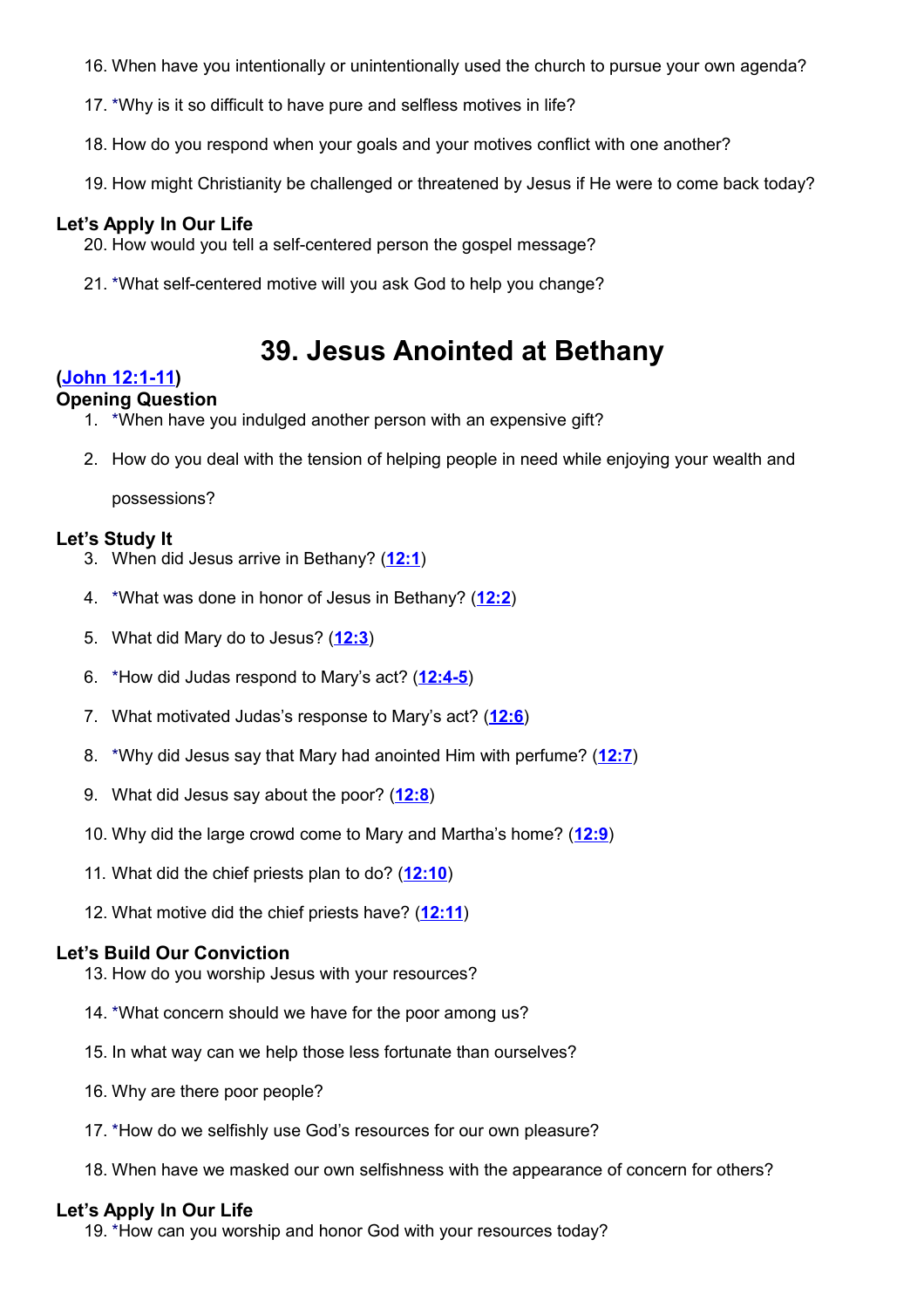- 20. How can you help someone less fortunate than yourself this week?
- 21. What impure motives do you need to confess to God and ask Him to purify?

# **40. The Triumphal Entry**

# **[\(John 12:12-19\)](http://www.crossbooks.com/verse.asp?ref=Jn+12%3A12-19)**

### **Opening Question**

- 1. \*How do people usually react when they meet a celebrity? Why?
- 2. Who are today's religious celebrities?

### **Let's Study It**

- 3. What had the crowd heard about Jesus? (**[12:12](http://www.crossbooks.com/verse.asp?ref=Jn+12%3A12)**)
- 4. \*How did the crowd greet Jesus when He arrived in Jerusalem? (**[12:13](http://www.crossbooks.com/verse.asp?ref=Jn+12%3A13)**)
- 5. What title did the crowd ascribe to Jesus? (**[12:13](http://www.crossbooks.com/verse.asp?ref=Jn+12%3A13)**)
- 6. What prophetic event took place? (**[12:14-15](http://www.crossbooks.com/verse.asp?ref=Jn+12%3A14-15)**)
- 7. What had been written about this event? (**[12:15](http://www.crossbooks.com/verse.asp?ref=Jn+12%3A15)**)
- 8. When did Jesus' disciples realize the significance of these events? (**[12:16](http://www.crossbooks.com/verse.asp?ref=Jn+12%3A16)**)
- 9. \*What did the crowd that was with Jesus do when He raised Lazarus? (**[12:17](http://www.crossbooks.com/verse.asp?ref=Jn+12%3A17)**)
- 10. \*Why did many of the people go out to meet Jesus? (**[12:18](http://www.crossbooks.com/verse.asp?ref=Jn+12%3A18)**)
- 11. How did the Pharisees react to this event? (**[12:19](http://www.crossbooks.com/verse.asp?ref=Jn+12%3A19)**)

# **Let's Build Our Conviction**

- 12. \*What did you hear about Jesus that led you to seek Him?
- 13. How should Jesus be the ruler in our lives?
- 14. When are you reluctant to allow Jesus to take His rightful place as King in your life?
- 15. What area of your life is difficult for you to surrender to Christ's authority?
- 16. How should we honor and worship Jesus as King?
- 17. \*How should we spread the Word about Jesus?

# **Let's Apply In Our Life**

18. What specific area of your life do you need to submit more consistently to the authority of Jesus?

How?

- 19. With whom do you need to share the good news about Jesus Christ? How can you?
- 20. \*How will you honor and worship Jesus with your life today?

# **41. Jesus Predicts His Death**

# **[\(John 12:20-36\)](http://www.crossbooks.com/verse.asp?ref=Jn+12%3A20-36)**

#### **Opening Question**

1. \*Who or what in life encourages you to be self-centered?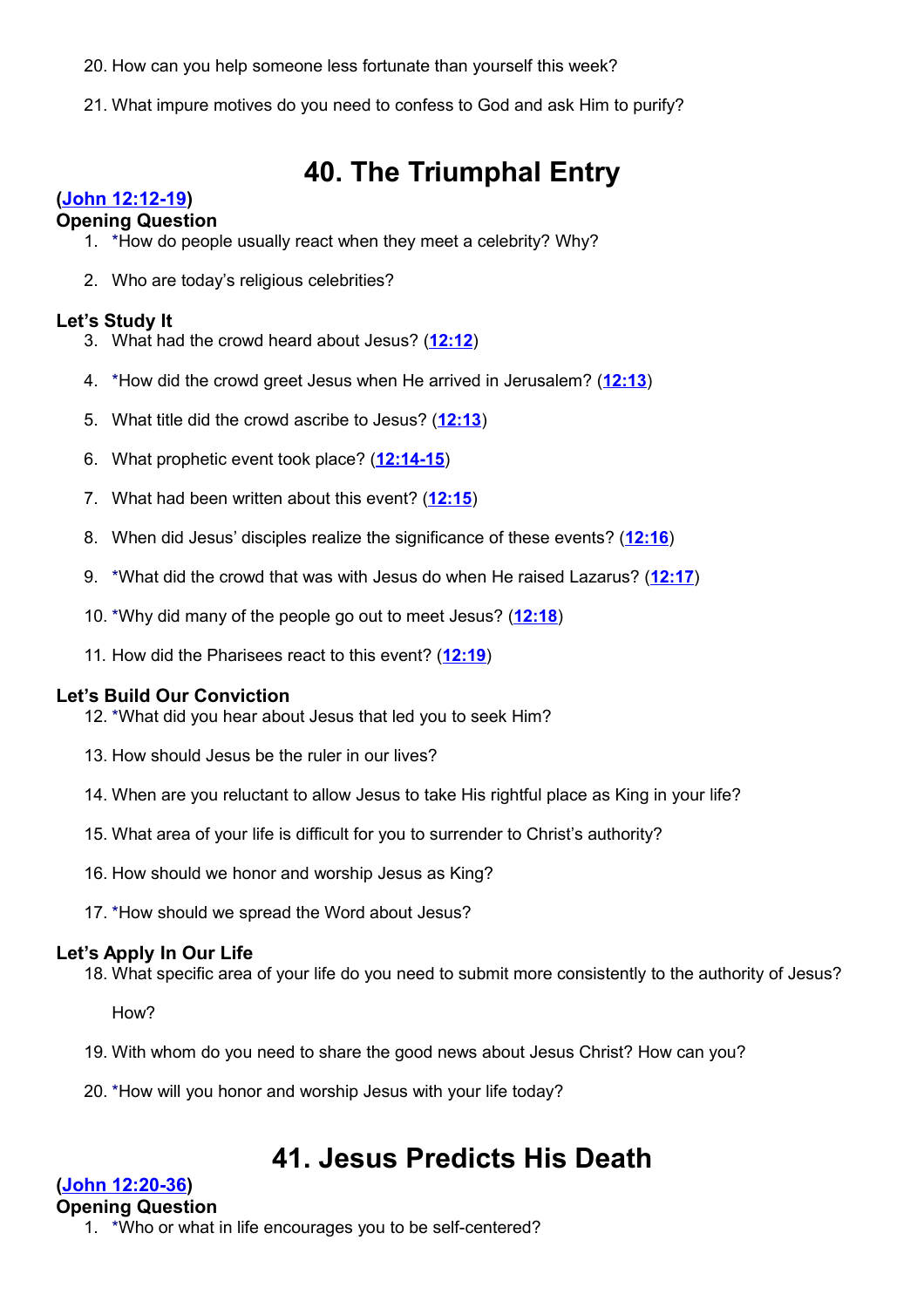2. When have you set aside your own needs temporarily to meet the needs of other people?

#### **Let's Study It**

- 3. What did the group of Greeks ask Philip? (**[12:20-22](http://www.crossbooks.com/verse.asp?ref=Jn+12%3A20-22)**)
- 4. What did Jesus say had come? (**[12:23](http://www.crossbooks.com/verse.asp?ref=Jn+12%3A23)**)
- 5. What did Jesus say about a kernel of wheat? (**[12:24](http://www.crossbooks.com/verse.asp?ref=Jn+12%3A24)**)
- 6. \*What did Jesus say about loving and hating life? (**[12:25](http://www.crossbooks.com/verse.asp?ref=Jn+12%3A25)**)
- 7. What did Jesus say about the person who wants to serve Him? (**[12:26](http://www.crossbooks.com/verse.asp?ref=Jn+12%3A26)**)
- 8. How did Jesus feel? (**[12:27](http://www.crossbooks.com/verse.asp?ref=Jn+12%3A27)**)
- 9. What was Jesus' attitude? (**[12:27](http://www.crossbooks.com/verse.asp?ref=Jn+12%3A27)**)
- 10. \*Why didn't Jesus ask the Father to save Him? (**[12:27](http://www.crossbooks.com/verse.asp?ref=Jn+12%3A27)**)
- 11. What did Jesus ask the Father to do? (**[12:28](http://www.crossbooks.com/verse.asp?ref=Jn+12%3A28)**)
- 12. How did the crowd react to God's voice? (**[12:29](http://www.crossbooks.com/verse.asp?ref=Jn+12%3A29)**)
- 13. What time did Jesus say it was? (**[12:31](http://www.crossbooks.com/verse.asp?ref=Jn+12%3A31)**)
- 14. \*What did Jesus say would happen when He was lifted up? (**[12:32](http://www.crossbooks.com/verse.asp?ref=Jn+12%3A32)**)
- 15. How did the crowd respond to Jesus' words? (**[12:34](http://www.crossbooks.com/verse.asp?ref=Jn+12%3A34)**)
- 16. In what way was Jesus' audience running out of time? (**[12:35](http://www.crossbooks.com/verse.asp?ref=Jn+12%3A35)**)
- 17. What did Jesus tell the crowd to do? (**[12:36](http://www.crossbooks.com/verse.asp?ref=Jn+12%3A36)**)

# **Let's Build Our Conviction**

- 18. \*How do we love our own lives?
- 19. How does Jesus want us to hate our lives?
- 20. When and why is it difficult for you to serve and follow Jesus?
- 21. \*What does it mean for us to "walk in the light"?
- 22. What tempts you to wander in the darkness rather than walk in the light?
- 23. What example has Jesus set for us to follow?
- 24. How can a group of people all have the same experience but interpret it differently?

# **Let's Apply In Our Life**

25. \*What is one change you can make in your life to become more attentive to the needs of others

over your own?

26. To whom can you be helpful today? How?

# **42. The Jews Continue in Their Unbelief**

**[\(John 12:37-50\)](http://www.crossbooks.com/verse.asp?ref=Jn+12%3A37-50) Opening Question**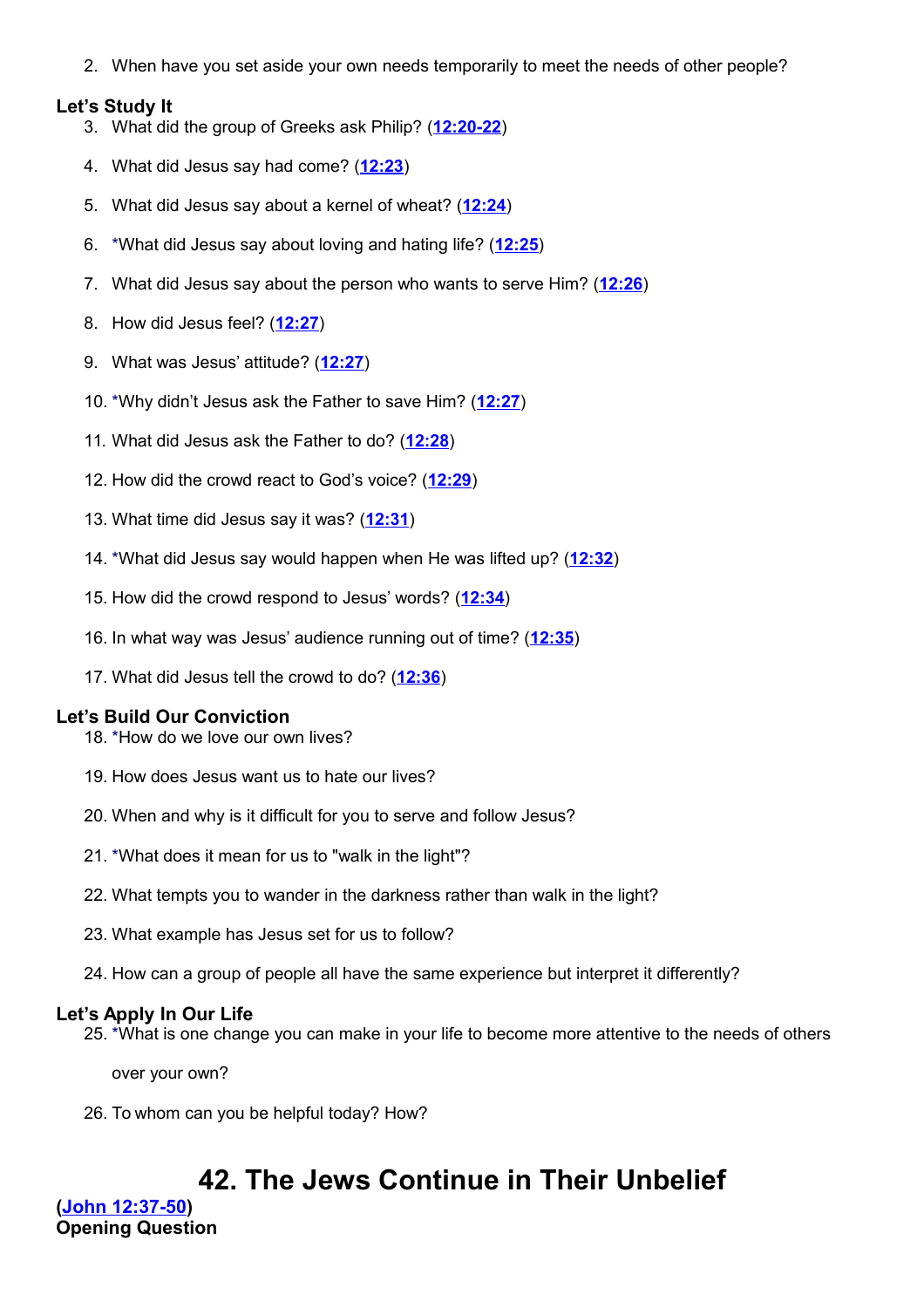- 1. \*Why do people seek fame and the acceptance of others?
- 2. Aside from God's, whose love and acceptance have you tried to get?

# **Let's Study It**

- 3. What effect did Jesus' miracles have on the unbelieving Jews? (**[12:37](http://www.crossbooks.com/verse.asp?ref=Jn+12%3A37)**)
- 4. What was significant about the response of the Jews to Jesus' ministry? (**[12:38](http://www.crossbooks.com/verse.asp?ref=Jn+12%3A38)**)
- 5. \*Why couldn't the Jews of Jesus' day believe in Him? (**[12:39-40](http://www.crossbooks.com/verse.asp?ref=Jn+12%3A39-40)**)
- 6. What did Isaiah say about the Jews of Jesus' day? (**[12:41](http://www.crossbooks.com/verse.asp?ref=Jn+12%3A41)**)
- 7. \*Why didn't the leaders who did believe in Jesus admit their faith? (**[12:42-43](http://www.crossbooks.com/verse.asp?ref=Jn+12%3A42-43)**)
- 8. What is true about any person who believes in Christ? (**[12:44-45](http://www.crossbooks.com/verse.asp?ref=Jn+12%3A44-45)**)
- 9. Why did Jesus come into the world? (**[12:46](http://www.crossbooks.com/verse.asp?ref=Jn+12%3A46)**)
- 10. What did Jesus say about the person who hears His words, but does not keep them? (**[12:47](http://www.crossbooks.com/verse.asp?ref=Jn+12%3A47)**)
- 11. \*What did Jesus say would condemn the person who did not accept His words? (**[12:48](http://www.crossbooks.com/verse.asp?ref=Jn+12%3A48)**)
- 12. What kind of teaching did Jesus give us? (**[12:49](http://www.crossbooks.com/verse.asp?ref=Jn+12%3A49)**)
- 13. Why are Jesus' words important? (**[12:50](http://www.crossbooks.com/verse.asp?ref=Jn+12%3A50)**)

#### **Let's Build Our Conviction**

- 14. How can people see the work of Jesus in others' lives and still not believe in Him?
- 15. \*What blinds us to spiritual truth?
- 16. When and why have you been afraid to admit your faith in Jesus?
- 17. \*What consequences might a Christian face for publicly admitting faith in Jesus?
- 18. Why do we want to pursue the praise and acceptance of other people rather than the praise and

acceptance of God?

- 19. Out of what kind of darkness has Jesus taken you?
- 20. How can we accept and keep the words of Jesus?

# **Let's Apply In Our Life**

21. \*To whom do you need to admit your faith in Jesus, regardless of the consequences? When can

you?

22. In what personal circumstance do you want to seek God's acceptance over the praise and

acceptance of others?

# **43. Jesus Washes His Disciples' Feet**

# **[\(John 13:1-17\)](http://www.crossbooks.com/verse.asp?ref=Jn+13%3A1-17)**

# **Opening Question**

1. \*What is your idea of great customer service?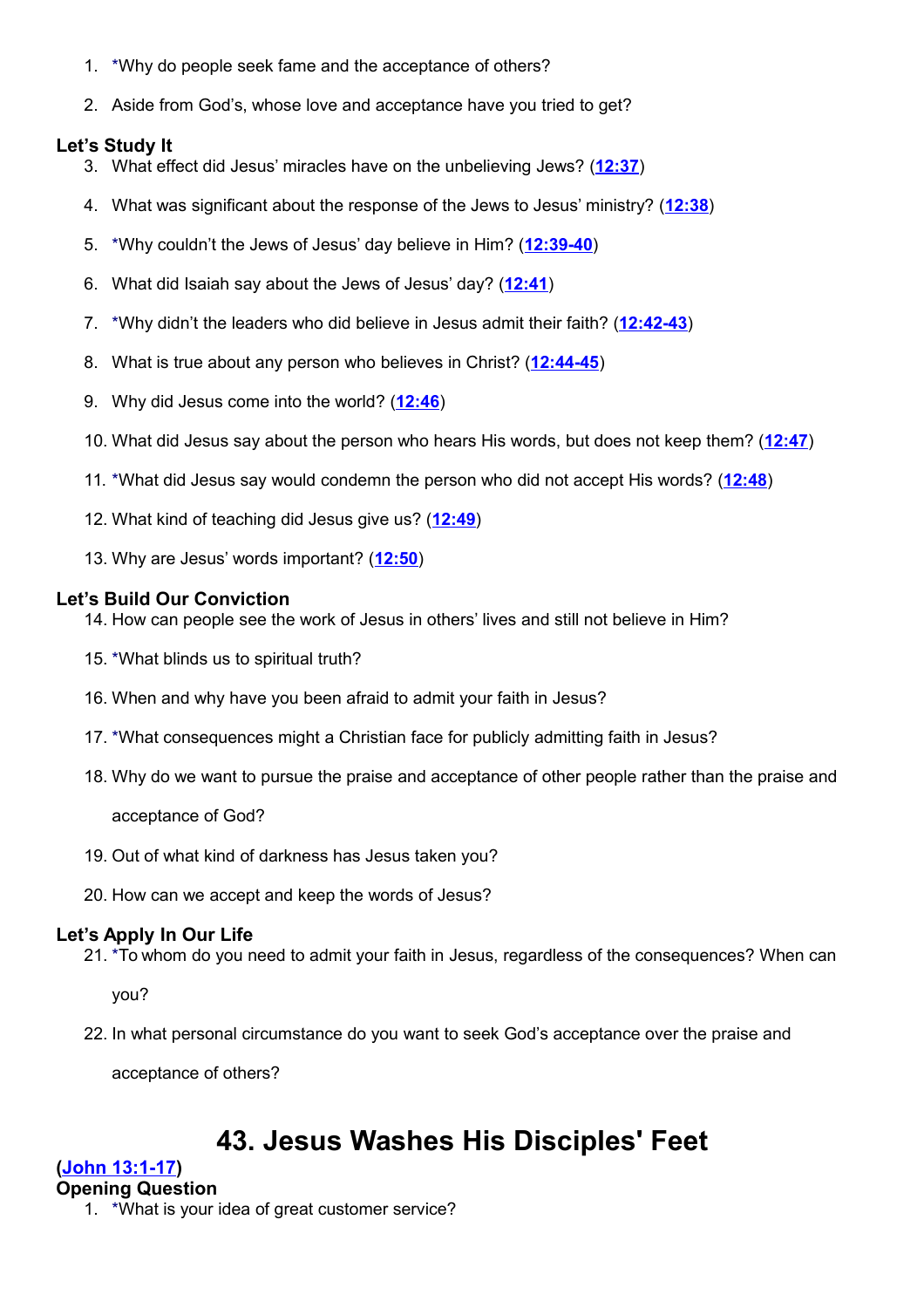- 2. In what way does our society instill in us the desire to be served?
- 3. What do your neighbors consider to be signs of high position or status?

#### **Let's Study It**

- 4. What did Jesus know it was time to do? (**[13:1](http://www.crossbooks.com/verse.asp?ref=Jn+13%3A1)**)
- 5. What had the devil prompted Judas to do? (**[13:2](http://www.crossbooks.com/verse.asp?ref=Jn+13%3A2)**)
- 6. What did Jesus know that the Father had done? (**[13:3](http://www.crossbooks.com/verse.asp?ref=Jn+13%3A3)**)
- 7. What did Jesus do when He got up from His meal with the disciples? (**[13:4-5](http://www.crossbooks.com/verse.asp?ref=Jn+13%3A4-5)**)
- 8. Why did Peter express shock? (**[13:6](http://www.crossbooks.com/verse.asp?ref=Jn+13%3A6)**)
- 9. How did Jesus respond to Peter's amazement? (**[13:7](http://www.crossbooks.com/verse.asp?ref=Jn+13%3A7)**)
- 10. \*What did Peter declare he would never allow? (**[13:8](http://www.crossbooks.com/verse.asp?ref=Jn+13%3A8)**)
- 11. Why was it important for Jesus to wash the disciples' feet? (**[13:8](http://www.crossbooks.com/verse.asp?ref=Jn+13%3A8)**)
- 12. What did Peter want Jesus to do? (**[13:9](http://www.crossbooks.com/verse.asp?ref=Jn+13%3A9)**)
- 13. Why did Peter need only his feet washed? (**[13:10](http://www.crossbooks.com/verse.asp?ref=Jn+13%3A10)**)
- 14. Why did Jesus qualify His statements? (**[13:11](http://www.crossbooks.com/verse.asp?ref=Jn+13%3A11)**)
- 15. \*What did Jesus tell His disciples they should do? (**[13:12-15](http://www.crossbooks.com/verse.asp?ref=Jn+13%3A12-15)**)
- 16. \*What is the difference between servants and masters? (**[13:16](http://www.crossbooks.com/verse.asp?ref=Jn+13%3A16)**)
- 17. How did Jesus say that His disciples would be blessed? (**[13:17](http://www.crossbooks.com/verse.asp?ref=Jn+13%3A17)**)

#### **Let's Build Our Conviction**

- 18. When and why do you find it difficult to allow others to serve you?
- 19. \*When and why is it difficult for you to serve others?
- 20. How has Jesus cleansed us?
- 21. \*In what way does Jesus wash our feet today?
- 22. In what way are we to wash the feet of others?
- 23. What example did Jesus set for us to follow?
- 24. In what areas do you struggle with being humble?
- 25. What makes being humble so difficult?
- 26. When and why do you feel in competition with other believers?

#### **Let's Apply In Our Life**

- 27. Who is someone you can serve today? How?
- 28. \*Whose service do you need to accept the next time he or she offers?
- 29. What proud attitude do you still exhibit that could benefit from Jesus' example?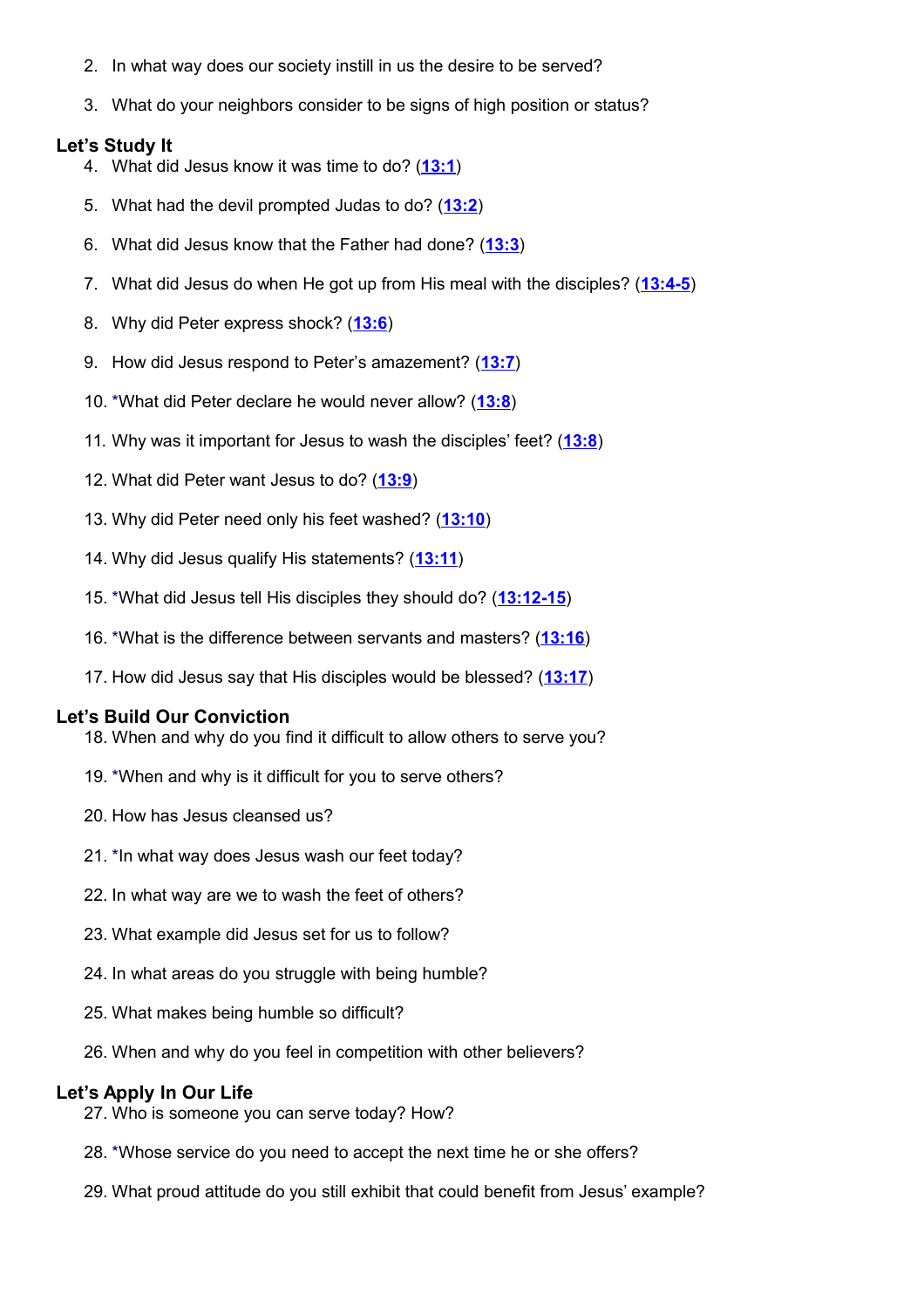# **44. Jesus Predicts His Betrayal**

# **[\(John 13:18-30\)](http://www.crossbooks.com/verse.asp?ref=Jn+13%3A18-30)**

# **Opening Question**

- 1. What persons in history or literature are known as traitors?
- 2. \*Why is trust important to a friendship?

# **Let's Study It**

- 3. What did Jesus say about the person who shared His bread? (**[13:18](http://www.crossbooks.com/verse.asp?ref=Jn+13%3A18)**)
- 4. Why did Jesus tell His disciples He would be betrayed? (**[13:19](http://www.crossbooks.com/verse.asp?ref=Jn+13%3A19)**)
- 5. What did Jesus say about His disciples? (**[13:20](http://www.crossbooks.com/verse.asp?ref=Jn+13%3A20)**)
- 6. \*Why was Jesus troubled? (**[13:21](http://www.crossbooks.com/verse.asp?ref=Jn+13%3A21)**)
- 7. How did Jesus' disciples respond when He said one of them would betray Him? (**[13:22](http://www.crossbooks.com/verse.asp?ref=Jn+13%3A22)**)
- 8. What did Peter do? (**[13:23-24](http://www.crossbooks.com/verse.asp?ref=Jn+13%3A23-24)**)
- 9. \*How did Jesus answer the beloved disciple's question? (**[13:26](http://www.crossbooks.com/verse.asp?ref=Jn+13%3A26)**)
- 10. What happened to Judas when he took the bread? (**[13:27](http://www.crossbooks.com/verse.asp?ref=Jn+13%3A27)**)
- 11. What did Jesus say to Judas? (**[13:27](http://www.crossbooks.com/verse.asp?ref=Jn+13%3A27)**)
- 12. \*What did the other disciples think Jesus was telling Judas to do? (**[13:28-29](http://www.crossbooks.com/verse.asp?ref=Jn+13%3A28-29)**)
- 13. What did Judas do? (**[13:30](http://www.crossbooks.com/verse.asp?ref=Jn+13%3A30)**)

# **Let's Build Our Conviction**

- 14. Why is it hard to maintain an intimate and growing relationship with another person?
- 15. \*How would it feel to be betrayed by a close friend?
- 16. Whom do you know who has been hurt by betrayal?
- 17. \*What can you do to build trust in all your friendships?
- 18. How do we betray Jesus with our words or by our life-style?
- 19. Why and how are we tempted to betray Jesus?
- 20. What are the consequences of betraying Jesus?

# **Let's Apply In Our Life**

- 21. What behavior that betrays your relationship with Jesus will you ask God to help you change?
- 22. \*What is the first step you can take toward building trust in one personal relationship this week?

# **45. Jesus Predicts Peter's Denial**

# **[\(John 13:31-38\)](http://www.crossbooks.com/verse.asp?ref=Jn+13%3A31-38)**

# **Opening Question**

- 1. What can you learn about a person from the way he or she dresses?
- 2. How do people reveal their convictions through their life-style?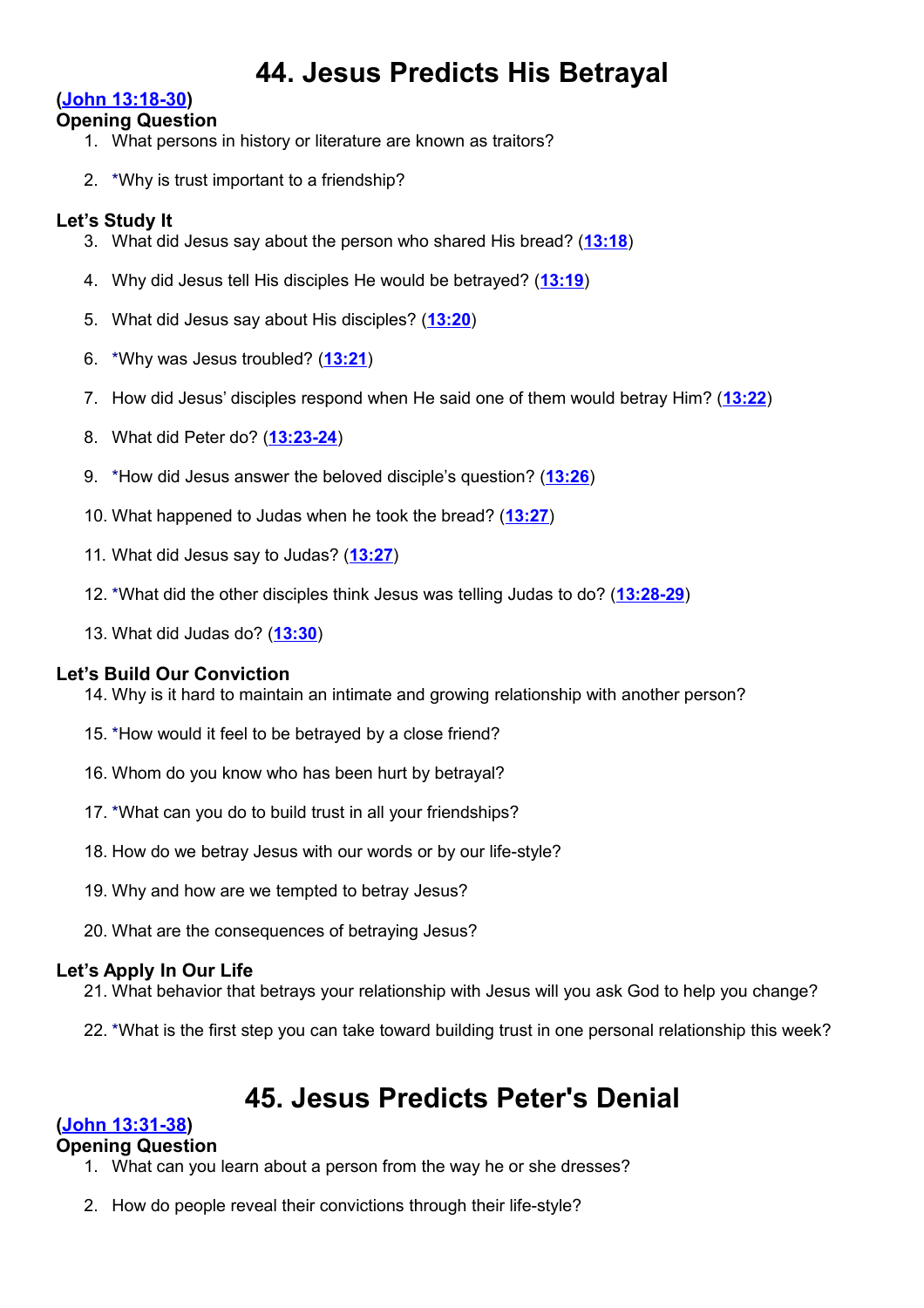3. \*What does it mean to love someone?

# **Let's Study It**

- 4. What did Jesus say when Judas had gone? (**[13:31](http://www.crossbooks.com/verse.asp?ref=Jn+13%3A31)**)
- 5. What did God do through Jesus? (**[13:32](http://www.crossbooks.com/verse.asp?ref=Jn+13%3A32)**)
- 6. How much longer did Jesus say He would be with His disciples? (**[13:33](http://www.crossbooks.com/verse.asp?ref=Jn+13%3A33)**)
- 7. Why was Jesus saying farewell? (**[13:33](http://www.crossbooks.com/verse.asp?ref=Jn+13%3A33)**)
- 8. What was Jesus giving to His disciples? (**[13:34](http://www.crossbooks.com/verse.asp?ref=Jn+13%3A34)**)
- 9. \*What did Jesus command His disciples to do? (**[13:34](http://www.crossbooks.com/verse.asp?ref=Jn+13%3A34)**)
- 10. \*How did Jesus say people would know His disciples? (**[13:35](http://www.crossbooks.com/verse.asp?ref=Jn+13%3A35)**)
- 11. What question did Peter ask Jesus? (**[13:36](http://www.crossbooks.com/verse.asp?ref=Jn+13%3A36)**)
- 12. What did Jesus tell Peter? (**[13:36](http://www.crossbooks.com/verse.asp?ref=Jn+13%3A36)**)
- 13. \*What did Peter pledge to do? (**[13:37](http://www.crossbooks.com/verse.asp?ref=Jn+13%3A37)**)
- 14. What blunt statement did Jesus make about Peter? (**[13:38](http://www.crossbooks.com/verse.asp?ref=Jn+13%3A38)**)

# **Let's Build Our Conviction**

- 15. How is God glorified by our behavior?
- 16. \*What does it mean for you to love people as Jesus has loved them?
- 17. What kind of love was Jesus talking about?
- 18. \*How is love a sign that someone is a disciple of Christ?
- 19. How do we deny Christ with our words or life-style?
- 20. When and why are we tempted to deny Jesus?
- 21. How does our denying Christ affect our relationship with Him as well as our relationships with other

Christians?

# **Let's Apply In Our Life**

- 22. \*Who is someone you need to love as Christ has loved you? How?
- 23. What can you do to stay loyal to Christ this week with either your words or your life-style?
- 24. How can you show Christ's love to others at your place of work, at home, or in your neighborhood?
- 25. What steps can you take to become more loving to others?

# **46. Jesus Comforts His Disciples**

# **[\(John 14:1-4\)](http://www.crossbooks.com/verse.asp?ref=Jn+14%3A1-4)**

# **Opening Question**

- 1. What is it about your home that makes it feel like home to you?
- 2. \*In what way do you sometimes feel that this world is not your home?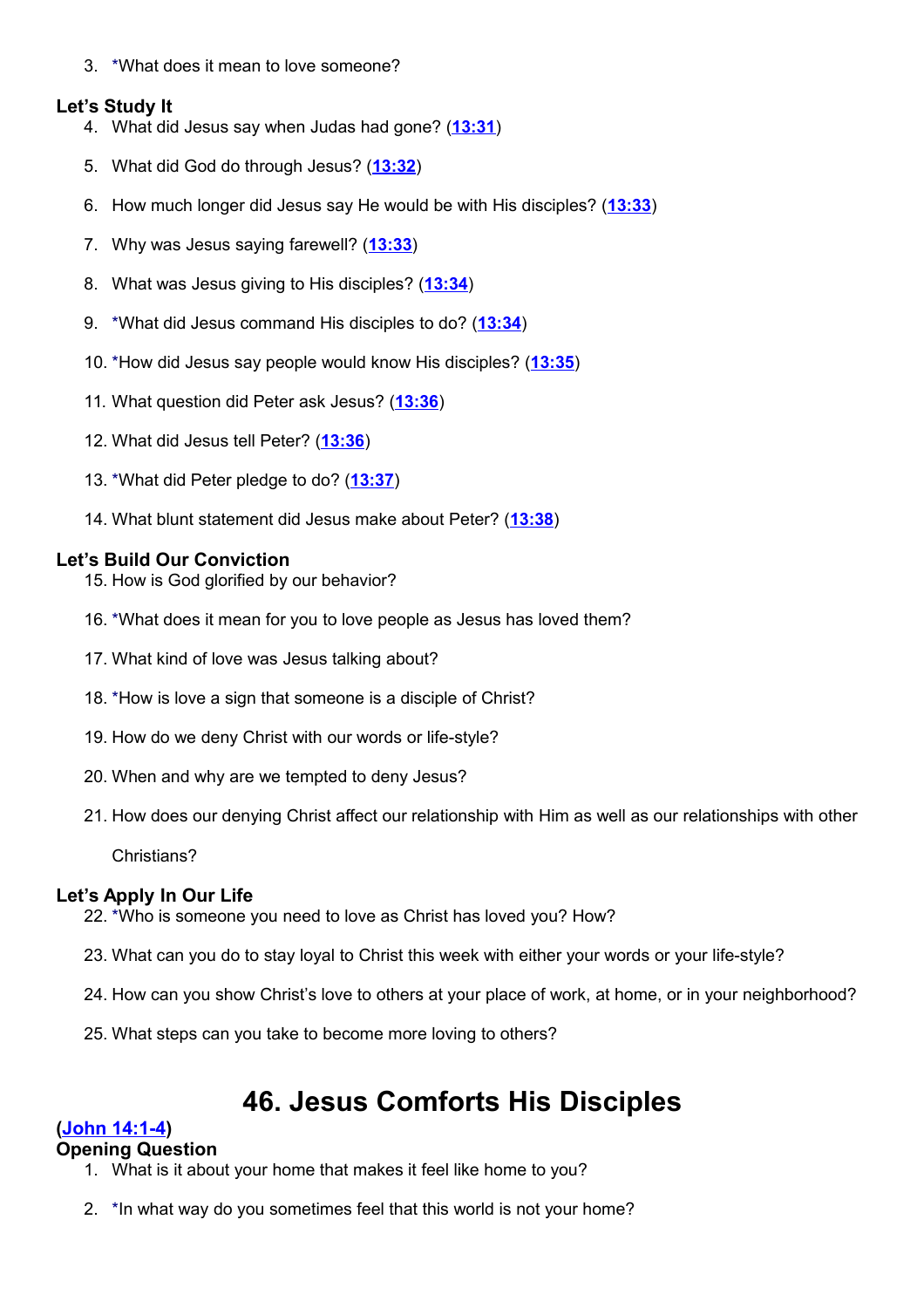3. Who or what is most comforting to you when you are upset?

#### **Let's Study It**

- 4. \*How didn't Jesus want His disciples to respond to His departure? (**[14:1](http://www.crossbooks.com/verse.asp?ref=Jn+14%3A1)**)
- 5. How did Jesus want His disciples to respond to His departure? (**[14:1](http://www.crossbooks.com/verse.asp?ref=Jn+14%3A1)**)
- 6. In what did Jesus want His disciples to trust? (**[14:1](http://www.crossbooks.com/verse.asp?ref=Jn+14%3A1)**)
- 7. Where did Jesus say He was going? (**[14:2](http://www.crossbooks.com/verse.asp?ref=Jn+14%3A2)**)
- 8. What assurance did Jesus give His disciples that what He said was true? (**[14:2](http://www.crossbooks.com/verse.asp?ref=Jn+14%3A2)**)
- 9. \*What is in God's house? (**[14:2](http://www.crossbooks.com/verse.asp?ref=Jn+14%3A2)**)
- 10. What did Jesus say He was going to do in His Father's house? (**[14:2](http://www.crossbooks.com/verse.asp?ref=Jn+14%3A2)**)
- 11. \*What did Jesus tell His disciples that He would do for them? (**[14:3](http://www.crossbooks.com/verse.asp?ref=Jn+14%3A3)**)
- 12. What promise did Jesus make? (**[14:3](http://www.crossbooks.com/verse.asp?ref=Jn+14%3A3)**)
- 13. What did Jesus' disciples know? (**[14:4](http://www.crossbooks.com/verse.asp?ref=Jn+14%3A4)**)

# **Let's Build Our Conviction**

- 14. What troubles your heart?
- 15. How do you usually handle worries that trouble you?
- 16. Why is it sometimes hard to trust God with our problems?
- 17. \*How does it make you feel to know that Jesus is preparing a place for you in His Father's house?
- 18. In what way is Jesus preparing you to be with Him?
- 19. \*How are you preparing to be with Jesus?

# **Let's Apply In Our Life**

- 20. What troubles do you need to entrust to God today?
- 21. \*What can you do today to prepare yourself for an eternity with Jesus?

# **47. Jesus the Way to the Father**

# **[\(John 14:5-14\)](http://www.crossbooks.com/verse.asp?ref=Jn+14%3A5-14)**

#### **Opening Question**

- 1. What are some widely accepted "truths" that you believe to be false?
- 2. \*In what ways do you resemble your parents?

- 3. What did Thomas ask Jesus? (**[14:5](http://www.crossbooks.com/verse.asp?ref=Jn+14%3A5)**)
- 4. \*What did Jesus tell Thomas that He was? (**[14:6](http://www.crossbooks.com/verse.asp?ref=Jn+14%3A6)**)
- 5. Whom did Jesus say that His disciples would know if they really knew Him? (**[14:7](http://www.crossbooks.com/verse.asp?ref=Jn+14%3A7)**)
- 6. Whom did Philip ask Jesus to show them? (**[14:8](http://www.crossbooks.com/verse.asp?ref=Jn+14%3A8)**)
- 7. \*What did Jesus ask Philip in response to Philip's request to be shown the Father? (**[14:9](http://www.crossbooks.com/verse.asp?ref=Jn+14%3A9)**)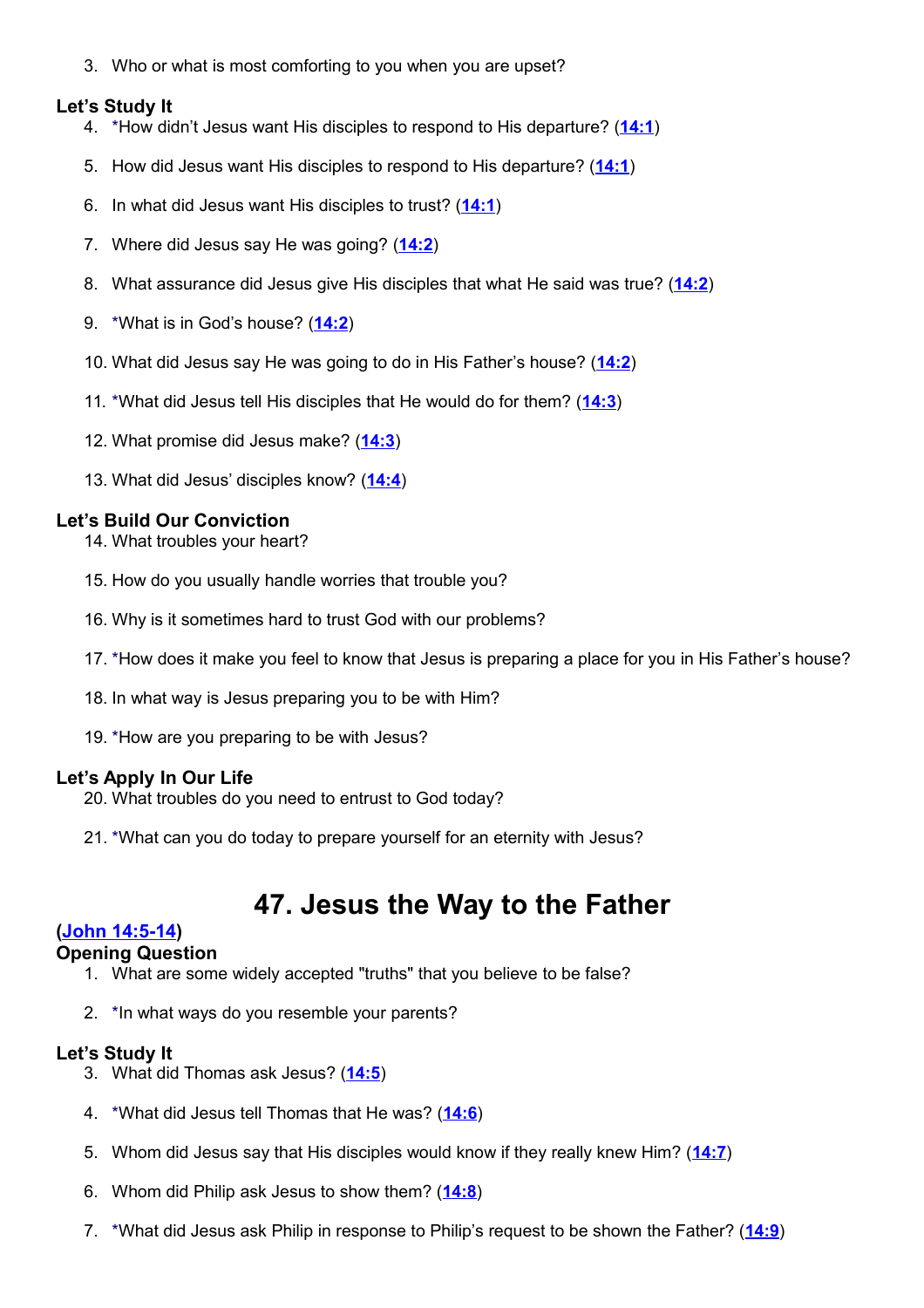- 8. How did Jesus characterize His relationship with the Father? (**[14:10-11](http://www.crossbooks.com/verse.asp?ref=Jn+14%3A10-11)**)
- 9. \*What evidence did Jesus use to prove that He is in the Father and the Father is in Him? (**[14:11](http://www.crossbooks.com/verse.asp?ref=Jn+14%3A11)**)
- 10. What did Jesus say that those who had faith in Him would do? (**[14:12](http://www.crossbooks.com/verse.asp?ref=Jn+14%3A12)**)
- 11. Why did Jesus say that anyone who had faith would do greater things? (**[14:12](http://www.crossbooks.com/verse.asp?ref=Jn+14%3A12)**)
- 12. Why did Jesus say that He would do whatever His believers asked in His name? (**[14:13](http://www.crossbooks.com/verse.asp?ref=Jn+14%3A13)**)
- 13. What did Jesus say that He would do for His followers? (**[14:14](http://www.crossbooks.com/verse.asp?ref=Jn+14%3A14)**)

- 14. \*In what way is faith in Jesus Christ exclusive or narrow?
- 15. In what way is Christianity an exclusive belief system?
- 16. \*How is Jesus the way, the truth, and the life in your life?
- 17. How are we related to Jesus Christ and God the Father?
- 18. What does it mean to know someone?
- 19. What does it mean to know Jesus and God?
- 20. What "greater things" are we doing today?
- 21. What can we ask Jesus to do?
- 22. What should our motivation be when we make requests of Jesus?
- 23. How can we bring glory to the Father?

# **Let's Apply In Our Life**

- 24. What can you do this week to deepen your relationship with Christ?
- 25. What can you do today to bring glory to God?
- 26. \*Whom do you need to tell about the way Jesus offers a relationship with God?

# **48. Jesus Promises the Holy Spirit**

# **[\(John 14:15-31\)](http://www.crossbooks.com/verse.asp?ref=Jn+14%3A15-31)**

# **Opening Question**

- 1. \*What people, things, or experiences in life bring you comfort and peace of mind?
- 2. How do the people you love (whether close friends, spouse, or family members) know that you love

them?

3. What relationship in life brings you the most satisfaction? Why?

- 4. What did Jesus say His disciples would do if they loved Him? (**[14:15](http://www.crossbooks.com/verse.asp?ref=Jn+14%3A15)**)
- 5. \*What did Jesus say He would ask God to give His disciples? (**[14:16](http://www.crossbooks.com/verse.asp?ref=Jn+14%3A16)**)
- 6. Why could the world not accept the Spirit of Truth? (**[14:17](http://www.crossbooks.com/verse.asp?ref=Jn+14%3A17)**)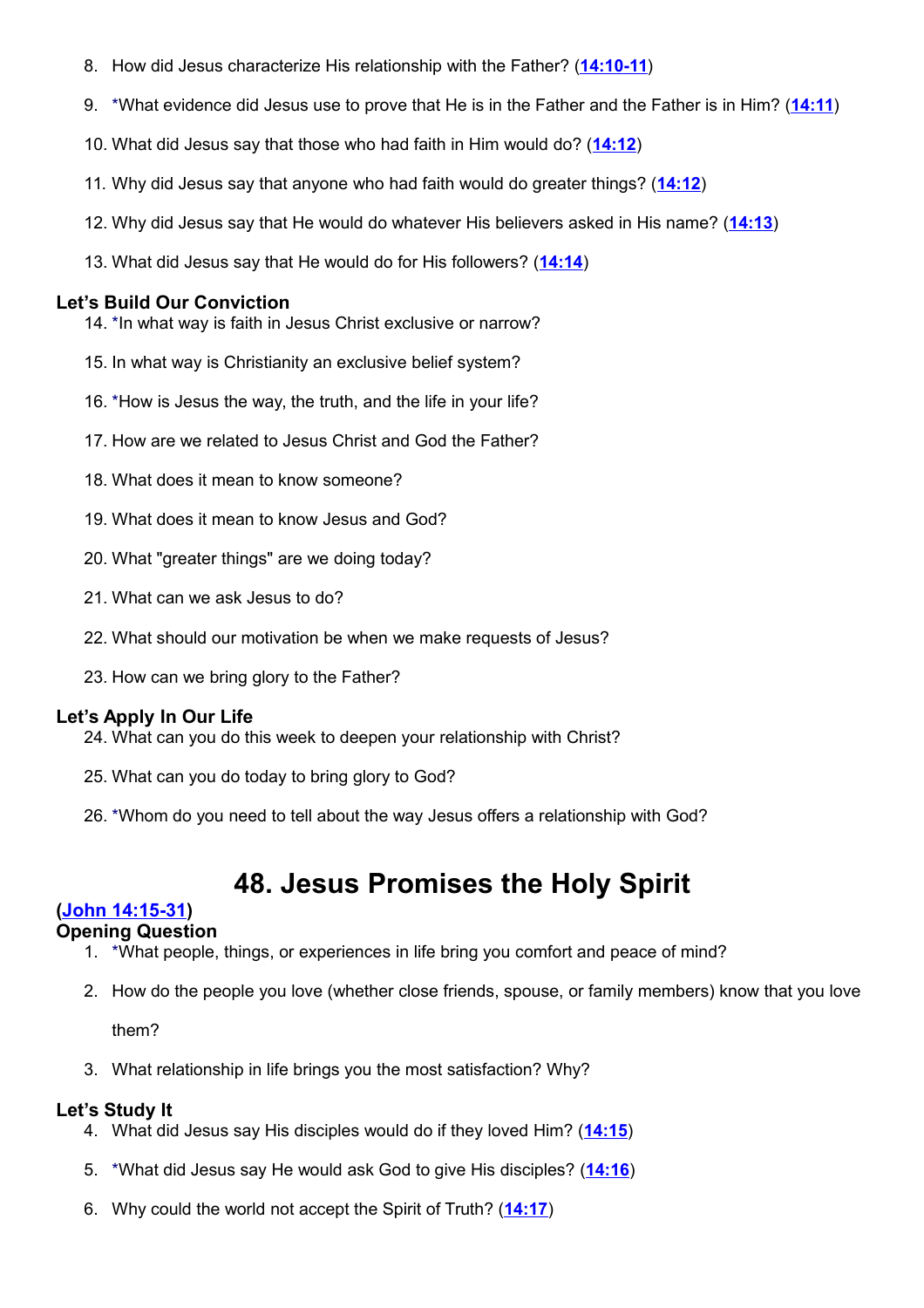- 7. What did Jesus promise the disciples? (**[14:18](http://www.crossbooks.com/verse.asp?ref=Jn+14%3A18)**)
- 8. Why did Jesus tell His disciples that they would live? (**[14:19](http://www.crossbooks.com/verse.asp?ref=Jn+14%3A19)**)
- 9. How is Jesus related to the Father and to His disciples? (**[14:20](http://www.crossbooks.com/verse.asp?ref=Jn+14%3A20)**)
- 10. What is the result of obeying Jesus' commands and loving Him? (**[14:21-23](http://www.crossbooks.com/verse.asp?ref=Jn+14%3A21-23)**)
- 11. \*What did Jesus say the Counselor would do? (**[14:25-26](http://www.crossbooks.com/verse.asp?ref=Jn+14%3A25-26)**)
- 12. What did Jesus leave with His disciples? (**[14:27](http://www.crossbooks.com/verse.asp?ref=Jn+14%3A27)**)
- 13. \*Why were the disciples to be glad that Jesus was leaving them? (**[14:28](http://www.crossbooks.com/verse.asp?ref=Jn+14%3A28)**)
- 14. Why did Jesus tell His disciples about the future? (**[14:29](http://www.crossbooks.com/verse.asp?ref=Jn+14%3A29)**)
- 15. Why did Jesus say He wouldn't speak much longer? (**[14:30](http://www.crossbooks.com/verse.asp?ref=Jn+14%3A30)**)
- 16. What did Jesus intend to show the world? (**[14:31](http://www.crossbooks.com/verse.asp?ref=Jn+14%3A31)**)

- 17. How can we show Jesus that we love Him?
- 18. What are the commands of Jesus that we should obey?
- 19. \*How are we taught by the Holy Spirit?
- 20. When have you been comforted by the Holy Spirit?
- 21. \*What is the peace that Jesus has given us?
- 22. How can we experience the peace Jesus has given us?
- 23. What concerns trouble you or cause you to fear?
- 24. How should we deal with the fear in our lives?
- 25. What example has Jesus set for us in His relationship with God?

#### **Let's Apply In Our Life**

- 26. In what specific way can you show Jesus that you love Him today?
- 27. \*What can you do today to experience and enjoy the peace Jesus has given you?
- 28. What troubling problem or fear do you need to turn over to God?

# **49. The Vine and the Branches**

#### **[\(John 15:1-17\)](http://www.crossbooks.com/verse.asp?ref=Jn+15%3A1-17)**

#### **Opening Question**

- 1. What are the marks of a true friendship?
- 2. \*What do you do to maintain your friendships?

- 3. How are Jesus and the Father related? (**[15:1](http://www.crossbooks.com/verse.asp?ref=Jn+15%3A1)**)
- 4. What is Jesus and who is the Father? (**[15:1](http://www.crossbooks.com/verse.asp?ref=Jn+15%3A1)**)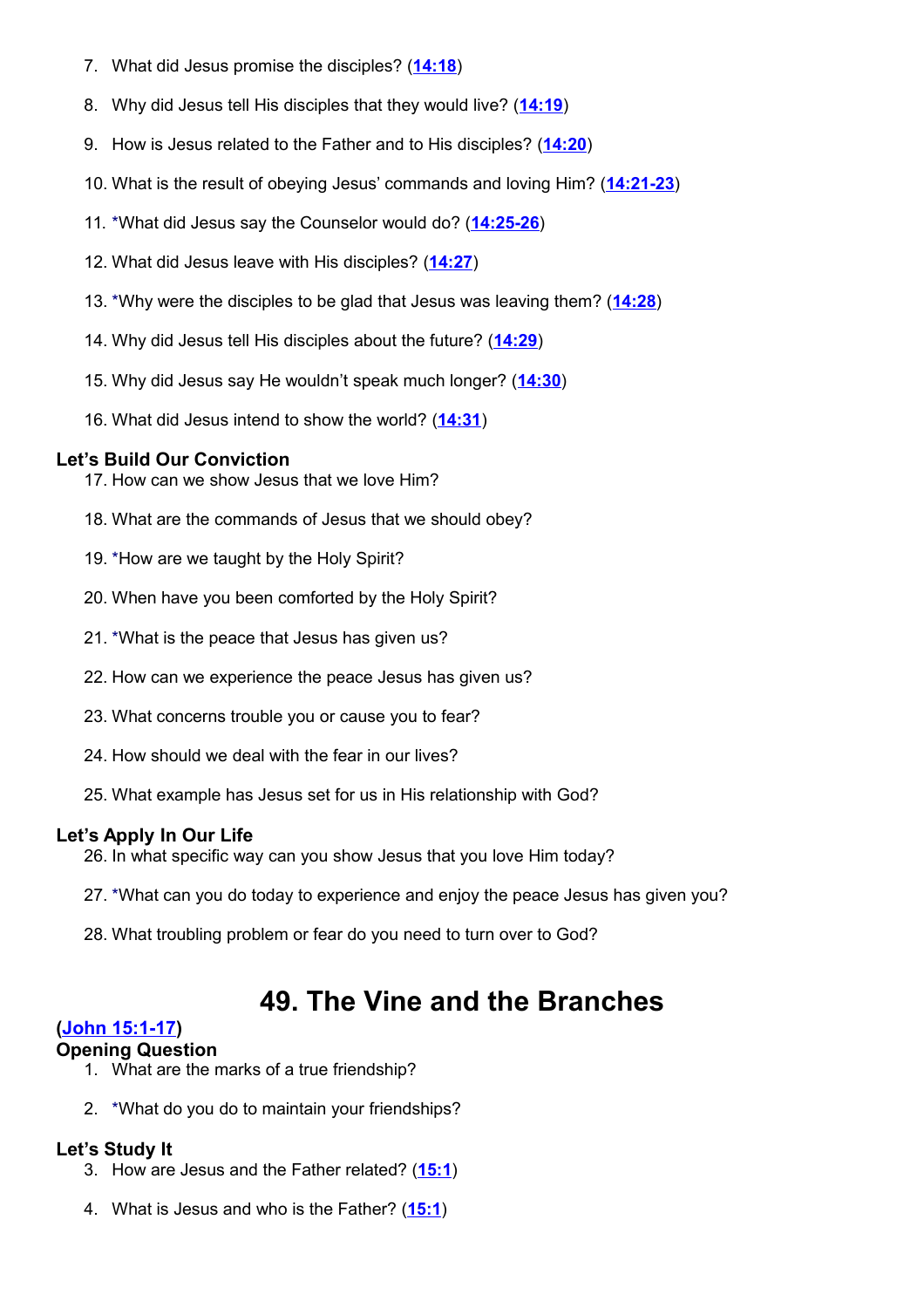- 5. How does the gardener tend to the branches that bear fruit and the branches that do not? (**[15:2](http://www.crossbooks.com/verse.asp?ref=Jn+15%3A2)**)
- 6. What did Jesus say the branches must do in order to bear fruit? (**[15:4](http://www.crossbooks.com/verse.asp?ref=Jn+15%3A4)**)
- 7. Who are the branches? (**[15:5](http://www.crossbooks.com/verse.asp?ref=Jn+15%3A5)**)
- 8. What did Jesus say would happen to the branches that did not remain in Him? (**[15:6](http://www.crossbooks.com/verse.asp?ref=Jn+15%3A6)**)
- 9. What privilege was given to the branches that remained in the vine? (**[15:7](http://www.crossbooks.com/verse.asp?ref=Jn+15%3A7)**)
- 10. What would be demonstrated by the disciples' bearing much fruit? (**[15:8](http://www.crossbooks.com/verse.asp?ref=Jn+15%3A8)**)
- 11. \*What did Jesus urge His disciples to do? (**[15:9](http://www.crossbooks.com/verse.asp?ref=Jn+15%3A9)**)
- 12. How were Jesus' disciples to remain in His love? (**[15:10](http://www.crossbooks.com/verse.asp?ref=Jn+15%3A10)**)
- 13. Why did Jesus talk with His disciples about vines and branches? (**[15:11](http://www.crossbooks.com/verse.asp?ref=Jn+15%3A11)**)
- 14. What command did Jesus give His disciples? (**[15:12](http://www.crossbooks.com/verse.asp?ref=Jn+15%3A12)**)
- 15. \*What is the greatest manifestation of love? (**[15:13](http://www.crossbooks.com/verse.asp?ref=Jn+15%3A13)**)
- 16. Who did Jesus say were His friends? (**[15:14](http://www.crossbooks.com/verse.asp?ref=Jn+15%3A14)**)
- 17. \*Why did Jesus call His disciples friends? (**[15:15](http://www.crossbooks.com/verse.asp?ref=Jn+15%3A15)**)
- 18. Why did Jesus choose His disciples? (**[15:16](http://www.crossbooks.com/verse.asp?ref=Jn+15%3A16)**)
- 19. What was Jesus' command? (**[15:17](http://www.crossbooks.com/verse.asp?ref=Jn+15%3A17)**)

- 20. How are we to remain in Jesus? Why?
- 21. What does it mean to bear fruit as a Christian?
- 22. How are we to bear fruit?
- 23. \*When is it difficult to develop and maintain a personal relationship with Jesus?
- 24. In what way has God been removing "dead" or useless pieces from your character?
- 25. In what way is your joy complete?
- 26. When do you struggle with loving others the way Jesus has loved you?
- 27. \*What kind of friend are you to Jesus?
- 28. Why is it hard to be Jesus' friend?

#### **Let's Apply In Our Life**

- 29. What steps can you take to develop a more intimate relationship with Christ?
- 30. \*How can you be a better friend to Jesus beginning today?

# **50. The World Hates the Disciples**

#### **[\(John 15:18-16:4\)](http://www.crossbooks.com/verse.asp?ref=Jn+15%3A18-16%3A4)**

#### **Opening Question**

1. \*What are some things that you hate or dislike?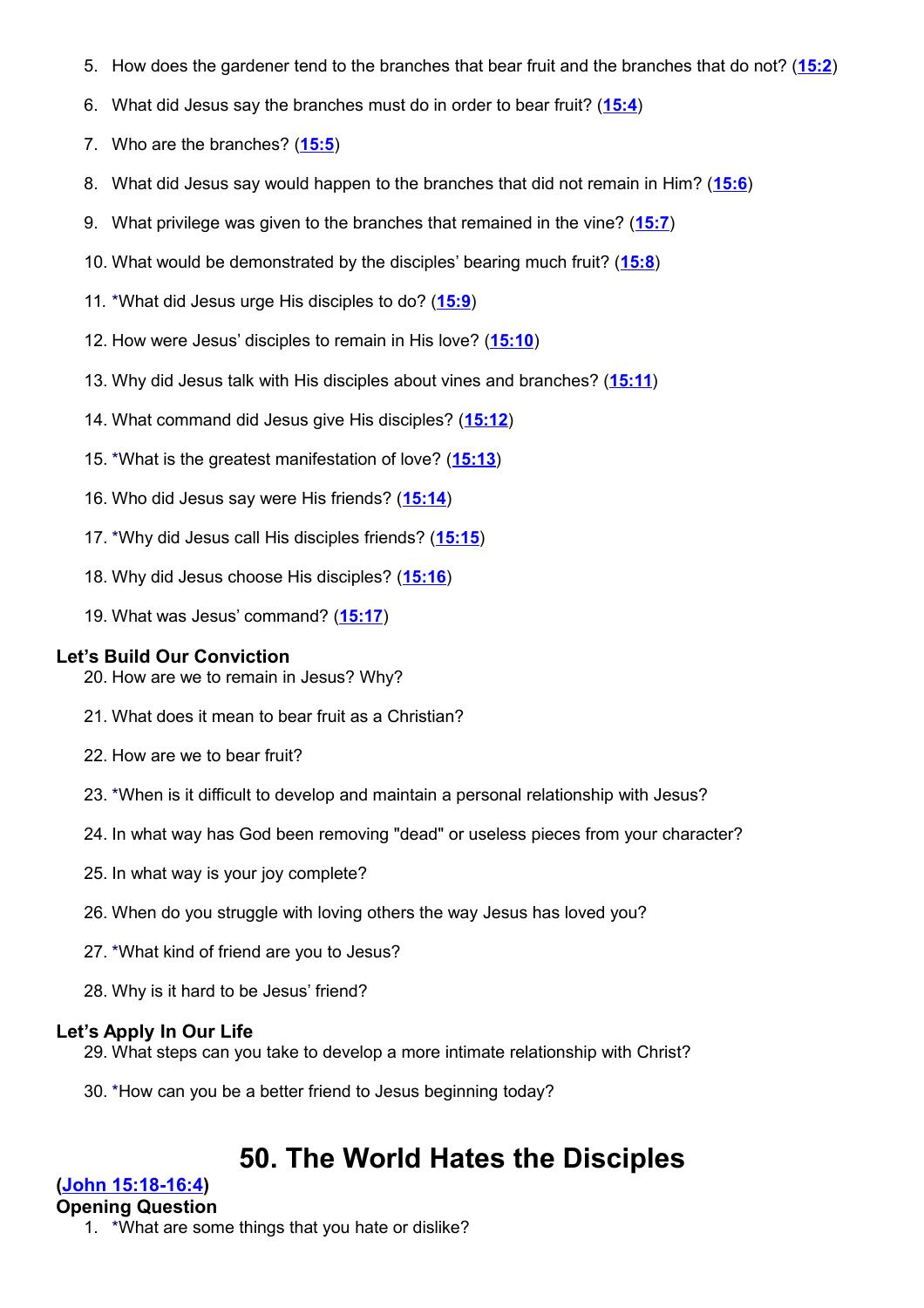- 2. Why are some non-Christians antagonistic toward Christianity?
- 3. What causes people to hate each other?

# **Let's Study It**

- 4. \*What did Jesus want His disciples to keep in mind? (**[15:18](http://www.crossbooks.com/verse.asp?ref=Jn+15%3A18)**)
- 5. Whom does the world love? (**[15:19](http://www.crossbooks.com/verse.asp?ref=Jn+15%3A19)**)
- 6. Why does the world hate Jesus' disciples? (**[15:19](http://www.crossbooks.com/verse.asp?ref=Jn+15%3A19)**)
- 7. What did Jesus want His disciples to remember? (**[15:20](http://www.crossbooks.com/verse.asp?ref=Jn+15%3A20)**)
- 8. What difference does it make that the world does not know God? (**[15:21](http://www.crossbooks.com/verse.asp?ref=Jn+15%3A21)**)
- 9. Why do the people of the world have no excuse for their sin? (**[15:22](http://www.crossbooks.com/verse.asp?ref=Jn+15%3A22)**)
- 10. What is the significance of hating Jesus? (**[15:23](http://www.crossbooks.com/verse.asp?ref=Jn+15%3A23)**)
- 11. What has made the world fully accountable for its sin? (**[15:24](http://www.crossbooks.com/verse.asp?ref=Jn+15%3A24)**)
- 12. \*What did the world's hatred fulfill? (**[15:25](http://www.crossbooks.com/verse.asp?ref=Jn+15%3A25)**)
- 13. What would the Counselor do when He came? (**[15:26](http://www.crossbooks.com/verse.asp?ref=Jn+15%3A26)**)
- 14. Why did Jesus say that His disciples must testify about Him? (**[15:27](http://www.crossbooks.com/verse.asp?ref=Jn+15%3A27)**)
- 15. For what reason did Jesus tell the disciples these things? (**[16:1](http://www.crossbooks.com/verse.asp?ref=Jn+16%3A1)**,**[4](http://www.crossbooks.com/verse.asp?ref=Jn+16%3A4)**)
- 16. \*What was going to happen to the disciples for following Christ? (**[16:2-3](http://www.crossbooks.com/verse.asp?ref=Jn+16%3A2-3)**)

# **Let's Build Our Conviction**

17. What is "the world"?

18. \*If you were one of Jesus' twelve disciples, how would you have responded to His warning about

the world's hatred?

- 19. \*How does the world today hate the followers of Jesus?
- 20. When have you experienced the hatred of the world?
- 21. How does the world today display its hatred for Jesus and God?
- 22. How has God chosen you out of the world?
- 23. How and when do you still feel a part of the world?
- 24. Who is "the Counselor"?
- 25. How does the Holy Spirit testify about Jesus to the world?
- 26. How are you a testimony for Jesus?

# **Let's Apply In Our Life**

27. How can you be a testimony for Jesus today? To whom?

28. \*How should you adjust your expectations of being accepted by non-Christians?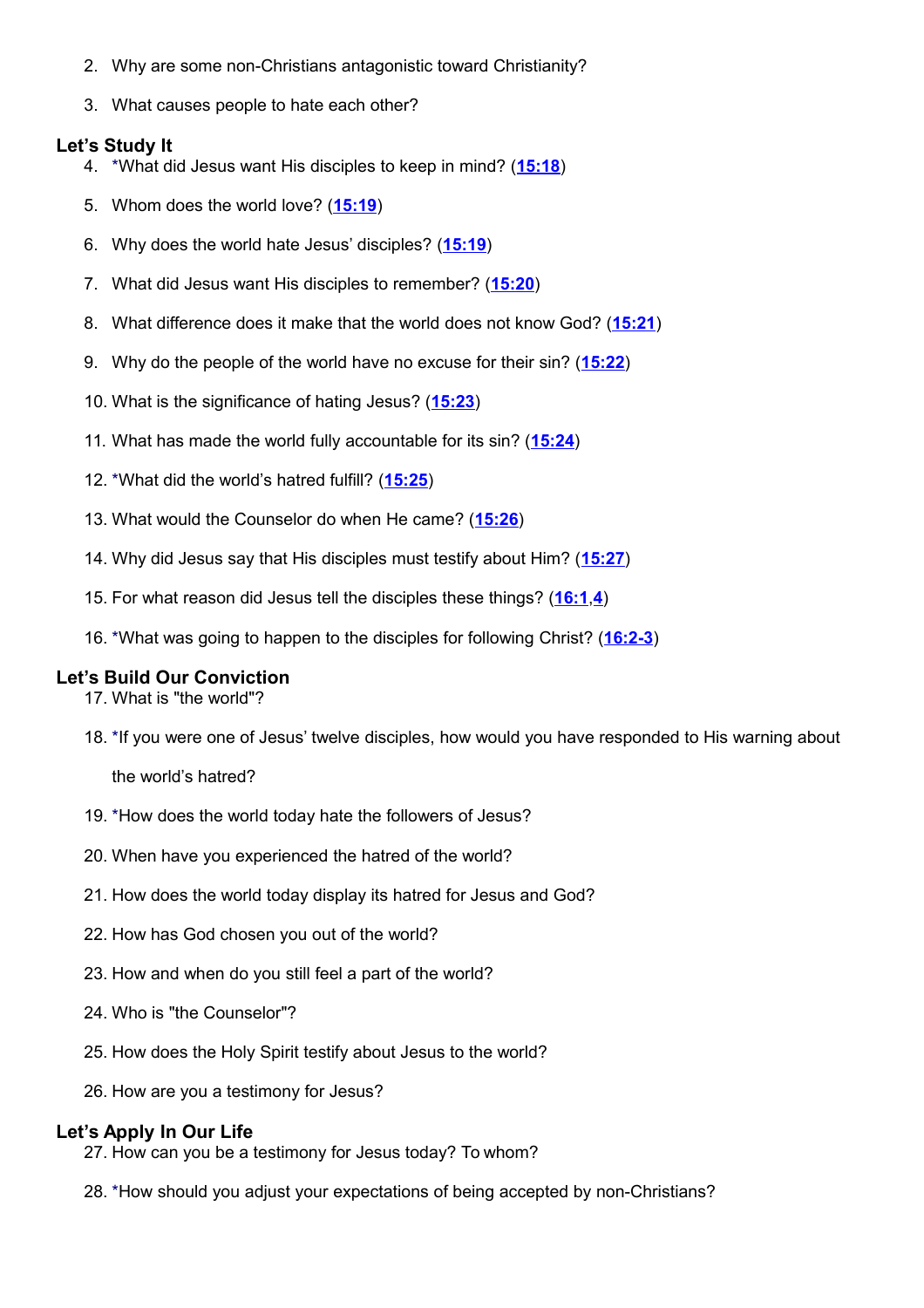# **51. The Work of the Holy Spirit**

# **[\(John 16:5-16\)](http://www.crossbooks.com/verse.asp?ref=Jn+16%3A5-16)**

# **Opening Question**

- 1. How did you feel the last time you were separated from a friend by a move?
- 2. \*In what way can a conscience be both good and frustrating?

# **Let's Study It**

- 3. Where did Jesus tell His disciples He was going? (**[16:5](http://www.crossbooks.com/verse.asp?ref=Jn+16%3A5)**)
- 4. What hadn't the disciples asked Jesus? (**[16:5](http://www.crossbooks.com/verse.asp?ref=Jn+16%3A5)**)
- 5. How did Jesus' disciples feel about His leaving? (**[16:6](http://www.crossbooks.com/verse.asp?ref=Jn+16%3A6)**)
- 6. Why was it for His disciples' benefit that Jesus was leaving? (**[16:7](http://www.crossbooks.com/verse.asp?ref=Jn+16%3A7)**)
- 7. \*What would the Counselor do for the world? (**[16:8](http://www.crossbooks.com/verse.asp?ref=Jn+16%3A8)**)
- 8. What would the Counselor do for the world when He came? (**[16:8-11](http://www.crossbooks.com/verse.asp?ref=Jn+16%3A8-11)**)
- 9. \*What did Jesus say about the prince of this world? (**[16:11](http://www.crossbooks.com/verse.asp?ref=Jn+16%3A11)**)
- 10. \*What would the Spirit of truth do for Jesus' disciples when He came? (**[16:12-14](http://www.crossbooks.com/verse.asp?ref=Jn+16%3A12-14)**)
- 11. In what way would the Spirit bring Jesus glory? (**[16:14-15](http://www.crossbooks.com/verse.asp?ref=Jn+16%3A14-15)**)
- 12. When would the disciples see Jesus? (**[16:16](http://www.crossbooks.com/verse.asp?ref=Jn+16%3A16)**)

# **Let's Build Our Conviction**

- 13. Why do most people feel guilty when they commit a sin?
- 14. If you had been one of Jesus' disciples, how would you have felt about His leaving?
- 15. How is the Holy Spirit convicting the world of sin, righteousness, and judgment?
- 16. Of what sins is the world guilty?
- 17. \*What role do Christians and the church play in prodding the conscience of the world?
- 18. \*How does the Holy Spirit teach believers?
- 19. About what truth is the Holy Spirit presently teaching you?
- 20. How has the Holy Spirit used you to bring glory to Jesus Christ?

# **Let's Apply In Our Life**

- 21. \*How can you seek the Holy Spirit's guidance in reaching people who are dead in their sins?
- 22. About what spiritual truths will you ask the Holy Spirit to teach you?

# **52. The Disciples' Grief Will Turn to Joy**

# **[\(John 16:17-33\)](http://www.crossbooks.com/verse.asp?ref=Jn+16%3A17-33)**

#### **Opening Question**

- 1. When might you use a figure of speech to explain something? Why?
- 2. What painful experiences in your life have resulted in joy?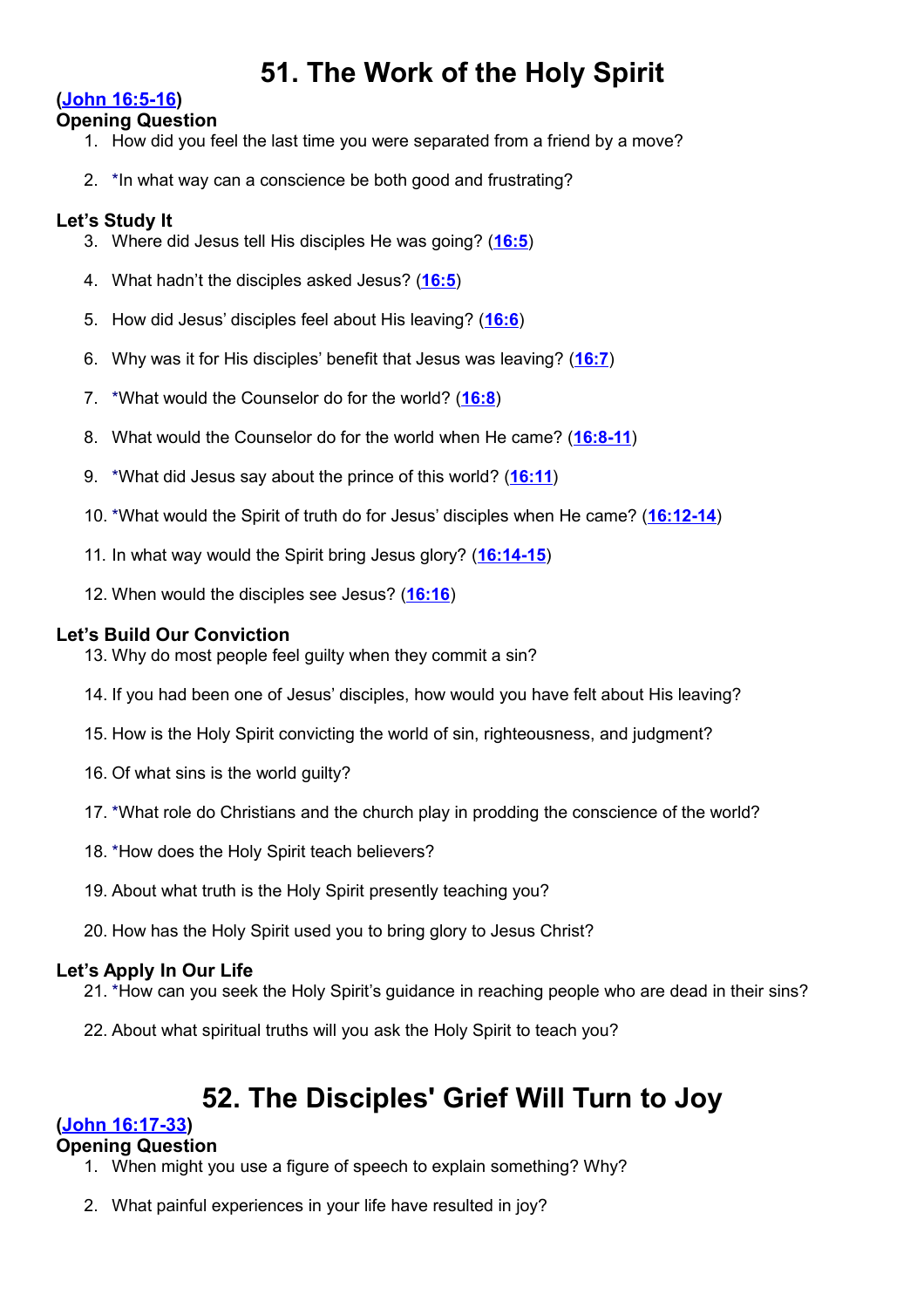3. \*When have you enthusiastically anticipated someone's return or arrival?

#### **Let's Study It**

- 4. How did the disciples react to Jesus' "in a little while" statement? (**[16:17-18](http://www.crossbooks.com/verse.asp?ref=Jn+16%3A17-18)**)
- 5. \*What did Jesus tell His disciples would happen to them? (**[16:19-20](http://www.crossbooks.com/verse.asp?ref=Jn+16%3A19-20)**)
- 6. To what did Jesus compare His disciples' response to His departure and return? (**[16:21-22](http://www.crossbooks.com/verse.asp?ref=Jn+16%3A21-22)**)
- 7. What did Jesus tell His disciples they would do when they saw Him again? (**[16:23](http://www.crossbooks.com/verse.asp?ref=Jn+16%3A23)**)
- 8. What hadn't the disciples done up until this point? (**[16:24](http://www.crossbooks.com/verse.asp?ref=Jn+16%3A24)**)
- 9. What kind of language did Jesus use to speak to His disciples? (**[16:25](http://www.crossbooks.com/verse.asp?ref=Jn+16%3A25)**)
- 10. Why did the Father love the disciples? (**[16:26-27](http://www.crossbooks.com/verse.asp?ref=Jn+16%3A26-27)**)
- 11. \*From where did Jesus come and to where was He going? (**[16:28](http://www.crossbooks.com/verse.asp?ref=Jn+16%3A28)**)
- 12. Why did the disciples say that they believed Jesus had come from God? (**[16:29-30](http://www.crossbooks.com/verse.asp?ref=Jn+16%3A29-30)**)
- 13. What did Jesus predict the disciples would do? (**[16:31-32](http://www.crossbooks.com/verse.asp?ref=Jn+16%3A31-32)**)
- 14. What did Jesus want for His disciples? (**[16:33](http://www.crossbooks.com/verse.asp?ref=Jn+16%3A33)**)
- 15. \*Why did Jesus tell the disciples to take heart? (**[16:33](http://www.crossbooks.com/verse.asp?ref=Jn+16%3A33)**)

#### **Let's Build Our Conviction**

- 16. How would you have responded to Jesus' words had you been there with His disciples?
- 17. \*What grief or sorrow in your life has God turned to joy?
- 18. For what can we ask the Father?
- 19. How has God made your joy complete?
- 20. \*How does the knowledge of Jesus' return make you joyful?
- 21. What figures of speech have helped you better understand spiritual truths?
- 22. What relationship do we have with the Father today?
- 23. What trouble do we have in the world as followers of Christ?
- 24. How does the fact that Jesus has overcome the world encourage you?

# **Let's Apply In Our Life**

- 25. \*In the midst of trouble, on what encouraging truth from this passage will you rely?
- 26. Because of your restored relationship with the Father, what can you ask Him to give to you in Jesus'

name?

27. What grief or sorrow do you need to entrust to God?

# **53. Jesus Prays for Himself**

**[\(John 17:1-5\)](http://www.crossbooks.com/verse.asp?ref=Jn+17%3A1-5) Opening Question**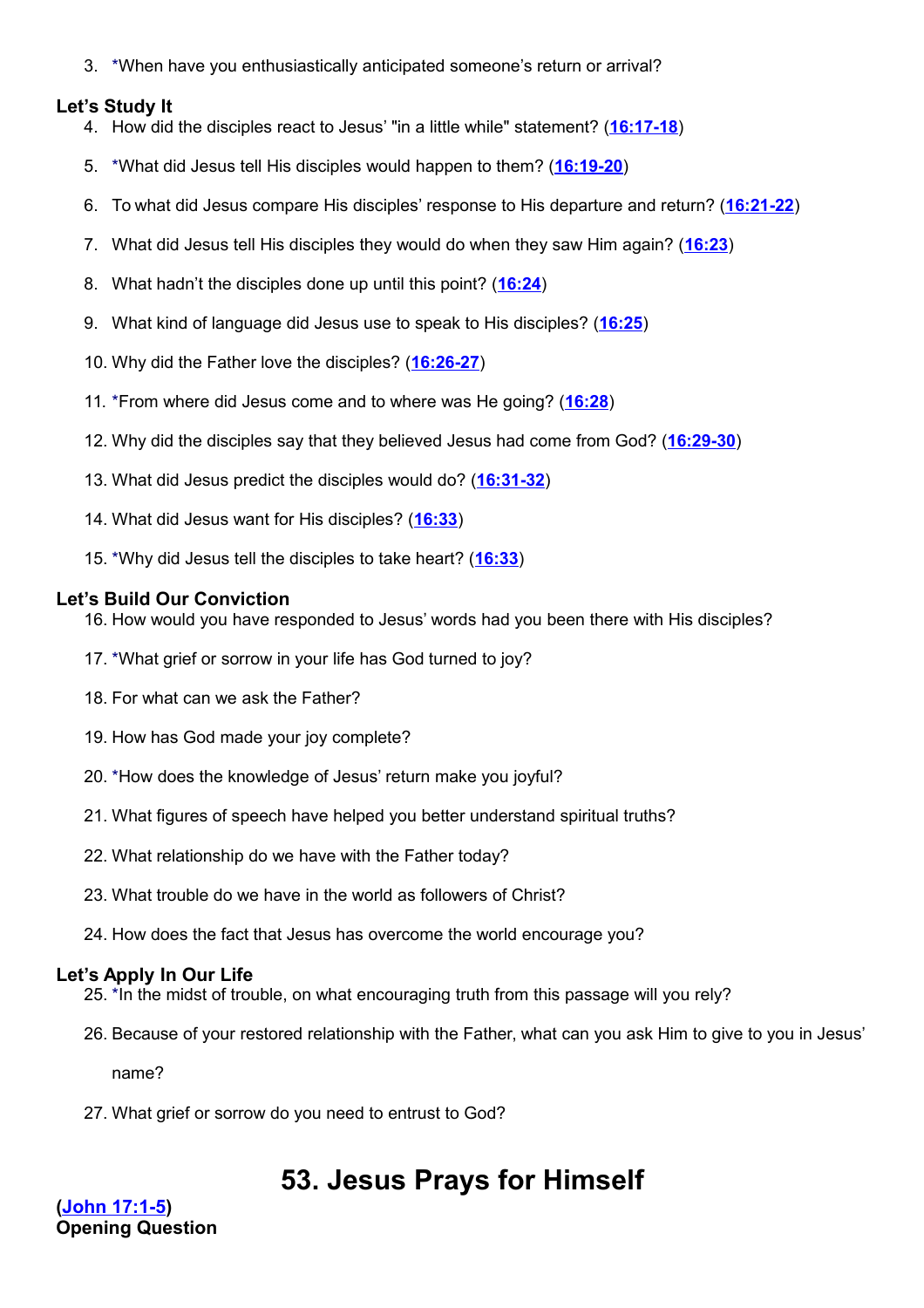- 1. \*How do people try to bring recognition to themselves?
- 2. What sort of relationship do you have with your parents?
- 3. How would you describe "eternal life" to someone?

#### **Let's Study It**

- 4. What did Jesus do when He had finished speaking to His disciples? (**[17:1](http://www.crossbooks.com/verse.asp?ref=Jn+17%3A1)**)
- 5. What did Jesus announce to the Father? (**[17:1](http://www.crossbooks.com/verse.asp?ref=Jn+17%3A1)**)
- 6. \*Why did Jesus want the Father to glorify the Son? (**[17:1](http://www.crossbooks.com/verse.asp?ref=Jn+17%3A1)**)
- 7. \*For what purpose did God grant Jesus authority over all people? (**[17:2](http://www.crossbooks.com/verse.asp?ref=Jn+17%3A2)**)
- 8. Whom were those given eternal life to know? (**[17:3](http://www.crossbooks.com/verse.asp?ref=Jn+17%3A3)**)
- 9. What is eternal life? (**[17:3](http://www.crossbooks.com/verse.asp?ref=Jn+17%3A3)**)
- 10. What had Jesus done by completing the work the Father had given him? (**[17:4](http://www.crossbooks.com/verse.asp?ref=Jn+17%3A4)**)
- 11. \*How did Jesus bring God glory on earth? (**[17:4](http://www.crossbooks.com/verse.asp?ref=Jn+17%3A4)**)
- 12. How did Jesus ask to be glorified? (**[17:5](http://www.crossbooks.com/verse.asp?ref=Jn+17%3A5)**)
- 13. With what glory did Jesus ask the Father to glorify Him? (**[17:5](http://www.crossbooks.com/verse.asp?ref=Jn+17%3A5)**)

# **Let's Build Our Conviction**

- 14. When do we turn to God in prayer?
- 15. About what sort of things do we usually pray?
- 16. \*What example with regard to prayer did Jesus give us?
- 17. How can we experience the eternal life of which Jesus spoke?
- 18. What does it mean to know God?
- 19. \*How can we bring glory to God?

# **Let's Apply In Our Life**

- 20. What do you need to do to prepare for the joy of eternal life?
- 21. \*What can you do today to bring God glory?

# **54. Jesus Prays for His Disciples**

# **[\(John 17:6-19\)](http://www.crossbooks.com/verse.asp?ref=Jn+17%3A6-19)**

# **Opening Question**

- 1. What do you like and dislike about living in this country?
- 2. What do you think is most challenging for a Christian living in today's society?
- 3. \*In what way might you say the world is a dangerous place for a Christian to live?

- 4. What did Jesus tell the Father He had done? (**[17:6](http://www.crossbooks.com/verse.asp?ref=Jn+17%3A6)**)
- 5. What did Jesus say His disciples knew? (**[17:7-8](http://www.crossbooks.com/verse.asp?ref=Jn+17%3A7-8)**)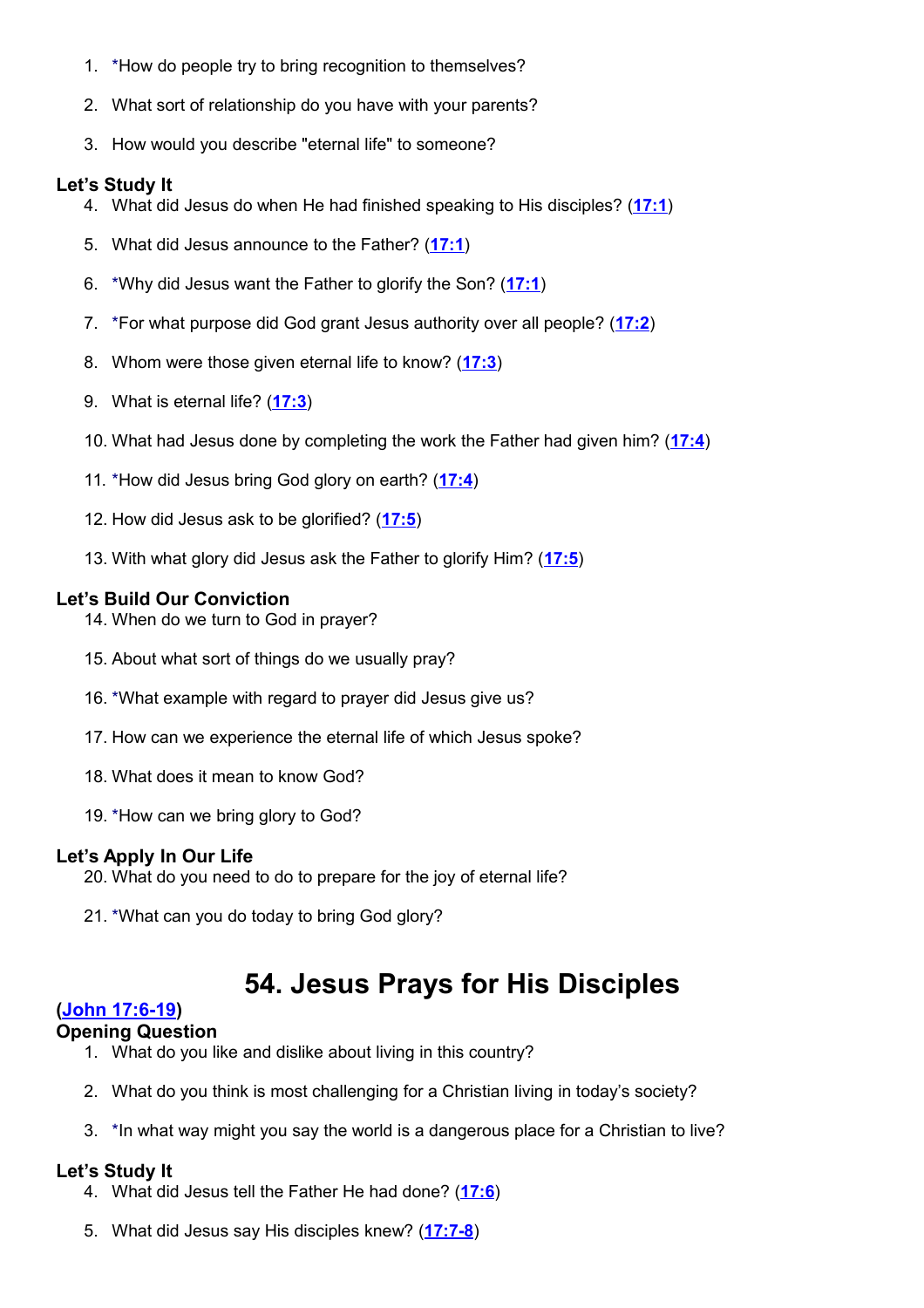- 6. \*Why did Jesus pray for His disciples? (**[17:9](http://www.crossbooks.com/verse.asp?ref=Jn+17%3A9)**)
- 7. What did Jesus ask His Father to do for His disciples? (**[17:11](http://www.crossbooks.com/verse.asp?ref=Jn+17%3A11)**)
- 8. What did Jesus pray His disciples would become? (**[17:11](http://www.crossbooks.com/verse.asp?ref=Jn+17%3A11)**)
- 9. Who did Jesus say was lost? (**[17:12](http://www.crossbooks.com/verse.asp?ref=Jn+17%3A12)**)
- 10. Why did Jesus say these things while He was still in the world? (**[17:13](http://www.crossbooks.com/verse.asp?ref=Jn+17%3A13)**)
- 11. \*Why did the world hate Jesus' disciples? (**[17:14](http://www.crossbooks.com/verse.asp?ref=Jn+17%3A14)**)
- 12. What was Jesus' prayer concerning His disciples? (**[17:15](http://www.crossbooks.com/verse.asp?ref=Jn+17%3A15)**)
- 13. \*What relationship did Jesus' disciples have with the world? (**[17:16](http://www.crossbooks.com/verse.asp?ref=Jn+17%3A16)**)
- 14. How would Jesus' disciples be set aside for God's use? (**[17:17](http://www.crossbooks.com/verse.asp?ref=Jn+17%3A17)**)
- 15. Where did Jesus send His disciples? (**[17:18](http://www.crossbooks.com/verse.asp?ref=Jn+17%3A18)**)
- 16. Why did Jesus set Himself apart for God's use? (**[17:19](http://www.crossbooks.com/verse.asp?ref=Jn+17%3A19)**)

17. \*As believers, what is our relationship to the world?

- 18. What does your life-style indicate about your relationship to the world?
- 19. \*Why is it so easy for us to become closely involved in the world?
- 20. Why do you think believers are still in the world?
- 21. When and from what has God protected you?
- 22. Where would you say you were in the process of being set apart for God's use?
- 23. How does God's truth sanctify us or make us holy?

# **Let's Apply In Our Life**

24. \*What change in your life-style do you need to make to distinguish your identity from that of the

world?

25. What can you do today to set yourself apart to God's use?

# **55. Jesus Prays for All Believers**

# **[\(John 17:20-26\)](http://www.crossbooks.com/verse.asp?ref=Jn+17%3A20-26)**

- **Opening Question**
	- 1. \*When have you longed for unity in your family, church, or community?
	- 2. With what things or traditions do you identify?
	- 3. Why are religious beliefs divisive?

- 4. For whom did Jesus pray? (**[17:20](http://www.crossbooks.com/verse.asp?ref=Jn+17%3A20)**)
- 5. \*Why did Jesus want all believers to be one? (**[17:21](http://www.crossbooks.com/verse.asp?ref=Jn+17%3A21)**)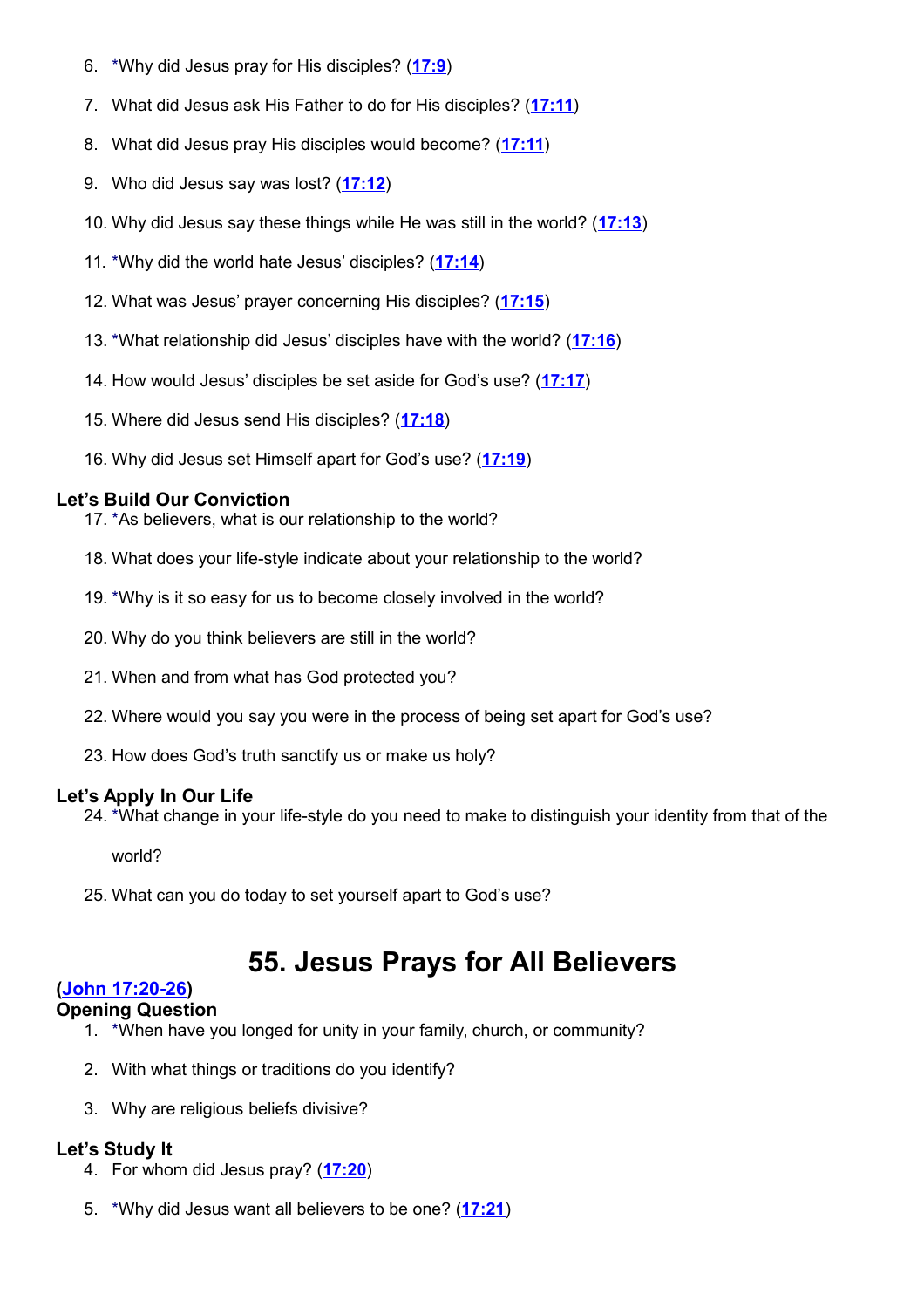- 6. What had Jesus given the disciples? (**[17:22](http://www.crossbooks.com/verse.asp?ref=Jn+17%3A22)**)
- 7. How did Jesus want believers to be unified? (**[17:22](http://www.crossbooks.com/verse.asp?ref=Jn+17%3A22)**)
- 8. \*What did Jesus want the world to know? (**[17:23](http://www.crossbooks.com/verse.asp?ref=Jn+17%3A23)**)
- 9. Why had the Father given glory to Jesus? (**[17:24](http://www.crossbooks.com/verse.asp?ref=Jn+17%3A24)**)
- 10. What did Jesus want for those the Father had given Him? (**[17:24](http://www.crossbooks.com/verse.asp?ref=Jn+17%3A24)**)
- 11. When did the Father love the Son? (**[17:24](http://www.crossbooks.com/verse.asp?ref=Jn+17%3A24)**)
- 12. What did Jesus say that the world did and did not know? (**[17:25](http://www.crossbooks.com/verse.asp?ref=Jn+17%3A25)**)
- 13. \*Why was Jesus going to continue to make the Father known? (**[17:26](http://www.crossbooks.com/verse.asp?ref=Jn+17%3A26)**)

- 14. In what way are all Christians one?
- 15. \*How are Christians today divided? Why?
- 16. Why is unity so difficult for Christians to achieve?
- 17. What does the world today know about the Father?
- 18. \*How is the Father's relationship with the Son an example for us to follow in our relationships with

other Christians?

19. What relationship do you have with the Father and the Son?

# **Let's Apply In Our Life**

- 20. \*What can you do to promote unity among fellow Christians?
- 21. How can you be a testimony of God's love to the world?
- 22. What is one thing you can do this week to strengthen your bond with other Christians?

# **56. Jesus Arrested**

# **[\(John 18:1-11\)](http://www.crossbooks.com/verse.asp?ref=Jn+18%3A1-11)**

# **Opening Question**

- 1. \*Why might a person betray a cause he or she had actively participated in?
- 2. When have you ever felt betrayed by a person or a cause that you believed in?

- 3. Where did Jesus and His disciples go when Jesus had finished praying? (**[18:1](http://www.crossbooks.com/verse.asp?ref=Jn+18%3A1)**)
- 4. \*How did Judas know about the place where Jesus and His disciples had gone? (**[18:2](http://www.crossbooks.com/verse.asp?ref=Jn+18%3A2)**)
- 5. Whom did Judas guide into the grove? (**[18:3](http://www.crossbooks.com/verse.asp?ref=Jn+18%3A3)**)
- 6. What question did Jesus ask Judas and the others with him? (**[18:4](http://www.crossbooks.com/verse.asp?ref=Jn+18%3A4)**)
- 7. How did Jesus identify Himself? (**[18:5](http://www.crossbooks.com/verse.asp?ref=Jn+18%3A5)**)
- 8. \*How did people react when Jesus identified Himself? (**[18:6-7](http://www.crossbooks.com/verse.asp?ref=Jn+18%3A6-7)**)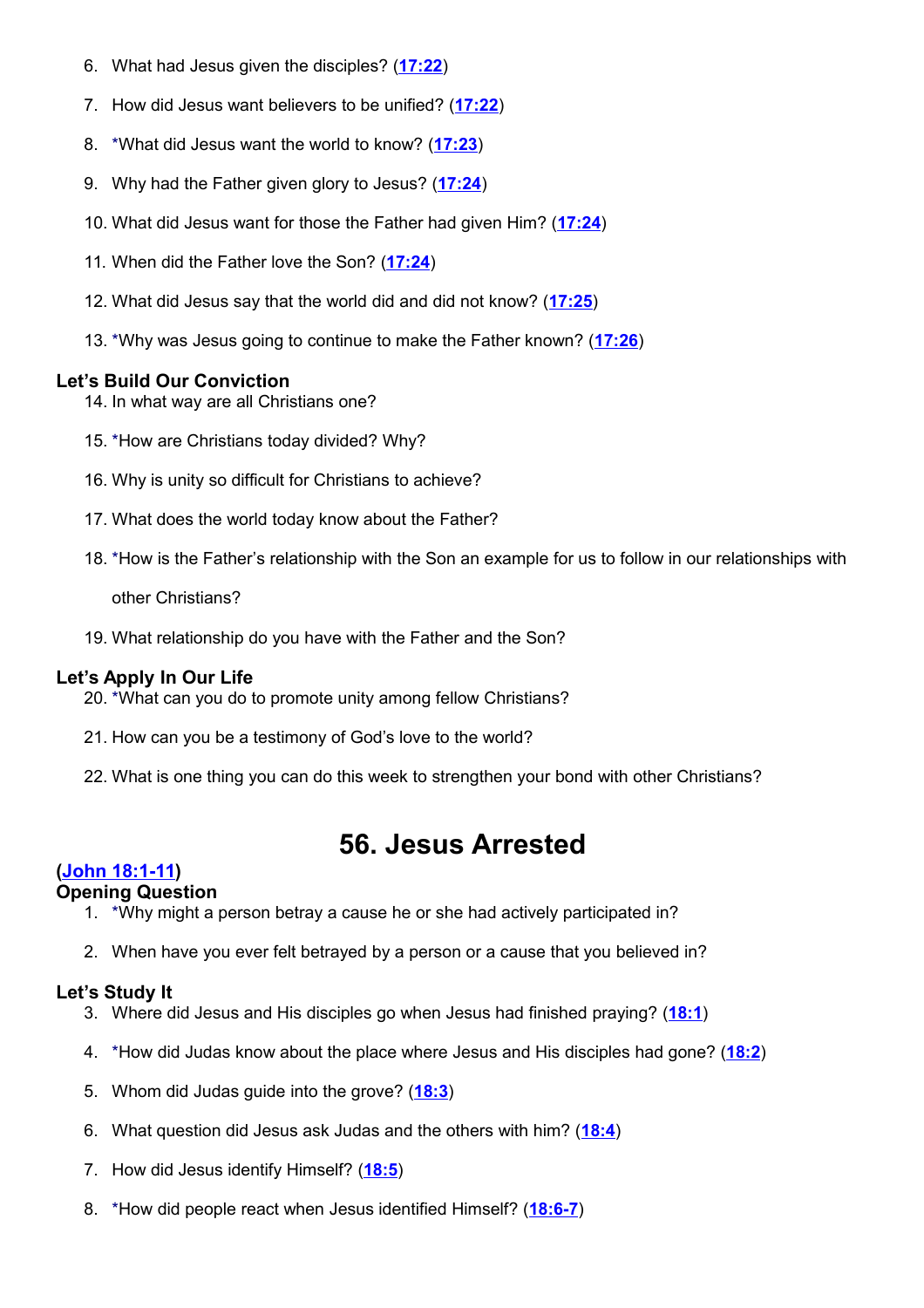- 9. \*What did Jesus tell the soldiers and officials to do? (**[18:8](http://www.crossbooks.com/verse.asp?ref=Jn+18%3A8)**)
- 10. Why did Jesus tell the soldiers to release His disciples? (**[18:9](http://www.crossbooks.com/verse.asp?ref=Jn+18%3A9)**)
- 11. How did Peter respond to the threat to Jesus? (**[18:10](http://www.crossbooks.com/verse.asp?ref=Jn+18%3A10)**)
- 12. How did Jesus correct Peter? (**[18:11](http://www.crossbooks.com/verse.asp?ref=Jn+18%3A11)**)

13. If you had been with Jesus the night He was arrested, how do you think you would have

responded?

- 14. \*How have you been betrayed by a friend?
- 15. How would you respond if someone betrayed your best friend?
- 16. In what way are you like Peter?
- 17. \*How is Jesus' response to His betrayal an example for us to follow?
- 18. How do we betray Jesus with our words and conduct?

#### **Let's Apply In Our Life**

- 19. \*What do you want to remember about Christ the next time someone lets you down?
- 20. What aspect of your life-style should you change so that you don't betray Jesus with either your

words or deeds?

# **57. Jesus Taken to Annas**

# **[\(John 18:12-14\)](http://www.crossbooks.com/verse.asp?ref=Jn+18%3A12-14)**

#### **Opening Question**

- 1. About which modern leaders might it be said that they sacrificed their life for their duty?
- 2. \*Who are today's recognized religious authorities?

- 3. What authorities participated in Jesus' arrest? (**[18:12](http://www.crossbooks.com/verse.asp?ref=Jn+18%3A12)**)
- 4. Who arrested Jesus? (**[18:12](http://www.crossbooks.com/verse.asp?ref=Jn+18%3A12)**)
- 5. What did the soldiers and Jewish officials do to Jesus? (**[18:12](http://www.crossbooks.com/verse.asp?ref=Jn+18%3A12)**)
- 6. How was Jesus treated by His captors? (**[18:12-13](http://www.crossbooks.com/verse.asp?ref=Jn+18%3A12-13)**)
- 7. \*To whom was Jesus taken first? (**[18:13](http://www.crossbooks.com/verse.asp?ref=Jn+18%3A13)**)
- 8. What was Annas' relationship to Caiaphas? (**[18:13](http://www.crossbooks.com/verse.asp?ref=Jn+18%3A13)**)
- 9. \*What duty was Caiaphas fulfilling that year? (**[18:13](http://www.crossbooks.com/verse.asp?ref=Jn+18%3A13)**)
- 10. \*About what had Caiaphas advised the Jews? (**[18:14](http://www.crossbooks.com/verse.asp?ref=Jn+18%3A14)**)
- 11. Why did Caiaphas think it good that one man die for the people? (**[18:14](http://www.crossbooks.com/verse.asp?ref=Jn+18%3A14)**)
- 12. What was ironic about Caiaphas' remarks about Jesus? (**[18:14](http://www.crossbooks.com/verse.asp?ref=Jn+18%3A14)**)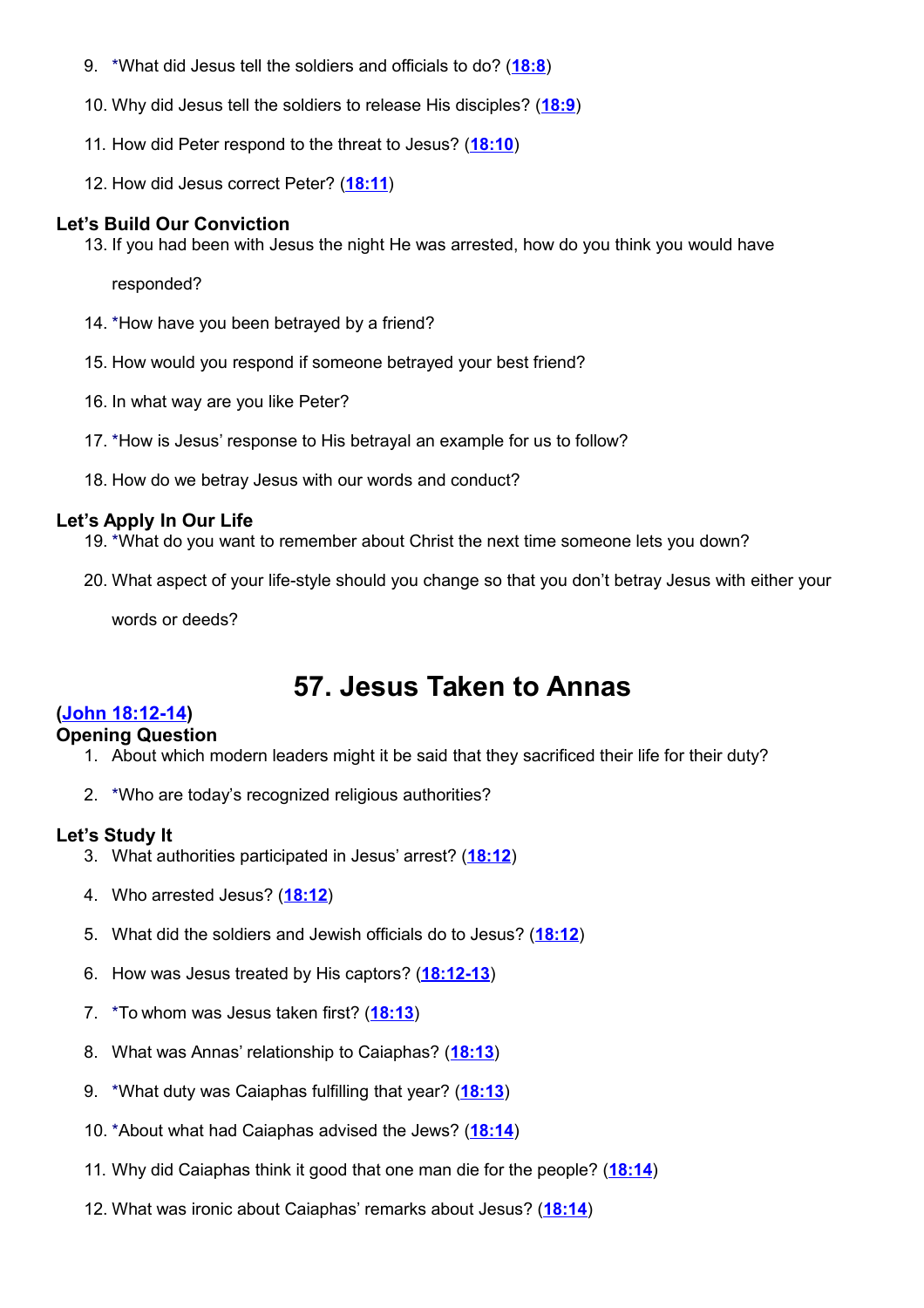13. How do you think Jesus felt when He was arrested?

- 14. When have you ever felt humiliated for being a Christian?
- 15. \*How would you feel if you were falsely arrested? What would you do?
- 16. What religious authorities do you respect?
- 17. \*If Jesus were arrested today, to what religious authority might He be taken?

#### **Let's Apply In Our Life**

18. Following Jesus' example, how will you respond when you are wrongly mistreated?

19. \*How should you pray for the religious authorities in your church or denomination this week?

# **58. Peter's First Denial**

# **[\(John 18:15-18\)](http://www.crossbooks.com/verse.asp?ref=Jn+18%3A15-18)**

#### **Opening Question**

- 1. Who is someone you would say is "well connected with the right people"?
- 2. \*Who is someone you would describe as being loyal?
- 3. When was a time you got caught lying as a child?

#### **Let's Study It**

- 4. Who followed Jesus? (**[18:15](http://www.crossbooks.com/verse.asp?ref=Jn+18%3A15)**)
- 5. How did Peter's companion get into the high priest's courtyard? (**[18:15](http://www.crossbooks.com/verse.asp?ref=Jn+18%3A15)**)
- 6. How did the unnamed disciple manage to follow Jesus into the courtyard? (**[18:15](http://www.crossbooks.com/verse.asp?ref=Jn+18%3A15)**)
- 7. Why did Peter have to wait outside? (**[18:16](http://www.crossbooks.com/verse.asp?ref=Jn+18%3A16)**)
- 8. Where did Peter have to wait? (**[18:16](http://www.crossbooks.com/verse.asp?ref=Jn+18%3A16)**)
- 9. \*How did Peter get into the courtyard? (**[18:16](http://www.crossbooks.com/verse.asp?ref=Jn+18%3A16)**)
- 10. What did the girl at the door of the courtyard ask Peter? (**[18:17](http://www.crossbooks.com/verse.asp?ref=Jn+18%3A17)**)
- 11. \*How did Peter reply to the question about his association with Jesus? (**[18:17](http://www.crossbooks.com/verse.asp?ref=Jn+18%3A17)**)
- 12. Why was Peter standing around with the servants and officials? (**[18:18](http://www.crossbooks.com/verse.asp?ref=Jn+18%3A18)**)
- 13. \*With whom did Peter warm himself inside the courtyard? (**[18:18](http://www.crossbooks.com/verse.asp?ref=Jn+18%3A18)**)

- 14. What inside connections do you have in the church?
- 15. How do you use your inside connections in the church and elsewhere?
- 16. Into what potentially dangerous situations has your faith gotten you?
- 17. \*Under what circumstances might you be tempted to deny knowing Jesus?
- 18. When and why have you denied knowing Jesus by either your words or your life-style?
- 19. \*With what enemies of Christ do we sometimes associate?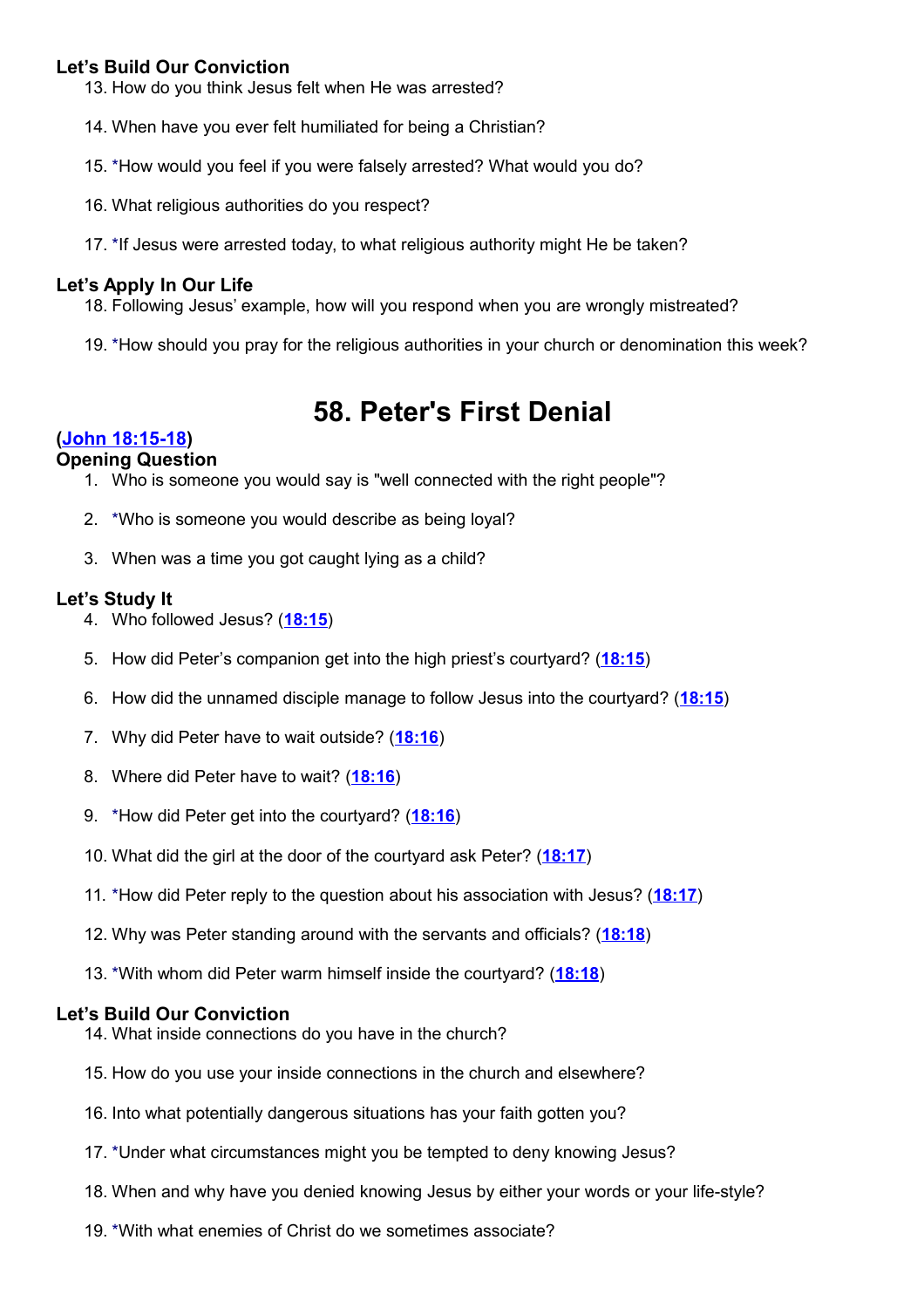20. How can you use your inside connections to benefit others this week?

21. \*What can you do to affirm your relationship with Jesus Christ before others?

22. In what areas of your life do you want to express your loyalty to Jesus more openly?

# **59. The High Priest Questions Jesus**

#### **[\(John 18:19-24\)](http://www.crossbooks.com/verse.asp?ref=Jn+18%3A19-24)**

#### **Opening Question**

- 1. \*Who is someone who has been harassed for speaking the truth?
- 2. When do you think it would be necessary to challenge an established authority?

#### **Let's Study It**

- 3. About what did the high priest question Jesus? (**[18:19](http://www.crossbooks.com/verse.asp?ref=Jn+18%3A19)**)
- 4. Who questioned Jesus about His teaching? (**[18:19](http://www.crossbooks.com/verse.asp?ref=Jn+18%3A19)**)
- 5. In what way did Jesus say that He had always spoken? (**[18:20](http://www.crossbooks.com/verse.asp?ref=Jn+18%3A20)**)
- 6. Where did Jesus say that He had always spoken? (**[18:20](http://www.crossbooks.com/verse.asp?ref=Jn+18%3A20)**)
- 7. Why did Jesus advise the high priest to ask those who heard Him? (**[18:21](http://www.crossbooks.com/verse.asp?ref=Jn+18%3A21)**)
- 8. \*To whom did Jesus tell the high priest he should ask his questions? (**[18:21](http://www.crossbooks.com/verse.asp?ref=Jn+18%3A21)**)
- 9. \*Why did one of the officials strike Jesus? (**[18:22](http://www.crossbooks.com/verse.asp?ref=Jn+18%3A22)**)
- 10. \*What did Jesus say in response to being hit? (**[18:23](http://www.crossbooks.com/verse.asp?ref=Jn+18%3A23)**)
- 11. To whom did Annas send Jesus? (**[18:24](http://www.crossbooks.com/verse.asp?ref=Jn+18%3A24)**)
- 12. How was Jesus sent to Caiaphas? (**[18:24](http://www.crossbooks.com/verse.asp?ref=Jn+18%3A24)**)

#### **Let's Build Our Conviction**

- 13. What thoughts do you think were running through Jesus' mind while He was being interrogated?
- 14. \*When have you felt as if you were being interrogated because of your faith?
- 15. Who are the respected authorities in the church today?
- 16. When have you found it necessary to challenge a respected authority or belief?
- 17. What effect do you think Jesus' reply had on the official who hit him?
- 18. \*What would the people with whom you talk on a regular basis say about your "teachings"?
- 19. When have you been punished or disciplined for speaking the truth?

#### **Let's Apply In Our Life**

- 20. \*What is one truth you need to speak today regardless of the consequences?
- 21. What can you change about your speech in order to be a more open and consistent follower of

Jesus?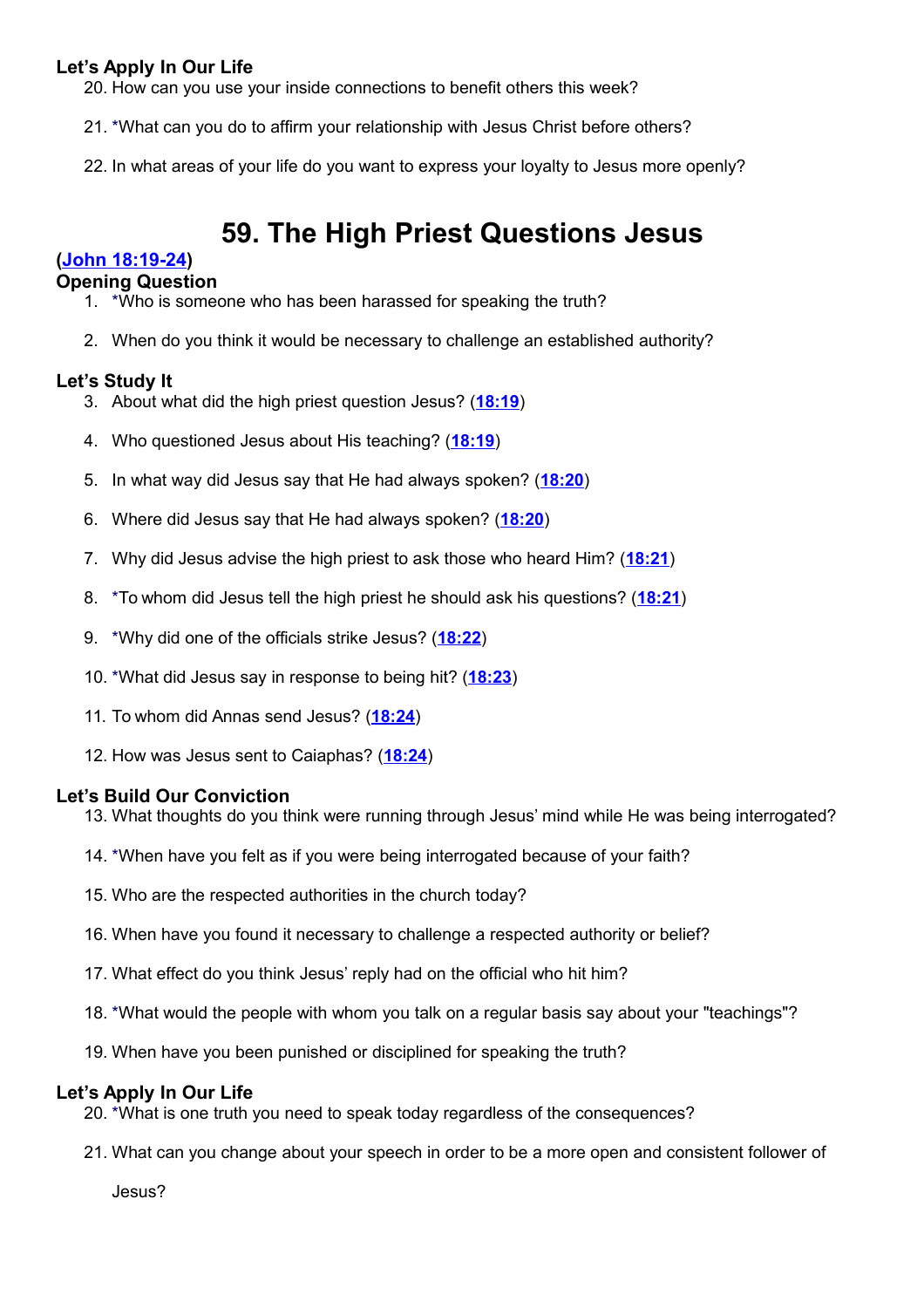# **60. Peter's Second and Third Denials**

# **[\(John 18:25-27\)](http://www.crossbooks.com/verse.asp?ref=Jn+18%3A25-27)**

# **Opening Question**

- 1. \*Why are people sometimes tempted to compromise their beliefs, principles, or standards?
- 2. When have you told a lie that caused you pain later?

# **Let's Study It**

- 3. What was Peter doing? (**[18:25](http://www.crossbooks.com/verse.asp?ref=Jn+18%3A25)**)
- 4. What question was Peter asked as he tried to keep warm? (**[18:25](http://www.crossbooks.com/verse.asp?ref=Jn+18%3A25)**)
- 5. \*How did Peter respond to the question about his association with Jesus? (**[18:25](http://www.crossbooks.com/verse.asp?ref=Jn+18%3A25)**)
- 6. \*Who challenged Peter's statement? (**[18:25](http://www.crossbooks.com/verse.asp?ref=Jn+18%3A25)**)
- 7. What did the people around the fire believe to be true about Peter? (**[18:25-26](http://www.crossbooks.com/verse.asp?ref=Jn+18%3A25-26)**)
- 8. To whom was one of the high priest's servants related? (**[18:26](http://www.crossbooks.com/verse.asp?ref=Jn+18%3A26)**)
- 9. Where had the high priest's servant seen Peter? (**[18:26](http://www.crossbooks.com/verse.asp?ref=Jn+18%3A26)**)
- 10. What did the high priest's servant ask Peter? (**[18:26](http://www.crossbooks.com/verse.asp?ref=Jn+18%3A26)**)
- 11. How did Peter respond to the question asked by the high priest's servant? (**[18:26-27](http://www.crossbooks.com/verse.asp?ref=Jn+18%3A26-27)**)
- 12. \*What happened the moment Peter denied knowing Christ a third time? (**[18:27](http://www.crossbooks.com/verse.asp?ref=Jn+18%3A27)**)

# **Let's Build Our Conviction**

- 13. What thoughts do you think were running through Peter's mind?
- 14. \*Had you been in Peter's shoes, what reasons might you have had for denying that you were a

disciple of Christ?

- 15. When have you found yourself in a situation that was hostile to Jesus Christ?
- 16. What self-protective reasons might tempt us to deny that we are followers of Christ?
- 17. \*When and where is it hardest for you to openly acknowledge your relationship with Christ?

# **Let's Apply In Our Life**

- 18. \*Under what circumstances do you need to determine to live openly as a follower of Christ?
- 19. What pressure should you ask God to help you resist?
- 20. What self-centered attitude will you ask God to help you change?

# **61. Jesus Before Pilate**

# **[\(John 18:28-40\)](http://www.crossbooks.com/verse.asp?ref=Jn+18%3A28-40)**

# **Opening Question**

1. \*How might a politician rationalize his or her bending of the rules in order to please a group of

concerned citizens?

2. When have you been tempted to do what works rather than what's right?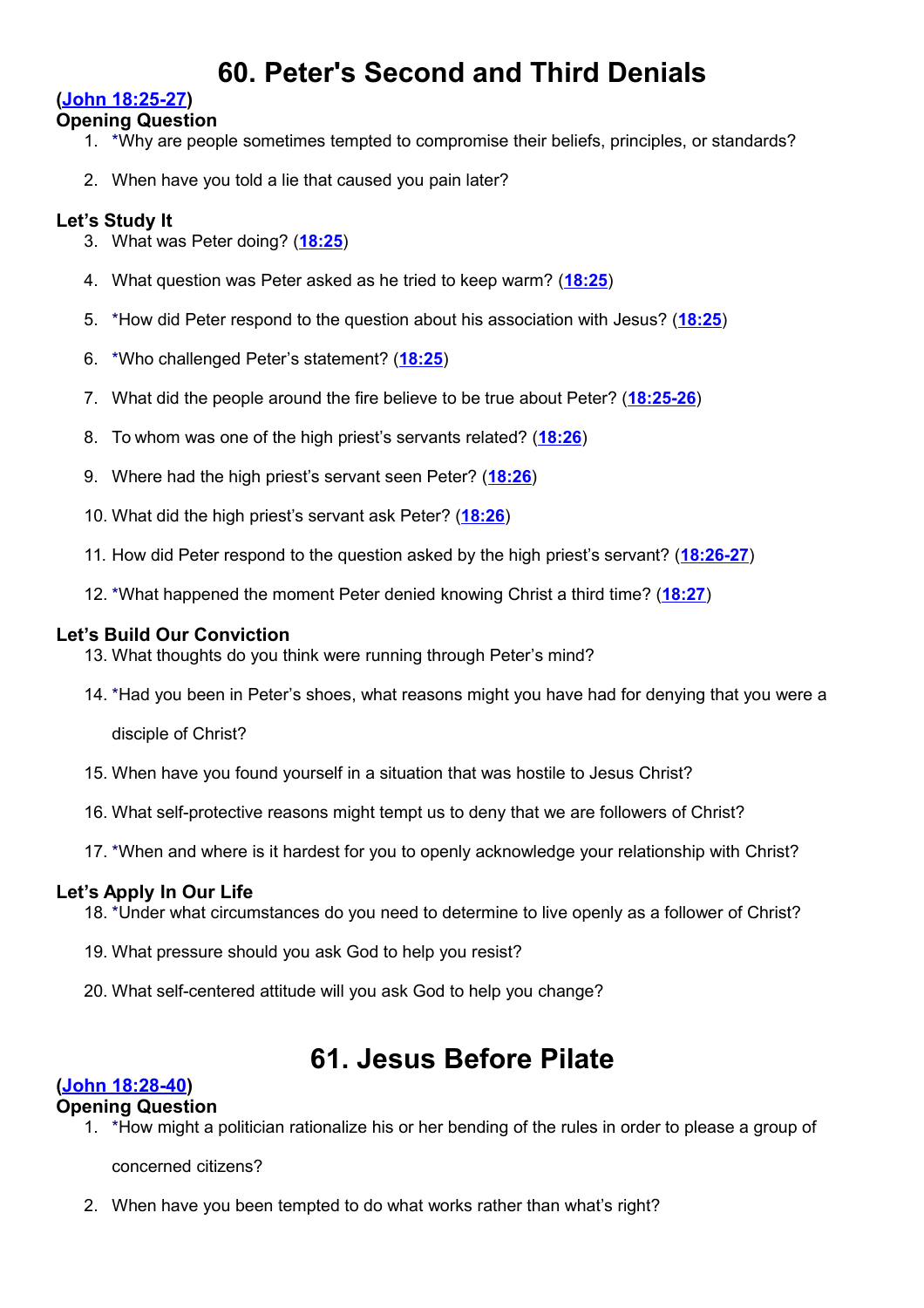# **Let's Study It**

- 3. Why didn't the Jews who lead Jesus to the Roman governor enter the palace? (**[18:28](http://www.crossbooks.com/verse.asp?ref=Jn+18%3A28)**)
- 4. How did the Jews introduce Jesus to the governor Pilate? (**[18:28-30](http://www.crossbooks.com/verse.asp?ref=Jn+18%3A28-30)**)
- 5. \*What did Pilate want the Jews to do with Jesus? (**[18:31](http://www.crossbooks.com/verse.asp?ref=Jn+18%3A31)**)
- 6. How was prophecy fulfilled by this event? (**[18:32](http://www.crossbooks.com/verse.asp?ref=Jn+18%3A32)**)
- 7. What question did Pilate ask Jesus? (**[18:33](http://www.crossbooks.com/verse.asp?ref=Jn+18%3A33)**)
- 8. What question did Jesus ask Pilate in reply? (**[18:34](http://www.crossbooks.com/verse.asp?ref=Jn+18%3A34)**)
- 9. What did Jesus tell Pilate about His kingdom? (**[18:36](http://www.crossbooks.com/verse.asp?ref=Jn+18%3A36)**)
- 10. \*How did Jesus affirm Pilate? (**[18:37](http://www.crossbooks.com/verse.asp?ref=Jn+18%3A37)**)
- 11. What last question did Pilate have for Jesus? (**[18:38](http://www.crossbooks.com/verse.asp?ref=Jn+18%3A38)**)
- 12. \*What choice did Pilate present to the Jews? (**[18:38-39](http://www.crossbooks.com/verse.asp?ref=Jn+18%3A38-39)**)
- 13. What choice did the Jews make? (**[18:40](http://www.crossbooks.com/verse.asp?ref=Jn+18%3A40)**)

#### **Let's Build Our Conviction**

- 14. Why is it easier to observe religious traditions than to love other people?
- 15. \*When have you felt betrayed or used by people hiding behind religious motives?
- 16. \*When, like Jesus, have you been willing to stand your ground regardless of the consequences?
- 17. When, like Pilate, have you been willing to sacrifice your principles in order to do something self-

serving?

- 18. How would you answer the question, "What is truth?"
- 19. How is Jesus the King in your life?

# **Let's Apply In Our Life**

20. \*In what settings might you need to stand up for the truth this week regardless of the

consequences?

21. What is one way you can rearrange your priorities this week in honor of God as King over you?

# **62. Jesus Sentenced to be Crucified**

# **[\(John 19:1-16\)](http://www.crossbooks.com/verse.asp?ref=Jn+19%3A1-16)**

#### **Opening Question**

- 1. \*What pressure tactics do special interest groups use on politicians?
- 2. In what ways do people sometimes compromise what's important in order to advance their career or

status?

- 3. What did Pilate and the soldiers do to Jesus? (**[19:1-3](http://www.crossbooks.com/verse.asp?ref=Jn+19%3A1-3)**)
- 4. To what conclusion had Pilate come concerning Jesus? (**[19:4-5](http://www.crossbooks.com/verse.asp?ref=Jn+19%3A4-5)**)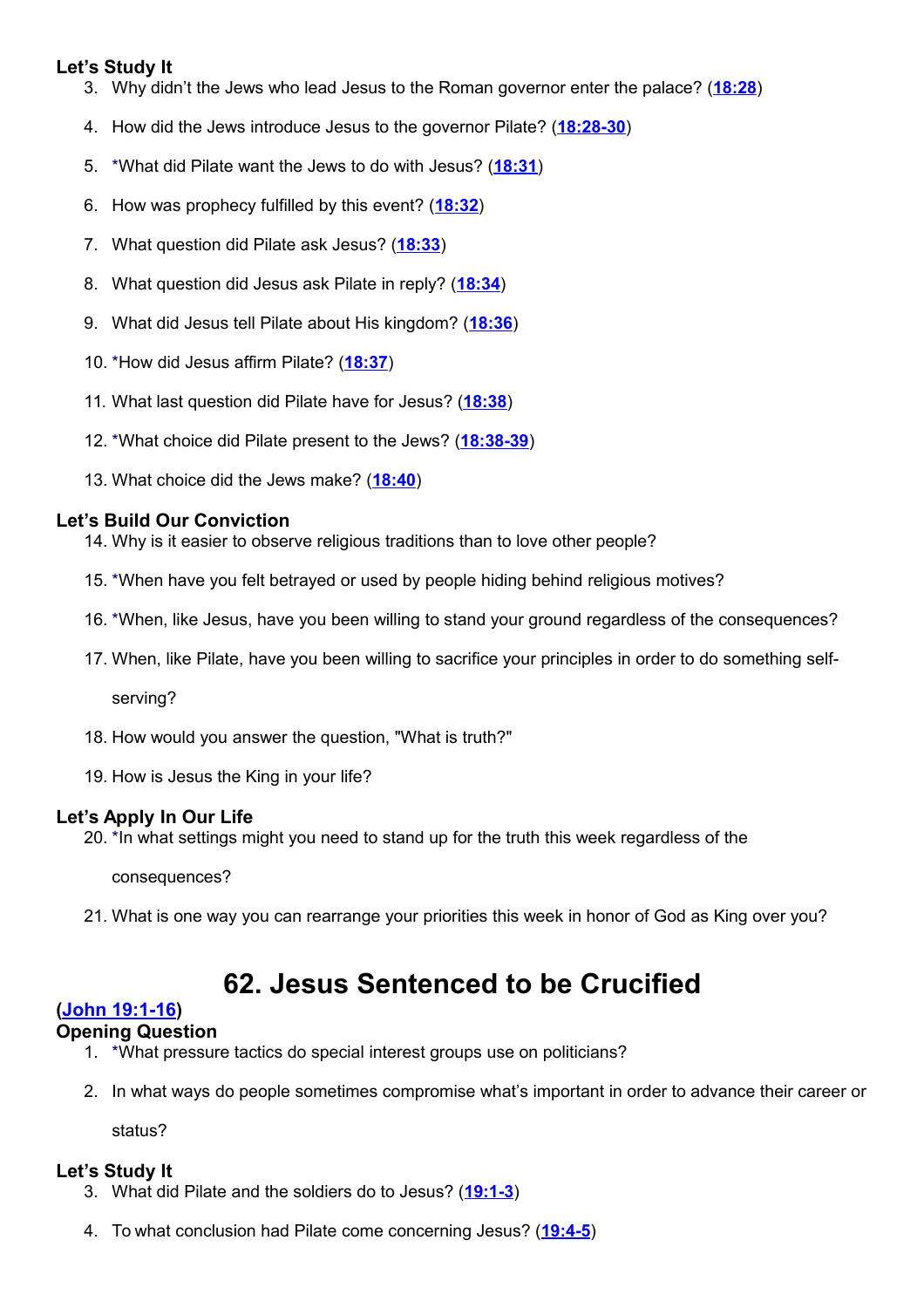- 5. How did the Jews react when Pilate presented Jesus to them? (**[19:6](http://www.crossbooks.com/verse.asp?ref=Jn+19%3A6)**)
- 6. What did Pilate want the Jews to do with Jesus? (**[19:6](http://www.crossbooks.com/verse.asp?ref=Jn+19%3A6)**)
- 7. \*Why did the Jews insist that Jesus had to die? (**[19:7](http://www.crossbooks.com/verse.asp?ref=Jn+19%3A7)**)
- 8. How did Pilate respond to the Jews' demands? (**[19:8-9](http://www.crossbooks.com/verse.asp?ref=Jn+19%3A8-9)**)
- 9. What authority did Pilate claim to have? (**[19:10](http://www.crossbooks.com/verse.asp?ref=Jn+19%3A10)**)
- 10. What authority did Pilate really have? (**[19:11](http://www.crossbooks.com/verse.asp?ref=Jn+19%3A11)**)
- 11. What did Pilate try to do for Jesus? (**[19:12](http://www.crossbooks.com/verse.asp?ref=Jn+19%3A12)**)
- 12. \*How did the Jews pressure Pilate to give in to their demand to crucify Jesus? (**[19:12](http://www.crossbooks.com/verse.asp?ref=Jn+19%3A12)**)
- 13. \*How did Pilate respond to the Jews' pressure tactics? (**[19:13-16](http://www.crossbooks.com/verse.asp?ref=Jn+19%3A13-16)**)
- 14. Whom did the crowd claim as their king? (**[19:15](http://www.crossbooks.com/verse.asp?ref=Jn+19%3A15)**)

- 15. What would you have done had you been in Pilate's situation?
- 16. \*What position or possession might you be tempted to preserve at the expense of doing the right

thing?

17. \*When and why might we allow the pressures of the moment to compromise our beliefs or

standards?

- 18. Who or what are the "kings" that people worship today?
- 19. What person or thing often competes with God for rule of your life?

# **Let's Apply In Our Life**

- 20. How can you make Jesus the King of your life?
- 21. \*What pressure to compromise your principles will you determine to resist this week?
- 22. How can you use your status or position of power to do right and help others?

# **63. The Crucifixion**

# **[\(John 19:17-27\)](http://www.crossbooks.com/verse.asp?ref=Jn+19%3A17-27)**

# **Opening Question**

- 1. \*What sort of sacrifices did your parents make for you?
- 2. What to you is the most humiliating situation you can imagine?

- 3. To where was Jesus forced to take His own cross? (**[19:17](http://www.crossbooks.com/verse.asp?ref=Jn+19%3A17)**)
- 4. \*What did the soldiers do to Jesus? (**[19:18](http://www.crossbooks.com/verse.asp?ref=Jn+19%3A18)**)
- 5. Who was crucified with Jesus? (**[19:18](http://www.crossbooks.com/verse.asp?ref=Jn+19%3A18)**)
- 6. What notice did Pilate have fastened to Jesus' cross? (**[19:19](http://www.crossbooks.com/verse.asp?ref=Jn+19%3A19)**)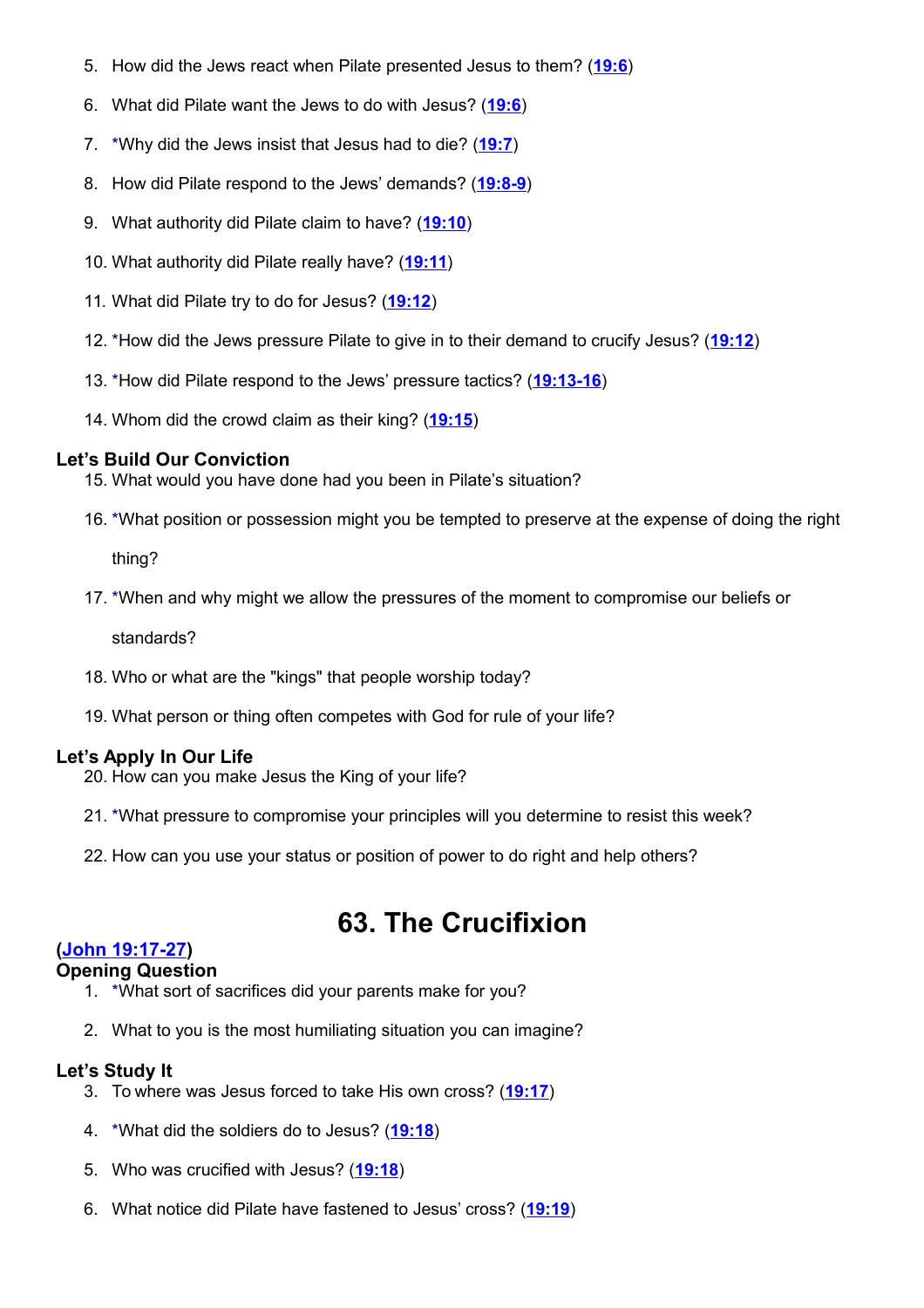- 7. \*How did the chief priests want Pilate to change the sign over Jesus' head? (**[19:21](http://www.crossbooks.com/verse.asp?ref=Jn+19%3A21)**)
- 8. What did Pilate tell the chief priests? (**[19:22](http://www.crossbooks.com/verse.asp?ref=Jn+19%3A22)**)
- 9. \*What happened to Jesus' clothes? (**[19:23-24](http://www.crossbooks.com/verse.asp?ref=Jn+19%3A23-24)**)
- 10. Why were Jesus' clothes divided among the soldiers? (**[19:24](http://www.crossbooks.com/verse.asp?ref=Jn+19%3A24)**)
- 11. Who stood near the cross of Jesus? (**[19:25](http://www.crossbooks.com/verse.asp?ref=Jn+19%3A25)**)
- 12. What did Jesus say to His mother and the disciple with her? (**[19:26-27](http://www.crossbooks.com/verse.asp?ref=Jn+19%3A26-27)**)

- 13. Why do you think Pilate had the notice placed on the cross?
- 14. \*If you had been a member of Jesus' family or one of His disciples, how do you think you would

have reacted to His crucifixion?

- 15. How was Jesus humiliated?
- 16. What sort of humiliation did Jesus suffer?
- 17. \*What humiliation have you suffered for being a Christian?
- 18. How can we sacrifice our wants and desires so that others might benefit?
- 19. In what way has God's family become your family?
- 20. To what degree are we responsible for caring for the needs of other believers?

# **Let's Apply In Our Life**

- 21. \*What want or desire can you sacrifice so that someone else might benefit? How?
- 22. How can you care for another Christian's needs this week?

# **64. The Death of Jesus**

# **[\(John 19:28-37\)](http://www.crossbooks.com/verse.asp?ref=Jn+19%3A28-37)**

#### **Opening Question**

- 1. What is one important event you have witnessed?
- 2. What is your idea of "expensive"?
- 3. \*What is one project of yours that is still unfinished?

- 4. \*What did Jesus know during His last moments on the cross? (**[19:28](http://www.crossbooks.com/verse.asp?ref=Jn+19%3A28)**)
- 5. What did Jesus ask for during His last minutes of life? (**[19:28](http://www.crossbooks.com/verse.asp?ref=Jn+19%3A28)**)
- 6. What was Jesus given to drink? (**[19:29](http://www.crossbooks.com/verse.asp?ref=Jn+19%3A29)**)
- 7. \*What did Jesus do once He had received the drink? (**[19:30](http://www.crossbooks.com/verse.asp?ref=Jn+19%3A30)**)
- 8. Why didn't the Jews want the bodies of those crucified left on the cross? (**[19:31](http://www.crossbooks.com/verse.asp?ref=Jn+19%3A31)**)
- 9. What did the soldiers do to the men who had been crucified with Jesus? (**[19:32](http://www.crossbooks.com/verse.asp?ref=Jn+19%3A32)**)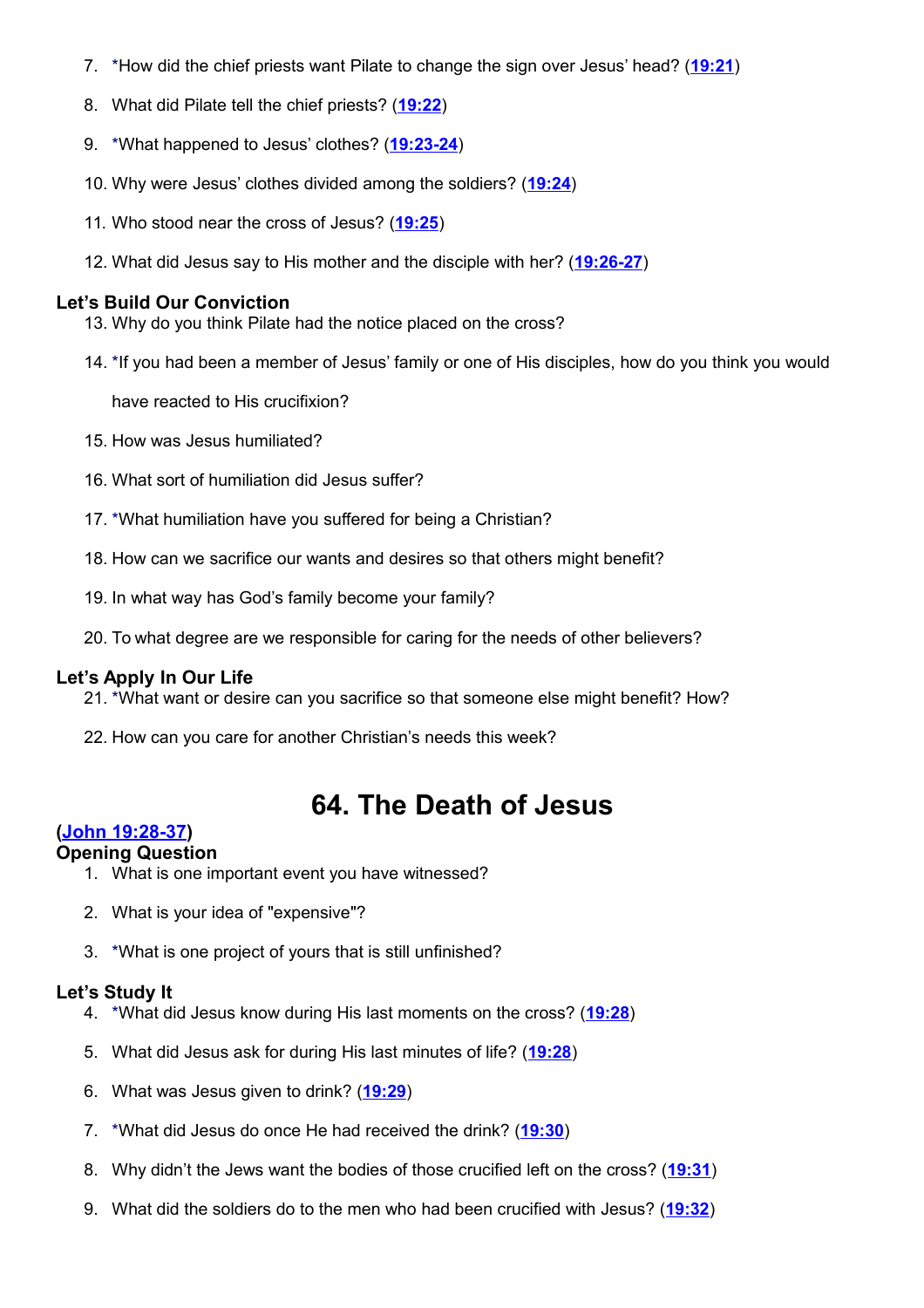- 10. What did the soldiers discover when they came to Jesus? (**[19:33](http://www.crossbooks.com/verse.asp?ref=Jn+19%3A33)**)
- 11. What did the soldiers do to Jesus? (**[19:34](http://www.crossbooks.com/verse.asp?ref=Jn+19%3A34)**)
- 12. Why did John record the details of Jesus' death? (**[19:35](http://www.crossbooks.com/verse.asp?ref=Jn+19%3A35)**)
- 13. \*What was fulfilled by the circumstances of Jesus' death? (**[19:36-37](http://www.crossbooks.com/verse.asp?ref=Jn+19%3A36-37)**)

14. How important are the historical eyewitness accounts of Jesus' life, death, and resurrection to your

faith in Him?

- 15. \*What did Jesus mean when He said, "It is finished"?
- 16. How does this account of Jesus' crucifixion make you feel?
- 17. What does Jesus' death mean to us?
- 18. \*What is significant about Jesus' death on the cross?
- 19. What price did Jesus pay for our sins?
- 20. How was Jesus able to endure the suffering of the Cross?
- 21. What significance does the fulfillment of Scripture in the Gospels have for your belief in Jesus

today?

- 22. Whose testimony persuaded you to believe in Jesus?
- 23. How has your testimony influenced others to believe in Jesus?

#### **Let's Apply In Our Life**

- 24. \*How can you thank Jesus today for His sacrifice on the cross?
- 25. How can you use the testimony of Christ's crucifixion in telling others about Christ?

# **65. The Burial of Jesus**

#### **[\(John 19:38-42\)](http://www.crossbooks.com/verse.asp?ref=Jn+19%3A38-42)**

#### **Opening Question**

- 1. What is one misdeed or truth that you kept secret when you were growing up?
- 2. \*What is one fact about you that most of your friends don't know?
- 3. In what way do some Christians try to keep their faith hidden or secret? Why?

- 4. How did Joseph ask Pilate for Jesus' body? (**[19:38](http://www.crossbooks.com/verse.asp?ref=Jn+19%3A38)**)
- 5. Who went to get Jesus' body? (**[19:38](http://www.crossbooks.com/verse.asp?ref=Jn+19%3A38)**)
- 6. \*Why did Joseph go to see Pilate? (**[19:38](http://www.crossbooks.com/verse.asp?ref=Jn+19%3A38)**)
- 7. \*Why was Joseph a secret disciple? (**[19:38](http://www.crossbooks.com/verse.asp?ref=Jn+19%3A38)**)
- 8. \*What was significant about the person who went with Joseph to take away Jesus' body? (**[19:39](http://www.crossbooks.com/verse.asp?ref=Jn+19%3A39)**)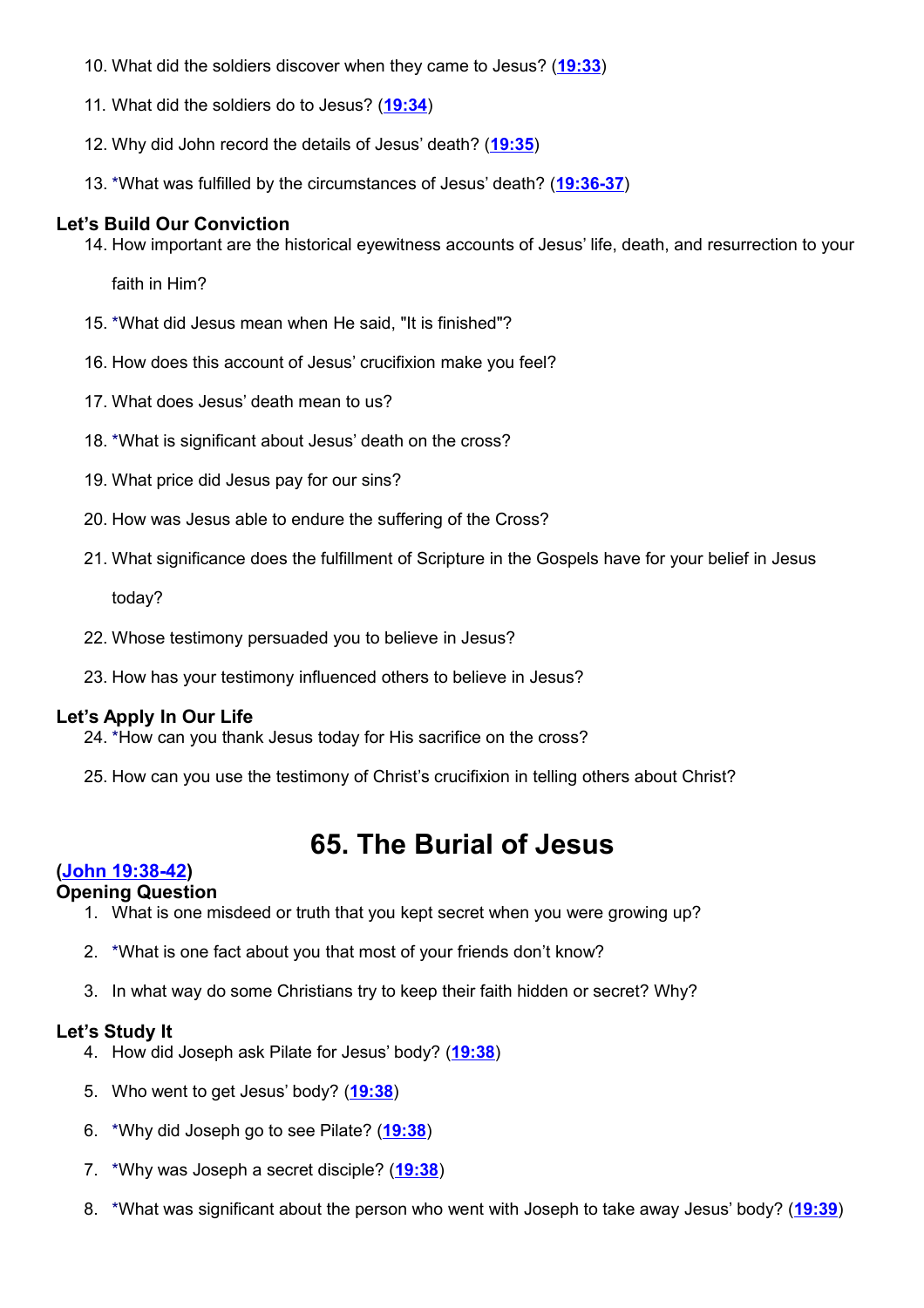- 9. How did Joseph and Nicodemus prepare Jesus' body for burial? (**[19:40](http://www.crossbooks.com/verse.asp?ref=Jn+19%3A40)**)
- 10. Where was the tomb in which Jesus was buried? (**[19:41](http://www.crossbooks.com/verse.asp?ref=Jn+19%3A41)**)
- 11. In what kind of tomb was Jesus buried? (**[19:41](http://www.crossbooks.com/verse.asp?ref=Jn+19%3A41)**)
- 12. Why did Joseph and Nicodemus put Jesus in the particular tomb they chose? (**[19:42](http://www.crossbooks.com/verse.asp?ref=Jn+19%3A42)**)
- 13. What holiday affected the preparations for Jesus' burial? How? (**[19:42](http://www.crossbooks.com/verse.asp?ref=Jn+19%3A42)**)
- 14. How did the "Day of Preparation" affect the way in which Jesus was buried? (**[19:42](http://www.crossbooks.com/verse.asp?ref=Jn+19%3A42)**)

- 15. \*When and why have you been a secret disciple of Jesus?
- 16. When have you recently revealed your faith in Christ either by your words or actions?
- 17. \*When have you taken a stand that you were previously afraid to take?
- 18. When have you been willing to go out of your way to serve Jesus?
- 19. When are you most tempted to do only what is convenient?

#### **Let's Apply In Our Life**

- 20. \*To whom do you want to reveal openly that you are a disciple of Jesus?
- 21. How can you serve Christ this week regardless of the inconvenience you expect it to involve?

# **66. The Empty Tomb**

#### **[\(John 20:1-9\)](http://www.crossbooks.com/verse.asp?ref=Jn+20%3A1-9)**

#### **Opening Question**

- 1. What is one dark moment of your life that ended happily?
- 2. \*Why do people visit the grave sites of close friends and family members?
- 3. About what sort of news would you get excited right now?

- 4. \*What did Mary Magdalene discover when she went to Jesus' tomb? (**[20:1](http://www.crossbooks.com/verse.asp?ref=Jn+20%3A1)**)
- 5. What did Mary Magdalene tell Peter? When? (**[20:2](http://www.crossbooks.com/verse.asp?ref=Jn+20%3A2)**)
- 6. Who responded to the news Mary brought? (**[20:3](http://www.crossbooks.com/verse.asp?ref=Jn+20%3A3)**)
- 7. \*How did Peter respond to what Mary told him? (**[20:3](http://www.crossbooks.com/verse.asp?ref=Jn+20%3A3)**)
- 8. Who examined Jesus' tomb? (**[20:4-5](http://www.crossbooks.com/verse.asp?ref=Jn+20%3A4-5)**)
- 9. What did John discover when he arrived at the tomb? (**[20:4-5](http://www.crossbooks.com/verse.asp?ref=Jn+20%3A4-5)**)
- 10. What did Peter discover when he arrived at the tomb? (**[20:6-7](http://www.crossbooks.com/verse.asp?ref=Jn+20%3A6-7)**)
- 11. What did John do after he looked in the tomb? (**[20:8](http://www.crossbooks.com/verse.asp?ref=Jn+20%3A8)**)
- 12. \*How did John respond to what he found in the tomb? (**[20:8](http://www.crossbooks.com/verse.asp?ref=Jn+20%3A8)**)
- 13. What did Peter and John not understand even after they visited Jesus' empty tomb? (**[20:9](http://www.crossbooks.com/verse.asp?ref=Jn+20%3A9)**)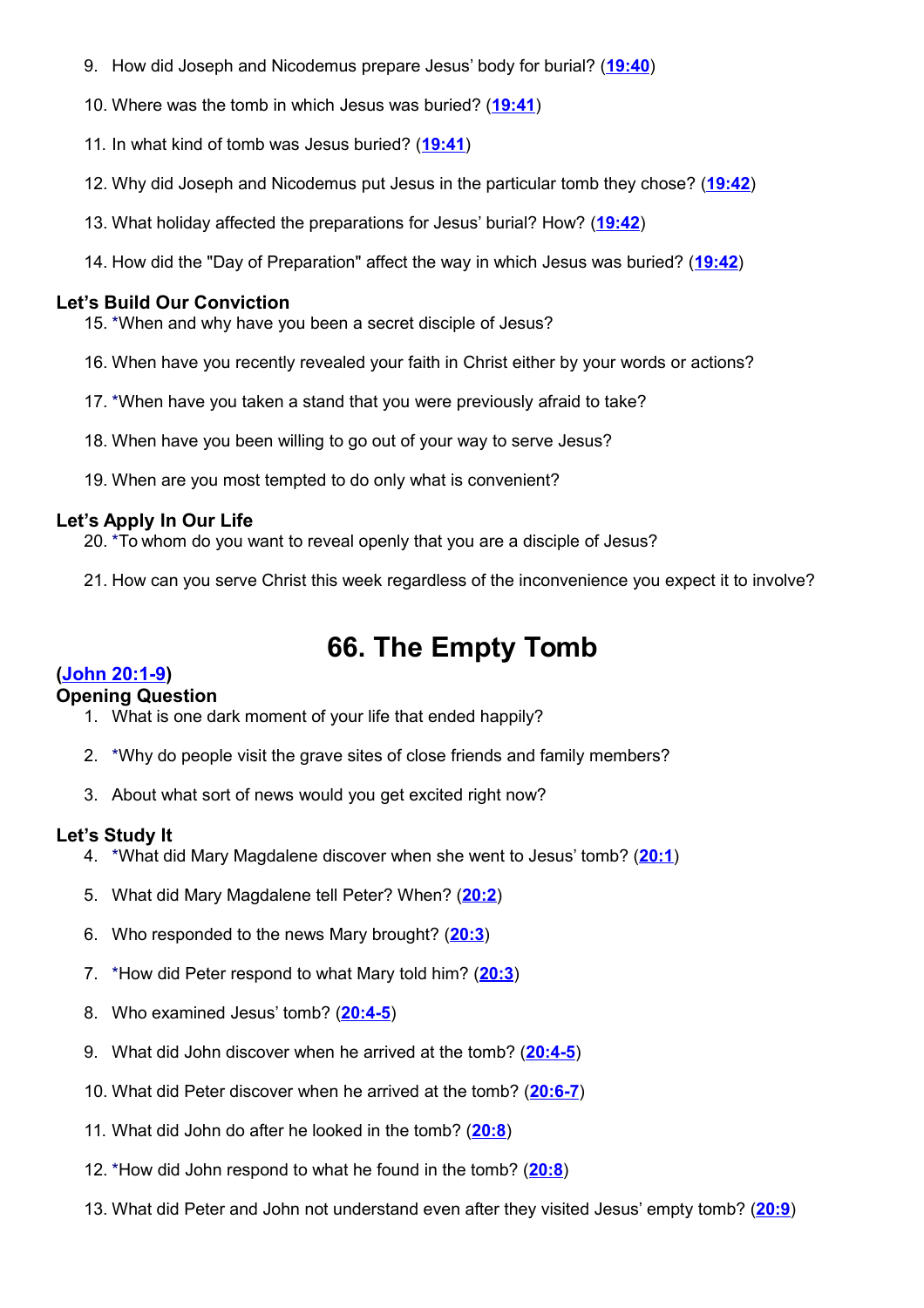14. Why do you think Mary went to the tomb?

15. \*If you had been either Mary, Peter, or John, what thoughts would have run through your mind when

you discovered the empty tomb?

- 16. When have you made an exciting, unexpected discovery?
- 17. How do you usually respond to life's unexpected events?
- 18. \*What motivates us to share our surprises (both pleasant and unpleasant) with other people?
- 19. When has a positive happening in your life appeared at first to be a confusing, unfortunate, or tragic

event?

#### **Let's Apply In Our Life**

20. What truths of the gospel do you want to investigate more closely over the next few weeks? How

can you?

- 21. \*Whom do you need to tell about the empty tomb of Christ? How?
- 22. How can you celebrate the resurrection of Christ next Easter?

# **67. Jesus Appears to Mary Magdalene**

# **[\(John 20:10-18\)](http://www.crossbooks.com/verse.asp?ref=Jn+20%3A10-18)**

#### **Opening Question**

- 1. How has someone recently surprised you with what he or she did or said?
- 2. \*What is the most exciting news you've heard this week?

# **Let's Study It**

- 3. What did Mary and the disciples do after seeing that Jesus' body was gone? (**[20:10-11](http://www.crossbooks.com/verse.asp?ref=Jn+20%3A10-11)**)
- 4. What did Mary see where Jesus' body had been? (**[20:12](http://www.crossbooks.com/verse.asp?ref=Jn+20%3A12)**)
- 5. \*What did the angels ask Mary? (**[20:13](http://www.crossbooks.com/verse.asp?ref=Jn+20%3A13)**)
- 6. How did Mary answer the angels' question? (**[20:13](http://www.crossbooks.com/verse.asp?ref=Jn+20%3A13)**)
- 7. Who tried to comfort Mary? (**[20:14-15](http://www.crossbooks.com/verse.asp?ref=Jn+20%3A14-15)**)
- 8. What question did Jesus ask Mary? (**[20:15](http://www.crossbooks.com/verse.asp?ref=Jn+20%3A15)**)
- 9. How did Mary respond to Jesus' question? (**[20:15](http://www.crossbooks.com/verse.asp?ref=Jn+20%3A15)**)
- 10. \*What happened when Mary realized who was talking to her? (**[20:16](http://www.crossbooks.com/verse.asp?ref=Jn+20%3A16)**)
- 11. Why did Jesus tell Mary not to hold on to Him? (**[20:17](http://www.crossbooks.com/verse.asp?ref=Jn+20%3A17)**)
- 12. \*What did Jesus tell Mary to tell His brothers? (**[20:17](http://www.crossbooks.com/verse.asp?ref=Jn+20%3A17)**)
- 13. What did Mary do? (**[20:18](http://www.crossbooks.com/verse.asp?ref=Jn+20%3A18)**)

#### **Let's Build Our Conviction**

14. How would you respond if you met someone you had presumed to be dead?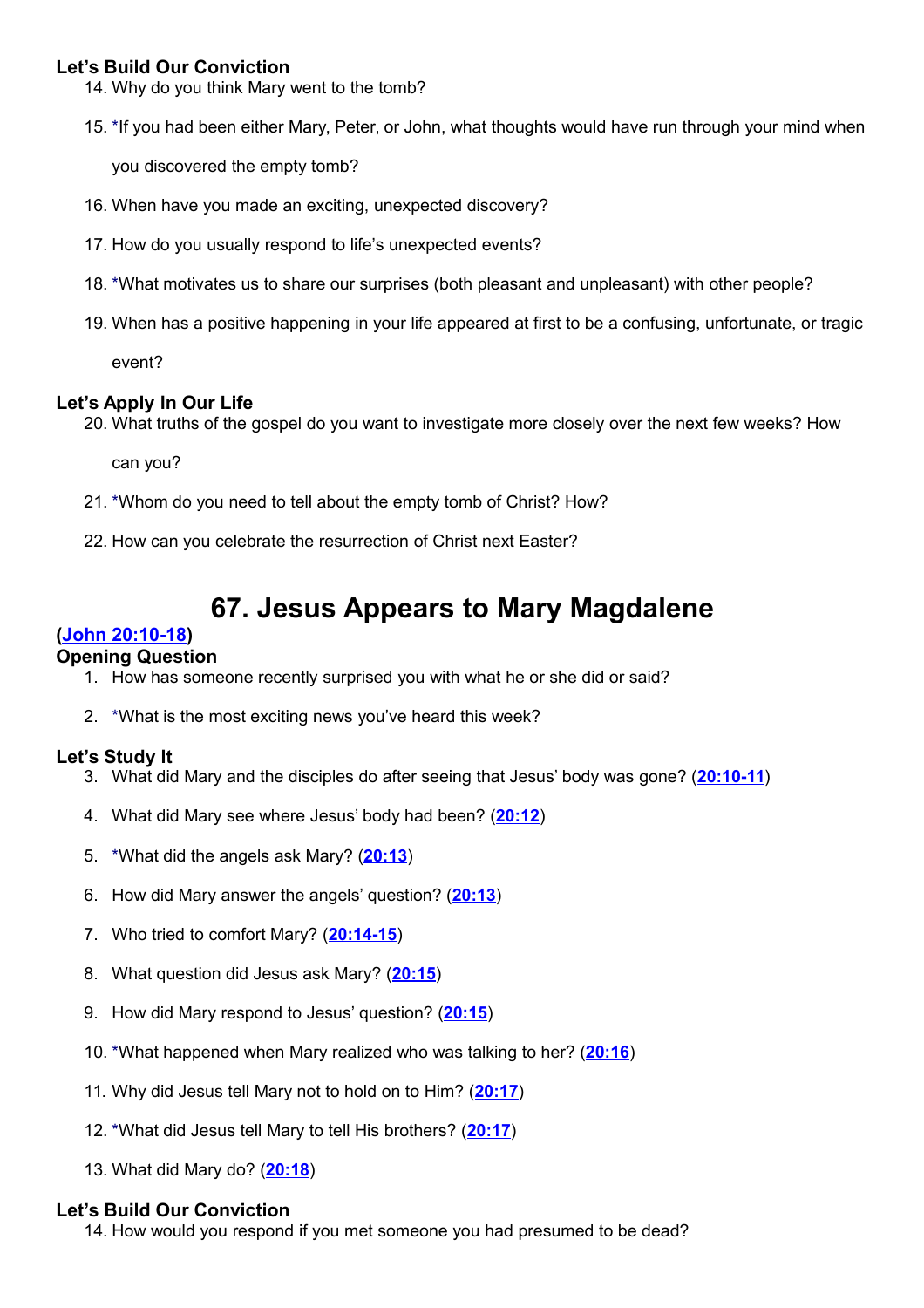- 15. What would you do if you saw an angel?
- 16. Over what loss have you recently shed tears?
- 17. How do you think Mary felt when she realized she was talking to Jesus?
- 18. When is it tempting to hold on to something good rather than share it with others?
- 19. \*If you had been one of the disciples who had heard Mary's exciting news, how do you think you

would have reacted?

- 20. \*When have you been exceptionally thrilled about your relationship with Christ?
- 21. How can you demonstrate your devotion to Jesus?

# **Let's Apply In Our Life**

- 22. Who is someone you want to tell about the news of Jesus' resurrection? How can you?
- 23. \*How can you celebrate your relationship with the living Christ this week?

# **68. Jesus Appears to His Disciples**

# **[\(John 20:19-23\)](http://www.crossbooks.com/verse.asp?ref=Jn+20%3A19-23)**

# **Opening Question**

- 1. Where is it dangerous to openly follow Christ today?
- 2. What hideaways did you have when you were growing up?
- 3. \*What friend or relative that you haven't seen for a while would you be overjoyed to see again?

# **Let's Study It**

- 4. What day of the week was it when the disciples were together? (**[20:19](http://www.crossbooks.com/verse.asp?ref=Jn+20%3A19)**)
- 5. Why did the disciples have the doors locked? (**[20:19](http://www.crossbooks.com/verse.asp?ref=Jn+20%3A19)**)
- 6. Who surprised the disciples in their hideaway? (**[20:19](http://www.crossbooks.com/verse.asp?ref=Jn+20%3A19)**)
- 7. \*What did Jesus say to the disciples? When? (**[20:19](http://www.crossbooks.com/verse.asp?ref=Jn+20%3A19)**)
- 8. What did Jesus show His disciples? Why? (**[20:20](http://www.crossbooks.com/verse.asp?ref=Jn+20%3A20)**)
- 9. \*How did the disciples respond to seeing Jesus? (**[20:20](http://www.crossbooks.com/verse.asp?ref=Jn+20%3A20)**)
- 10. What greeting did Jesus repeat? (**[20:21](http://www.crossbooks.com/verse.asp?ref=Jn+20%3A21)**)
- 11. What did Jesus tell His disciples about their future? (**[20:21](http://www.crossbooks.com/verse.asp?ref=Jn+20%3A21)**)
- 12. Why did Jesus breathe on His disciples? (**[20:22](http://www.crossbooks.com/verse.asp?ref=Jn+20%3A22)**)
- 13. What did Jesus tell the disciples to receive? (**[20:22](http://www.crossbooks.com/verse.asp?ref=Jn+20%3A22)**)
- 14. \*What did Jesus tell His disciples about forgiving sins? (**[20:23](http://www.crossbooks.com/verse.asp?ref=Jn+20%3A23)**)

# **Let's Build Our Conviction**

15. When have you been afraid to follow Jesus openly?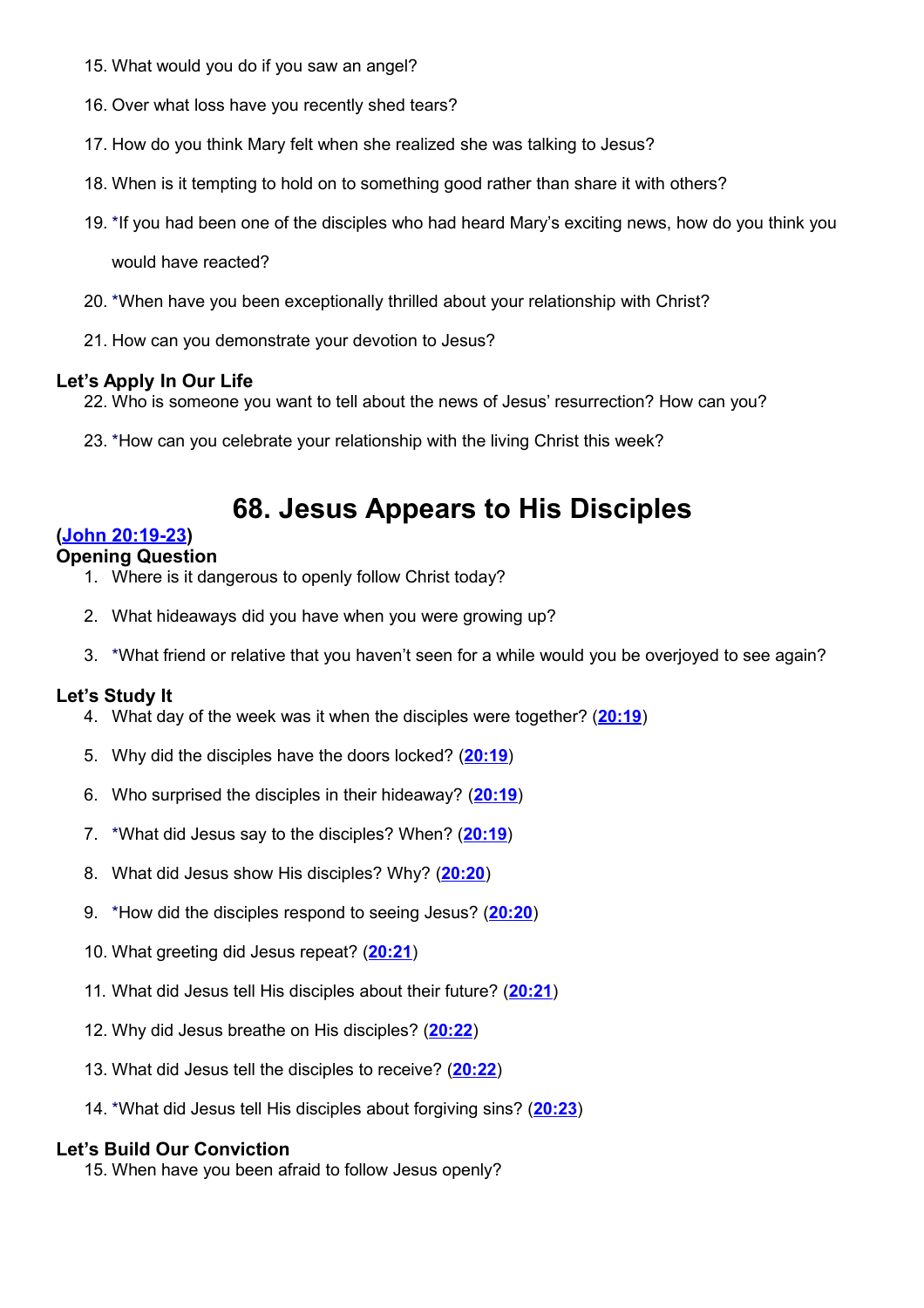- 16. \*If you had been in that room with the disciples, how might you have reacted when Jesus appeared?
- 17. \*When have you been overjoyed to see someone?
- 18. To whom has Jesus sent us?
- 19. To whom has Jesus sent you?
- 20. Why is it important for us to forgive others?
- 21. When is it most difficult for you to forgive?
- 22. What can we do to become forgiving of others?

- 23. Whom do you need to forgive?
- 24. Whose forgiveness do you need to seek? How can you?
- 25. \*With whom do you want to share your joy in Christ?

# **69. Jesus Appears to Thomas**

# **[\(John 20:24-31\)](http://www.crossbooks.com/verse.asp?ref=Jn+20%3A24-31)**

#### **Opening Question**

- 1. Why do people write books?
- 2. \*What book (besides the Bible) have you enjoyed most?
- 3. When have you doubted a story from a reliable source?

#### **Let's Study It**

- 4. What disciple was not with the others when Jesus appeared to them? (**[20:24](http://www.crossbooks.com/verse.asp?ref=Jn+20%3A24)**)
- 5. What had the other disciples told Thomas? (**[20:24](http://www.crossbooks.com/verse.asp?ref=Jn+20%3A24)**)
- 6. \*What did Thomas say he needed in order to believe that Jesus was raised from the dead? (**[20:25](http://www.crossbooks.com/verse.asp?ref=Jn+20%3A25)**)
- 7. How did Jesus restore Thomas's faith? (**[20:26](http://www.crossbooks.com/verse.asp?ref=Jn+20%3A26)**)
- 8. \*What did Jesus say to Thomas? (**[20:27](http://www.crossbooks.com/verse.asp?ref=Jn+20%3A27)**)
- 9. What did Thomas say in response to Jesus' words? (**[20:28](http://www.crossbooks.com/verse.asp?ref=Jn+20%3A28)**)
- 10. \*What did Jesus say about seeing and believing? (**[20:29](http://www.crossbooks.com/verse.asp?ref=Jn+20%3A29)**)
- 11. What did John leave out of his Gospel? (**[20:30](http://www.crossbooks.com/verse.asp?ref=Jn+20%3A30)**)
- 12. Why was the book of John written? (**[20:31](http://www.crossbooks.com/verse.asp?ref=Jn+20%3A31)**)
- 13. What results from believing that Jesus is the Son of God? (**[20:31](http://www.crossbooks.com/verse.asp?ref=Jn+20%3A31)**)

- 14. When have you had doubts about your faith in Christ?
- 15. How should we deal with our doubts about Christianity?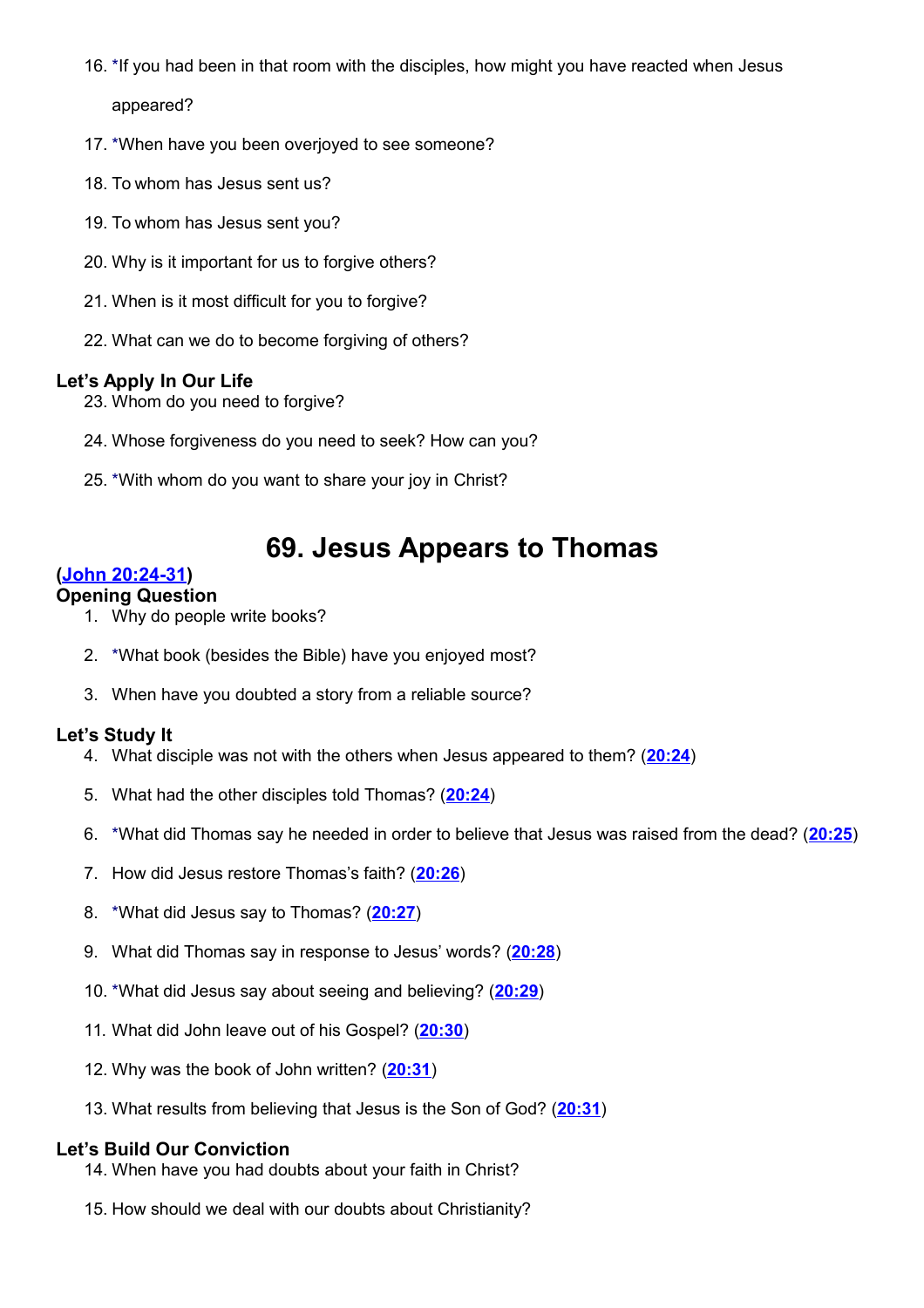- 16. \*Why is it difficult to believe in Christ?
- 17. In what ways do we need to trust Christ?
- 18. On what evidence do you rely for your belief that Jesus rose from the dead?
- 19. \*What sort of evidence for the truth of Christianity has John given us?

- 20. What doubts concerning your faith in Christ do you want to discuss with a knowledgeable believer?
- 21. How can you use the Gospel of John to tell others about Jesus?

# **70. Jesus and the Miraculous Catch of Fish**

# **[\(John 21:1-14\)](http://www.crossbooks.com/verse.asp?ref=Jn+21%3A1-14)**

# **Opening Question**

- 1. What are some of your hobbies or favorite pastimes?
- 2. Why do people enjoy eating together?
- 3. What kind of foods do you like to prepare when you have people over for dinner?
- 4. \*With whom have you recently shared a meal?

#### **Let's Study It**

- 5. When did Jesus appear to His disciples? (**[21:1](http://www.crossbooks.com/verse.asp?ref=Jn+21%3A1)**)
- 6. What familiar activity did several of Jesus' disciples do together? (**[21:2-3](http://www.crossbooks.com/verse.asp?ref=Jn+21%3A2-3)**)
- 7. Who had gone out to fish? (**[21:2-3](http://www.crossbooks.com/verse.asp?ref=Jn+21%3A2-3)**)
- 8. How successful had Peter and the others been at fishing that night? (**[21:3](http://www.crossbooks.com/verse.asp?ref=Jn+21%3A3)**)
- 9. What did Jesus ask His disciples? (**[21:5](http://www.crossbooks.com/verse.asp?ref=Jn+21%3A5)**)
- 10. What did Jesus tell His disciples to do? (**[21:6](http://www.crossbooks.com/verse.asp?ref=Jn+21%3A6)**)
- 11. \*What happened when the disciples did what Jesus had told them to do? (**[21:6](http://www.crossbooks.com/verse.asp?ref=Jn+21%3A6)**)
- 12. What did Peter do when he realized that it was the Lord who was talking? (**[21:7](http://www.crossbooks.com/verse.asp?ref=Jn+21%3A7)**)
- 13. \*What did Jesus ask His disciples to do once they were on shore? (**[21:8-10](http://www.crossbooks.com/verse.asp?ref=Jn+21%3A8-10)**)
- 14. Why didn't the disciples ask Jesus who He was? (**[21:12](http://www.crossbooks.com/verse.asp?ref=Jn+21%3A12)**)
- 15. \*What did Jesus do with the bread and fish? (**[21:13](http://www.crossbooks.com/verse.asp?ref=Jn+21%3A13)**)
- 16. How many times had Jesus appeared to His disciples? (**[21:14](http://www.crossbooks.com/verse.asp?ref=Jn+21%3A14)**)

- 17. Why do you think several of Jesus' disciples went fishing?
- 18. How has God brought you together with other Christians?
- 19. \*When have you been so glad to see someone that you just had to run out to meet that person?
- 20. Why is it hard for us to see God working in our lives?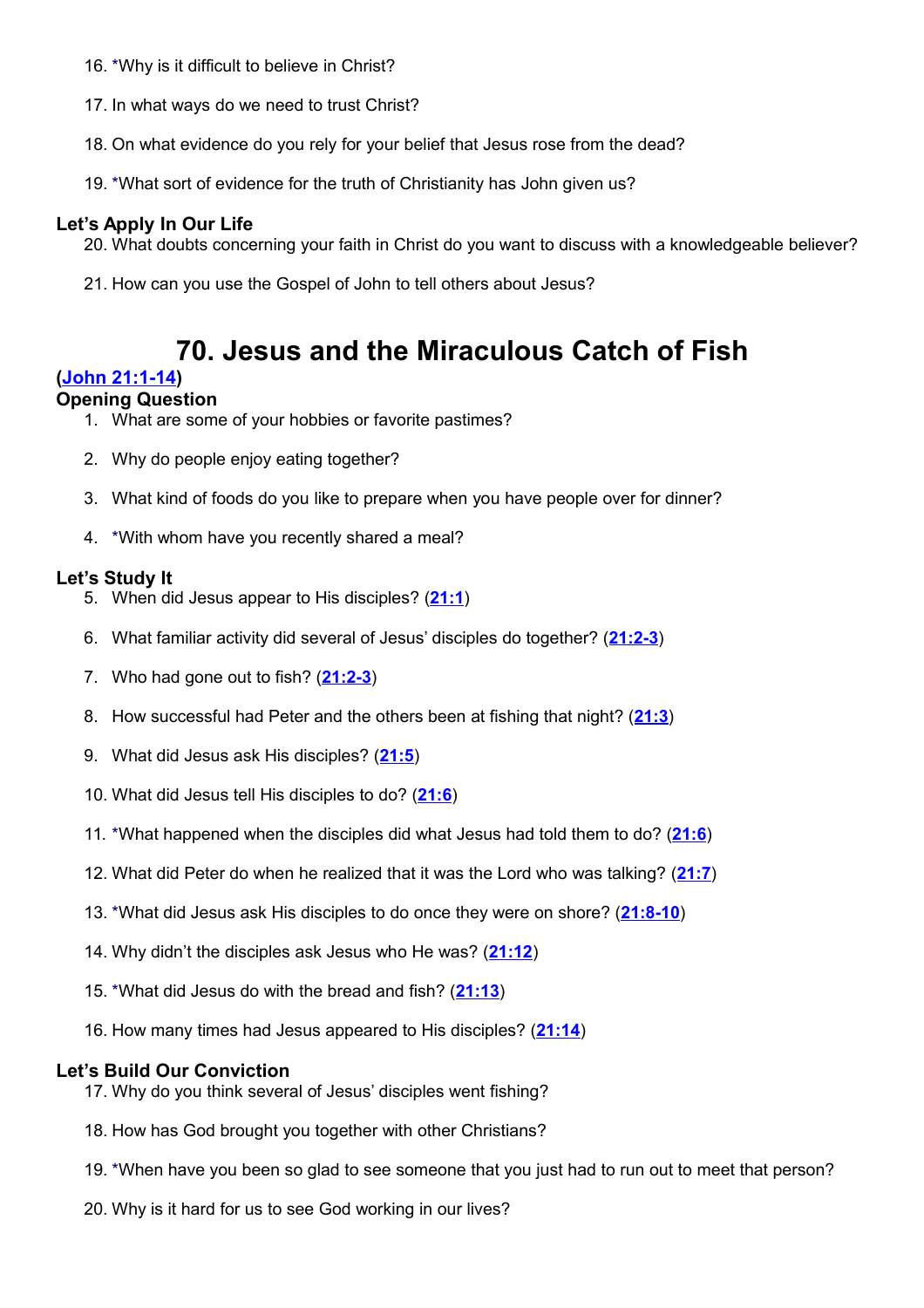- 21. Through what ordinary events in life have you encountered Jesus?
- 22. When has God miraculously and abundantly provided for your needs?
- 23. \*When do you experience fellowship with Jesus?

- 24. \*What steps can you take to have fellowship with God today?
- 25. For what specific need that God has met in your life will you thank Him today?

# **71. Jesus Reinstates Peter**

# **[\(John 21:15-25\)](http://www.crossbooks.com/verse.asp?ref=Jn+21%3A15-25)**

#### **Opening Question**

- 1. \*Who are some people who have died for their beliefs?
- 2. When did you ever have to restore a broken relationship?
- 3. When have you taken care of another person?

#### **Let's Study It**

- 4. What did Jesus ask Peter three times? (**[21:15-17](http://www.crossbooks.com/verse.asp?ref=Jn+21%3A15-17)**)
- 5. What did Jesus tell Peter to do? (**[21:15-17](http://www.crossbooks.com/verse.asp?ref=Jn+21%3A15-17)**)
- 6. How did Peter feel after Jesus had asked him the same question three times? (**[21:17](http://www.crossbooks.com/verse.asp?ref=Jn+21%3A17)**)
- 7. What did Jesus predict about Peter's future? (**[21:18-19](http://www.crossbooks.com/verse.asp?ref=Jn+21%3A18-19)**)
- 8. What command did Jesus give to Peter? (**[21:19](http://www.crossbooks.com/verse.asp?ref=Jn+21%3A19)**)
- 9. \*What concern did Peter raise? (**[21:20-21](http://www.crossbooks.com/verse.asp?ref=Jn+21%3A20-21)**)
- 10. \*With what did Jesus want Peter to concern himself? (**[21:22](http://www.crossbooks.com/verse.asp?ref=Jn+21%3A22)**)
- 11. How did Jesus want Peter to serve Him? (**[21:22](http://www.crossbooks.com/verse.asp?ref=Jn+21%3A22)**)
- 12. What rumor spread as the result of Jesus' talk with Peter? (**[21:23](http://www.crossbooks.com/verse.asp?ref=Jn+21%3A23)**)
- 13. \*How did John serve Christ after Jesus left earth? (**[21:24](http://www.crossbooks.com/verse.asp?ref=Jn+21%3A24)**)
- 14. What did John do with the testimony he had concerning Jesus? (**[21:24](http://www.crossbooks.com/verse.asp?ref=Jn+21%3A24)**)
- 15. How many of Jesus' deeds did John leave out of his Gospel? (**[21:25](http://www.crossbooks.com/verse.asp?ref=Jn+21%3A25)**)

- 16. How should we demonstrate our love for Jesus?
- 17. Who are Jesus' sheep?
- 18. How are we to serve and care for other Christians?
- 19. \*How do we each serve God in a unique way?
- 20. \*How can you bring glory to God through your life and the unique opportunities God has given you?